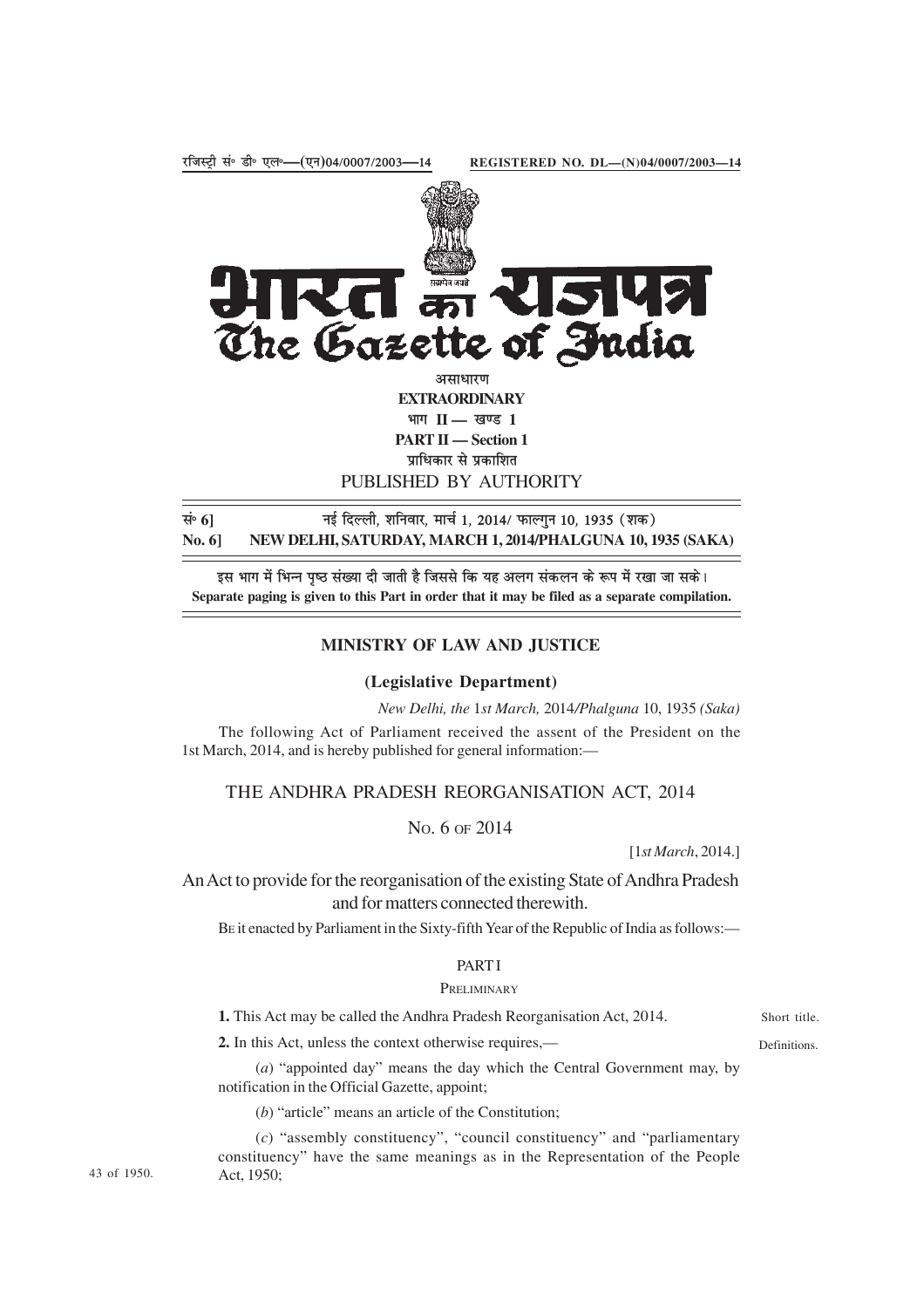(*d*) "Election Commission" means the Election Commission appointed by the President under article 324;

(*e*) "existing State of Andhra Pradesh" means the State of Andhra Pradesh as existing immediately before the appointed day;

(*f*) "law" includes any enactment, ordinance, regulation, order, bye-law, rule, scheme, notification or other instrument having, immediately before the appointed day, the force of law in the whole or in any part of the existing State of Andhra Pradesh;

(*g*) "notified order" means an order published in the Official Gazette;

(*h*) "population ratio", in relation to the States of Andhra Pradesh and Telangana, means the ratio of 58.32 : 41.68 as per 2011 Census;

(*i*) "sitting member", in relation to either House of Parliament or of the Legislature of the existing State of Andhra Pradesh, means a person who immediately before the appointed day, is a member of that House;

(*j*) "successor State", in relation to the existing State of Andhra Pradesh, means the State of Andhra Pradesh or the State of Telangana, as the case may be;

(*k*) "transferred territory" means the territory which on the appointed day is transferred from the existing State of Andhra Pradesh to the State of Telangana;

(*l*) "treasury" includes a sub-treasury; and

(*m*) any reference to a district, mandal, tehsil, taluk or other territorial division of the existing State of Andhra Pradesh shall be construed as a reference to the area comprised within that territorial division on the appointed day.

### PART II

### REORGANISATION OF THE STATE OF ANDHRA PRADESH

**3.** On and from the appointed day, there shall be formed a new State to be known as the State of Telangana comprising the following territories of the existing State of Andhra Pradesh, namely:—

Adilabad, Karimnagar, Medak, Nizamabad, Warangal, Rangareddi, Nalgonda, Mahbubnagar, Khammam (but excluding the revenue villages in the Mandals specified in G.O.Ms. No. 111 Irrigation & CAD (LA IV R&R-I) Department, dated the 27th June, 2005 and the revenue villages of Bhurgampadu, Seetharamanagaram and Kondreka in Bhurgampadu Mandal) and Hyderabad districts,

and thereupon the said territories shall cease to form part of the existing State of Andhra Pradesh.

**4.** On and from the appointed day, the State of Andhra Pradesh shall comprise the territories of the existing State of Andhra Pradesh other than those specified in section 3.

State of Andhra Pradesh and territorial divisions thereof.

Hyderabad to be common capital for States of Telangana and Andhra Pradesh.

**5.** (*1*) On and from the appointed day, Hyderabad in the existing State of Andhra Pradesh, shall be the common capital of the State of Telangana and the State of Andhra Pradesh for such period not exceeding ten years.

(*2*) After expiry of the period referred to in sub-section (*1*), Hyderabad shall be the capital of the State of Telangana and there shall be a new capital for the State of Andhra Pradesh.

*Explanation.*–– In this Part, the common capital includes the existing area notified as the Greater Hyderabad Municipal Corporation under the Hyderabad Municipal Corporation Act, 1955.

Hyderabad Act No. 2 of 1956.

Formation of Telangana State.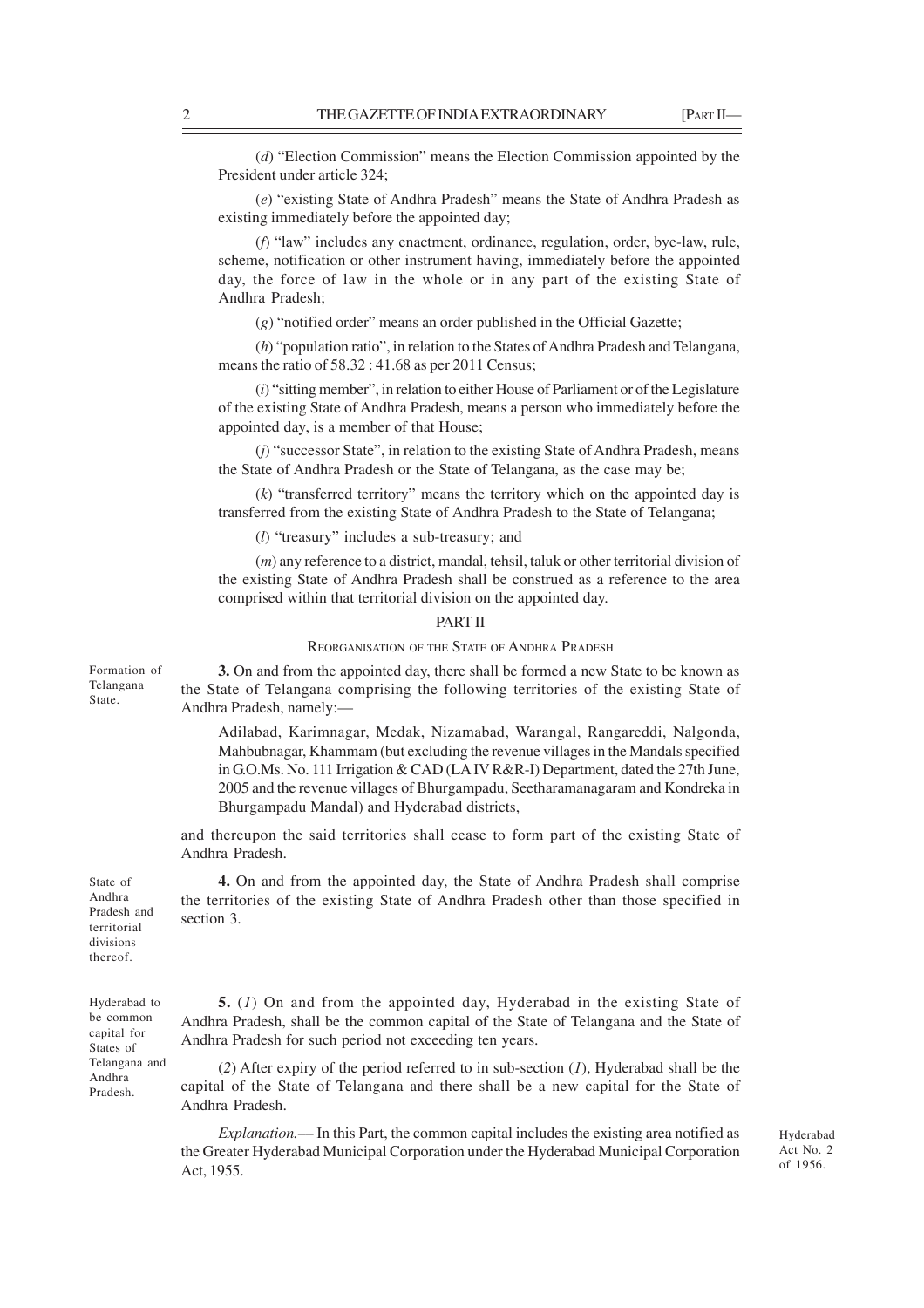**6.** The Central Government shall constitute an expert committee to study various alternatives regarding the new capital for the successor State of Andhra Pradesh and make appropriate recommendations in a period not exceeding six months from the date of enactment of the Andhra Pradesh Reorganisation Act, 2014.

**7.** On and from the appointed day, the Governor of the existing State of Andhra Pradesh shall be the Governor for both the successor States of Andhra Pradesh and Telangana for such period as may be determined by the President.

**8.** (*1*) On and from the appointed day, for the purposes of administration of the common capital area, the Governor shall have special responsibility for the security of life, liberty and property of all those who reside in such area.

(*2*) In particular, the responsibility of the Governor shall extend to matters such as law and order, internal security and security of vital installations, and management and allocation of Government buildings in the common capital area.

(*3*) In discharge of the functions, the Governor shall, after consulting the Council of Ministers of the State of Telangana, exercise his individual judgment as to the action to be taken:

Provided that if any question arises whether any matter is or is not a matter as respects which the Governor is under this sub-section required to act in the exercise of his individual judgment, the decision of the Governor in his discretion shall be final, and the validity of anything done by the Governor shall not be called in question on the ground that he ought or ought not to have acted in the exercise of his individual judgment.

(*4*) The Governor shall be assisted by two advisors to be appointed by the Central Government.

**9**. (*1*) The Central Government shall assist the successor States of Andhra Pradesh and Telangana to raise additional police forces.

(*2*) The Central Government shall, for a period of three years, on and from the appointed day, maintain and administer the Greyhound Training Centre in Hyderabad which shall function as a common training centre for the successor States and, at the expiry of the said period, the existing Greyhound Training Centre in Hyderabad shall become the training centre of the State of Telangana.

(*3*) The Central Government shall assist the successor State of Andhra Pradesh to set up a similar state-of the-art training centre at such place as the State Government of Andhra Pradesh may by order notify.

(*4*) The Central Government shall provide financial assistance to the successor States in setting up new operational hubs for Greyhounds at such locations as the successor States may by order notify.

(*5*) The Greyhound and OCTOPUS forces of the existing State of Andhra Pradesh shall be distributed between the successor States after seeking options from the personnel and, each of these forces, on or after the appointed day shall function under the respective Director General of Police of the successor States.

**10.** On and from the appointed day, in the First Schedule to the Constitution, under the heading "I. THE STATES'',––

(*a*) in the paragraph relating to the territories of the State of Andhra Pradesh, after the words, brackets and figures "Second Schedule to the Andhra Pradesh and Madras (Alteration of Boundaries) Act, 1959", the following shall be inserted, namely:—

Assistance of police forces from Central Government to successor States, etc.

Amendment of First Schedule to Constitution.

Expert Committee for setting up of a capital for Andhra Pradesh.

Governor of existing State of Andhra Pradesh to be common Governor.

Responsibility of Governor to protect residents of common capital of Hyderabad.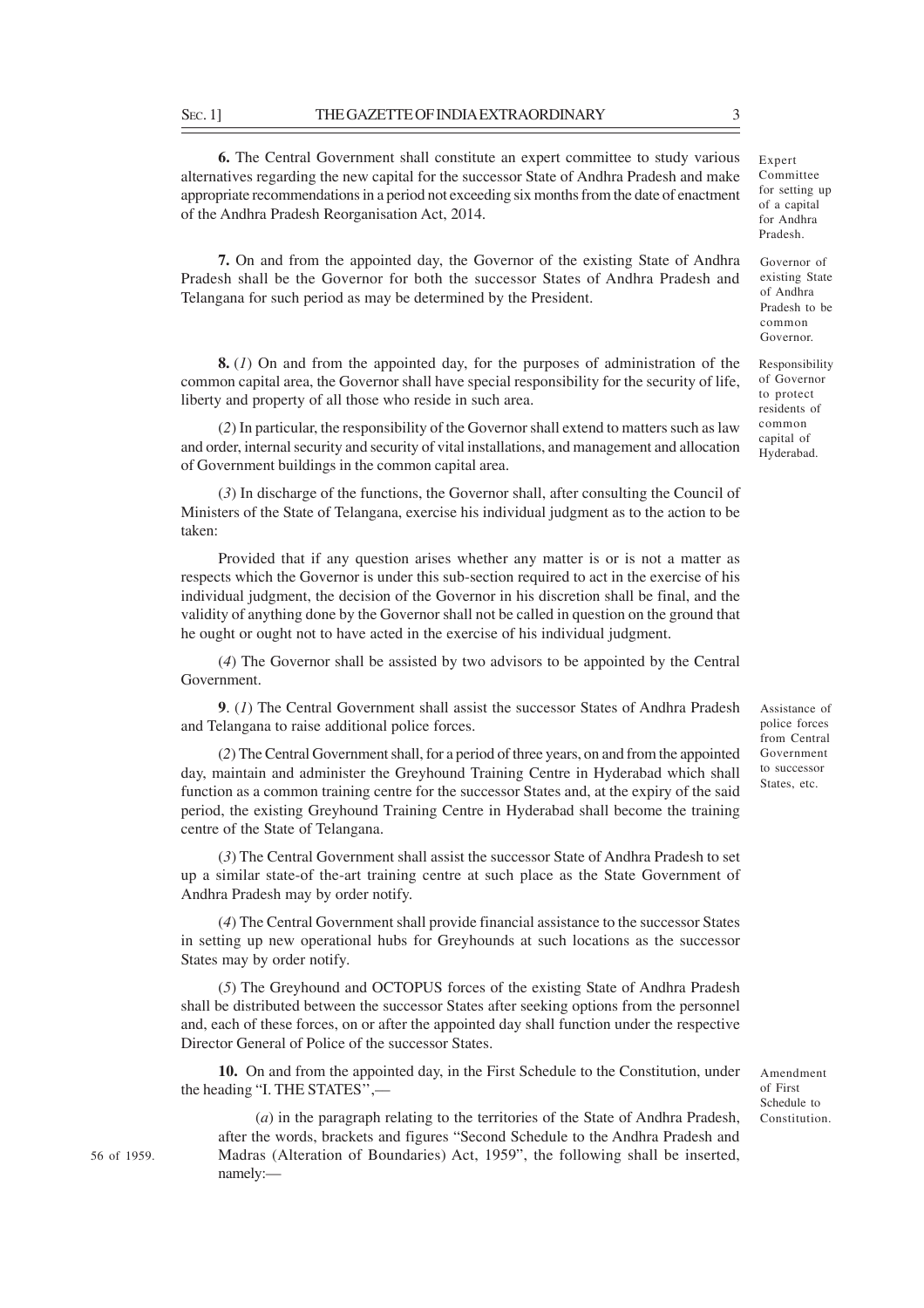"and the territories specified in section 3 of the Andhra Pradesh Reorganisation Act, 2014";

(*b*) after entry 28, the following entry shall be inserted, namely:—

"29. Telangana: The territories specified in section 3 of the Andhra Pradesh Reorganisation Act, 2014.".

Saving powers of State Governments.

**11.** Nothing in the foregoing provisions of this Part shall be deemed to affect the power of the Government of Andhra Pradesh or the Government of Telangana to alter, after the appointed day, the name, area or boundaries of any district or other territorial division in the State.

# **PART III**

## REPRESENTATION IN THE LEGISLATURES *The Council of States*

| Amendment<br>of Fourth<br>Schedule to                               | 12. On and from the appointed day, in the Fourth Schedule to the Constitution, in the<br>Table,-                                                                                                                                                                                                                                                                                                      |             |  |  |  |  |  |  |
|---------------------------------------------------------------------|-------------------------------------------------------------------------------------------------------------------------------------------------------------------------------------------------------------------------------------------------------------------------------------------------------------------------------------------------------------------------------------------------------|-------------|--|--|--|--|--|--|
| Constitution.                                                       | $(a)$ in entry 1, for the figures "18", the figures "11" shall be substituted;                                                                                                                                                                                                                                                                                                                        |             |  |  |  |  |  |  |
|                                                                     | (b) entries 2 to 30 shall be renumbered as entries 3 to 31, respectively;                                                                                                                                                                                                                                                                                                                             |             |  |  |  |  |  |  |
|                                                                     | $(c)$ after entry 1, the following entry shall be inserted, namely:—                                                                                                                                                                                                                                                                                                                                  |             |  |  |  |  |  |  |
|                                                                     |                                                                                                                                                                                                                                                                                                                                                                                                       |             |  |  |  |  |  |  |
| Allocation of<br>sitting<br>members.                                | 13. $(I)$ On and from the appointed day, eighteen sitting members of the Council of<br>States representing the existing State of Andhra Pradesh shall be deemed to have been<br>elected to fill the seats allotted to the States of Andhra Pradesh and Telangana, as specified<br>in the First Schedule to this Act.                                                                                  |             |  |  |  |  |  |  |
|                                                                     | (2) The term of office of such sitting members shall remain unaltered.                                                                                                                                                                                                                                                                                                                                |             |  |  |  |  |  |  |
|                                                                     | The House of the People                                                                                                                                                                                                                                                                                                                                                                               |             |  |  |  |  |  |  |
| Representation<br>in House of<br>the People.                        | 14. On and from the appointed day, there shall be allocated 25 seats to the successor<br>State of Andhra Pradesh, and 17 seats to the successor State of Telangana, in the House of<br>the People, and the First Schedule to the Representation of the People Act, 1950 shall be<br>deemed to be amended accordingly.                                                                                 | 43 of 1950. |  |  |  |  |  |  |
| Delimitation of<br>Parliamentary<br>and Assembly<br>Constituencies. | 15. $(I)$ On and from the appointed day, the Delimitation of Parliamentary and Assembly<br>Constituencies Order, 2008, shall stand amended as directed in the Second Schedule to this<br>Act.                                                                                                                                                                                                         |             |  |  |  |  |  |  |
|                                                                     | (2) The Election Commission may conduct the elections to the House of the People<br>and the Legislative Assemblies of the successor States of Andhra Pradesh and Telangana<br>as per the allocation of seats specified in the Delimitation of Parliamentary and Assembly<br>Constituencies Order, 2008 as amended by this Act.                                                                        |             |  |  |  |  |  |  |
| Provision as<br>to sitting<br>members.                              | <b>16.</b> (1) Every sitting member of the House of the People representing a constituency<br>which, on the appointed day by virtue of the provisions of section 14, stands allotted, with<br>or without alteration of boundaries, to the successor States of Andhra Pradesh or Telangana,<br>shall be deemed to have been elected to the House of the People by that constituency as so<br>allotted. |             |  |  |  |  |  |  |
|                                                                     | (2) The term of office of such sitting members shall remain unaltered.                                                                                                                                                                                                                                                                                                                                |             |  |  |  |  |  |  |
|                                                                     | The Legislative Assembly                                                                                                                                                                                                                                                                                                                                                                              |             |  |  |  |  |  |  |
| Provisions as<br>to Legislative                                     | 17. $(I)$ Subject to the provisions of sub-section $(2)$ , the number of seats in the<br>$\mathbf{T}$ and $\mathbf{L}$ are $\mathbf{L}$ and $\mathbf{L}$ and $\mathbf{L}$ are $\mathbf{L}$ and $\mathbf{L}$ are $\mathbf{L}$ and $\mathbf{L}$ and $\mathbf{L}$ are $\mathbf{L}$ and $\mathbf{L}$ and $\mathbf{L}$ are $\mathbf{L}$ and $\mathbf{L}$ are $\mathbf{L}$ and $\mathbf{L}$ are             |             |  |  |  |  |  |  |

Legislative Assemblies of the States of Andhra Pradesh and Telangana, on and from the appointed day, shall be 175 and 119, respectively. Assemblies.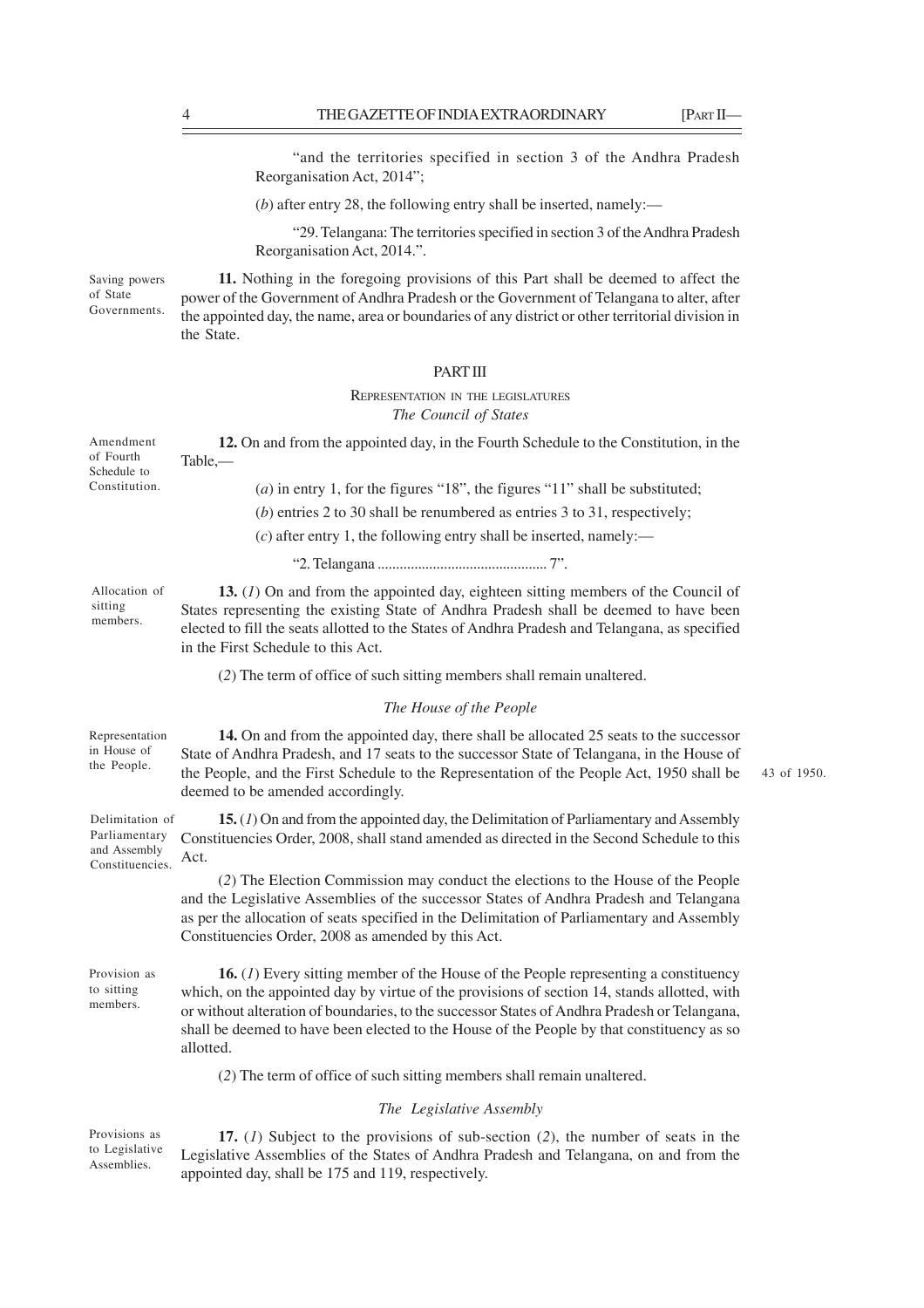43 of 1950.

(*2*) In the Second Schedule to the Representation of the People Act, 1950, under the heading "I. STATES":—

(*a*) for entry 1, the following entry shall be substituted, namely:—

| "1. Andhra Pradesh                                                          | 294 | 39 | - 15 | 175 | -79 |  |
|-----------------------------------------------------------------------------|-----|----|------|-----|-----|--|
| (b) entries 25 to 28 shall be renumbered as entries 26 to 29, respectively; |     |    |      |     |     |  |

 $(c)$  after entry 24, the following entry shall be inserted, namely:—

| л.             |  |  |           |
|----------------|--|--|-----------|
| "25. Telangana |  |  | $\bigcap$ |

**18.** Notwithstanding anything in sub-section (*1*) the Governor of the State may nominate one member each to the Legislative Assemblies of the successor States to give representation to the Anglo-Indian community in accordance with article 333 of the Constitution.

**19.** (*1*) Every sitting member of the Legislative Assembly of the existing State of Andhra Pradesh elected to fill a seat in that Assembly from a constituency which on the appointed day by virtue of the provisions of section 17 stands allotted, with or without alteration of boundaries, to the State of Telangana shall, on and from that day, cease to be a member of the Legislative Assembly of Andhra Pradesh and shall be deemed to have been elected to fill a seat in the Legislative Assembly of Telangana from that constituency as so allotted.

(*2*) All other sitting members of the Legislative Assembly of the existing State of Andhra Pradesh shall continue to be members of the Legislative Assembly of that State and any such sitting member representing a constituency, the extent or the name of which are altered by virtue of the provisions of section 17, shall be deemed to have been elected to the Legislative Assembly of Andhra Pradesh by that constituency as so altered.

(*3*) Notwithstanding anything contained in any other law for the time being in force, the Legislative Assemblies of Andhra Pradesh and Telangana shall be deemed to be duly constituted on the appointed day.

**20.** The period of five years referred to in clause (1) of article 172 shall, in the case of the Legislative Assembly of the State of Andhra Pradesh and of the Legislative Assembly of the State of Telangana, be deemed to have commenced on the date on which it actually commenced in the case of the Legislative Assembly of the existing State of Andhra Pradesh.

**21.** (*1*) The person who immediately before the appointed day is the Speaker of the Legislative Assembly of the existing State of Andhra Pradesh shall continue to be the Speaker of that Assembly on and from that day and the members of that Assembly shall choose from amongst the members of the Assembly, a member to be the Deputy Speaker of that Assembly.

(*2*) As soon as may be after the appointed day, the Deputy Speaker of the Legislative Assembly of the existing State of Andhra Pradesh shall become the Deputy Speaker of the Legislative Assembly of the successor State of Telangana and until the Speaker is chosen by that Assembly, the duties of the office of the Speaker shall be performed by the Deputy Speaker so appointed.

(*3*) The rules of procedure and conduct of business of the Legislative Assembly of Andhra Pradesh as in force immediately before the appointed day shall, until rules are made under clause (1) of article 208, be the rules of procedure and conduct of business of the Legislative Assembly of Telangana, subject to such modifications and adaptations as may be made therein by the speaker thereof.

Representation of Anglo-Indian community.

Allocation of sitting members.

Duration of Legislative **Assemblies** 

Speaker, Deputy Speaker and rules of procedure.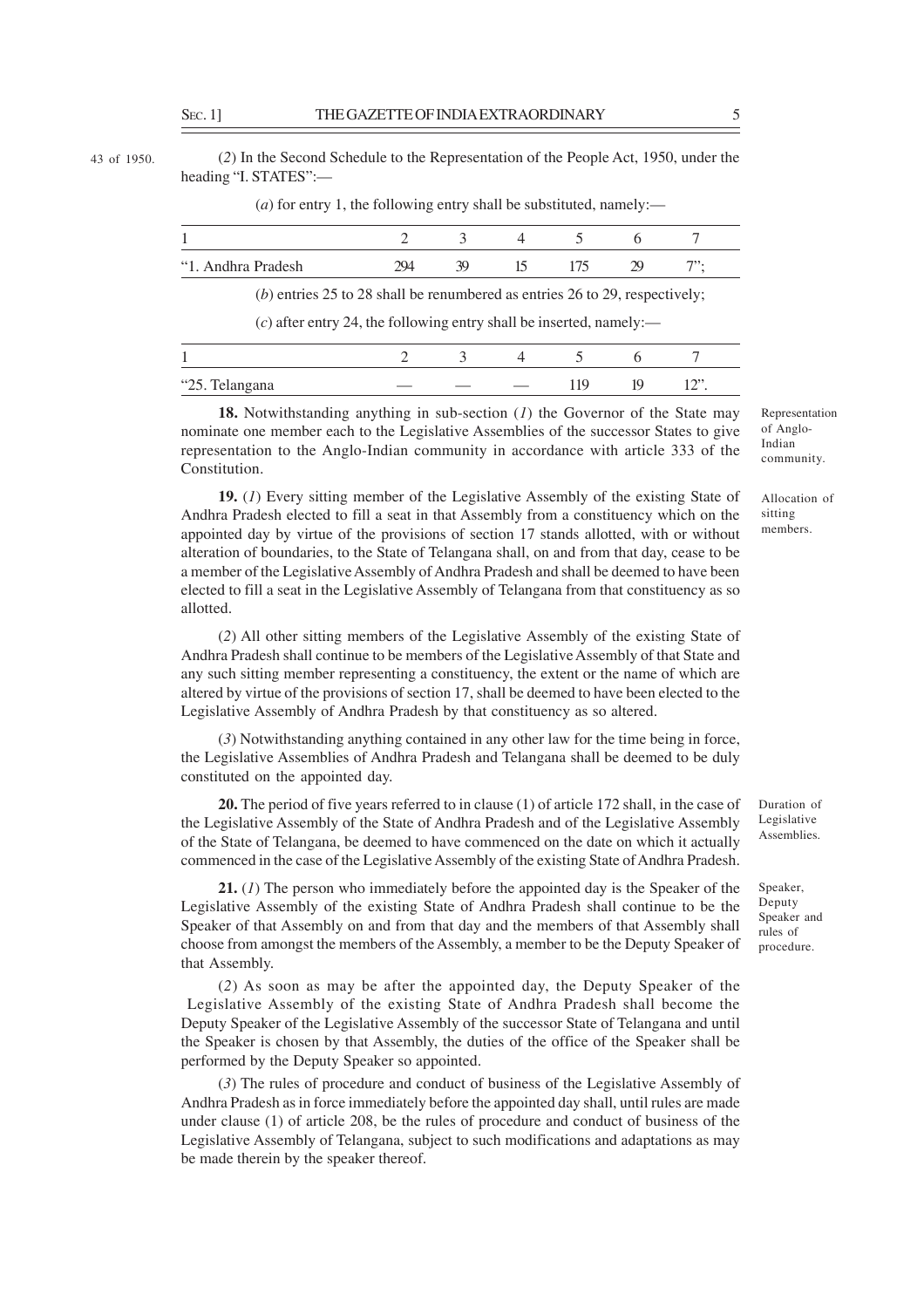#### *The Legislative Councils*

Legislative Council for successor States.

Provisions as to Legislative Councils.

**22.** (*1*) There shall be constituted a Legislative Council for each of the successor States consisting of not more than 50 members in the Legislative Council of Andhra Pradesh and 40 members in the Legislative Council of Telangana in accordance with the provisions contained in article 169 of the Constitution.

(*2*) The existing Legislative Council of the State of Andhra Pradesh shall, on and from the appointed day, be deemed to have been constituted as two Legislative Councils of the successor States and the existing members shall be allotted to the Councils as specified in the Fourth Schedule.

**23.** (*1*) On and from the appointed day, there shall be 50 seats in the Legislative Council of Andhra Pradesh and 40 seats in the Legislative Council of Telangana, respectively.

(*2*) In the Representation of the People Act, 1950,––

43 of 1950.

(*i*) in the Third Schedule,––

(*a*) for the existing entry 1, the following entry shall be substituted, namely:––

| "1. Andhra Pradesh 50                                              | -17 |  | $6$ " |
|--------------------------------------------------------------------|-----|--|-------|
| (b) after entry 7, the following entry shall be inserted, namely:— |     |  |       |
|                                                                    |     |  |       |
| "7A. Telangana                                                     |     |  |       |

(*ii*) in the Fourth Schedule, after the heading "Tamil Nadu" and the entries relating thereunder, the following heading and the entries shall be inserted, namely:—

"TELANGANA

1. Municipal Corporations.

2. Municipalities.

3. Nagar Panchayats.

4. Cantonment Boards.

5. Zila Praja Parishads.

6. Mandal Praja Parishads.".

**24.** (*1*) On and from the appointed day, the Delimitation of Council Constituencies (Andhra Pradesh) Order, 2006 shall stand amended as directed in Part I of the Third Schedule.

(*2*) On and from the appointed day, the Delimitation of Council Constituencies (Telangana) Order, 2014, as specified in Part II of the Third Schedule shall apply to the successor State of Telangana.

(*3*) The Central Government may, in consultation with the successor States of Andhra Pradesh, or as the case may be, Telangana, by notification in the Official Gazette amend the Third Schedule.

**25.** (*1*) The person who immediately before the appointed day is the Chairman of the Legislative Council of the existing State of Andhra Pradesh shall continue to be the Chairman of that Council on and from that day and the members of that Council shall choose from amongst the members of the Council, a member to be the Deputy Chairman of that Council.

(*2*) As soon as may be after the appointed day, the Deputy Chairman of the Legislative Council of the existing State of Andhra Pradesh shall become the Deputy Chairman of the Legislative Council of the successor State of Telangana and until the Chairman is chosen

Amendment of Delimitation of Council Constituencies Order.

Chairman, Deputy Chairman and rules of procedure.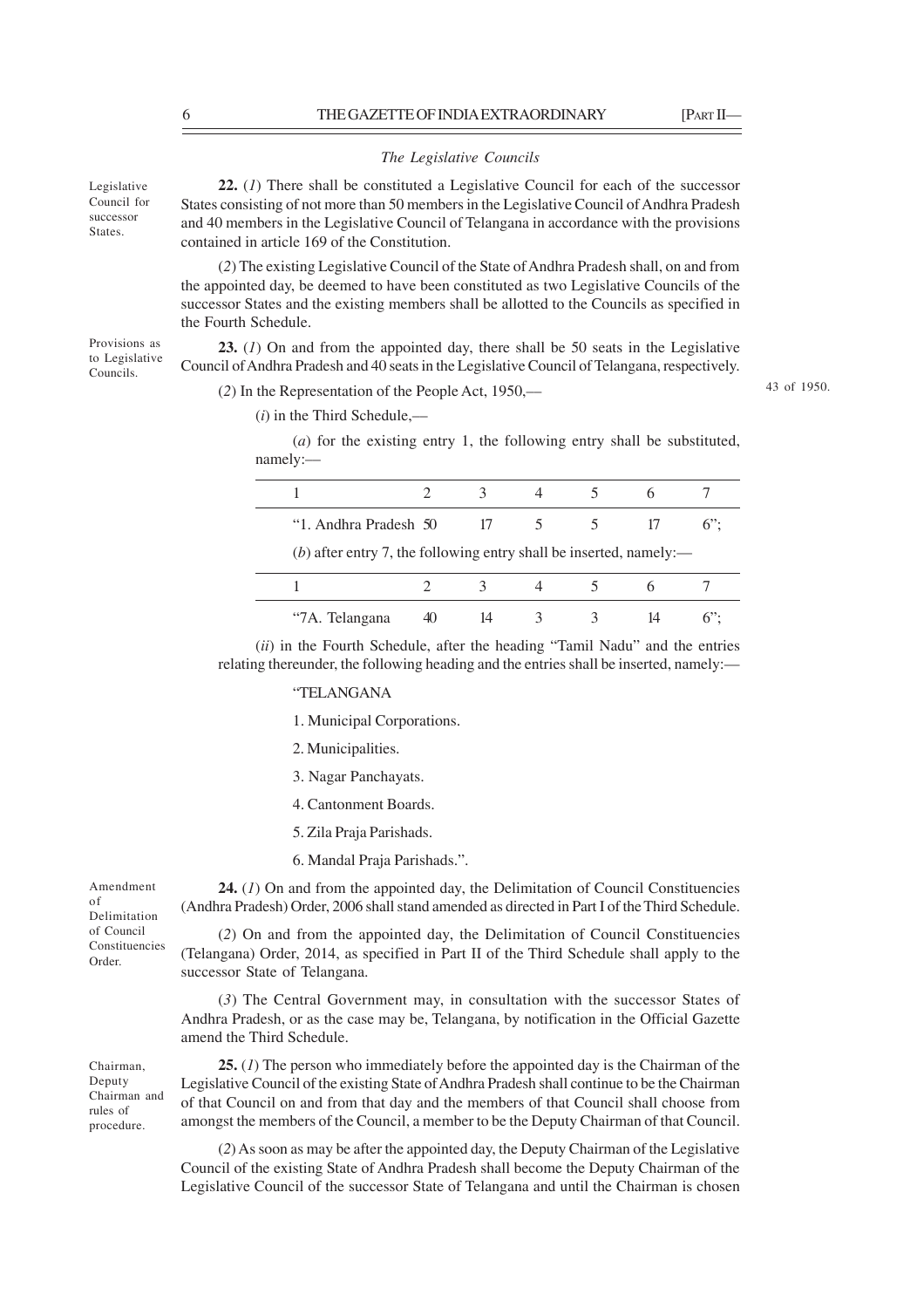by that Council, the duties of the office of Chairman shall be performed by the Deputy Chairman so appointed.

(*3*) The rules of procedure and conduct of business of the Legislative Council of Andhra Pradesh as in force immediately before the appointed day shall, until rules are made under clause (1) of article 208, be the rules of procedure and conduct of business of the Legislative Council of Telangana, subject to such modifications and adaptations as may be made therein by the Chairman thereof.

### *Delimitation of constituencies*

**26.** (*1*) Subject to the provisions contained in article 170 of the Constitution and without prejudice to section 15 of this Act, the number of seats in the Legislative Assembly of the successor States of Andhra Pradesh and Telangana shall be increased from 175 and 119 to 225 and 153, respectively, and delimitation of the constituencies may be determined by the Election Commission in the manner hereinafter provided—

(*a*) the number of seats to be reserved for the Scheduled Castes and the Scheduled Tribes in the Legislative Assemblies of the States of Andhra Pradesh and Telangana, respectively, having regard to the relevant provisions of the Constitution;

(*b*) the assembly constituencies into which each State referred to in clause (*a*) shall be divided, the extent of each of such constituencies and in which of them seats shall be reserved for the Scheduled Castes or for the Scheduled Tribes; and

(*c*) the adjustments in the boundaries and description of the extent of the parliamentary constituencies in each State referred to in clause (*a*) that may be necessary or expedient.

(*2*) In determining the matters referred to in clauses (*b*) and (*c*) of sub-section (*1*), the Election Commission shall have regard to the following provisions, namely:—

(*a*) all the constituencies shall be single-member constituencies;

(*b*) all constituencies shall, as far as practicable, be geographically compact areas, and in delimiting them, regard shall be had to physical features, existing boundaries of administrative units, facilities of communication and conveniences to the public; and

(*c*) constituencies in which seats are reserved for the Scheduled Castes and the Scheduled Tribes shall, as far as practicable, be located in areas where the proportion of their population to the total population is the largest.

(*3*) The Election Commission shall, for the purpose of assisting it in the performance of its functions under sub-section  $(I)$ , associate with itself as associate members, five persons as the Central Government may by order specify, being persons who are the members of the Legislative Assembly of the State or of the House of the People representing the State:

Provided that none of the associate members shall have a right to vote or to sign any decision of the Election Commission.

(*4*) If, owing to death or resignation, the office of an associate member falls vacant, it shall be filled as far as practicable, in accordance with the provisions of sub-section (*3*).

(*5*) The Election Commission shall––

(*a*) publish its proposals for the delimitation of constituencies together with the dissenting proposals, if any, of any associate member who desires publication thereof in the Official Gazette and in such other manner as the Commission may consider fit, together with a notice inviting objections and suggestions in relation to the proposals and specifying a date on or after which the proposals will be further considered by it;

(*b*) consider all objections and suggestions which may have been received by it before the date so specified; and

(*c*) after considering all objections and suggestions which may have been received by it before the date so specified, determine by one or more orders the delimitation of constituencies and cause such order or orders to be published in the Official Gazette,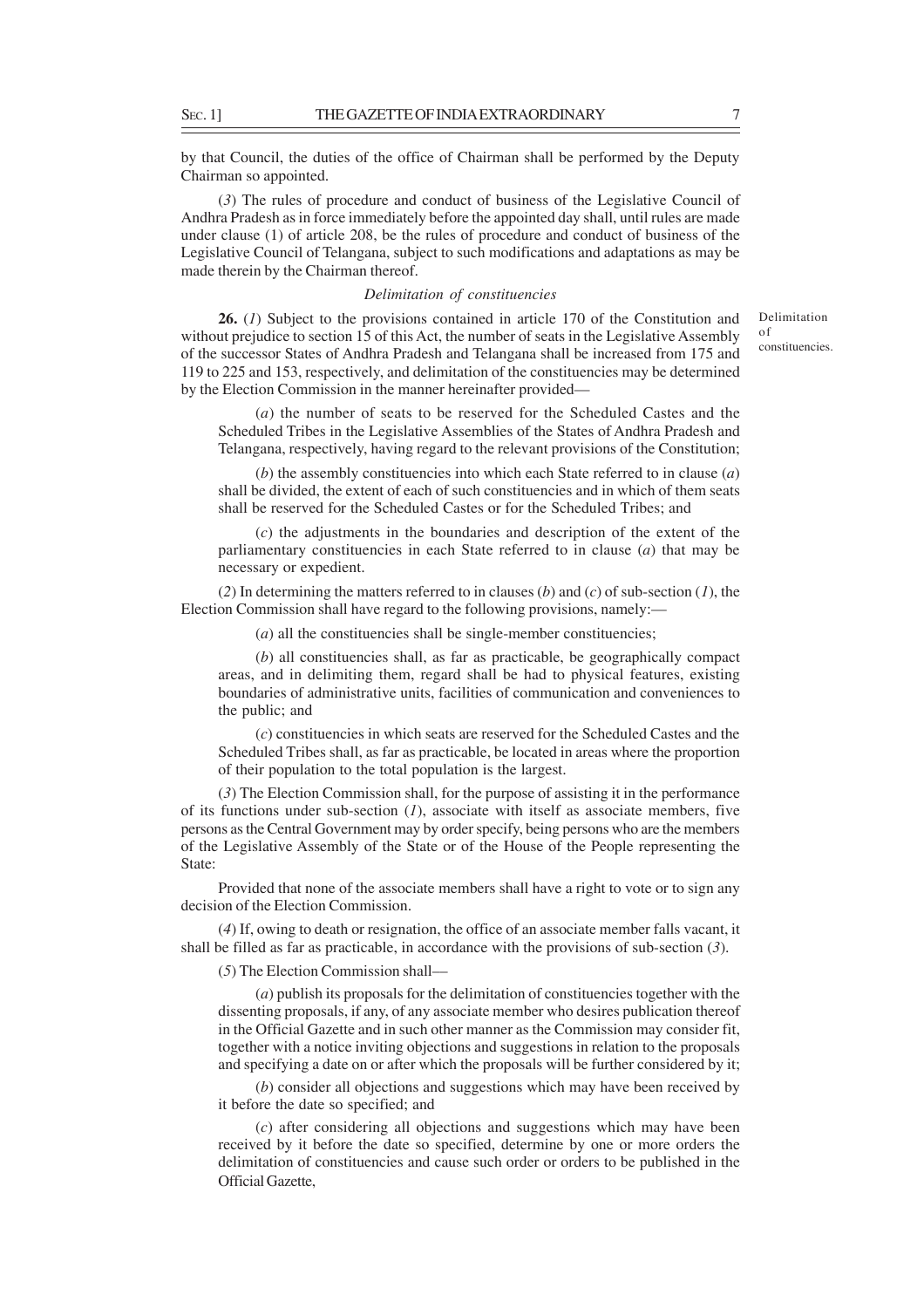and upon such publication, the order or orders shall have the full force of law and shall not be called in question in any court.

(*6*) As soon as may be after such publication, every such order relating to assembly constituencies shall be laid before the Legislative Assembly of the concerned State.

**27.** (*1*) The Election Commission may, from time to time, by notification in the Official Gazette,—

(*a*) correct any printing mistakes in any order made under section 26 or any error arising therein from inadvertent slip or omission; and

(*b*) where the boundaries or name of any territorial division mentioned in any such order or orders is or are altered, make such amendments as appear to it to be necessary or expedient for bringing such order up-to-date.

(*2*) Every notification under this section relating to an assembly constituency shall be laid, as soon as may be after it is issued, before the concerned Legislative Assembly.

### *Scheduled Castes and Scheduled Tribes*

28. On and from the appointed day, the Constitution (Scheduled Castes) Order, 1950, C.O. 19. shall stand amended as directed in the Fifth Schedule to this Act. Amendment Scheduled

> 29. On and from the appointed day, the Constitution (Scheduled Tribes) Order, 1950, c.o. 22. shall stand amended as directed in the Sixth Schedule to this Act.

#### PART IV

### **HIGH COURT**

**30.** (*1*) On and from the appointed day,––

(*a*) the High Court of Judicature at Hyderabad shall be the common High Court for the State of Telangana and the State of Andhra Pradesh till a separate High Court for the State of Andhra Pradesh is constituted under article 214 of the Constitution read with section 31 of this Act;

(*b*) the Judges of the High Court at Hyderabad for the existing State of Andhra Pradesh holding office immediately before the appointed day shall become on that day the Judges of the common High Court.

(*2*) The expenditure in respect of salaries and allowances of the Judges of the common High Court shall be allocated amongst the States of Andhra Pradesh and Telangana on the basis of population ratio.

High Court of Andhra Pradesh.

**31.** (*1*) Subject to the provisions of section 30, there shall be a separate High Court for the State of Andhra Pradesh (hereinafter referred to as the High Court of Andhra Pradesh) and the High Court of Judicature at Hyderabad shall become the High Court for the State of Telangana (hereinafter referred to as the High Court at Hyderabad).

(*2*) The principal seat of the High Court of Andhra Pradesh shall be at such place as the President may, by notified order, appoint.

(*3*) Notwithstanding anything contained in sub-section (*2*), the Judges and division courts of the High Court of Andhra Pradesh may sit at such other place or places in the State of Andhra Pradesh other than its principal seat as the Chief Justice may, with the approval of the Governor of Andhra Pradesh, appoint.

Election Commission to maintain Delimitation Orders up-todate.

of

of Scheduled Tribes Order.

Castes Order. Amendment

Power of

High Court of Judicature at Hyderabad to be common High Court till establishment of High Court of Andhra Pradesh.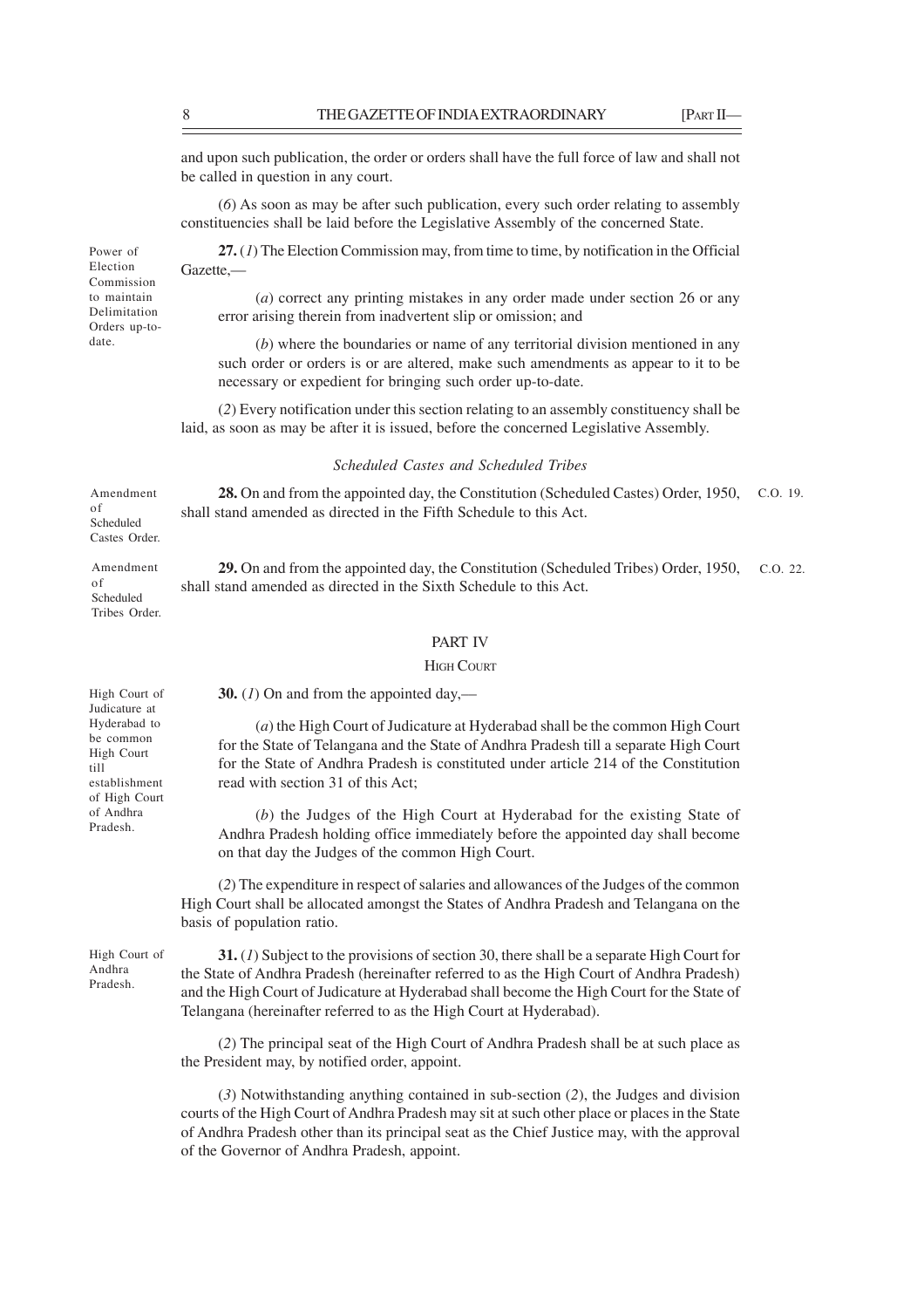**32.** (*1*) Such of the Judges of the High Court at Hyderabad holding office immediately before the date of establishment of the High Court of Andhra Pradesh as may be determined by the President, shall, from that date cease to be Judges of the High Court at Hyderabad and become, Judges of the High Court of Andhra Pradesh.

(*2*) The persons who by virtue of sub-section (*1*) become Judges of the High Court of Andhra Pradesh shall, except in the case where any such person is appointed to be the Chief Justice of that High Court, rank in that Court according to the priority of their respective appointments as Judges of the High Court at Hyderabad.

**33.** The High Court of Andhra Pradesh shall have, in respect of any part of the territories included in the State of Andhra Pradesh, all such jurisdiction, powers and authority as, under the law in force immediately before the date referred to in sub-section (*1*) of section 30, are exercisable in respect of that part of the said territories by the High Court at Hyderabad.

25 of 1961.

25 of 1961.

**34.** (*1*) On and from the date referred to in sub-section (*1*) of section 30, in the Advocates Act, 1961, in section 3, in sub-section (*1*), in clause (*a*), for the words "Rajasthan, Uttar Pradesh", the words "Rajasthan, Telangana, Uttar Pradesh" shall be substituted.

(*2*) Any person who immediately before the date referred to in sub-section (*1*) of section 30 is an advocate on the roll of the Bar Council of the existing State of Andhra Pradesh and practising as an advocate in the High Court at Hyderabad, may give his option in writing, within one year from that date to the Bar Council of such existing State, to transfer his name on the roll of the Bar Council of Telangana and notwithstanding anything contained in the Advocates Act, 1961 and the rules made thereunder, on such option so given his name shall be deemed to have been transferred on the roll of the Bar Council of Telangana with effect from the date of the option so given for the purposes of the said Act, and the rules made thereunder.

(*3*) The persons other than the advocates who are entitled immediately before the date referred to in sub-section (*1*) of section 30, to practise in the High Court at Hyderabad or any subordinate court thereof shall, on and after that date, be recognised as such persons entitled also to practise in the High Court of Andhra Pradesh or any subordinate court thereof, as the case may be.

(*4*) The right of audience in the High Court of Andhra Pradesh shall be regulated in accordance with the like principles as immediately before the date referred to in sub-section (*1*) of section 30, are in force with respect to the right of audience in the High Court at Hyderabad.

**35.** Subject to the provisions of this Part, the law in force immediately before the date referred to in sub-section (*1*) of section 30 with respect to practice and procedure in the High Court at Hyderabad shall, with the necessary modifications, apply in relation to the High Court of Andhra Pradesh, and accordingly, the High Court of Andhra Pradesh shall have all such powers to make rules and orders with respect to practice and procedure as are immediately before that date exercisable by the High Court at Hyderabad:

Provided that any rules or orders which are in force immediately before the date referred to in sub-section (*1*) of section 30 with respect to practice and procedure in the High Court at Hyderabad shall, until varied or revoked by rules or orders made by the High Court of Andhra Pradesh, apply with the necessary modifications in relation to practice and procedure in the High Court of Andhra Pradesh as if made by that Court.

**36.** The law in force immediately before the date referred to in sub-section (*1*) of section 30 with respect to the custody of the seal of the High Court at Hyderabad shall, with the necessary modifications, apply with respect to the custody of the seal of the High Court of Andhra Pradesh.

Custody of seal of Andhra Pradesh

High Court.

Practice and procedure in Andhra Pradesh High Court.

Judges of Andhra Pradesh High Court.

Jurisdiction of Andhra Pradesh High Court.

Special provision relating to Bar Council and advocates.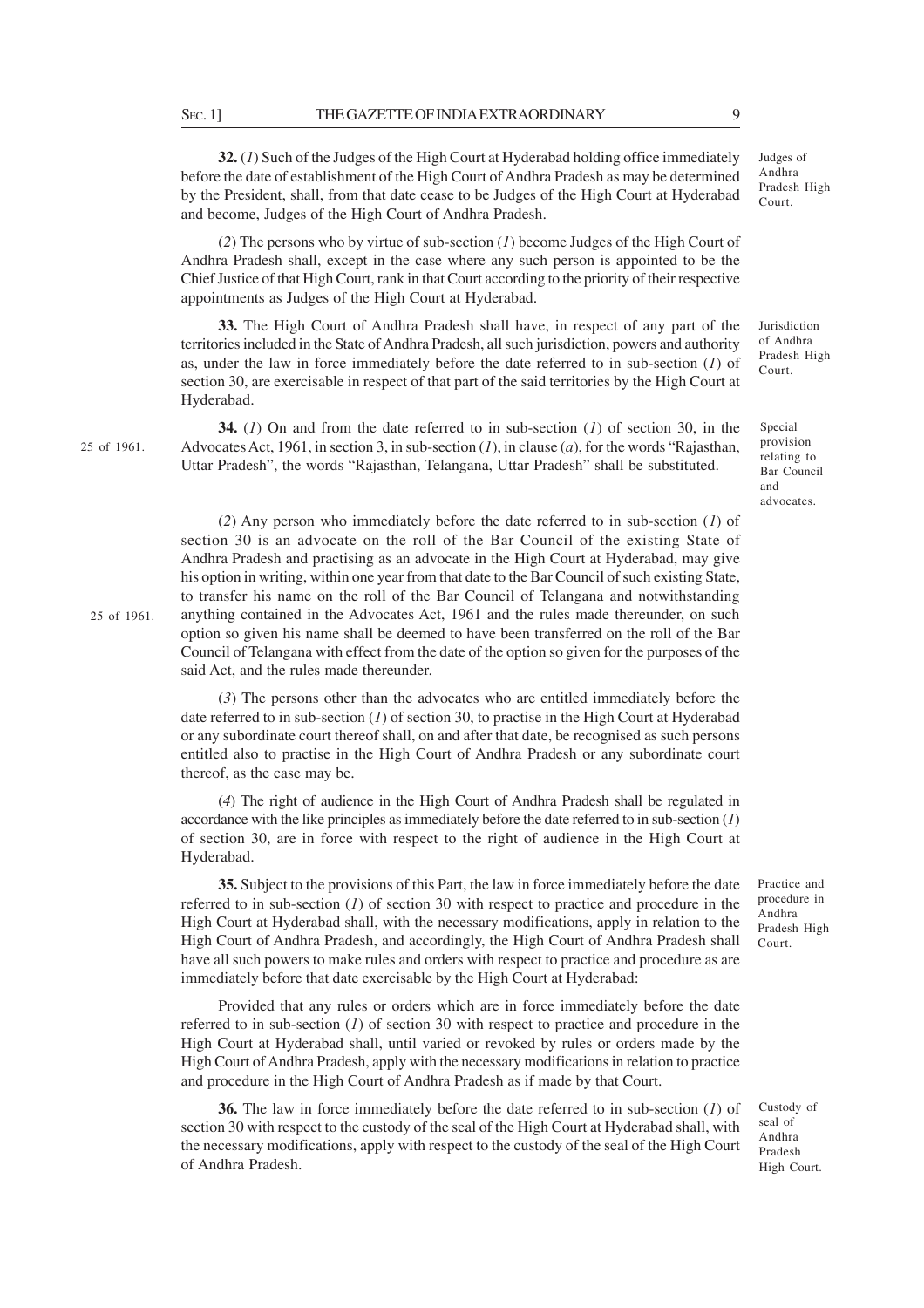**37.** The law in force immediately before the date referred to in sub-section (*1*) of section 30 with respect to the form of writs and other processes used, issued or awarded by the High Court at Hyderabad shall, with the necessary modifications, apply with respect to the form of writs and other processes used, issued or awarded by the High Court of Andhra Pradesh. **38.** The law in force immediately before the date referred to in sub-section (*1*) of section 30 relating to the powers of the Chief Justice, single Judges and division courts of the High Court at Hyderabad and with respect to all matters ancillary to the exercise of those powers shall, with the necessary modifications, apply in relation to the High Court of Andhra Pradesh. **39.** The law in force immediately before the date referred to in sub-section (*1*) of section 30 relating to appeals to the Supreme Court from the High Court at Hyderabad and the Judges and division courts thereof shall, with the necessary modifications, apply in relation to the High Court of Andhra Pradesh. **40.** (*1*) Except as hereinafter provided, the High Court at Hyderabad shall, as from the date referred to in sub-section (*1*) of section 30, have no jurisdiction in respect of the State of Andhra Pradesh. (*2*) Such proceedings pending in the High Court at Hyderabad immediately before the Form of writs and other processes. Powers of Judges. Procedure as to appeals to Supreme Court. Transfer of proceedings from Hyderabad High Court to Andhra Pradesh High Court.

date referred to in sub-section (*1*) of section 30 as are certified, whether before or after that day, by the Chief Justice of that High Court, having regard to the place of accrual of the cause of action and other circumstances, to be proceedings which ought to be heard and decided by the High Court of Andhra Pradesh shall, as soon as may be after such certification, be transferred to the High Court of Andhra Pradesh.

(*3*) Notwithstanding anything contained in sub-sections (*1*) and (*2*) of this section or in section 33, but save as hereinafter provided, the High Court at Hyderabad shall have, and the High Court of Andhra Pradesh shall not have, jurisdiction to entertain, hear or dispose of appeals, applications for leave to the Supreme Court, applications for review and other proceedings where any such proceedings seek any relief in respect of any order passed by the High Court at Hyderabad before the date referred to in sub-section (*1*) of section 30:

Provided that if after any such proceedings have been entertained by the High Court at Hyderabad, it appears to the Chief Justice of that High Court that they ought to be transferred to the High Court of Andhra Pradesh, he shall order that they shall be so transferred, and such proceedings shall thereupon be transferred accordingly.

(*4*) Any order made by the High Court at Hyderabad––

 $(a)$  before the date referred to in sub-section  $(I)$  of section 30, in any proceedings transferred to the High Court of Andhra Pradesh by virtue of sub-section (*2*), or

(*b*) in any proceedings with respect to which the High Court at Hyderabad retains jurisdiction by virtue of sub-section (*3*),

shall for all purposes have effect, not only as an order of the High Court at Hyderabad, but also as an order made by the High Court of Andhra Pradesh.

Right to appear or to act in proceedings transferred to Andhra Pradesh High Court.

**41.** Any person who, immediately before the date referred to in sub-section (*1*) of section 30, is an advocate entitled to practise or any other persons entitled to practise in the High Court at Hyderabad and was authorised to appear in any proceedings transferred from that High Court to the High Court of Andhra Pradesh under section 40, shall have the right to appear in the High Court of Andhra Pradesh in relation to those proceedings.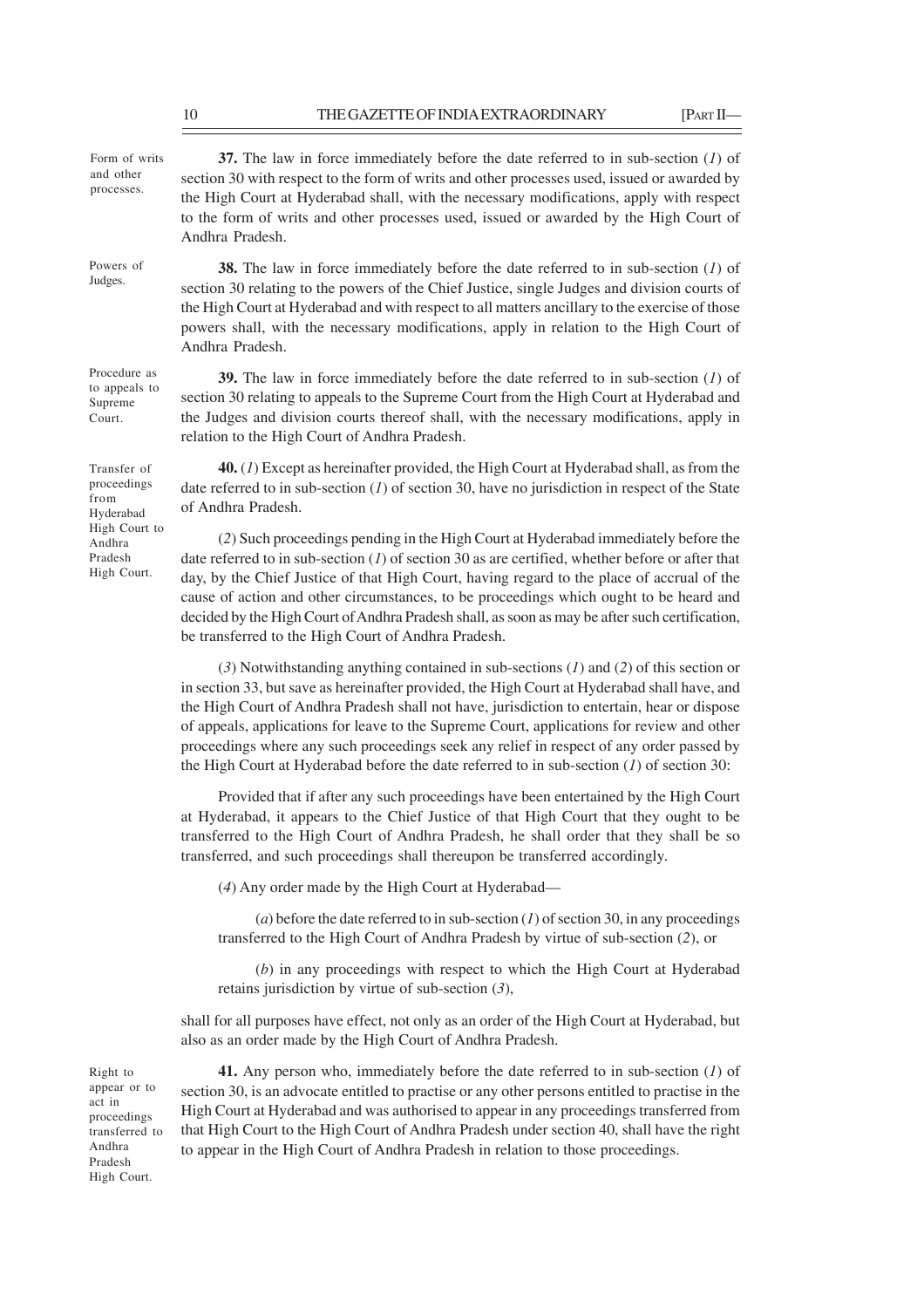**42.** For the purposes of section 40,––

(*a*) proceedings shall be deemed to be pending in a court until that court has disposed of all issues between the parties, including any issues with respect to the taxation of the costs of the proceedings and shall include appeals, applications for leave to appeal to the Supreme Court, applications for review, petitions for revision and petitions for writs; and

(*b*) references to a High Court shall be construed as including references to a Judge or division court thereof, and references to an order made by a court or a Judge shall be construed as including references to a sentence, judgment or decree passed or made by that court or Judge.

**43.** Nothing in this Part shall affect the application to the High Court of Andhra Pradesh of any provisions of the Constitution, and this Part shall have effect subject to any provision that may be made on or after the date referred to in sub-section (*1*) of section 30 with respect to that High Court by any Legislature or other authority having power to make such provision. Savings.

#### **PART V**

### AUTHORISATION OF EXPENDITURE AND DISTRIBUTION OF REVENUES

**44.** The Governor of existing State of Andhra Pradesh may, at any time before the appointed day, authorise such expenditure from the Consolidated Fund of the State of Telangana as he deems necessary for any period not more than six months beginning with the appointed day pending the sanction of such expenditure by the Legislative Assembly of the State of Telangana:

Provided that the Governor of Telangana may, after the appointed day, authorise such further expenditure as he deems necessary from the Consolidated Fund of the State of Telangana for any period not extending beyond the said period of six months.

**45.** (*1*) The reports of the Comptroller and Auditor-General of India referred to in clause (2) of article 151 relating to the accounts of the existing State of Andhra Pradesh in respect of any period prior to the appointed day shall be submitted to the Governor of each of the successor States of Andhra Pradesh and Telangana who shall cause them to be laid before the Legislature of that State.

(*2*) The President may by order––

(*a*) declare any expenditure incurred out of the Consolidated Fund of Andhra Pradesh on any service in respect of any period prior to the appointed day during the financial year or in respect of any earlier financial year in excess of the amount granted for that service and for that year as disclosed in the reports referred to in sub-section (*1*) to have been duly authorised; and

(*b*) provide for any action to be taken on any matter arising out of the said reports.

**46.** (*1*) The award made by the Thirteenth Finance Commission to the existing State of Andhra Pradesh shall be apportioned between the successor States by the Central Government on the basis of population ratio and other parameters:

Provided that on the appointed day, the President shall make a reference to the Fourteenth Finance Commission to take into account the resources available to the successor States and make separate awards for each of the successor States.

(*2*) Notwithstanding anything in sub-section (*1*), the Central Government may, having regard to the resources available to the successor State of Andhra Pradesh, make appropriate grants and also ensure that adequate benefits and incentives in the form of special development package are given to the backward areas of that State.

(*3*) The Central Government shall, while considering the special development package for the successor State of Andhra Pradesh, provide adequate incentives, in particular for Rayalaseema and north coastal regions of that State.

Reports relating to accounts of Andhra Pradesh State.

Authorisation of expenditure of Telangana State.

Distribution of revenue.

Interpretation.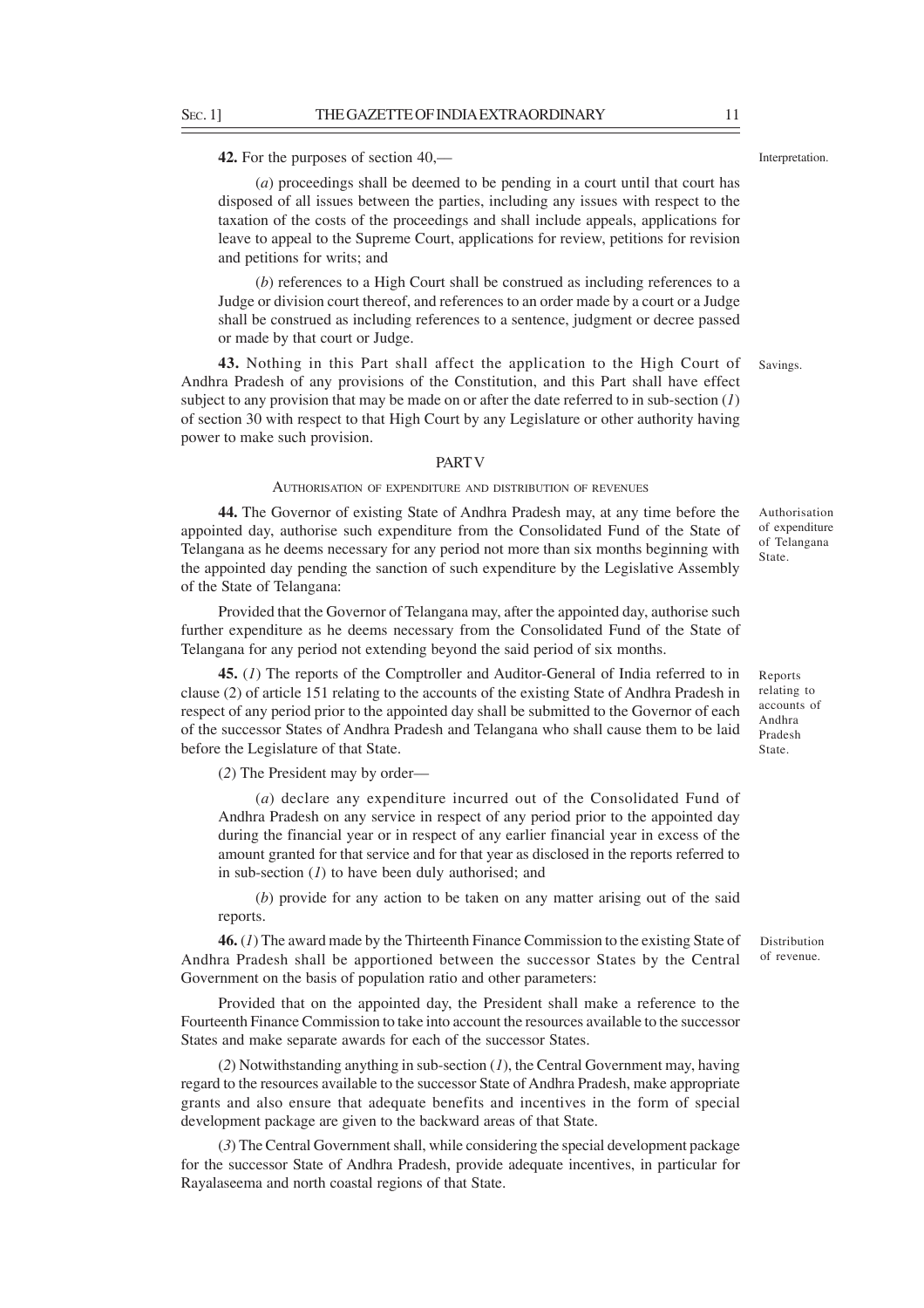#### PART VI

#### APPORTIONMENT OF ASSETS AND LIABILITIES

**47.** (*1*) The provisions of this Part shall apply in relation to the apportionment of the assets and liabilities of the existing State of Andhra Pradesh immediately before the appointed day.

(*2*) The successor States shall be entitled to receive benefits arising out of the decisions taken by the existing State of Andhra Pradesh and the successor States shall be liable to bear the financial liabilities arising out of the decisions taken by the existing State of Andhra Pradesh.

(*3*) The apportionment of assets and liabilities shall be subject to such financial adjustment as may be necessary to secure just, reasonable and equitable apportionment of the assets and liabilities amongst the successor States.

(*4*) Any dispute regarding the amount of financial assets and liabilities shall be settled through mutual agreement, failing which by order by the Central Government on the advice of the Comptroller and Auditor-General of India.

**48.** (*1*) Subject to the other provisions of this Part, all land and all stores, articles and other goods belonging to the existing State of Andhra Pradesh shall,—

(*a*) if within the transferred territory, pass to the State of Telangana; or

(*b*) in any other case, remain the property of the State of Andhra Pradesh:

Provided that in case of properties situated outside the existing State of Andhra Pradesh, such properties shall be apportioned between the successor States on the basis of population ratio:

Provided further that where the Central Government is of opinion that any goods or class of goods should be distributed among the States of Andhra Pradesh and Telangana, otherwise than according to the situation of the goods, the Central Government may issue such directions as it thinks fit for a just and equitable distribution of the goods and the goods shall pass to the successor States accordingly:

Provided also that in case of any dispute relating to the distribution of any goods or class of goods under this sub-section, the Central Government shall endeavour to settle such dispute through mutual agreement arrived at between the Governments of the successor States for that purpose, failing which the Central Government may, on request by any of the Governments of the successor States, after consulting the Governments of the successor States, issue such direction as it may deem fit for the distribution of such goods or class of goods, as the case may be, under this sub-section.

(*2*) Stores held for specific purposes, such as use or utilisation in particular institutions, workshops or undertakings or on particular works under construction, shall pass to the successor States in whose territories such institutions, workshops, undertakings or works are located.

(*3*) Stores relating to the Secretariat and offices of Heads of Departments having jurisdiction over the whole of the existing State of Andhra Pradesh shall be divided between the successor States on the basis of population ratio.

(*4*) In this section, the expression "land" includes immovable property of every kind and any rights in or over such property, and the expression "goods" does not include coins, bank notes and currency notes.

**49.** The total of the cash balances in all treasuries of the existing State of Andhra Pradesh and the credit balances of the existing State of Andhra Pradesh with the Reserve Bank of India, the State Bank of India or any other bank immediately before the appointed day shall be divided between the States of Andhra Pradesh and Telangana on the basis of population ratio:

Provided that for the purposes of such division, there shall be no transfer of cash balances from any treasury to any other treasury and the apportionment shall be effected by adjusting the credit balances of the two States in the books of the Reserve Bank of India on the appointed day:

Application of Part.

Land and goods.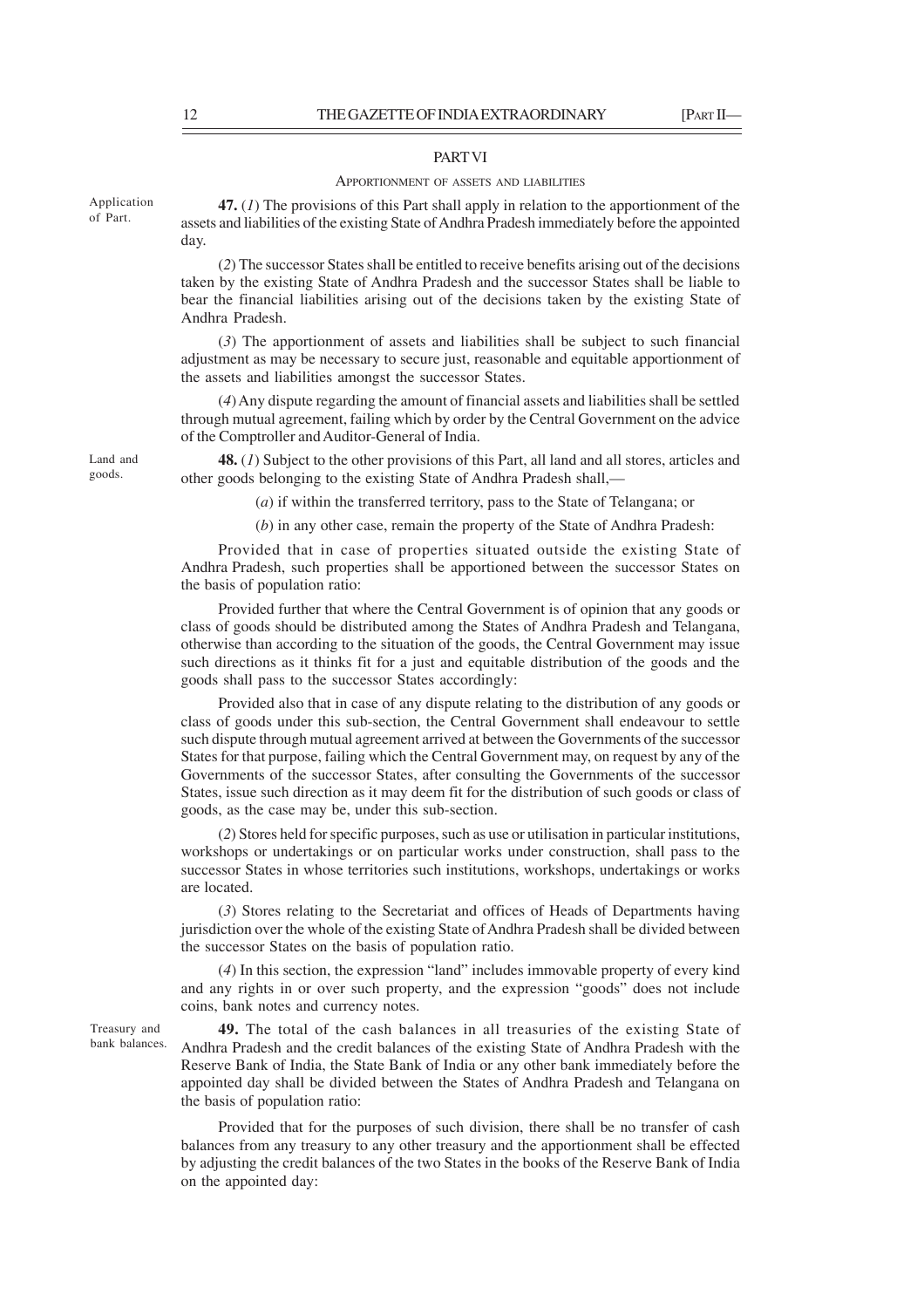Provided further that if the State of Telangana has no account on the appointed day with the Reserve Bank of India, the adjustment shall be made in such manner as the Central Government may, by order, direct.

**50.** The right to recover arrears of the tax or duty on property, including arrears of land revenue, shall belong to the successor State in which the property is situated, and the right to recover arrears of any other tax or duty shall belong to the successor State in whose territories the place of assessment of that tax or duty is included on the appointed day.

**51.** (*1*) The right of the existing State of Andhra Pradesh to recover any loans or advances made before the appointed day to any local body, society, agriculturist or other person in an area within that State shall belong to the successor State in which that area is included on that day.

(*2*) The right of the existing State of Andhra Pradesh to recover any loans or advances made before the appointed day to any person or institution outside that State shall belong to the State of Andhra Pradesh:

Provided that any sum recovered in respect of any such loan or advance shall be divided between the States of Andhra Pradesh and Telangana on the basis of population ratio.

**52.** (*1*) The securities held in respect of the investments made from Cash Balances Investment Account or from any Fund in the Public Account of the existing State of Andhra Pradesh as specified in the Seventh Schedule shall be apportioned on the basis of population ratio of the successor States:

Provided that the securities held in investments made from the Calamity Relief Fund of the existing State of Andhra Pradesh shall be divided in the ratio of the area of the territories occupied by the successor States.

(*2*) The investments of the existing State of Andhra Pradesh immediately before the appointed day in any special fund, the objects of which are confined to a local area, shall belong to the State in which that area is included on the appointed day:

Provided that the investments in such special funds on multiple entities situated in different parts of the existing State, and such parts fall within the territories of the States of Andhra Pradesh and Telangana, shall be apportioned between the successor States on the basis of population ratio.

(*3*) The investments of the existing State of Andhra Pradesh immediately before the appointed day in any private, commercial or industrial undertaking, the objects of which are confined to a local area, shall belong to the successor State in which such area is included on the appointed day:

Provided that investments in such entities, having multiple units situated in different parts of the existing State, and such parts fall within the territories of the States of Andhra Pradesh and Telangana, shall be apportioned between the successor States on the basis of population ratio.

(*4*) Where any body corporate constituted under a Central Act, State Act or Provincial Act for the existing State of Andhra Pradesh or any part thereof has, by virtue of the provisions of Part II, become an inter-State body corporate, the investments in, or loans or advances to, any such body corporate by the existing State of Andhra Pradesh made before the appointed day shall, save as otherwise expressly provided by or under this Act, be divided between the States of Andhra Pradesh and Telangana in the same proportion in which the assets of the body corporate are divided under the provisions of this Part.

**53.** (*1*) The assets and liabilities relating to any commercial or industrial undertaking of the existing State of Andhra Pradesh, where such undertaking or part thereof is exclusively located in, or its operations are confined to, a local area, shall pass to the State in which that area is included on the appointed day, irrespective of the location of its headquarters:

Assets and liabilities of State undertakings.

Right to recover loans and advances.

Investments and credits in certain funds.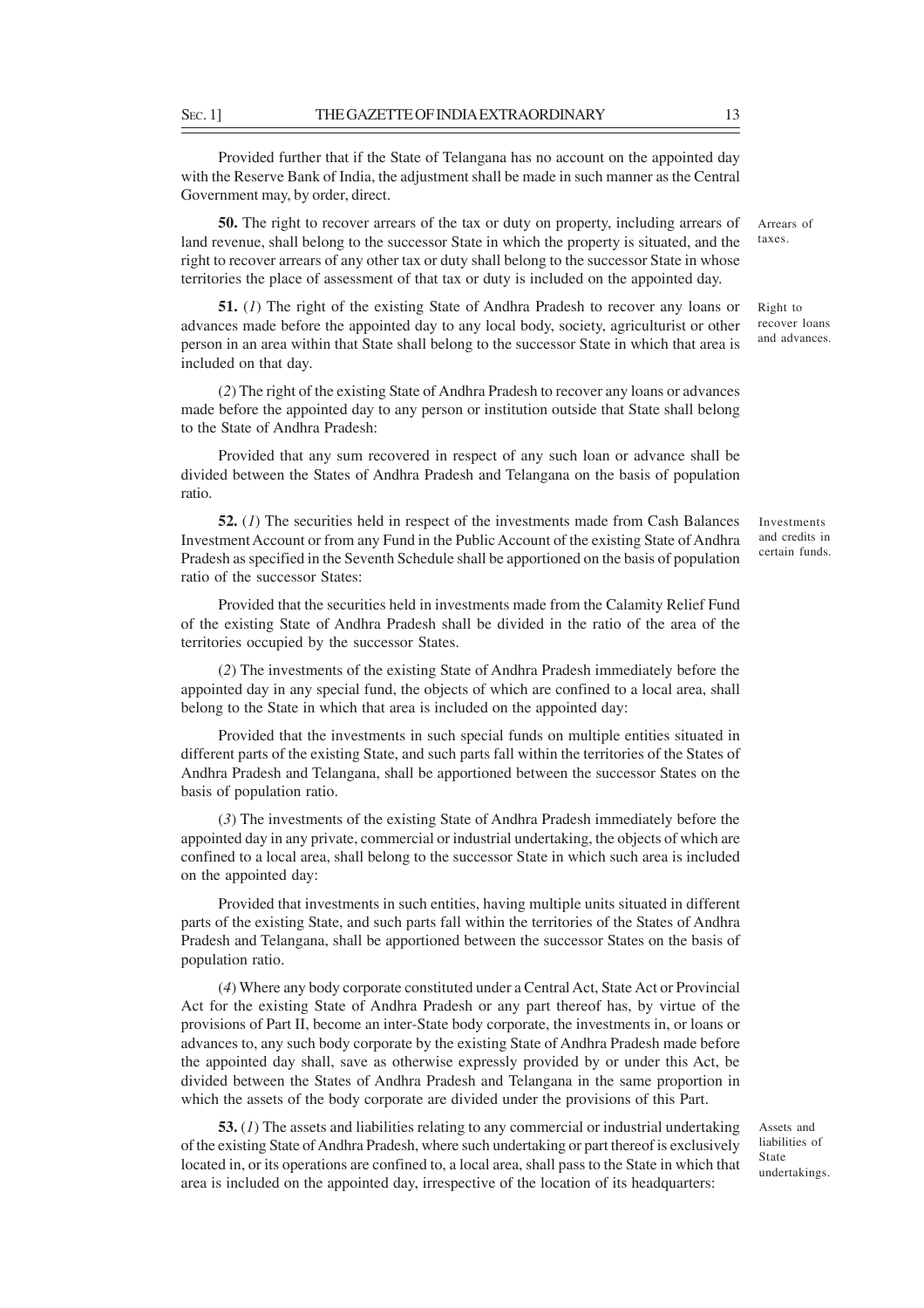18 of 1944.

Provided that where the operation of such undertaking becomes inter-State by virtue of the provisions of Part II, the assets and liabilities of––

(*a*) the operational units of the undertaking shall be apportioned between the two successor States on location basis; and

(*b*) the headquarters of such undertaking shall be apportioned between the two successor States on the basis of population ratio.

(*2*) Upon apportionment of the assets and liabilities, such assets and liabilities shall be transferred in physical form on mutual agreement or by making payment or adjustment through any other mode as may be agreed to by the successor States.

Public Debt.

**54.** (*1*) All liabilities on account of Public Debt and Public Account of the existing State of Andhra Pradesh outstanding immediately before the appointed day shall be apportioned on the basis of population ratio of the successor States unless a different mode of apportionment is provided under the provisions of this Act.

(*2*) The individual items of liabilities to be allocated to the successor States and the amount of contribution required to be made by one successor State to another shall be such as may be ordered by the Central Government on the advice of the Comptroller and Auditor-General of India:

Provided that till such orders are issued, the liabilities on account of Public Debt and Public Account of the existing State of Andhra Pradesh shall continue to be the liabilities of the successor State of Andhra Pradesh.

(*3*) The liability on account of loan raised from any source and re-lent by the existing State of Andhra Pradesh to such entities as may be specified by the Central Government and whose area of operation is confined to either of the successor States shall devolve on the respective States as specified in sub-section (*4*).

(*4*) The public debt of the existing State of Andhra Pradesh attributable to loan taken from any source for the express purpose of re-lending the same to a specific institution and outstanding immediately before the appointed day shall,—

(*a*) if re-lent to any local body, body corporate or other institution in any local area, be the debt of the State in which the local area is included on the appointed day; or

(*b*) if re-lent to any other corporation or institution which becomes an inter-State corporation or institution on the appointed day, be divided between the States of Andhra Pradesh and Telangana in the same proportion in which the assets of such body corporate or institution are divided under the provisions of Part VII.

(*5*) Where a sinking fund or a depreciation fund is maintained by the existing State of Andhra Pradesh for repayment of any loan raised by it, the securities held in respect of investments made from that fund shall be divided between the successor States of Andhra Pradesh and Telangana in the same proportion in which the total public debt is divided between the two States under this section.

(*6*) In this section, the expression "Government security" means a security created and issued by a State Government for the purpose of raising a public loan and having any of the forms specified in, or prescribed under, clause (*2*) of section 2 of the Public Debt Act, 1944.

Floating Debt.

**55.** All liabilities of the existing State of Andhra Pradesh in respect of any floating loan to provide short term finance to any local body, body corporate or other institution, shall be determined on the following basis, namely:––

(*a*) if, the purposes of the floating loan are, on and from the appointed day, exclusive purposes of either of the successor States, then, of that State;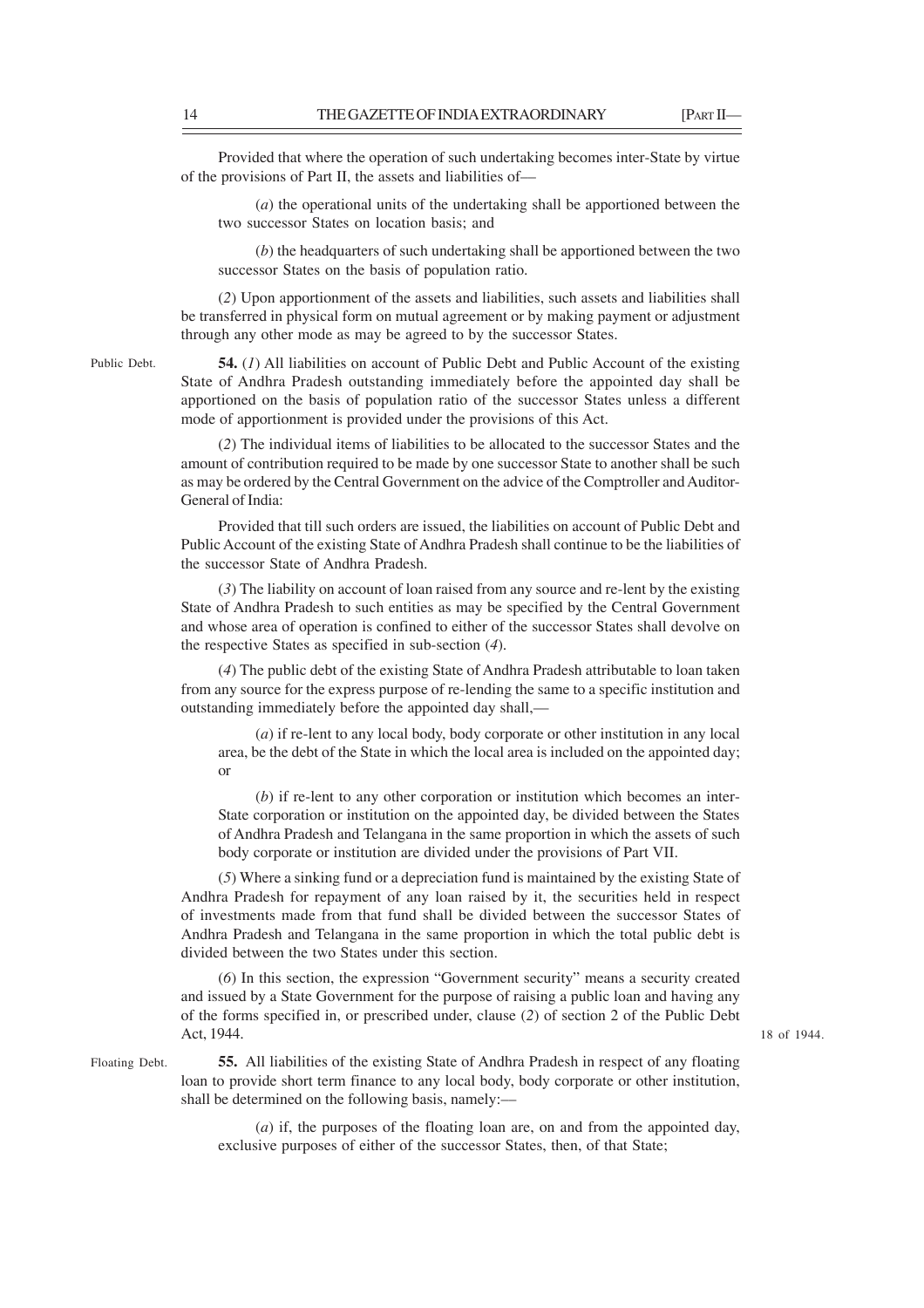(*b*) in any other case, it shall be divided on the basis of population ratio.

**56.** (*1*) The liability of the existing State of Andhra Pradesh to refund any tax or duty on property, including land revenue, collected in excess shall be the liability of the successor State in whose territories the property is situated, and the liability of the existing State of Andhra Pradesh to refund any other tax or duty collected in excess shall be apportioned between the Successor States of Andhra Pradesh and Telangana on the basis of population ratio and the State discharging the liability shall be entitled to receive from the other State its share of the liability, if any.

(*2*) The liability of the existing State of Andhra Pradesh to refund any other tax or duty collected in excess on the appointed day shall be the liability of the successor State in whose territories the place of assessment of such tax or duty is included, and the liability of the existing State of Andhra Pradesh to refund any other tax or duty collected in excess shall be apportioned between the Successor States of Andhra Pradesh and Telangana on the basis of population ratio and the State discharging the liability shall be entitled to receive from the other State its share of the liability, if any.

**57.** (*1*) The liability of the existing State of Andhra Pradesh in respect of any civil deposit or local fund deposit shall, as from the appointed day, be the liability of the successor State in whose area the deposit has been made. Deposits, etc.

(*2*) The liability of the existing State of Andhra Pradesh in respect of any charitable or other endowment shall, as from the appointed day, be the liability of the successor State in whose area the institution entitled to the benefit of the endowment is located or of the successor State to which the objects of the endowment, under the terms thereof, are confined:

Provided that any civil deposits or loan funds or charitable or other endowment fund maintained by the existing State of Andhra Pradesh before the appointed day having jurisdiction over the entire State shall be apportioned between the successor States on the basis of population ratio.

**58.** The liability of the existing State of Andhra Pradesh in respect of the Provident Fund account of a Government servant in service on the appointed day shall, as from that day, be the liability of the successor State to which that Government servant is permanently allotted. Provident Fund.

**59.** The liability of the existing State of Andhra Pradesh in respect of pensions shall pass to, or be apportioned between, the successor States of Andhra Pradesh and Telangana in accordance with the provisions contained in the Eighth Schedule to this Act. Pensions.

**60.** (*1*) Where, before the appointed day, the existing State of Andhra Pradesh has made any contract in the exercise of its executive power for any purposes of the State, that contract shall,–– Contracts.

(*a*) if the purposes of the contract are, on and from the appointed day, exclusive purposes of either of the successor States of Andhra Pradesh and Telangana, then it shall be deemed to have been made in exercise of the executive power of that State and the liability shall be discharged by that State; and

(*b*) in any other case, all rights and liabilities which have accrued or may accrue under any such contract shall be apportioned between the successor States on the basis of population ratio or in any other manner as may be agreed to by the successor States.

(*2*) For the purposes of this section, there shall be deemed to be included in the liabilities which have accrued or may accrue under any contract––

(*a*) any liability to satisfy an order or award made by any court or other tribunal in proceedings relating to the contract; and

(*b*) any liability in respect of expenses incurred in or in connection with any such proceedings.

Refund of taxes collected in excess.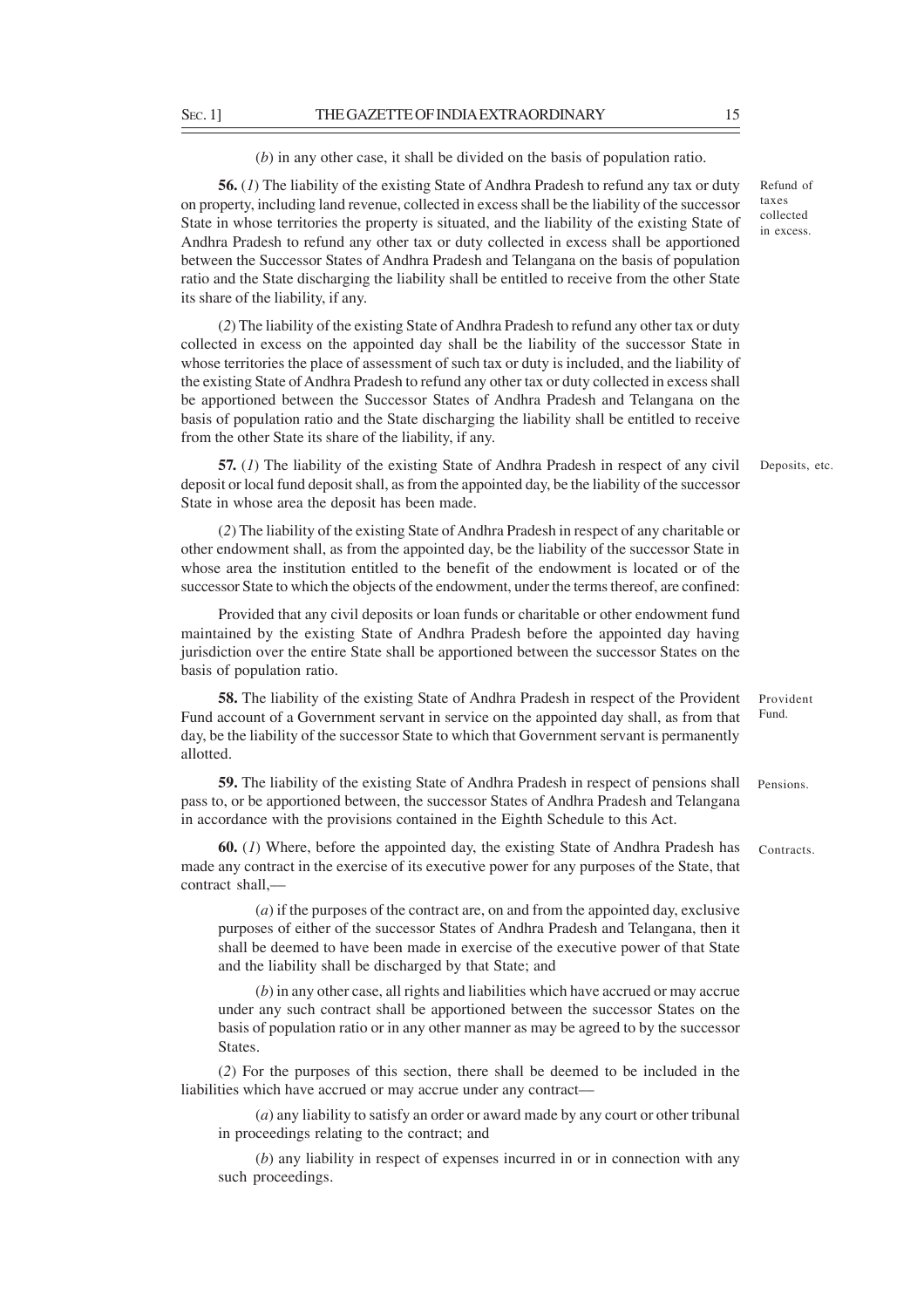(*3*) This section shall have effect subject to the other provisions of this Part relating to the apportionment of liabilities in respect of loans, guarantees and other financial obligations; and the bank balances and securities shall, notwithstanding that they partake of the nature of contractual rights, be dealt with under those provisions.

Liability in respect of actionable wrong.

**61.** Where, immediately before the appointed day, the existing State of Andhra Pradesh is subject to any liability in respect of any actionable wrong other than breach of contract, that liability shall,––

(*a*) if the cause of action arose wholly within the territories which, as from that day, are the territories of either of the successor States of Andhra Pradesh or Telangana, be the liability of that State; and

(*b*) in any other case, be apportioned between the successor States on the basis of population ratio or in any other manner as may be agreed to by the successor States.

**62.** Where, immediately before the appointed day, the existing State of Andhra Pradesh is liable as guarantor in respect of any liability of a registered co-operative society or other person, that liability shall,—

(*a*) if the area of operations of such society or persons is confined to the territories which, as from that day, are the territories of either of the States of Andhra Pradesh or Telangana, be a liability of that State; and

(*b*) in any other case, be apportioned between the successor States on the basis of population ratio or in any other manner as may be agreed to by the successor States.

**63.** If any item in suspense is ultimately found to affect an asset or liability of the nature referred to in any of the foregoing provisions of this Part, it shall be dealt with in accordance with that provision. suspense.

**64.** The benefit or burden of any asset or liability of the existing State of Andhra Pradesh not dealt with in the foregoing provisions of this Part shall pass to the State of Andhra Pradesh in the first instance, subject to such financial adjustment as may be agreed upon between the States of Andhra Pradesh and Telangana or, in default of such agreement, as the Central Government may, by order, direct.

**65.** Where the successor States of Andhra Pradesh and Telangana agree that the benefit or burden of any particular asset or liability should be apportioned between them in a manner other than that provided for in the foregoing provisions of this Part, notwithstanding anything contained therein, the benefit or burden of that asset or liability shall be apportioned in the manner agreed upon. Apportionment

Power of Central Government t o order allocation or adjustment in certain cases.

**66.** Where, by virtue of any of the provisions of this Part, either of the successor States of Andhra Pradesh and Telangana becomes entitled to any property or obtains any benefits or becomes subject to any liability, and the Central Government is of opinion, on a reference made within a period of three years from the appointed day by either of the States, that it is just and equitable that such property or those benefits should be transferred to, or shared with, the other successor State, or that a contribution towards that liability should be made by the other successor State, the said property or benefits shall be allocated in such manner between the two States, or the other State shall make to the State subject to the liability such contribution in respect thereof, as the Central Government may, after consultation with the two State Governments, by order, determine.

Certain expenditure to be charged on Consolidated Fund.

**67.** All sums payable by the State of Andhra Pradesh or by the State of Telangana, as the case may be, to the other State, or by the Central Government to the successor States, by virtue of the provisions of this Act, shall be charged on the Consolidated Fund of the State by which such sums are payable or, as the case may be, the Consolidated Fund of India.

Liability as guarantor.

Items in

Residuary provision.

of assets or liabilities by agreement.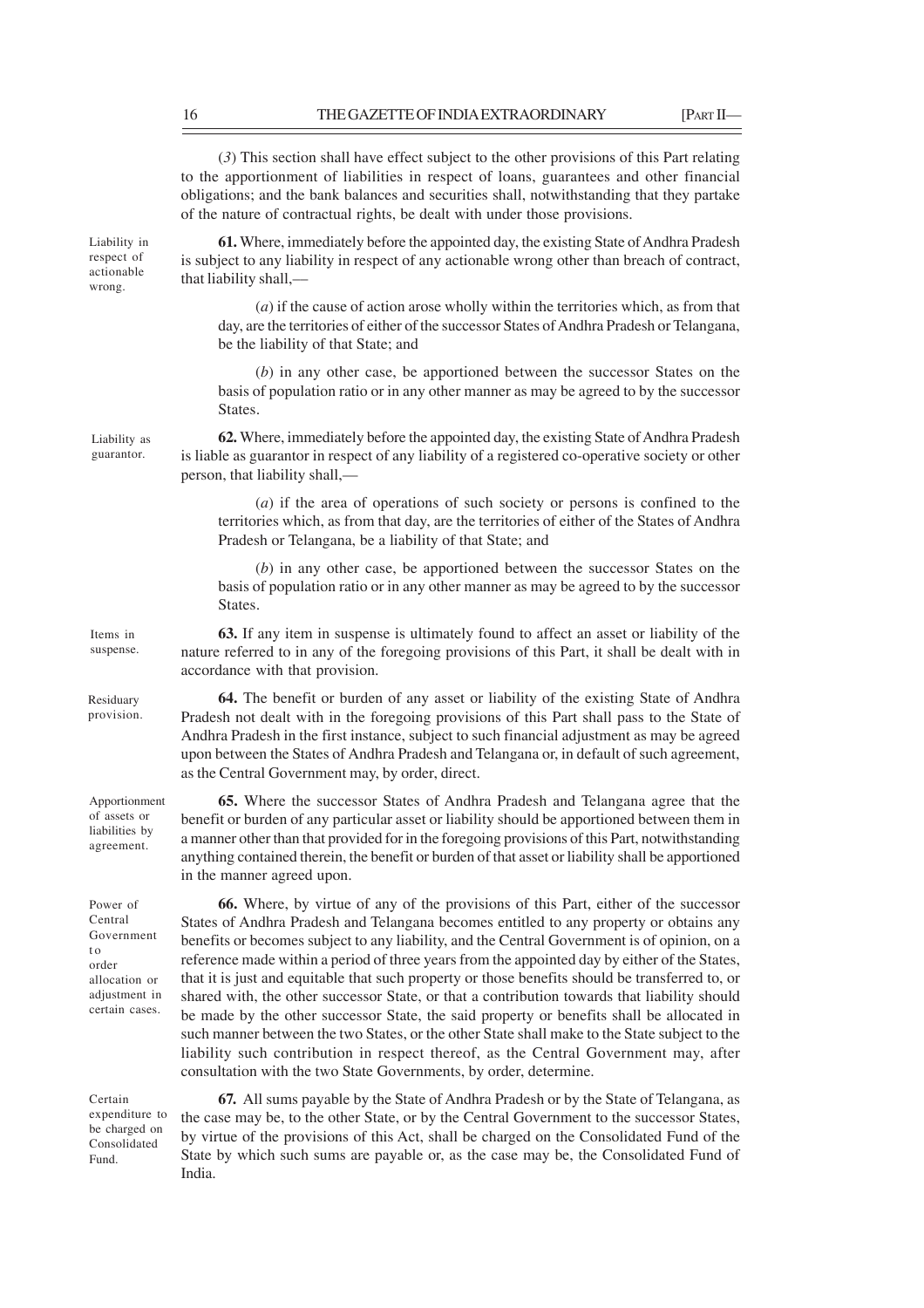#### PART VII

#### PROVISIONS AS TO CERTAIN CORPORATIONS

**68.** (*1*) The companies and corporations specified in the Ninth Schedule constituted for the existing State of Andhra Pradesh shall, on and from the appointed day, continue to function in those areas in respect of which they were functioning immediately before that day, subject to the provisions of this section.

(*2*) The assets, rights and liabilities of the companies and corporations referred to in sub-section (*1*) shall be apportioned between the successor States in the manner provided in section 53.

**69.** If it appears to the Central Government that the arrangement in regard to the generation or supply of electric power or the supply of water for any area or in regard to the execution of any project for such generation or supply has been or is likely to be modified to the disadvantage of that area by reason of the fact that it is, by virtue of the provisions of Part II, outside the State in which the power stations and other installations for the generation and supply of such power, or the catchment area, reservoirs and other works for the supply of water, as the case may be, are located, the Central Government may, after consultation with the Governments of the successor States wherever necessary, give such directions as it deems proper to the State Government or other authority concerned for the maintenance, so far as practicable, of the previous arrangement and the State to which such directions are given shall comply with them.

**70.** (*1*) The Andhra Pradesh State Financial Corporation established under the State Financial Corporations Act, 1951 shall, on and from the appointed day, continue to function in those areas in respect of which it was functioning immediately before that day, subject to the provisions of this section and to such directions as may, from time to time, be issued by the Central Government.

(*2*) Any directions issued by the Central Government under sub-section (*1*) in respect of the Corporation may include a direction that the said Act, in its application to the Corporation, shall have effect subject to such exceptions and modifications as may be specified in the direction.

(*3*) Notwithstanding anything contained in sub-section (*1*) or sub-section (*2*), the Board of Directors of the Corporation may, with the previous approval of the Central Government and shall, if so required by the Central Government, convene at any time after the appointed day a meeting for the consideration of a scheme for the reconstitution or reorganisation or dissolution, as the case may be, of the Corporation, including proposals regarding the formation of new Corporations, and the transfer thereto of the assets, rights and liabilities of the existing Corporation, and if such a scheme is approved at the general meeting by a resolution passed by a majority of the shareholders present and voting, the scheme shall be submitted to the Central Government for its sanction.

(*4*) If the scheme is sanctioned by the Central Government either without modifications or with modifications which are approved at a general meeting, the Central Government shall certify the scheme, and upon such certification, the scheme shall, notwithstanding anything to the contrary contained in any law for the time being in force, be binding on the Corporations affected by the scheme as well as the shareholders and creditors thereof.

(*5*) If the scheme is not so approved or sanctioned, the Central Government may refer the scheme to such Judge of the High Court of Andhra Pradesh or the High Court of Telangana as may be nominated in this behalf by the Chief Justice thereof, and the decision of the Judge in regard to the scheme shall be final and shall be binding on the Corporations affected by the scheme as well as the shareholders and creditors thereof.

(*6*) Nothing in the preceding provisions of this section shall be construed as preventing the Government of the States of Andhra Pradesh and Telangana from constituting, at any time on or after the appointed day, a State Financial Corporation for that State under the State Financial Corporations Act, 1951.

63 of 1951.

Provisions for various companies and corporations.

Continuance of arrangements in regard to generation and supply of electric power and supply of water.

Provisions as to Andhra Pradesh State Financial Corporation.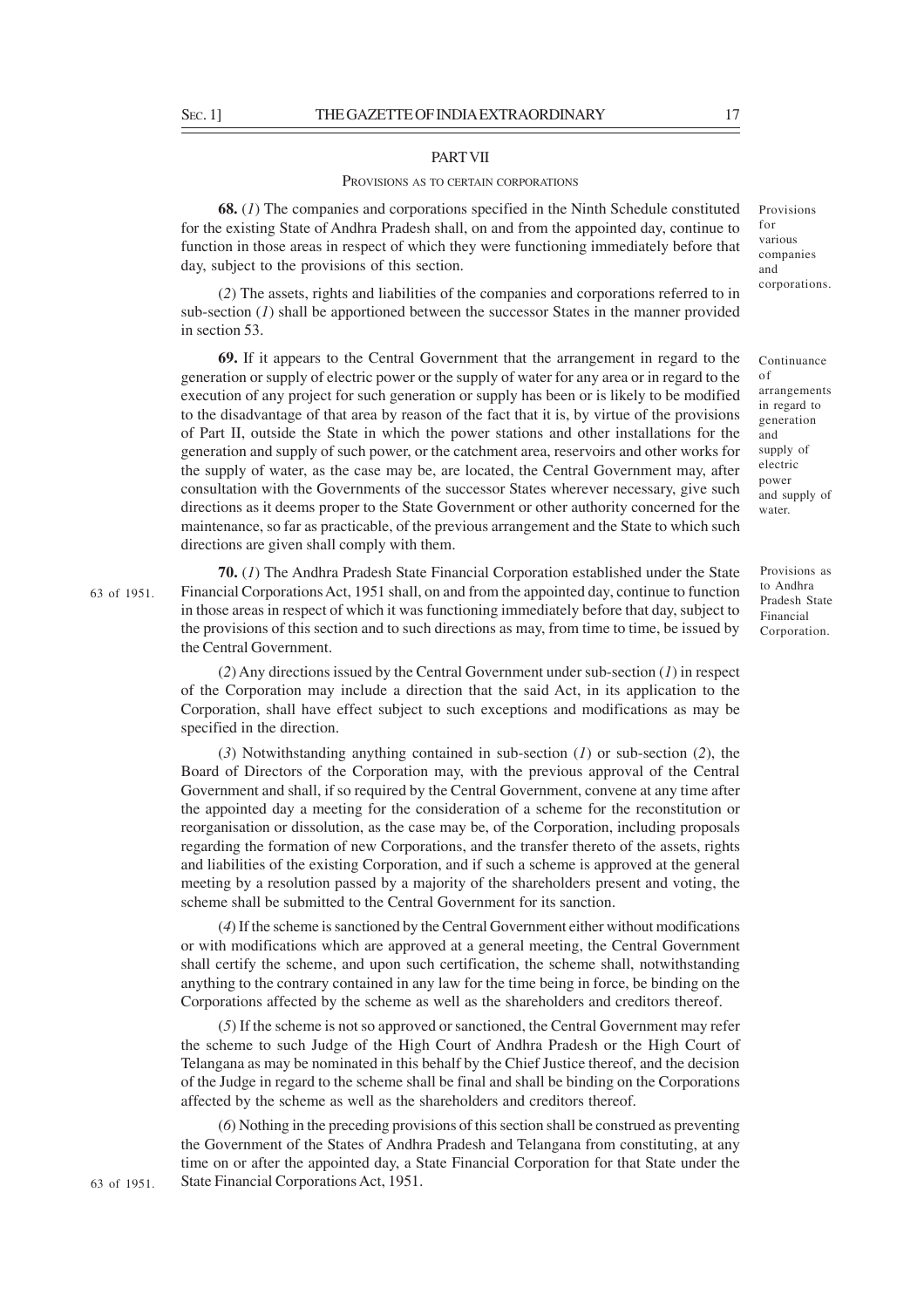Certain provisions for companies.

Temporary provisions as t o continuance of certain existing road transport permits.

**71.** Notwithstanding anything in this Part, the Central Government may, for each of the companies specified in the Ninth Schedule to this Act, issue directions––

(*a*) regarding the division of the interests and shares of the existing State of Andhra Pradesh in the Company between the successor States;

(*b*) requiring the reconstitution of the Board of Directors of the Company so as to give adequate representation to the successor States.

**72.** (*1*) Notwithstanding anything contained in section 88 of the Motor Vehicles Act, 1988, a permit granted by the State Transport Authority of the existing State of Andhra Pradesh or any Regional Transport Authority in that State shall, if such permit was, immediately before the appointed day, valid and effective in any area in the transferred territory, be deemed to continue to be valid and effective in that area after that day till its period of validity subject to the provisions of that Act as for the time being in force in that area; and it shall not be necessary for any such permit to be countersigned by the State Transport Authority of Telangana or any Regional Transport Authority therein for the purpose of validating it for use in such area:

Provided that the Central Government may, after consultation with the successor State Government or Governments concerned add to amend or vary the conditions attached to the permit by the Authority by which the permit was granted.

(*2*) No tolls, entrance fees or other charges of a like nature shall be levied after the appointed day in respect of any transport vehicle for its operations in any of the successor States under any such permit, if such vehicle was, immediately before that day, exempt from the payment of any such toll, entrance fees or other charges for its operations in the transferred territory:

Provided that the Central Government may, after consultation with the State Government or Governments concerned, authorise the levy of any such toll, entrance fees or other charges, as the case may be:

Provided further that the provisions of this sub-section shall not be applicable where any such tolls, entrance fees or other charges of a like nature are leviable for the use of any road or bridge which is constructed or developed for commercial purpose by the State Government, an undertaking of the State Government, a joint undertaking in which the State Government is a shareholder or the private sector.

Special provisions relating to, retrenchment compensation in certain cases.

**73.** Where on account of the reorganisation of the existing State of Andhra Pradesh under this Act, any body corporate constituted under a Central Act, State Act or Provincial Act, any co-operative society registered under any law relating to co-operative societies or any commercial or industrial undertaking of that State is reconstituted or reorganised in any manner whatsoever or is amalgamated with any other body corporate, co-operative society or undertaking, or is dissolved, and in consequence of such reconstitution, reorganisation, amalgamation or dissolution, any workman employed by such body corporate or in any such co-operative society or undertaking, is transferred to, or re-employed by, any other body corporate, or in any other co-operative society or undertaking, then, notwithstanding anything contained in section 25F or section 25FF or section 25FFF of the Industrial Disputes Act, 1947, such transfer or re-employment shall not entitle him to any compensation under that section:

14 of 1947.

Provided that—

(*a*) the terms and conditions of service applicable to the workman after such transfer or re-employment are not less favourable to the workman than those applicable to him immediately before the transfer or re-employment;

(*b*) the employer in relation to the body corporate, the co-operative society or the undertaking where the workman transferred or re-employed is, by agreement or otherwise, legally liable to pay to the workman, in the event of his retrenchment,

59 of 1988.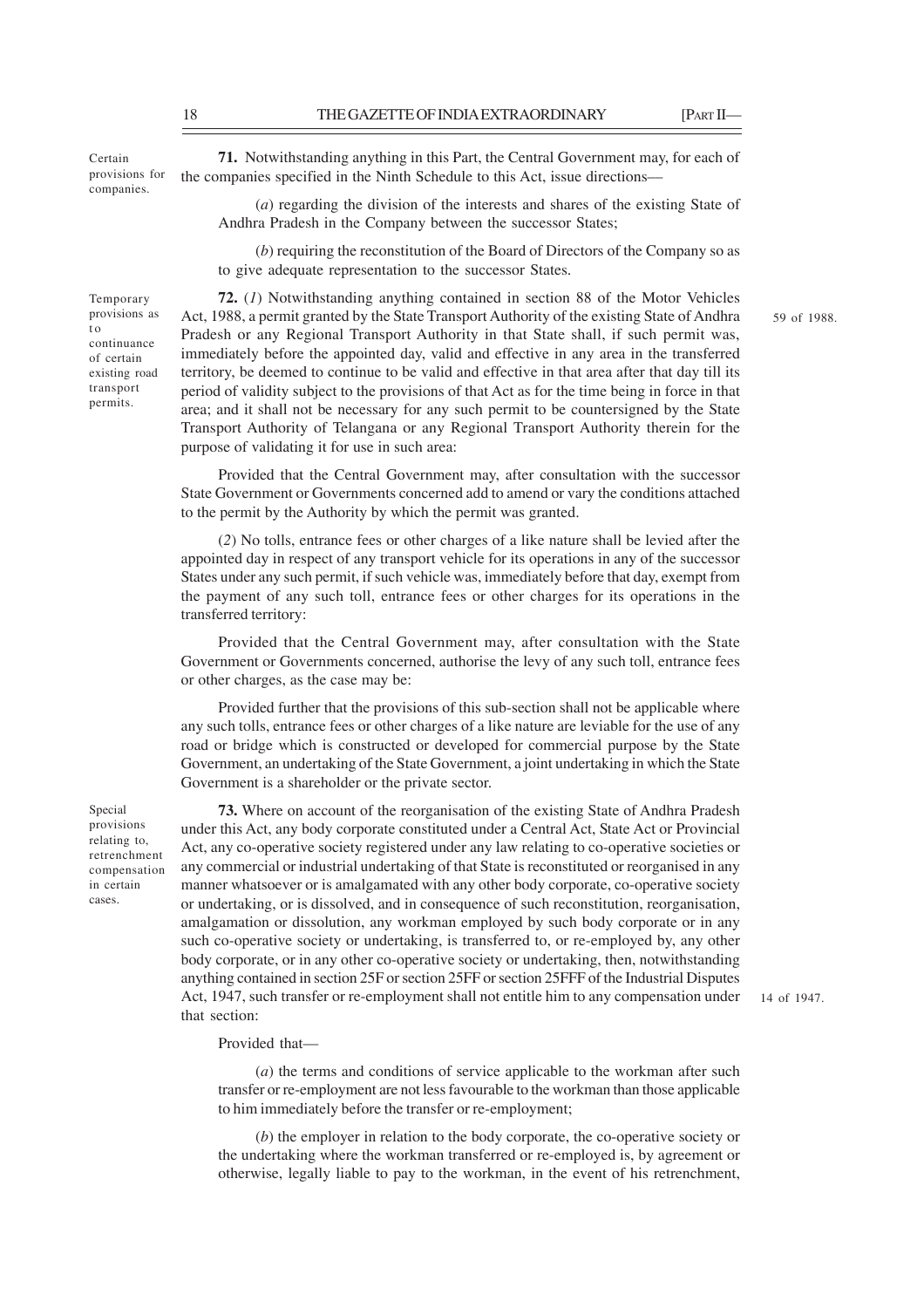14 of 1947.

43 of 1961.

compensation under section 25F or section 25FF or section 25FFF of the Industrial Disputes Act, 1947 on the basis that his service has been continuous and has not been interrupted by the transfer or re-employment.

**74.** Where the assets, rights and liabilities of any body corporate carrying on business are, under the provisions of this Part, transferred to any other bodies corporate which after the transfer carry on the same business, the losses or profits or gains sustained by the body corporate first-mentioned which, but for such transfer, would have been allowed to be carried forward and set off in accordance with the provisions of Chapter VI of the Incometax Act, 1961, shall be apportioned amongst the transferee bodies corporate in accordance with the rules to be made by the Central Government in this behalf and, upon such apportionment, the share of loss allotted to each transferee body corporate shall be dealt with in accordance with the provisions of Chapter VI of the said Act, as if the transferee body corporate had itself sustained such loss in a business carried on by it in the years in which those losses were sustained.

**75.** (*1*) The Government of the State of Andhra Pradesh or the State of Telangana, as the case may be, shall, in respect of the institutions specified in the Tenth Schedule to this Act, located in that State, continue to provide facilities to the people of the other State which shall not, in any respect, be less favourable to such people than what were being provided to them before the appointed day, for such period and upon such terms and conditions as may be agreed upon between the two State Governments within a period of one year from the appointed day or, if no agreement is reached within the said period, as may be fixed by order of the Central Government.

(*2*) The Central Government may, at any time within one year from the appointed day, by notification in the Official Gazette, specify in the Tenth Schedule referred to in subsection (*1*) any other institution existing on the appointed day in the States of Andhra Pradesh and Telangana and, on the issue of such notification, such Schedule shall be deemed to be amended by the inclusion of the said institution therein.

### PART VIII

### PROVISIONS AS TO SERVICES

**76.** (*1*) In this section, the expression "State cadre"––

(*a*) in relation to the Indian Administrative Service, has the meaning assigned to it in the Indian Administrative Service (Cadre) Rules, 1954;

(*b*) in relation to the Indian Police Service, has the meaning assigned to it in the Indian Police Service (Cadre) Rules, 1954; and

(*c*) in relation to the Indian Forest Service, has the meaning assigned to it in the Indian Forest Service (Cadre) Rules, 1966.

(*2*) In place of the cadres of the Indian Administrative Service, Indian Police Service and Indian Forest Service for the existing State of Andhra Pradesh, there shall, on and from the appointed day, be two separate cadres, one for the State of Andhra Pradesh and the other for the State of Telangana in respect of each of these services.

(*3*) The provisional strength, composition and allocation of officers to the State cadres referred to in sub-section (*2*) shall be such as the Central Government may, by order, determine on or after the appointed day.

(*4*) The members of each of the said services borne on the Andhra Pradesh cadre immediately before the appointed day shall be allocated to the successor State cadres of the same service constituted under sub-section (*2*) in such manner and with effect from such date or dates as the Central Government may, by order, specify.

(*5*) Nothing in this section shall be deemed to affect the operation, on or after the appointed day, of the All-India Services Act, 1951, or the rules made thereunder.

Provisions relating to All-India Services.

Special provision as to income-tax.

Continuance of facilities in certain State institutions.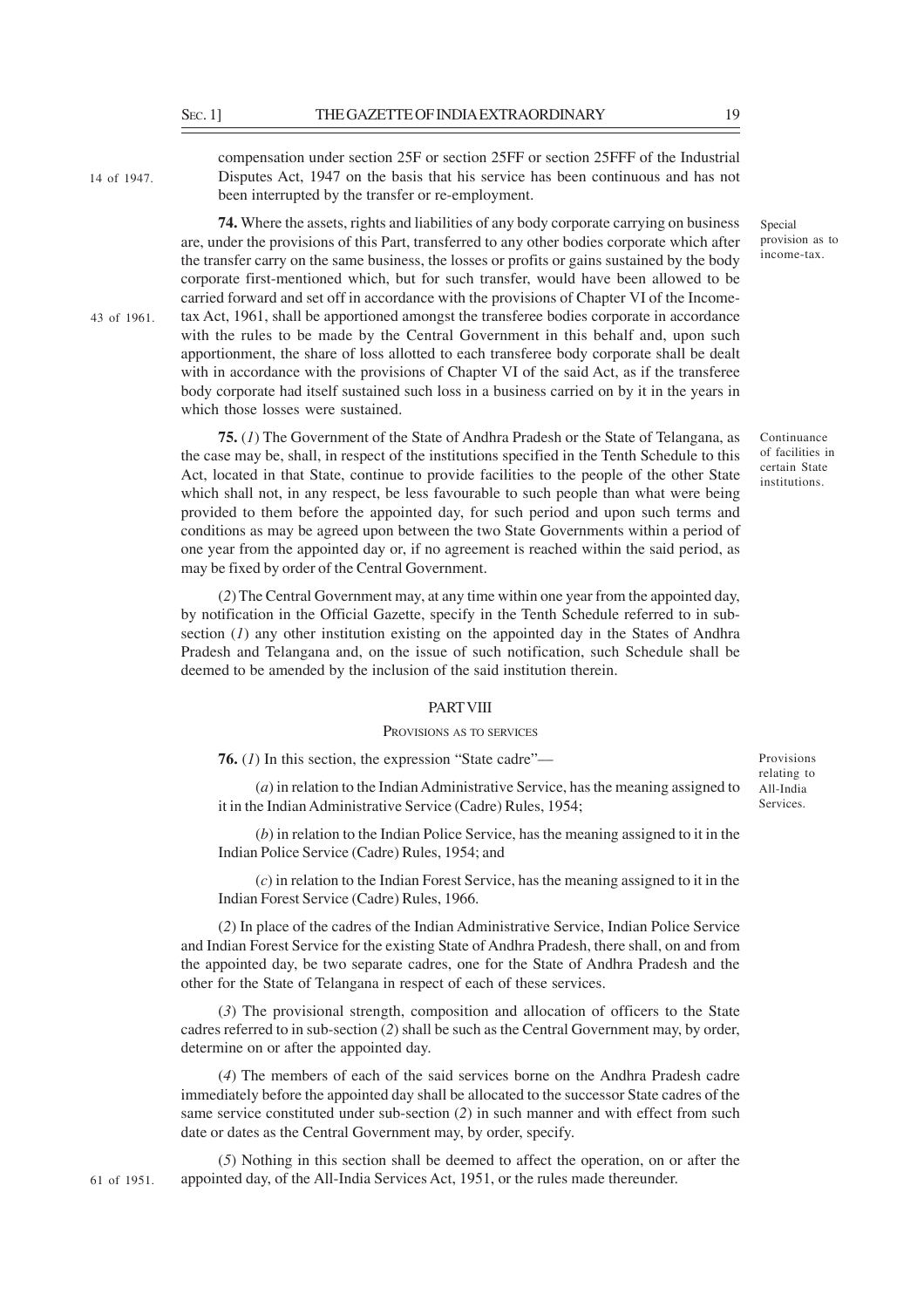Provisions relating to other services.

**77.** (*1*) Every person who immediately before the appointed day is serving on substantive basis in connection with the affairs of the existing State of Andhra Pradesh shall, on and from that day provisionally continue to serve in connection with the affairs of the State of Andhra Pradesh unless he is required, by general or special order of the Central Government to serve provisionally in connection with the affairs of the State of Telangana:

Provided that every direction under this sub-section issued after the expiry of a period of one year from the appointed day shall be issued with the consultation of the Governments of the successor States.

(*2*) As soon as may be after the appointed day, the Central Government shall, by general or special order, determine the successor State to which every person referred to in sub-section (*1*) shall be finally allotted for service, after consideration of option received by seeking option from the employees, and the date with effect from which such allotment shall take effect or be deemed to have taken effect:

Provided that even after the allocation has been made, the Central Government may, in order to meet any deficiency in the service, depute officers of other State services from one successor State to the other:

Provided further that as far as local, district, zonal and multi-zonal cadres are concerned, the employees shall continue to serve, on or after the appointed day, in that cadre:

Provided also that the employees of local, district, zonal and multi-zonal cadres which fall entirely in one of the successor States, shall be deemed to be allotted to that successor State:

Provided also that if a particular zone or multi-zone falls in both the successor States, then the employees of such zonal or multi-zonal cadre shall be finally allotted to one or the other successor States in terms of the provisions of this sub-section.

(*3*) Every person who is finally allotted under the provisions of sub-section (*2*) to a successor State shall, if he is not already serving therein, be made available for serving in the successor State from such date as may be agreed upon between the Governments of the successor States or, in default of such agreement, as may be determined by the Central Government:

Provided that the Central Government shall have the power to review any of its orders issued under this section.

**78.** (*1*) Nothing in this section or in section 77 shall be deemed to affect, on or after the appointed day, the operation of the provisions of Chapter I of Part XIV of the Constitution in relation to determination of the conditions of service of persons serving in connection with the affairs of the Union or any State:

Provided that the conditions of service applicable immediately before the appointed day in the case of any person deemed to have been allocated to the State of Andhra Pradesh or to the State of Telangana under section 77 shall not be varied to his disadvantage except with the previous approval of the Central Government.

(*2*) All services prior to the appointed day rendered by a person,—

(*a*) if he is deemed to have been allocated to any State under section 77, shall be deemed to have been rendered in connection with the affairs of that State;

(*b*) if he is deemed to have been allocated to the Union in connection with the administration of the successor State of Telangana, shall be deemed to have been rendered in connection with the affairs of the Union,

for the purposes of the rules regulating his conditions of service.

(*3*) The provisions of section 77 shall not apply in relation to members of any All-India Service.

Other provisions relating to services.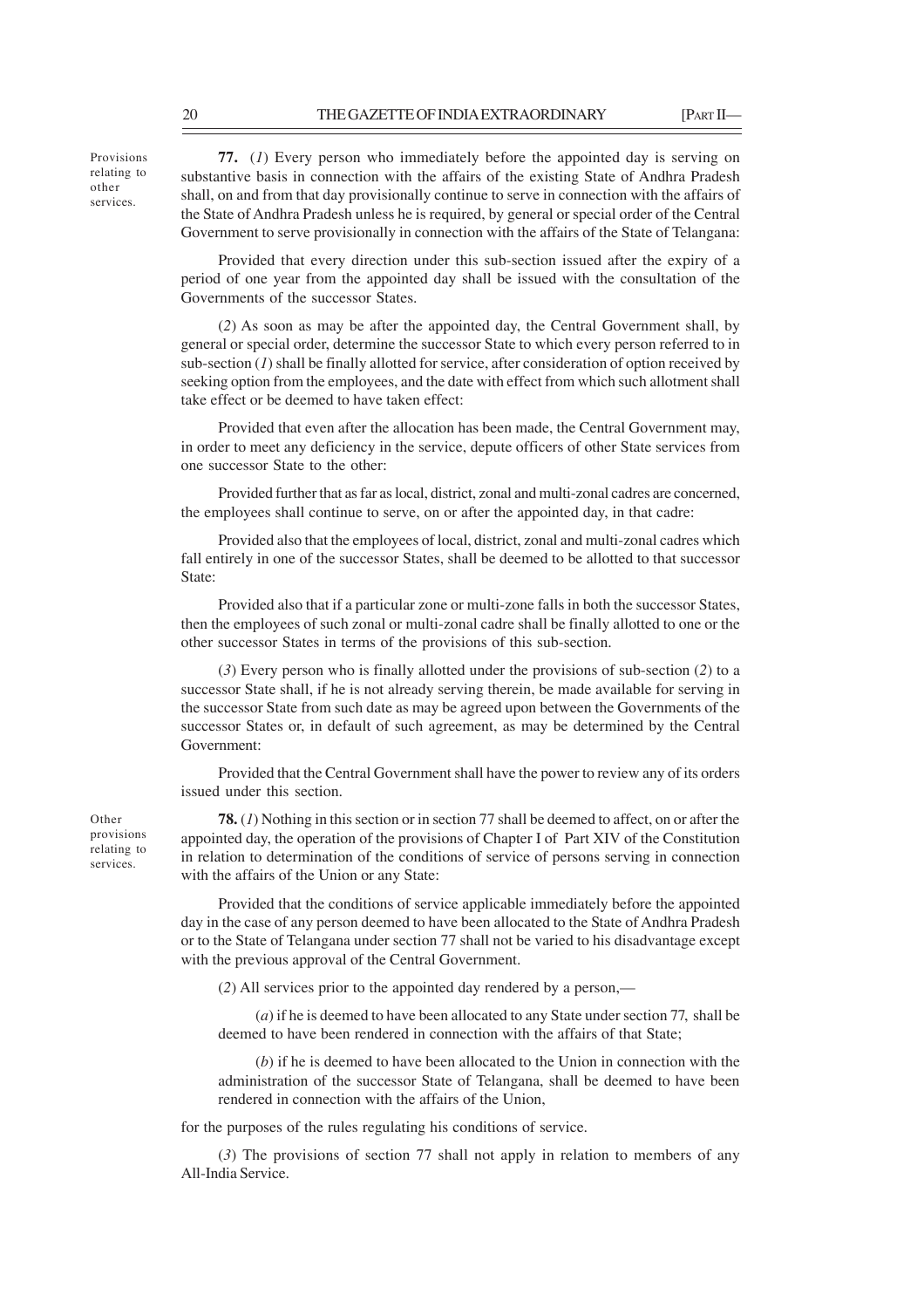**79.** Every person who, immediately before the appointed day, is holding or discharging the duties of any post or office in connection with the affairs of the existing State of Andhra Pradesh in any area which on that day falls within one of the successor States shall continue to hold the same post or office in that successor State, and shall be deemed, on and from that day, to have been duly appointed to the post or office by the Government of, or other appropriate authority in, that successor State:

Provided that nothing in this section shall be deemed to prevent a competent authority, on and from the appointed day, from passing in relation to such person any order affecting the continuance in such post or office.

**80.** (*1*) The Central Government may, by order, establish one or more Advisory Committees, within a period of thirty days from the date of enactment of the Andhra Pradesh Reorganisation Act, 2014, for the purpose of assisting it in regard to––

(*a*) the discharge of any of its functions under this Part; and

(*b*) the ensuring of fair and equitable treatment to all persons affected by the provisions of this Part and the proper consideration of any representations made by such persons.

(*2*) The allocation guidelines shall be issued by the Central Government on or after the date of enactment of the Andhra Pradesh Reorganisation Act, 2014 and the actual allocation of individual employees shall be made by the Central Government on the recommendations of the Advisory Committee:

Provided that in case of disagreement or conflict of opinion, the decision of the Central Government shall be final:

Provided further that necessary guidelines as and when required shall be framed by the Central Government or as the case may be, by the State Advisory Committee which shall be approved by the Central Government before such guidelines are issued.

**81.** The Central Government may give such directions to the State Government of Andhra Pradesh and the State Government of Telangana as may appear to it to be necessary for the purpose of giving effect to the foregoing provisions of this Part and the State Governments shall comply with such directions.

**82.** On and from the appointed day, the employees of State Public Sector Undertakings, corporations and other autonomous bodies shall continue to function in such undertaking, corporation or autonomous bodies for a period of one year and during this period the corporate body concerned shall determine the modalities for distributing the personnel between the two successor States.

**83.** (*1*) The Public Service Commission for the existing State of Andhra Pradesh shall, on and from the appointed day, be the Public Service Commission for the State of Andhra Pradesh.

(*2*) There shall be constituted a Public Service Commission in accordance with article 315 of the Constitution by the successor State of Telangana, and until such Commission is constituted, the Union Public Service Commission may, with the approval of the President, agree to serve the needs of the State of Telangana in terms clause (4) of that article.

(*3*) The persons holding office immediately before the appointed day as the Chairman or other member of the Public Service Commission for the existing State of Andhra Pradesh shall, as from the appointed day, be the Chairman or, as the case may be, the other member of the Public Service Commission for the State of Andhra Pradesh.

(*4*) Every person who becomes the Chairman or other member of the Public Service Commission for the State of Andhra Pradesh on the appointed day under sub-section (*3*) shall––

(*a*) be entitled to receive from the Government of the State of Andhra Pradesh conditions of service not less favourable than those to which he was entitled under the provisions applicable to him;

(*b*) subject to the proviso to clause (2) of article 316, hold office or continue to hold office until the expiration of his term of office as determined under the provisions applicable to him immediately before the appointed day.

Power of Central Government to give directions. Provision for employees of Public Sector Undertakings, etc.

Provisions as to State Public Service Commission.

Provisions as t o continuance of officers in

same post.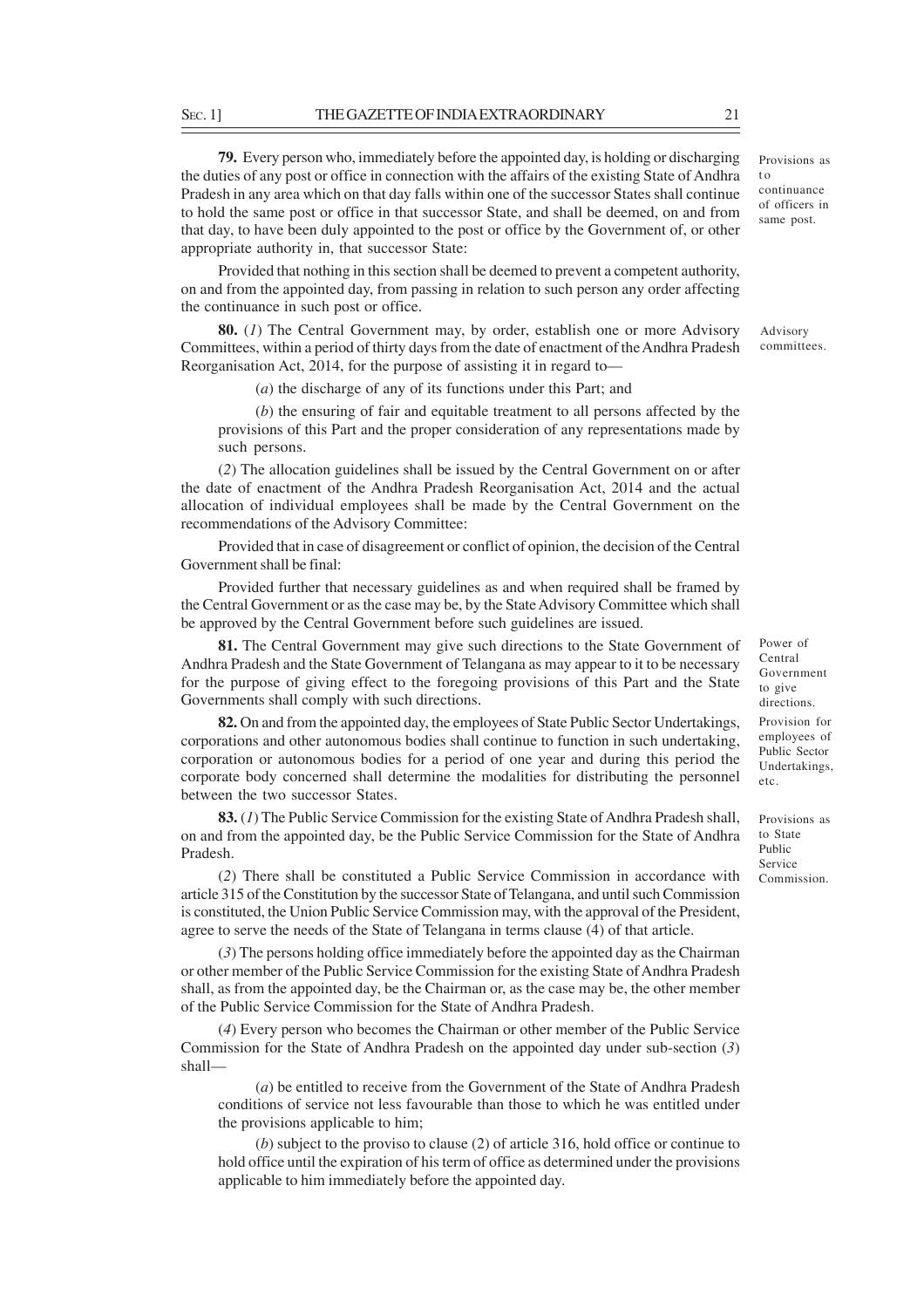(*5*) The report of the Andhra Pradesh Public Service Commission as to the work done by the Commission in respect of any period prior to the appointed day shall be presented under clause (2) of article 323 to the Governors of the States of Andhra Pradesh and Telangana and the Governor of the State of Andhra Pradesh shall, on receipt of such report, cause a copy thereof together with a memorandum explaining as far as possible, as respects the cases, if any, where the advice of the Commission was not accepted, the reasons for such non-acceptance to be laid before the Legislature of the State of Andhra Pradesh and it shall not be necessary to cause such report or any such memorandum to be laid before the Legislative Assembly of the State of Telangana.

### PART IX

MANAGEMENT AND DEVELOPMENT OF WATER RESOURCES

**84.** (*1*) The Central Government shall, on and from the appointed day, constitute an Apex Council for the supervision of the functioning of the Godavari River Management Board and Krishna River Management Board.

(*2*) The Apex Council shall consist of–––

(*a*) Minister of Water Resources, Government of India—Chairperson;

(*b*) Chief Minister of State of Andhra Pradesh—Member;

(*c*) Chief Minister of State of Telangana—Member.

(*3*) The functions of the Apex Council shall include––

(*i*) supervision of the functioning of the Godavari River Management Board and Krishna River Management Board;

(*ii*) planning and approval of proposals for construction of new projects, if any, based on Godavari or Krishna river water, after getting the proposal appraised and recommended by the River Management Boards and by the Central Water Commission, wherever required;

(*iii*) resolution of any dispute amicably arising out of the sharing of river waters through negotiations and mutual agreement between the successor States;

(*iv*) reference of any disputes not covered under Krishna Water Disputes Tribunal, to a Tribunal to be constituted under the Inter-State River Water Disputes Act, 1956.

33 of 1956.

Constitution and functions of River Management Board.

**85.** (*1*) The Central Government shall constitute two separate Boards to be called the Godavari River Management Board and Krishna River Management Board (to be known as the Board), within a period of sixty days from the appointed day, for the administration, regulation, maintenance and operation of such projects, as may be notified by the Central Government from time to time.

(*2*) The headquarters of Godavari River Management Board shall be located in the successor State of Telangana and of the Krishna River Management Board shall be located in the successor State of Andhra Pradesh.

(*3*) The Godavari River Management Board and Krishna River Management Board shall be autonomous bodies under the administrative control of the Central Government, and shall comply with such directions as may, from time to time, be given to them by the Central Government.

(*4*) Each Board shall consist of the following Chairperson and Members, namely:––

(*a*) a Chairperson not below the rank or level of Secretary or Additional Secretary to the Government of India to be appointed by the Central Government;

for Godavari and Krishna river water resources and their Management Boards.

Apex Council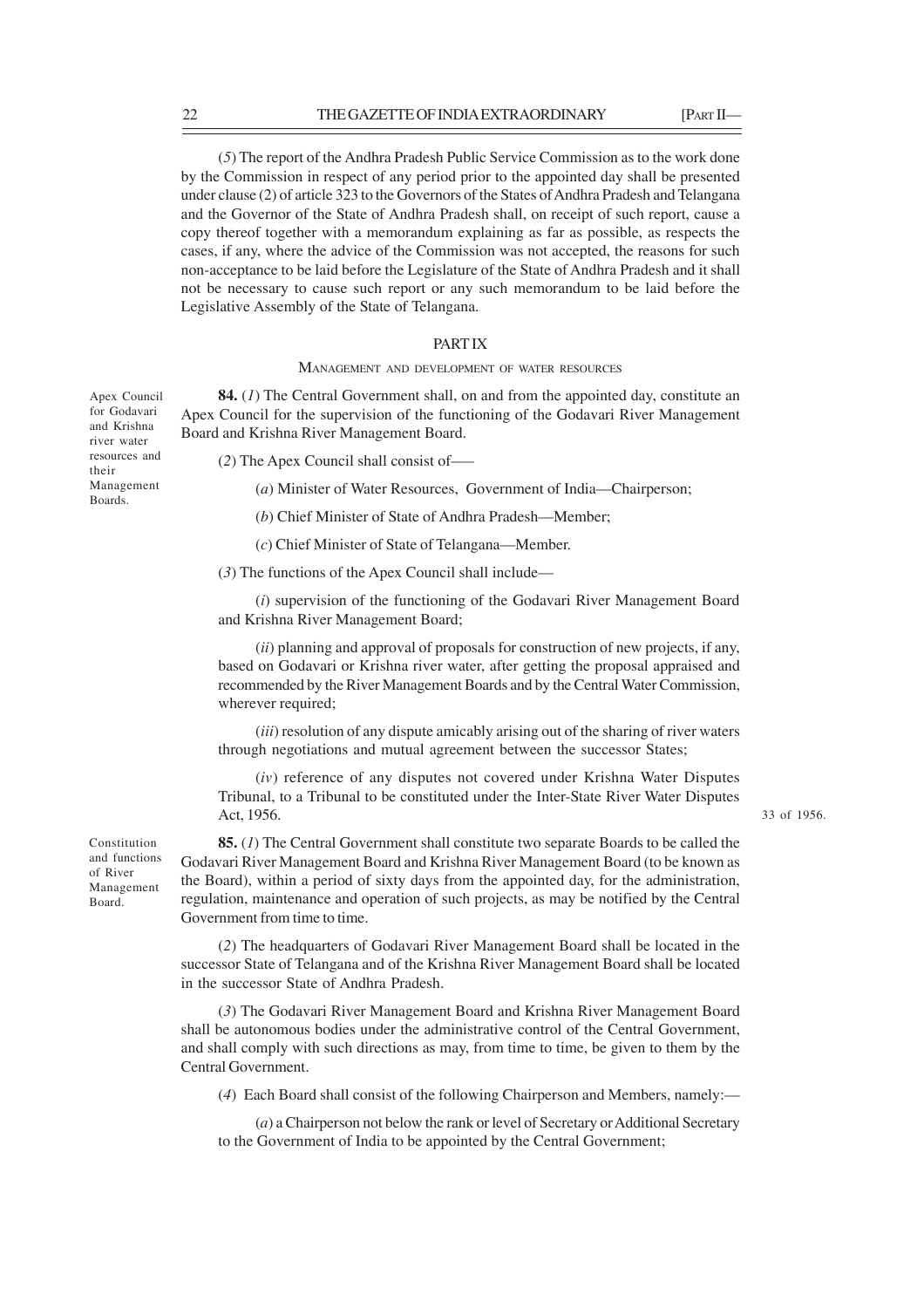(*b*) two members, to be nominated by each of the successor States, of which one shall be the technical member not below the rank of Chief Engineer and the other administrative member to represent the concerned States;

(*c*) one expert to be nominated by the Central Government.

(*5*) Each Board shall have a full-time Member Secretary, not below the rank of Chief Engineer in the Central Water Commission, to be appointed by the Central Government.

(*6*) The Central Government shall create such number of posts of the rank of Chief Engineer in the Central Water Commission, as it considers necessary.

(*7*) Each Board shall be assisted in the day to day management of reservoirs by the Central Industrial Security Force constituted under the Central Industrial Security Force Act, 1968, on such terms and conditions as the Central Government may specify.

(*8*) The functions of each Board shall include––

(*a*) the regulation of supply of water from the projects to the successor States having regard to––

(*i*) awards granted by the Tribunals constituted under the Inter-State River Water Disputes Act, 1956;

(*ii*) any agreement entered into or arrangement made covering the Government of existing State of Andhra Pradesh and any other State or Union territory;

(*b*) the regulation of supply of power generated to the authority in-charge of the distribution of power having regard to any agreement entered into or arrangement made covering the Government of the existing State of Andhra Pradesh and any other State or Union territory;

(*c*) the construction of such of the remaining on-going or new works connected with the development of the water resources projects relating to the rivers or their tributaries through the successor States as the Central Government may specify by notification in the Official Gazette;

(*d*) making an appraisal of any proposal for construction of new projects on Godavari or Krishna rivers and giving technical clearance, after satisfying that such projects do not negatively impact the availability of water as per the awards of the Tribunals constituted under the Inter-State River Water Disputes Act, 1956 for the projects already completed or taken up before the appointed day; and

(*e*) such other functions as the Central Government may entrust to it on the basis of the principles specified in the Eleventh Schedule.

**86.** (*1*) The Board shall employ such staff as it may consider necessary for the efficient discharge of its functions under this Act and such staff shall, at the first instance, be appointed on deputation from the successor States in equal proportion and absorbed permanently in the Board.

(*2*) The Government of the successor States shall at all times provide the necessary funds to the Board to meet all expenses (including the salaries and allowances of the staff) required for the discharge of its functions and such amounts shall be apportioned between the States concerned in such proportion as the Central Government may, having regard to the benefits to each of the said States, specify.

(*3*) The Board may delegate such of its powers, functions and duties as it may deem fit to the Chairman of the said Board or to any officer subordinate to the Board.

(*4*) The Central Government may, for the purpose of enabling the Board to function efficiently, issue such directions to the State Governments concerned, or any other authority, and the State Governments, or the other authority, shall comply with such directions.

Staff of the Management Board.

50 of 1968.

33 of 1956.

33 of 1956.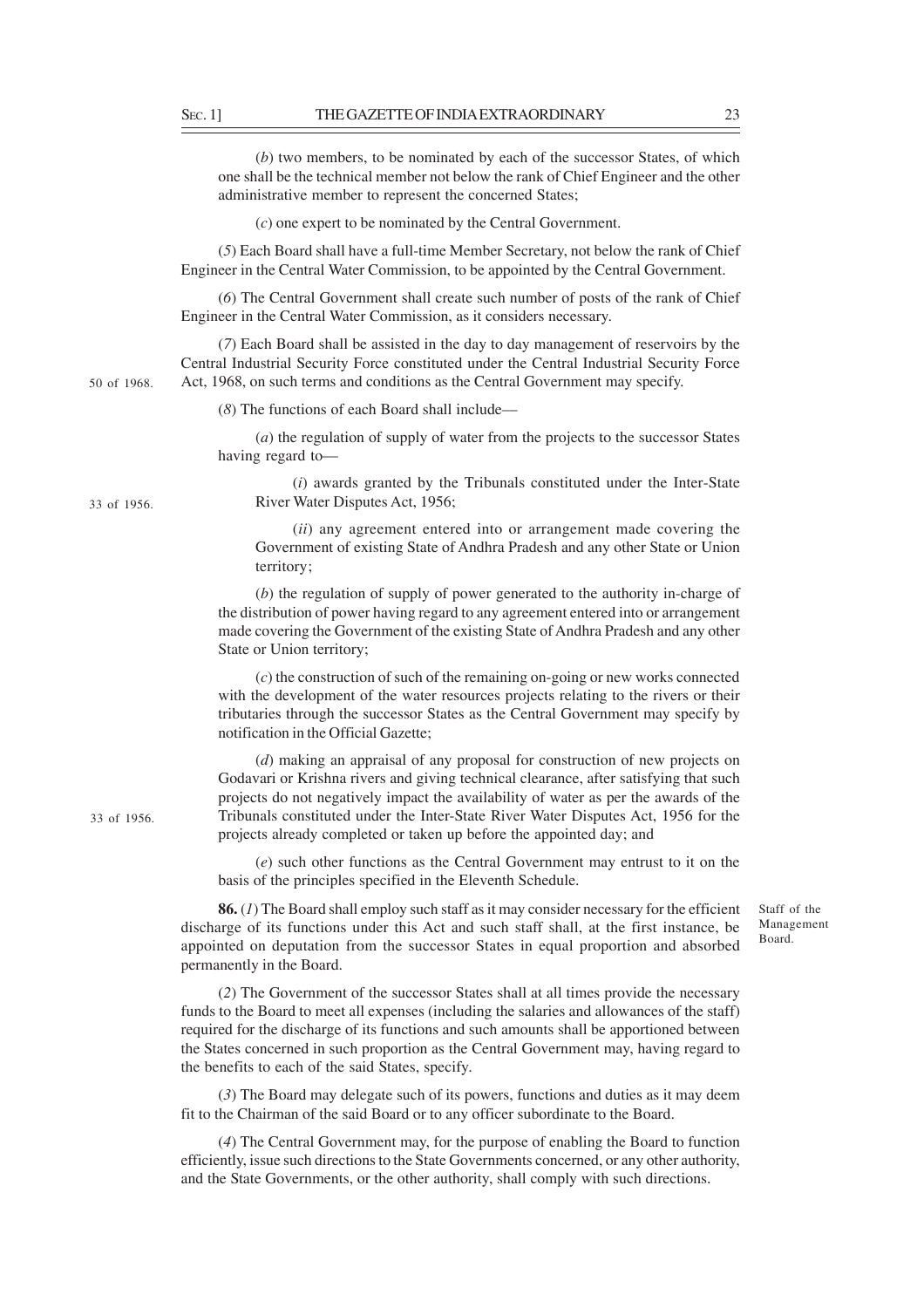| Jurisdiction of<br>Board.                                                                                   | 87. (1) The Board shall ordinarily exercise jurisdiction on Godavari and Krishna rivers<br>in regard to any of the projects over headworks (barrages, dams, reservoirs, regulating<br>structures), part of canal network and transmission lines necessary to deliver water or<br>power to the States concerned, as may be notified by the Central Government, having<br>regard to the awards, if any, made by the Tribunals constituted under the Inter-State River<br>Water Disputes Act, 1956.<br>33 of 1956. |             |  |  |  |  |
|-------------------------------------------------------------------------------------------------------------|-----------------------------------------------------------------------------------------------------------------------------------------------------------------------------------------------------------------------------------------------------------------------------------------------------------------------------------------------------------------------------------------------------------------------------------------------------------------------------------------------------------------|-------------|--|--|--|--|
|                                                                                                             | (2) If any question arises as to whether the Board has jurisdiction under<br>sub-section $(I)$ over any project referred thereto, the same shall be referred to the Central<br>Government for decision thereon.                                                                                                                                                                                                                                                                                                 |             |  |  |  |  |
| Power of<br>Board to<br>make                                                                                | 88. The Board may make regulations consistent with the Act and the rules made<br>thereunder, to provide for-                                                                                                                                                                                                                                                                                                                                                                                                    |             |  |  |  |  |
| regulations.                                                                                                | (a) regulating the time and place of meetings of the Board and the procedure to<br>be followed for the transaction of business at such meetings;                                                                                                                                                                                                                                                                                                                                                                |             |  |  |  |  |
|                                                                                                             | (b) delegation of powers and duties of the Chairman or any officer of the Board;                                                                                                                                                                                                                                                                                                                                                                                                                                |             |  |  |  |  |
|                                                                                                             | $(c)$ the appointment and regulation of the conditions of service of the officers<br>and other staff of the Board;                                                                                                                                                                                                                                                                                                                                                                                              |             |  |  |  |  |
|                                                                                                             | $(d)$ any other matter for which regulations are considered necessary by the<br>Board.                                                                                                                                                                                                                                                                                                                                                                                                                          |             |  |  |  |  |
| Allocation of<br>water<br>resources.                                                                        | 89. The term of the Krishna Water Disputes Tribunal shall be extended with the<br>following terms of reference, namely:-                                                                                                                                                                                                                                                                                                                                                                                        |             |  |  |  |  |
|                                                                                                             | $(a)$ shall make project-wise specific allocation, if such allocation have not been<br>made by a Tribunal constituted under the Inter-State River Water Disputes Act, 1956;                                                                                                                                                                                                                                                                                                                                     | 33 of 1956. |  |  |  |  |
|                                                                                                             | $(b)$ shall determine an operational protocol for project-wise release of water in<br>the event of deficit flows.                                                                                                                                                                                                                                                                                                                                                                                               |             |  |  |  |  |
|                                                                                                             | <i>Explanation</i> .— For the purposes of this section, it is clarified that the project specific<br>awards already made by the Tribunal on or before the appointed day shall be binding on the<br>successor States.                                                                                                                                                                                                                                                                                            |             |  |  |  |  |
| Polavaram                                                                                                   | <b>90.</b> (1) The Polavaram Irrigation Project is hereby declared to be a national project.                                                                                                                                                                                                                                                                                                                                                                                                                    |             |  |  |  |  |
| Irrigation<br>Project to be<br>a national<br>project.                                                       | (2) It is hereby declared that it is expedient in the public interest that the Union should<br>take under its control the regulation and development of the Polavaram Irrigation Project for<br>the purposes of irrigation.                                                                                                                                                                                                                                                                                     |             |  |  |  |  |
|                                                                                                             | (3) The consent for Polavaram Irrigation Project shall be deemed to have been given<br>by the successor State of Telangana.                                                                                                                                                                                                                                                                                                                                                                                     |             |  |  |  |  |
|                                                                                                             | (4) The Central Government shall execute the project and obtain all requisite clearances<br>including environmental, forests, and rehabilitation and resettlement norms.                                                                                                                                                                                                                                                                                                                                        |             |  |  |  |  |
| Arrangements<br>o n<br>Tungabhadra                                                                          | 91. (1) The Governments of the successor States of Andhra Pradesh and Telangana<br>shall replace the existing State of Andhra Pradesh on the Tungabhadra Board.                                                                                                                                                                                                                                                                                                                                                 |             |  |  |  |  |
| Board.                                                                                                      | (2) The Tungabhadra Board shall continue to monitor the release of water to High<br>Level Canal, Low Level Canal and Rajolibanda Diversion Scheme.                                                                                                                                                                                                                                                                                                                                                              |             |  |  |  |  |
|                                                                                                             | <b>PARTX</b>                                                                                                                                                                                                                                                                                                                                                                                                                                                                                                    |             |  |  |  |  |
|                                                                                                             | INFRASTRUCTURE AND SPECIAL ECONOMIC MEASURES                                                                                                                                                                                                                                                                                                                                                                                                                                                                    |             |  |  |  |  |
| Successor<br>States to<br>follow<br>principles,<br>guidelines,<br>etc., issued by<br>Central<br>Government. | 92. The principles, guidelines, directions and orders issued by the Central Government,<br>on and from the appointed day, on matters relating to coal, oil and natural gas, and power<br>generation, transmission and distribution as enumerated in the Twelfth Schedule shall be<br>implemented by the successor States.                                                                                                                                                                                       |             |  |  |  |  |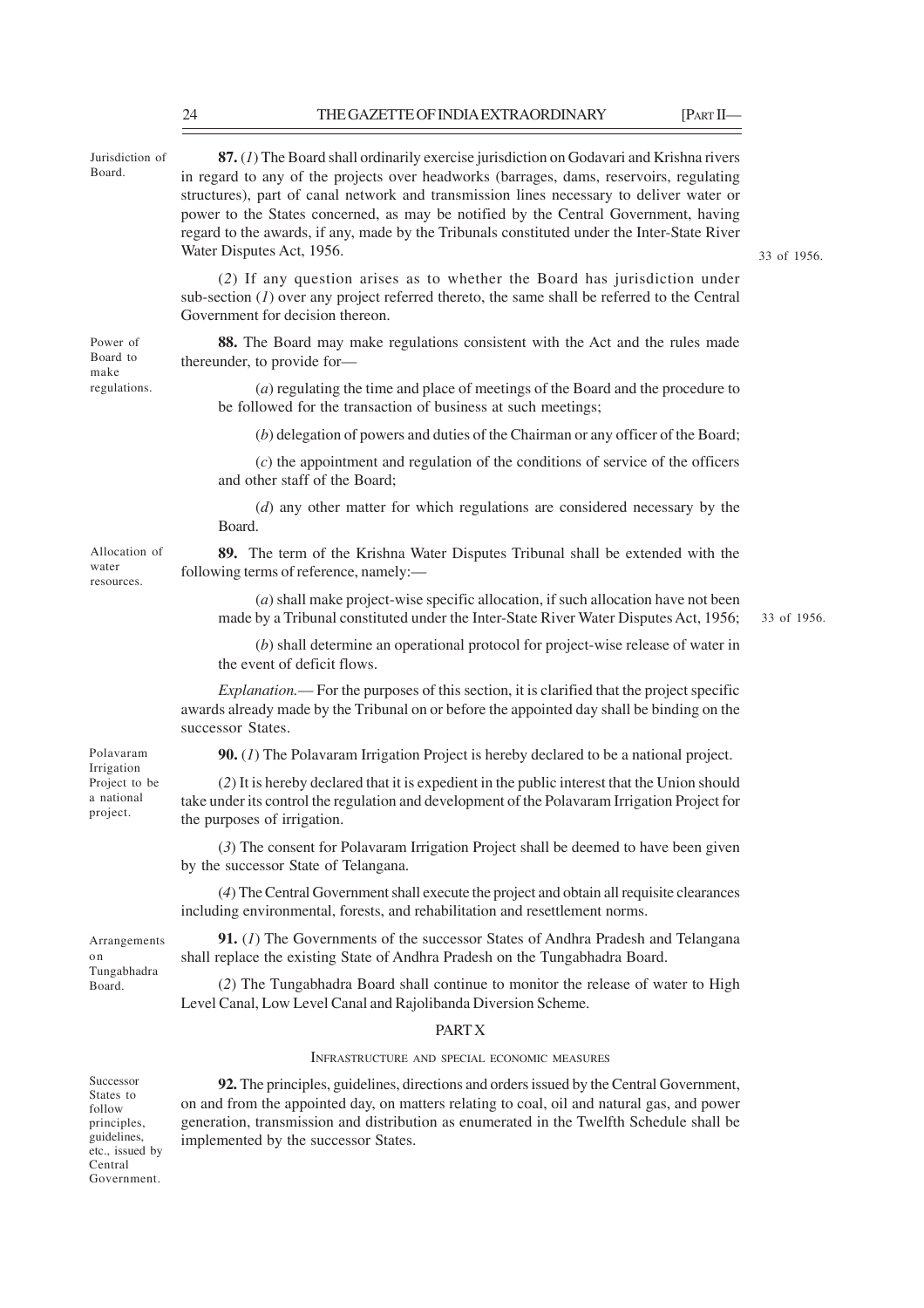**93.** The Central Government shall take all necessary measures as enumerated in the Thirteenth Schedule for the progress and sustainable development of the successor States within a period of ten years from the oppointed day.

**94.** (*1*) **The Central Government shall take appropriate fiscal measures, including offer of tax incentives, to the successor States, to promote industrialisation and economic growth in both the States.**

(*2*) **The Central Government shall support the programmes for the development of backward areas in the successor States, including expansion of physical and social infrastructure.**

(*3*) **The Central Government shall provide special financial support for the creation of essential facilities in the new capital of the successor State of Andhra Pradesh including the Raj Bhawan, High Court, Government Secretariat, Legislative Assembly, Legislative Council, and such other essential infrastructure.**

(*4*) **The Central Government shall facilitate the creation of a new capital for the successor State of Andhra Pradesh, if considered necessary, by denotifying degraded forest land.**

# PART XI

#### ACCESS TO HIGHER EDUCATION

**95.** In order to ensure equal opportunities for quality higher education to all students in the successor States, the existing admission quotas in all government or private, aided or unaided, institutions of higher, technical and medical education in so far as it is provided under article 371D of the Constitution, shall continue as such for a period of ten years during which the existing common admission process shall continue.

#### PART XII

#### LEGAL AND MISCELLANEOUS PROVISIONS

**96.** In sub-clause (*a*) of clause (1) of article 168 of the Constitution, for the word "Tamil Nadu", the words "Tamil Nadu, Telangana" shall be substituted.

**97.** On and from the appointed day, in article 371D of the Constitution,––

(*a*) in the marginal heading, for the words "the State of Andhra Pradesh", the words "the State of Andhra Pradesh or the State of Telangana" shall be substituted;

(*b*) for clause (*l*), the following clause shall be substituted, namely:—

"(*1*) The President may by order made with respect to the State of Andhra Pradesh or the State of Telangana, provide, having regard to the requirement of each State, for equitable opportunities and facilities for the people belonging to different parts of such State, in the matter of public employment and in the matter of education, and different provisions may be made for various parts of the States.";

(*c*) in clause (*3*), for the words "the State of Andhra Pradesh", the words "the State of Andhra Pradesh and for the State of Telangana" shall be substituted.

**98.** In section 15A of the Representation of the People Act, 1951, after the words and figures "under the Tamil Nadu Legislative Council Act, 2010", the words and figures "and constituting the Legislative Council of the State of Telangana under the Andhra Pradesh Reorganisation Act, 2014" shall be inserted. 16 of 2010.

> **99.** On and from the appointed day, in section 15 of the States Reorganisation Act, 1956, in clause (*e*), for the words "Andhra Pradesh", the words "Andhra Pradesh and Telangana" shall be substituted.

Amendment of section 15A of Act 43 of 1951.

Amendment of section 15 of Act 37 of 1956.

Amendment of article 371D of the Constitution.

Amendment of article 168 of the Constitution.

Measures for progress and development of successor **States**.

Fiscal measures including tax incentives.

Equal opportunities for quality higher education to all students.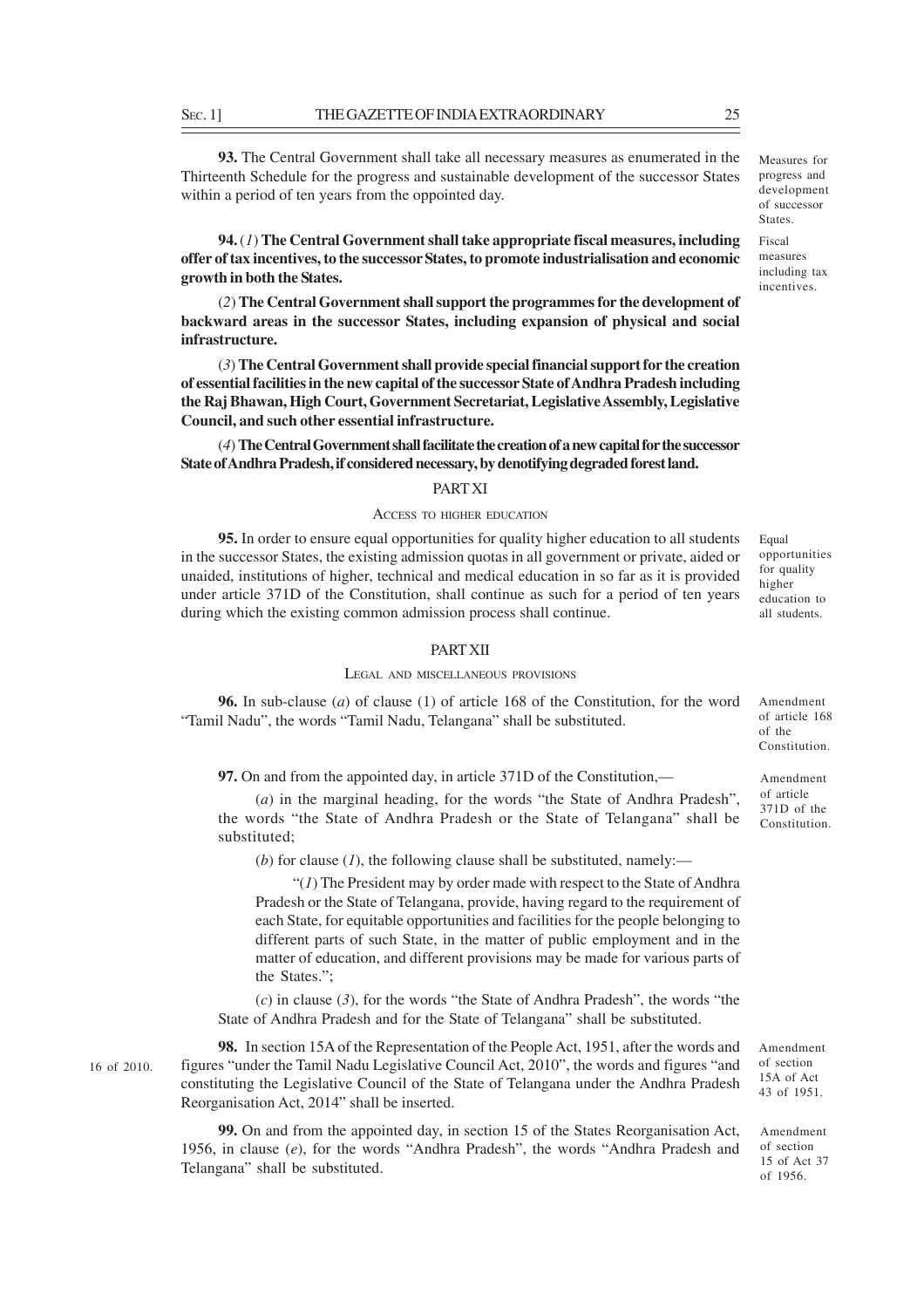| Territorial<br>extent of<br>laws.                                                      | <b>100.</b> The provisions of Part II shall not be deemed to have affected any change in the<br>territories to which the Andhra Pradesh Land Reforms (Ceiling on Agricultural Holdings)<br>Act, 1973 and any other law in force immediately before the appointed day extends or<br>applies, and territorial references in any such law to the State of Andhra Pradesh shall, until<br>otherwise provided by a competent Legislature or other competent authority be construed<br>as meaning the territories within the existing State of Andhra Pradesh before the appointed<br>day.                                                                 | Andhra<br>Pradesh /<br>No. $1$ of<br>1973. |
|----------------------------------------------------------------------------------------|------------------------------------------------------------------------------------------------------------------------------------------------------------------------------------------------------------------------------------------------------------------------------------------------------------------------------------------------------------------------------------------------------------------------------------------------------------------------------------------------------------------------------------------------------------------------------------------------------------------------------------------------------|--------------------------------------------|
| Power to<br>adapt laws.                                                                | 101. For the purpose of facilitating the application in relation to the State of Andhra<br>Pradesh or the State of Telangana of any law made before the appointed day, the appropriate<br>Government may, before the expiration of two years from that day, by order, make such<br>adaptations and modifications of the law, whether by way of repeal or amendment, as may<br>be necessary or expedient, and thereupon every such law shall have effect subject to the<br>adaptations and modifications so made until altered, repealed or amended by a competent<br>Legislature or other competent authority.                                       |                                            |
|                                                                                        | <i>Explanation</i> .— In this section, the expression "appropriate Government" means as<br>respects any law relating to a matter enumerated in the Union List, the Central Government,<br>and as respects any other law in its application to a State, the State Government.                                                                                                                                                                                                                                                                                                                                                                         |                                            |
| Power to<br>construe laws.                                                             | 102. Notwithstanding that no provision or insufficient provision has been made<br>under section 102 for the adaptation of a law made before the appointed day, any court,<br>tribunal or authority, required or empowered to enforce such law may, for the purpose of<br>facilitating its application in relation to the State of Andhra Pradesh or the State of Telangana,<br>construe the law in such manner, without affecting the substance, as may be necessary or<br>proper in regard to the matter before the court, tribunal or authority.                                                                                                   |                                            |
| Power to<br>name<br>authorities,<br>etc., for<br>exercising<br>statutory<br>functions. | 103. The Government of the State of Telangana, as respects the transferred territory<br>may, by notification in the Official Gazette, specify the authority, officer or person who, on<br>or after the appointed day, shall be competent to exercise such functions exercisable under<br>any law in force on that day as may be mentioned in that notification and such law shall<br>have effect accordingly.                                                                                                                                                                                                                                        |                                            |
| Legal<br>proceedings.                                                                  | 104. Where, immediately before the appointed day, the existing State of Andhra<br>Pradesh is a party to any legal proceedings with respect to any property, rights or liabilities<br>subject to apportionment between the States of Andhra Pradesh and Telangana under this<br>Act, the State of Andhra Pradesh or the State of Telangana which succeeds to, or acquires<br>a share in, that property or those rights or liabilities by virtue of any provision of this Act<br>shall be deemed to be substituted for the existing State of Andhra Pradesh or added as a<br>party to those proceedings, and the proceedings may continue accordingly. |                                            |
| Transfer of<br>pending<br>proceedings.                                                 | <b>105.</b> (1) Every proceeding pending immediately before the appointed day before a<br>court (other than High Court), tribunal, authority or officer in any area which on that day<br>falls within the State of Andhra Pradesh shall, if it is a proceeding relating exclusively to the<br>territory, which as from that day are the territories of the State of Telangana, stand transferred<br>to the corresponding court, tribunal, authority or officer of that State.                                                                                                                                                                        |                                            |
|                                                                                        | (2) If any question arises as to whether any proceeding should stand transferred<br>under sub-section $(I)$ it shall be referred to the High Court at Hyderabad and the decision of<br>that High Court shall be final.                                                                                                                                                                                                                                                                                                                                                                                                                               |                                            |
|                                                                                        | $(3)$ In this section-                                                                                                                                                                                                                                                                                                                                                                                                                                                                                                                                                                                                                               |                                            |

(*a*) "proceeding" includes any suit, case or appeal; and

(*b*) "corresponding court, tribunal authority or officer" in the State of Telangana means––

(*i*) the court, tribunal, authority or officer in which, or before whom, the proceeding would have laid if it had been instituted after the appointed day; or

26 THE GAZETTE OF INDIA EXTRAORDINARY [PART II—

Act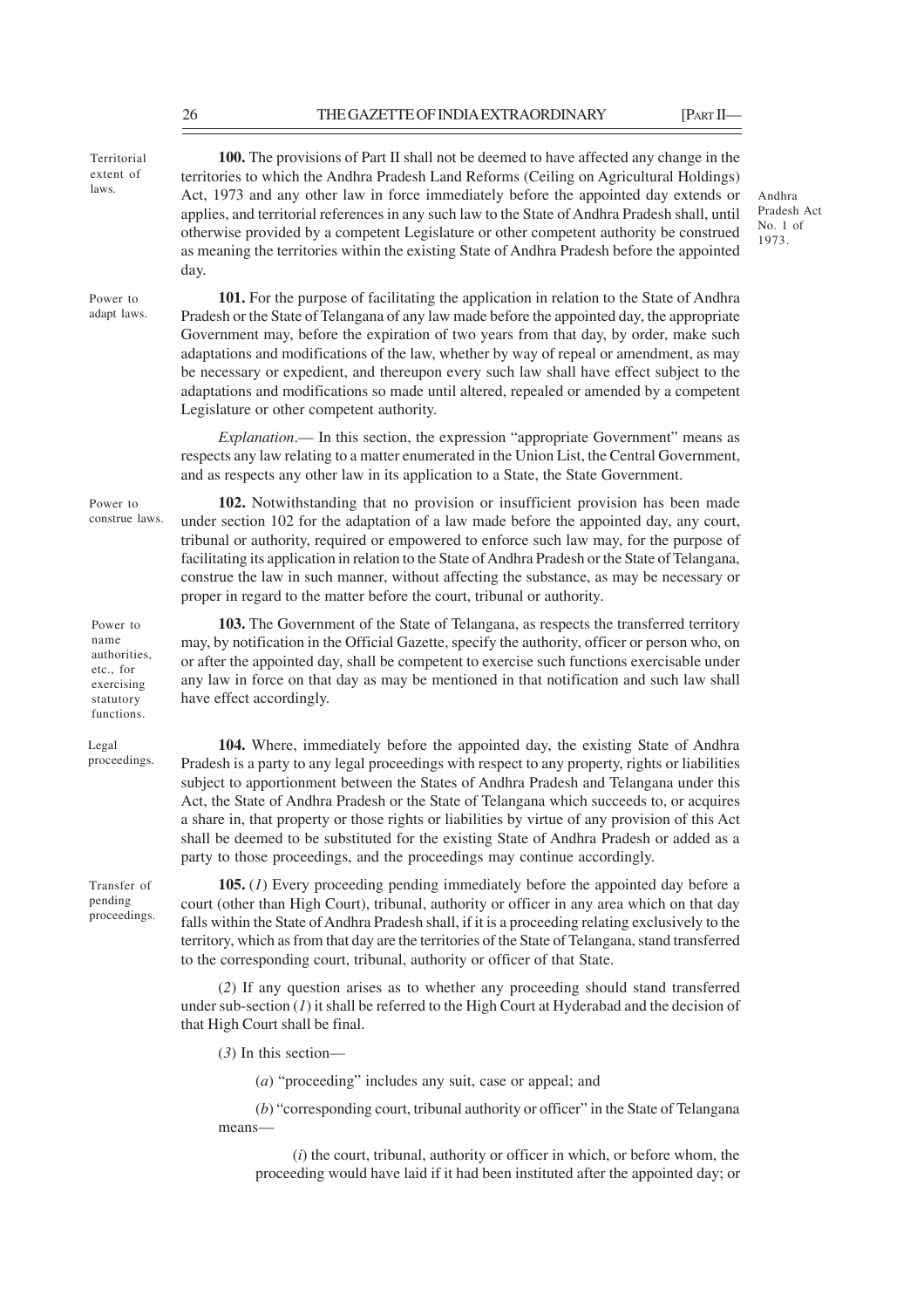(*ii*) in case of doubt, such court, tribunal, authority, or officer in that State, as may be determined after the appointed day by the Government of that State or the Central Government, as the case may be, or before the appointed day by the Government of the existing State of Andhra Pradesh to be the corresponding court, tribunal, authority or officer.

**106.** Any person who, immediately before the appointed day, is enrolled as a pleader entitled to practise in any subordinate court in the existing State of Andhra Pradesh shall, for a period of one year from that day, continue to be entitled to practise in those courts, notwithstanding that the whole or any part of the territories within the jurisdiction of those courts has been transferred to the State of Telangana.

**107.** The provisions of this Act shall have effect notwithstanding anything inconsistent therewith contained in any other law.

**108.** (*1*) If any difficulty arises in giving effect to the provisions of this Act, the President may, by order do anything not inconsistent with such provisions which appears to him to be necessary or expedient for the purpose of removing the difficulty:

Provided that no such order shall be made after the expiry of a period of three years from the appointed day.

(*2*) Every order made under this section shall be laid before each House of Parliament.

Effect of provisions of the Act inconsistent with other laws.

Power to remove difficulties.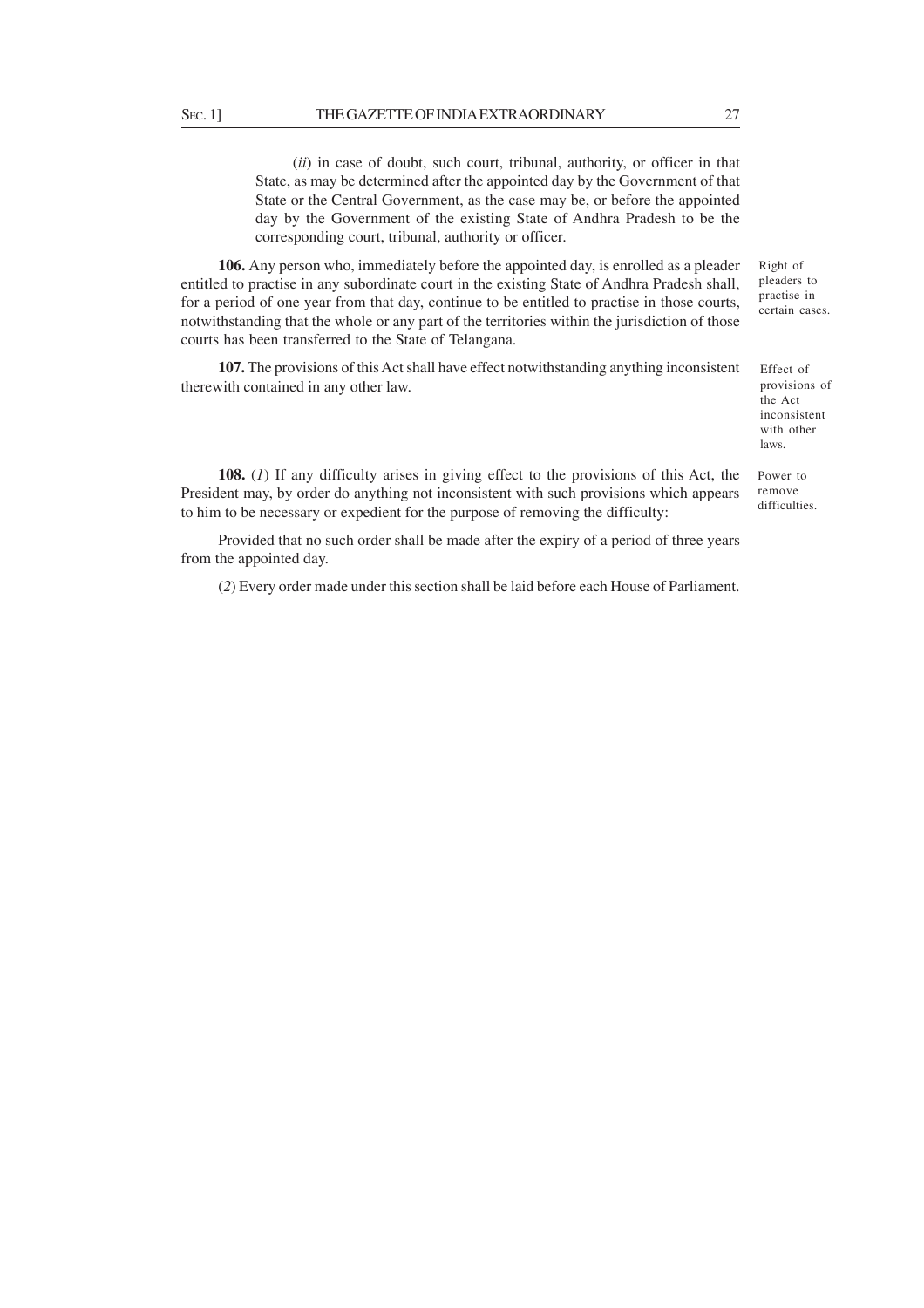# THE FIRST SCHEDULE (*See* section 13)

(*i*) Of the five sitting members whose term of office will expire on 9th April, 2014, namely, Shri T. Subbarami Reddy, Shri Nandi Yellaiah, Shri Mohammed Ali Khan, Smt. T. Ratna Bai and Shri K.V.P. Ramachandra Rao, such two as the Chairman of the Council of States may determine by drawing lots shall be deemed to have been elected to fill two of the seven seats allotted to the State of Telangana and the other three sitting members shall be deemed to have been elected to fill three of the eleven seats allotted to the State of Andhra Pradesh.

(*ii*) Of the six sitting members whose term of office will expire on 21st June, 2016, namely, Shri Jesudasu Seelam, Shri Jairam Ramesh, Shri N. Janardhana Reddy, Shri V. Hanumantha Rao, Smt. Gundu Sudharani and Shri Y.S. Chowdary, such two as the Chairman of the Council of States may determine by drawing lots shall be deemed to have been elected to fill two of the seats allotted to the State of Telangana and the other four sitting members shall be deemed to have been elected to fill four of the seats allotted to the State of Andhra Pradesh.

(*iii*) Of the six sitting Members representing the State of Andhra Pradesh whose term of office will expire on 2nd April, 2018, namely, Shri Ananda Baskar Rapolu, Shri K. Chiranjeevi, Shri Palvai Govardhana Reddy, Smt. Renuka Chowdhury, Shri T. Devender Goud and Shri C.M. Ramesh, such three as the Chairman of the Council of States may determine by drawing lots shall be deemed to have been elected to fill three of the seats allotted to the State of Telangana and the other three sitting members shall be deemed to have been elected to fill the three of the seats allotted to the State of Andhra Pradesh.

 (*iv*) The term of one seat which is to expire on 9th April, 2014 and has become vacant due to resignation of Shri Nandamuri Harikrishna on 22nd August, 2014, shall be allotted to the State of Andhra Pradesh.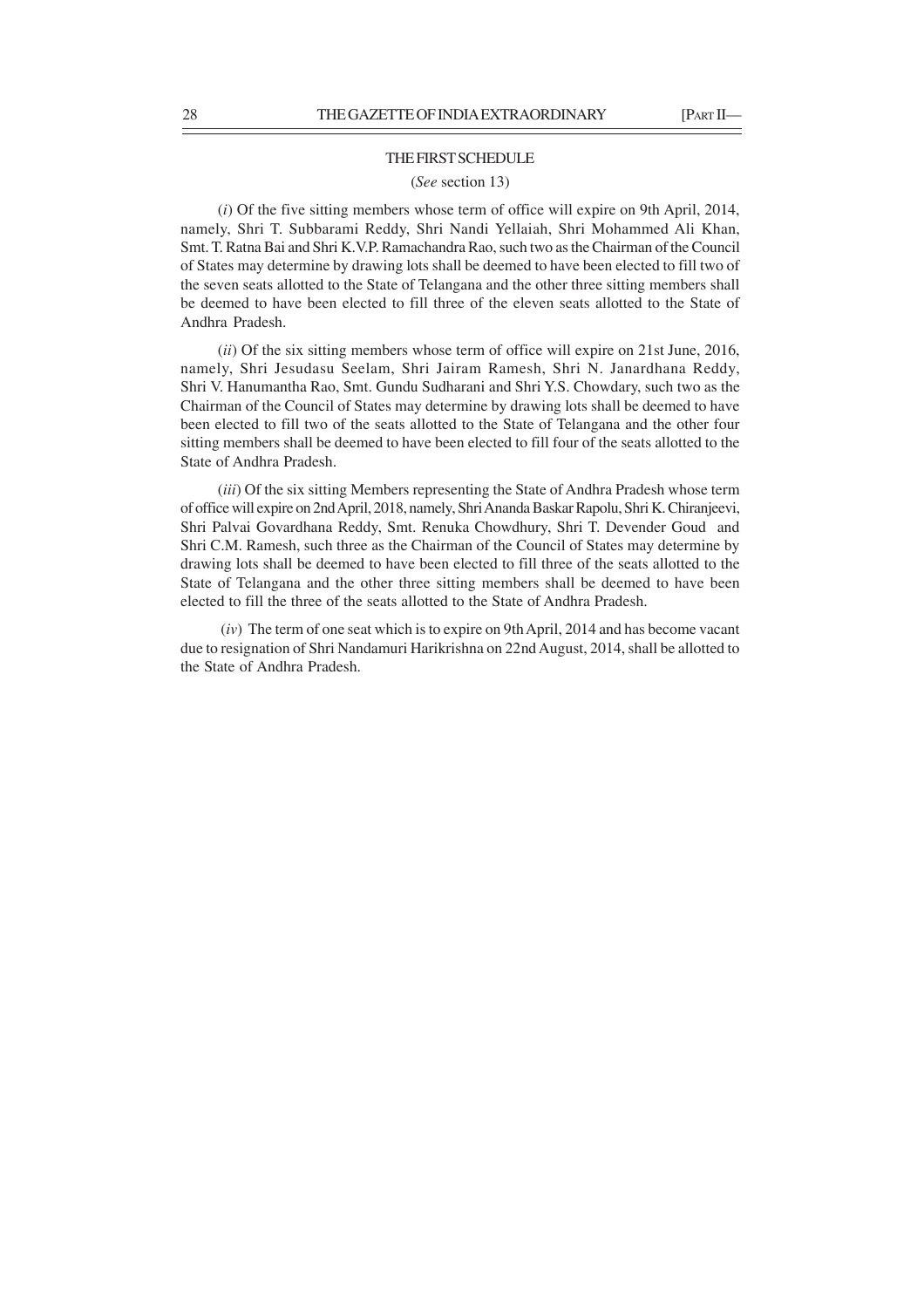# THE SECOND SCHEDULE

*(See* section 15*)*

# AMENDMENTS TO THE DELIMITATION OF PARLIAMENTARY AND ASSEMBLY CONSTITUENCIES ORDER, 2008

In the Delimitation of Parliamentary and Assembly Constituency Order, 2008,––

1. In Schedule I,––

(*i*) for serial number 1 relating to Andhra Pradesh and the entries relating thereto, the following shall be substituted, namely:-

| Serial Number<br>and Name of<br>the State/Union<br>Territory | Number of seats in the<br>House as constituted on<br>the basis of the Delimitation<br>of Parliamentary and<br><b>Assembly Constituencies</b><br>Order, 1976 as amended from<br>time to time |                               |                                                             | Number of seats in the House<br>as subsequently constituted as<br>per the Delimitation of<br>Parliamentary and Assembly<br>Constituencies Order, 2008 |                               |                                                             |
|--------------------------------------------------------------|---------------------------------------------------------------------------------------------------------------------------------------------------------------------------------------------|-------------------------------|-------------------------------------------------------------|-------------------------------------------------------------------------------------------------------------------------------------------------------|-------------------------------|-------------------------------------------------------------|
|                                                              | <b>Total</b>                                                                                                                                                                                | Reserved<br>for the<br>Castes | Reserved<br>for the<br>Scheduled Scheduled<br><b>Tribes</b> | Total                                                                                                                                                 | Reserved<br>for the<br>Castes | Reserved<br>for the<br>Scheduled Scheduled<br><b>Tribes</b> |
|                                                              | $\mathfrak{D}$                                                                                                                                                                              | 3                             | 4                                                           | 5                                                                                                                                                     | 6                             |                                                             |
| $\lq\lq\lq\lq$<br>Andhra<br>Pradesh                          | 42                                                                                                                                                                                          | 6                             | $\mathfrak{D}$                                              | 25                                                                                                                                                    | 4                             | $1$ ";                                                      |

(*ii*) after serial number 24 relating to Tamil Nadu and the entries relating thereto, the following shall be inserted, namely:––

| "25. Telangana | $\sim$ $-$ | - | - |  |  |
|----------------|------------|---|---|--|--|

(*iii*) serial numbers 25 to 28 shall be renumbered as serial numbers 26 to 29, respectively.

2. In Schedule II,––

(*iv*) for serial number 1 relating to Andhra Pradesh and the entries relating thereto, the following shall be substituted, namely:-

| Serial Number<br>and Name of the<br>State/Union<br>Territory | Number of seats in the<br>House as constituted on<br>the basis of the Delimitation<br>of Parliamentary and<br><b>Assembly Constituencies</b><br>Order, 1976 as amended from<br>time to time |                               |                                                             | Number of seats in the House<br>as subsequently constituted as<br>per the Delimitation of<br>Parliamentary and Assembly<br>Constituencies Order, 2008 |                                            |                                                   |
|--------------------------------------------------------------|---------------------------------------------------------------------------------------------------------------------------------------------------------------------------------------------|-------------------------------|-------------------------------------------------------------|-------------------------------------------------------------------------------------------------------------------------------------------------------|--------------------------------------------|---------------------------------------------------|
|                                                              | Total                                                                                                                                                                                       | Reserved<br>for the<br>Castes | Reserved<br>for the<br>Scheduled Scheduled<br><b>Tribes</b> | Total                                                                                                                                                 | Reserved<br>for the<br>Scheduled<br>Castes | Reserved<br>for the<br>Scheduled<br><b>Tribes</b> |
| 1                                                            | 2                                                                                                                                                                                           | 3                             | 4                                                           | 5                                                                                                                                                     | 6                                          | 7                                                 |
| Andhra<br>Pradesh                                            | 294                                                                                                                                                                                         | 39                            | 15                                                          | 175                                                                                                                                                   | 29                                         | $7$ ";                                            |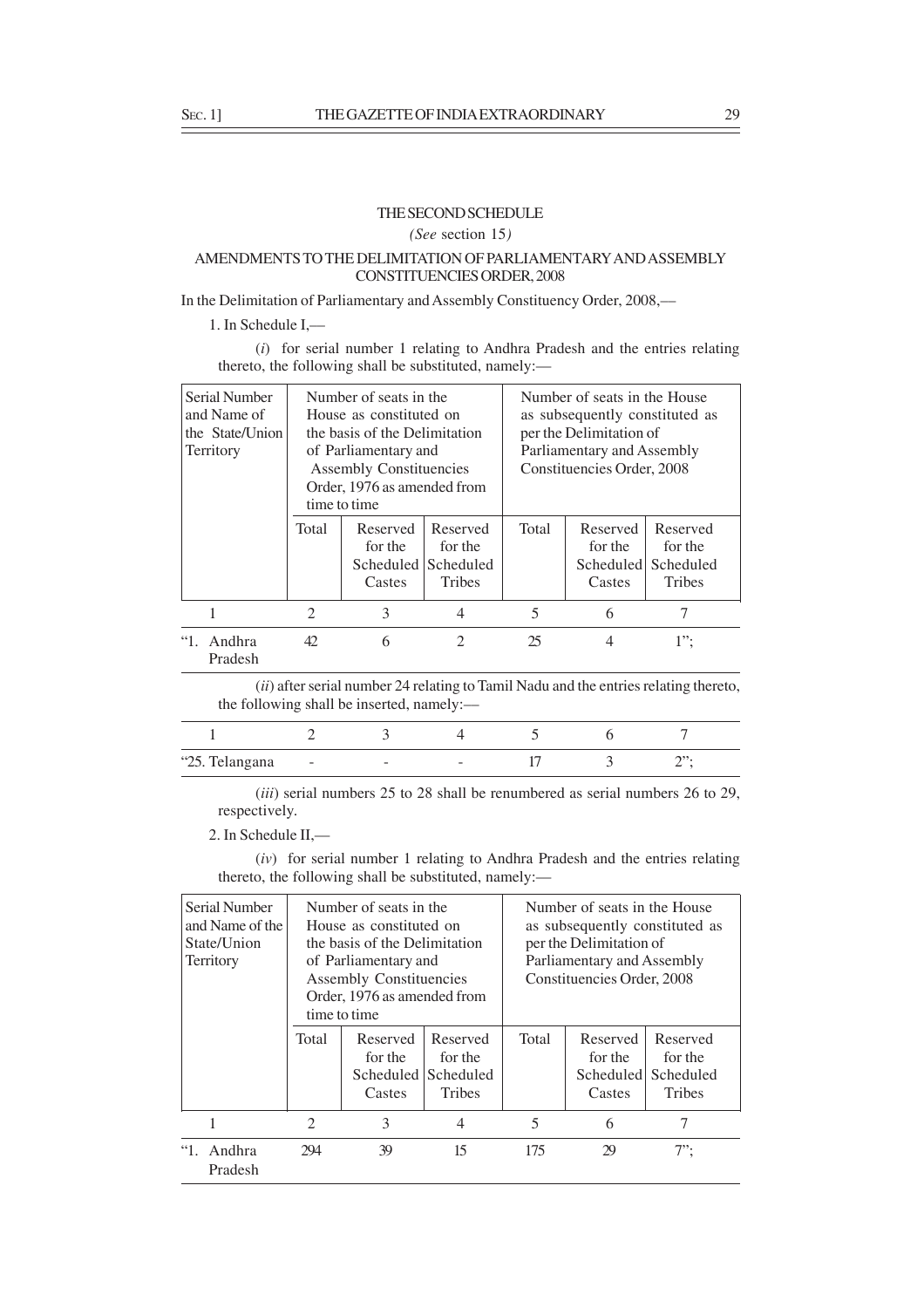(*v*) after serial number 24 relating to Tamil Nadu and the entries relating thereto, the following shall be inserted, namely:––

| "25. Telangana | <b>Service</b> | $\sim$ | $\sim$ |  |  |
|----------------|----------------|--------|--------|--|--|

(*vi*) serial numbers 25 to 28 shall be renumbered as serial numbers 26 to 29, respectively.

3. For Schedule III, the following shall be substituted, namely:––

# "SCHEDULE – III

# **ANDHRA PRADESH**

# TABLE A – ASSEMBLY CONSTITUENCIES

|    | Sl.No. & Name          | <b>Extent of Assembly Constituencies</b>                          |  |  |  |  |
|----|------------------------|-------------------------------------------------------------------|--|--|--|--|
|    | 1                      | 2                                                                 |  |  |  |  |
|    |                        | 1-DISTRICT: SRIKAKULAM                                            |  |  |  |  |
| 1. | <b>Ichchapuram</b>     | Kanchili, Ichchapuram, Kaviti and Sompeta Mandals.                |  |  |  |  |
| 2. | <b>Palasa</b>          | Palasa, Mandasa and Vajrapukothuru Mandals.                       |  |  |  |  |
| 3. | <b>Tekkali</b>         | Nandigam, Tekkali, Santhabommali and Kotabommali<br>Mandals.      |  |  |  |  |
| 4. | Pathapatnam            | Pathapatnam, Meliaputti, L.N. Pet, Kothur and                     |  |  |  |  |
|    |                        | Hiramandalam Mandals.                                             |  |  |  |  |
| 5. | <b>Srikakulam</b>      | Gara and Srikakulam Mandals.                                      |  |  |  |  |
| 6. | <b>Amadalavalasa</b>   | Amadalavalasa, Ponduru, Sarubujjili and Burja Mandals.            |  |  |  |  |
| 7. | <b>Etcherla</b>        | G. Sigadam, Laveru, Ranastalam and Etcherla Mandals.              |  |  |  |  |
| 8. | Narasannapeta          | Jalumuru, Narasannapeta, Saravakota and Polaki Mandals.           |  |  |  |  |
| 9. | Rajam (SC)             | Vangara, Regidi Amadalavalasa, Rajam and Santhakaviti<br>Mandals. |  |  |  |  |
|    | 10. Palakonda (ST)     | Seethampeta, Bhamini, Palakonda and Veeraghattam                  |  |  |  |  |
|    |                        | Mandals.                                                          |  |  |  |  |
|    |                        | 2-DISTRICT: VIZIANAGARAM                                          |  |  |  |  |
|    | 11. Kurupam (ST)       | Kurupam, Gummalakshmipuram, Jiyyammavalasa,                       |  |  |  |  |
|    |                        | Komarada and Garugubilli Mandals.                                 |  |  |  |  |
|    | 12. Parvathipuram (SC) | Parvathipuram, Seethanagaram and Balijipeta Mandals.              |  |  |  |  |
|    | 13. Salur (ST)         | Salur, Pachipenta, Mentada and Makkuva Mandals.                   |  |  |  |  |
|    | 14. Bobbili            | Bobbili, Ramabhadrapuram, Badangi and Therlam Mandals.            |  |  |  |  |
|    | 15. Cheepurupalli      | Merakamudidam, Garividi, Cheepurupalli and Gurla<br>Mandals.      |  |  |  |  |
|    | 16. Gajapathinagaram   | Gajapathinagaram, Bondapalli, Gantyada and Dattirajeru            |  |  |  |  |
|    |                        | Mandals; and Vizinigiri, Thandrangi, Jannivalasa, Venne,          |  |  |  |  |
|    |                        | Sasanapalli, Attada, Bheemasingi, Somayajulapalem,                |  |  |  |  |
|    |                        | Lotlapalli, Mokhasa Kothavalasa, Kumaram and                      |  |  |  |  |
|    |                        | Annamrajupeta villages of Jami Mandal.                            |  |  |  |  |
|    | 17. Nellimarla         | Nellimarla, Pusapatirega, Denkada and Bhogapuram                  |  |  |  |  |
|    |                        | Mandals.                                                          |  |  |  |  |
|    | 18. Vizianagaram       | Vizianagaram Mandal.                                              |  |  |  |  |
|    | 19. Srungavarapukota   | Srungavarapukota, Vepada, Lakkavarapukota and                     |  |  |  |  |
|    |                        | Kothavalasa Mandals; and Jami Mandal (Except 12 villages          |  |  |  |  |
|    |                        | i.e. Vizinigiri, Thandrangi, Jannivalasa, Venne, Sasanapalli,     |  |  |  |  |
|    |                        | Attada, Bheemasingi, Somayajulapalem, Lotlapalli,                 |  |  |  |  |
|    |                        | Mokhasa Kothavalasa, Kumaram and Annamrajupeta).                  |  |  |  |  |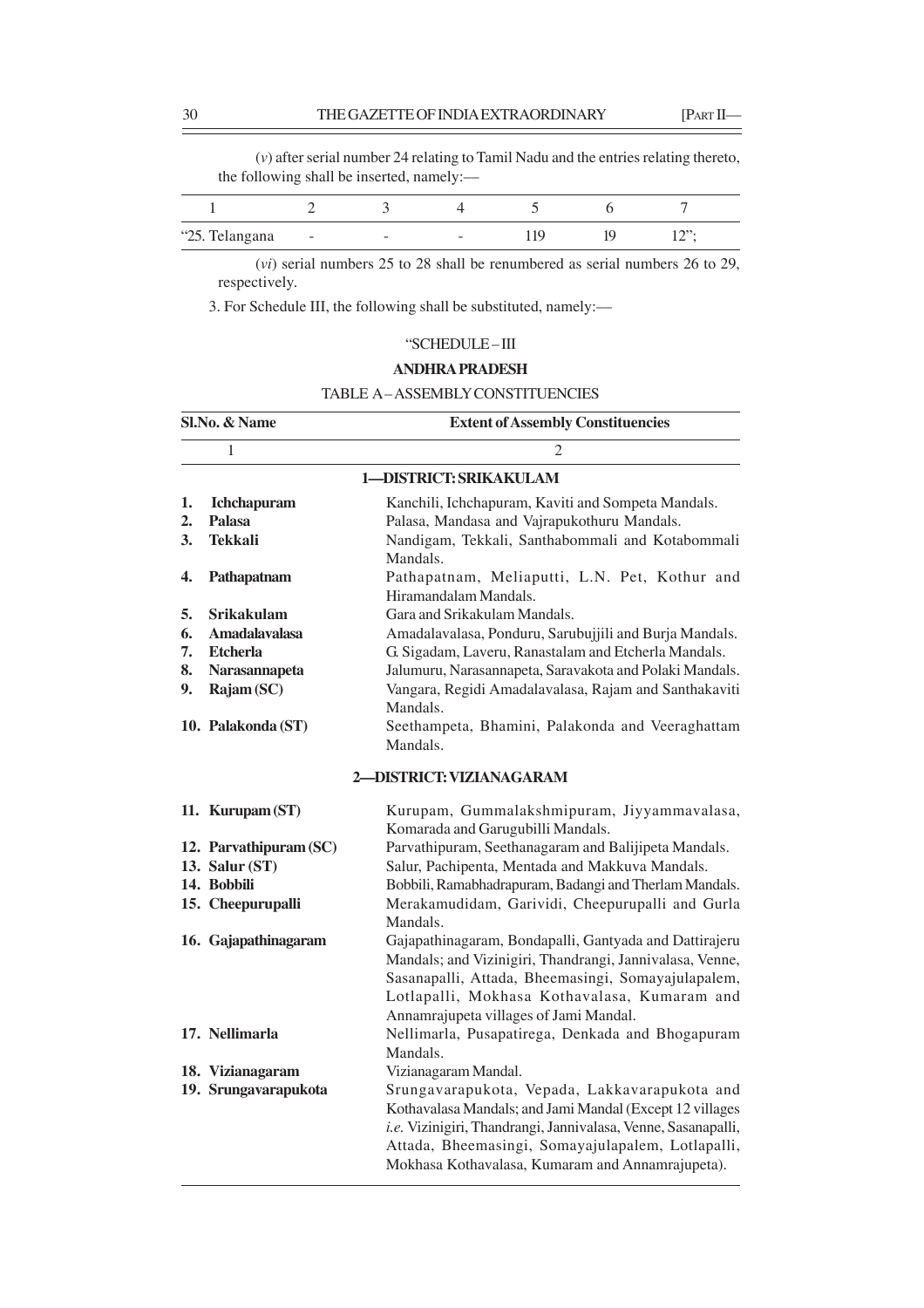|     | 1                          | $\overline{c}$                                                                                                                    |
|-----|----------------------------|-----------------------------------------------------------------------------------------------------------------------------------|
|     |                            | 3-DISTRICT: VISAKHAPATNAM                                                                                                         |
| 20. | <b>Bhimili</b>             | Anandapuram, Padmanabham, Bheemunipatnam and<br>Visakhapatnam Rural Mandals.                                                      |
| 21. | <b>Visakhapatnam East</b>  | Visakhapatnam (Urban) Mandal (Part) Visakhapatnam<br>(M Corp.)—Ward No.1 to 11 and 53 to 55.                                      |
| 22. | <b>Visakhapatnam South</b> | Visakhapatnam (Urban) Mandal (Part) Visakhapatnam<br>(M Corp.)—Ward No.12 to 34, 42 to 43 and 46 to 48.                           |
| 23. | Visakhapatnam North        | Visakhapatnam (Urban) Mandal (Part) Visakhapatnam<br>(M Corp.)—Ward No.36 to 41, 44 to 45 and 49 to 52.                           |
| 24. | <b>Visakhapatnam West</b>  | Visakhapatnam (Urban) Mandal (Part) Visakhapatnam<br>(M Corp.)—Ward No.35 and 56 to 71.                                           |
| 25. | Gajuwaka                   | Gajuwaka Mandal (Including Gajuwaka Municipality).                                                                                |
| 26. | <b>Chodavaram</b>          | Chodavaram, Butchayyapeta, Ravikamatham and<br>Rolugunta Mandals.                                                                 |
| 27. | <b>Madugula</b>            | Madugula, Cheedikada, Devarapalle and K. Kotapadu<br>Mandals.                                                                     |
| 28. | <b>Araku Valley (ST)</b>   | Munchingiputtu, Pedabayalu, Dumbriguda, Araku Valley,<br>Hukumpeta and Ananthagiri Mandals.                                       |
| 29. | Paderu (ST)                | Paderu, G. Madugula, Chintapalle, Gudem Kotha Veedhi<br>and Koyyuru Mandals.                                                      |
| 30. | <b>Anakapalle</b>          | Kasimkota and Anakapalle Mandals.                                                                                                 |
| 31. | Pendurthi                  | Pedagantyada (excluding areas included in Gajuwaka<br>Municipality), Paravada, Sabbavaram and Pendurthi<br>Mandals.               |
| 32. | Yelamanchili               | Rambilli, Munagapaka, Atchutapuram and Yelamanchili<br>Mandals.                                                                   |
| 33. | Payakaraopet (SC)          | Kotauratla, Nakkapalle, Payakaraopeta and S. Rayavaram<br>Mandals.                                                                |
| 34. | <b>Narsipatnam</b>         | Nathavaram, Golugonda, Narsipatnam and Makavarapalem<br>Mandals.                                                                  |
|     |                            | 4-DISTRICT: EAST GODAVARI                                                                                                         |
| 35. | <b>Tuni</b>                | Thondangi, Kotananduru and Tuni Mandals.                                                                                          |
| 36. | Prathipadu                 | Sankhavaram, Prathipadu, Yeleswaram and Rowthulapudi<br>Mandals.                                                                  |
| 37. | Pithapuram                 | Gollaprolu, Pithapuram and Kothapalle Mandals.                                                                                    |
| 38. | <b>Kakinada Rural</b>      | Karapa and Kakinada Rural Mandals.<br>Kakinada Urban Mandal (Part)<br>Kakinada Urban (M) (Part)<br>Kakinada (M)-Ward No.66 to 70. |
| 39. | Peddapuram                 | Samalkota and Peddapuram Mandals.                                                                                                 |
| 40. | <b>Anaparthy</b>           | Pedapudi, Biccavolu, Rangampeta and Anaparthy<br>Mandals.                                                                         |
| 41. | <b>Kakinada City</b>       | Kakinada Urban Mandal (Part)<br>Kakinada Urban (M) (Part)<br>Kakinada (M)-Ward No.1 to 65.                                        |
| 42. | Ramachandrapuram           | Kajuluru, Ramachandrapuram and Pamarru Mandals.                                                                                   |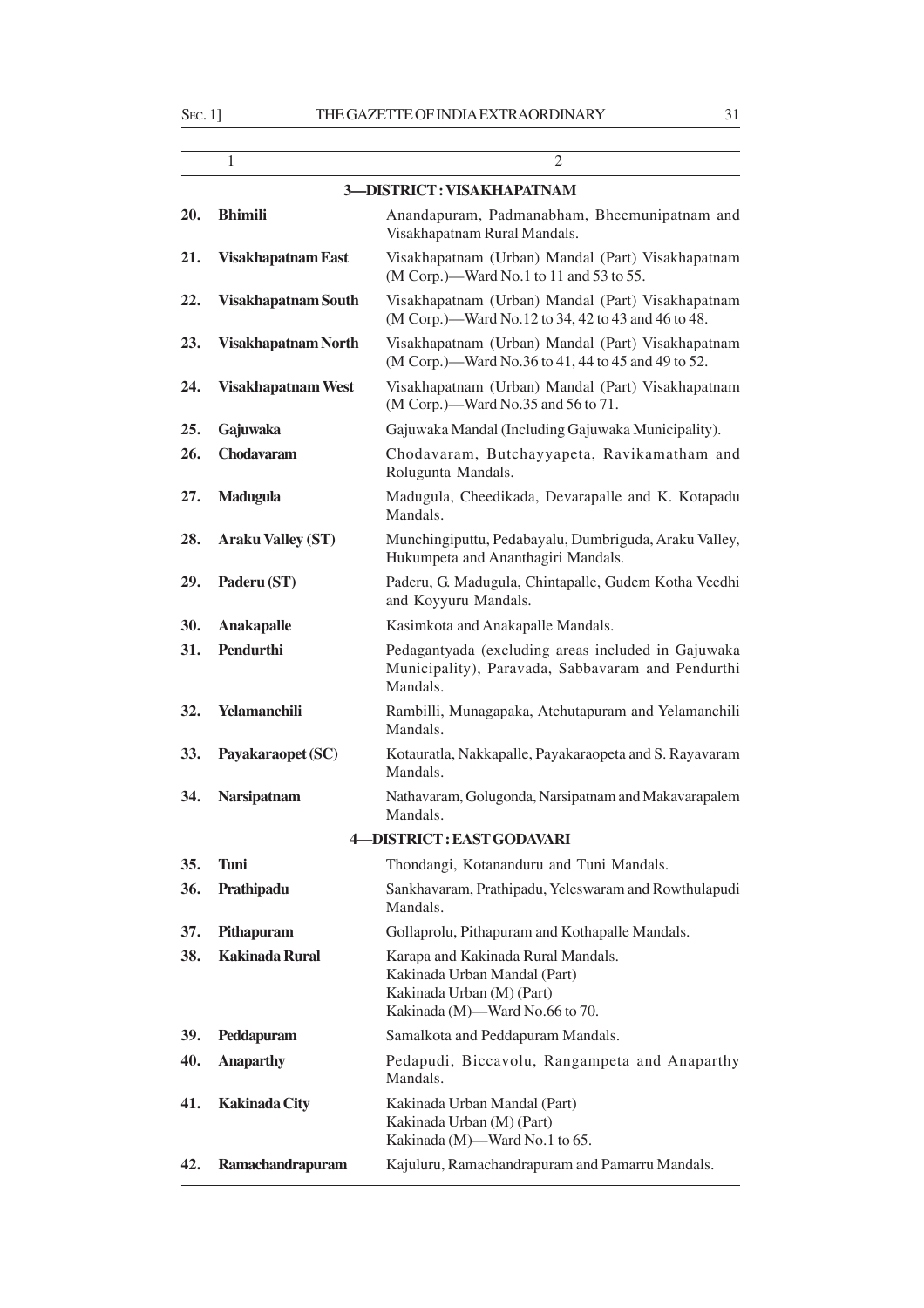|     | 1                        | 2                                                                                                                                                                                                                                                       |
|-----|--------------------------|---------------------------------------------------------------------------------------------------------------------------------------------------------------------------------------------------------------------------------------------------------|
| 43. | <b>Mummidivaram</b>      | Polavaram, Mummidivaram, Thallarevu and Katrenikona<br>Mandals.                                                                                                                                                                                         |
| 44. | Amalapuram (SC)          | Uppalaguptam, Allavaram and Amalapuram Mandals.                                                                                                                                                                                                         |
| 45. | <b>Razole (SC)</b>       | Razole, Malikipuram and Sakhinetipalle Mandals.                                                                                                                                                                                                         |
|     |                          | Mamidikuduru Mandal (Part) Mamidikuduru, Geddada,<br>Edarada, Komarada, Magatapalle and Gogannamatham<br>Villages.                                                                                                                                      |
| 46. | Gannavaram (SC)          | P.Gannavaram, Ambajipeta and Ainavilli Mandals.<br>Mamidikuduru Mandal (Part)<br>Pedapatnam, Appanapalle, Botlakurru Doddavaram,<br>Pasarlapudi, Pedapatnam, Nagaram, Mogalikuduru,<br>Makanapalem, Lutukurru, Pasarlapudilanka and Adurru<br>Villages. |
| 47. | Kothapeta                | Ravulapalem, Kothapeta, Atreyapuram and Alamuru<br>Mandals.                                                                                                                                                                                             |
| 48. | <b>Mandapeta</b>         | Mandapeta, Rayavaram and Kapileswarapuram Mandals.                                                                                                                                                                                                      |
| 49. | Rajanagaram              | Rajanagaram, Seethanagaram and Korukonda Mandals.                                                                                                                                                                                                       |
| 50. | <b>Rajahmundry City</b>  | Rajahmundry Urban Mandal (Part)<br>Rajahmundry (M Corp.) (Part)<br>Rajahmundry (M Corp.) - Ward No. 7 to 35 and 42 to 89.                                                                                                                               |
| 51. | <b>Rajahmundry Rural</b> | Kadiam and Rajahmundry Rural Mandals.<br>Rajahmundry Urban Mandal (Part)<br>Rajahmundry (M Corp.) (Part)<br>Rajahmundry (M Corp.) - Ward No.1 to 6, 36 to 41 and 90.                                                                                    |
| 52. | <b>Jaggampeta</b>        | Gokavaram, Jaggampeta, Gandepalle and Kirlampudi<br>Mandals.                                                                                                                                                                                            |
| 53. | Rampachodavaram (ST)     | Maredumilli, Devipatnam, Y. Ramavaram, Addateegala,<br>Gangavaram, Rampachodavaram and Rajavommangi<br>Mandals.                                                                                                                                         |
|     |                          | 5-DISTRICT: WEST GODAVARI                                                                                                                                                                                                                               |
| 54. | Kovvur (SC)              | Kovvur, Chagallu and Tallapudi Mandals.                                                                                                                                                                                                                 |
| 55. | <b>Nidadavole</b>        | Nidadavole, Undrajavaram and Peravali Mandals.                                                                                                                                                                                                          |
| 56. | <b>Achanta</b>           | Penugonda, Achanta and Penumantra Mandals.<br>Poduru Mandal (Part)<br>Jagannadhapuram,<br>Kavitam,<br>Pandithavilluru,<br>Miniminchilipadu, Poduru, Pemmarajupolavaram and<br>Gummaluru Villages.                                                       |
| 57. | <b>Palacole</b>          | Palacole and Yelamanchili Mandals.<br>Poduru Mandal (Part)<br>Kommuchikkala, Vedangi, Jinnuru, Mattaparru,<br>Penumadam, Ravipadu and Vaddiparru Villages.                                                                                              |
| 58. | <b>Narasapuram</b>       | Mogalthur and Narasapuram Mandals.                                                                                                                                                                                                                      |
| 59. | <b>Bhimayaram</b>        | Veeravasaram and Bhimavaram Mandals.<br>Bhimavaram (M+OG)<br>Bhimavaram (M) - Ward No. 1 to 27<br>China-Amiram (OG) (Part) - Ward No. 28<br>Rayalam $(R)$ (OG) (Part) - Ward No. 29.                                                                    |
| 60. | <b>Undi</b>              | Kalla, Palacoderu, Undi and Akividu Mandals.                                                                                                                                                                                                            |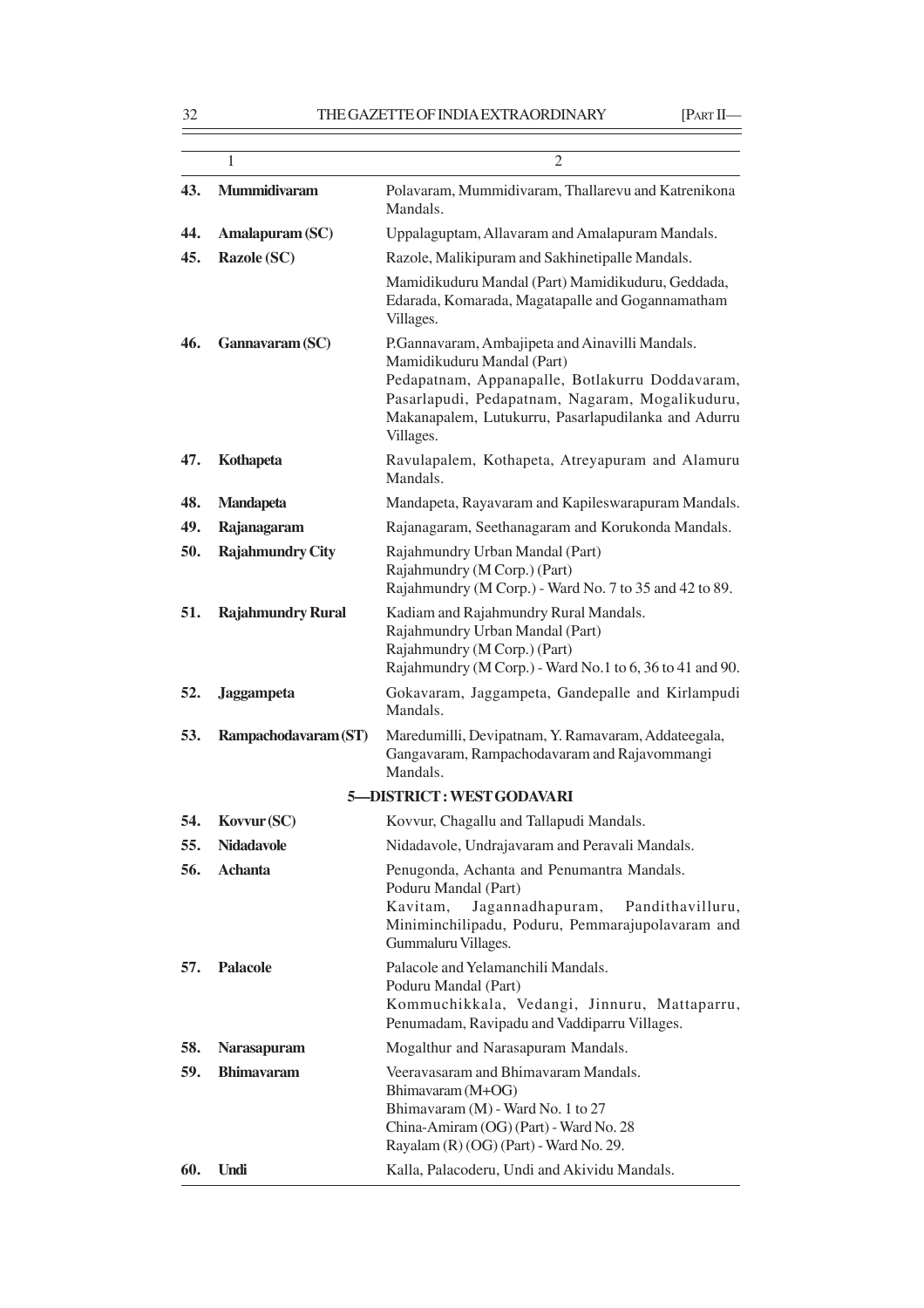|     | 1                     | $\overline{2}$                                                                                                                                                                                                                                                                                                                                                                                                                    |
|-----|-----------------------|-----------------------------------------------------------------------------------------------------------------------------------------------------------------------------------------------------------------------------------------------------------------------------------------------------------------------------------------------------------------------------------------------------------------------------------|
| 61. | <b>Tanuku</b>         | Tanuku, Attili and Iragavaram Mandals.                                                                                                                                                                                                                                                                                                                                                                                            |
| 62. | <b>Tadepalligudem</b> | Tadepalligudem and Pentapadu Mandals.                                                                                                                                                                                                                                                                                                                                                                                             |
| 63. | <b>Unguturu</b>       | Unguturu, Bhimadole, Nidamarru and Ganapavaram<br>Mandals.                                                                                                                                                                                                                                                                                                                                                                        |
| 64. | Denduluru             | Pedavegi, Pedapadu and Denduluru Mandals.<br>Eluru Mandal (Part).<br>Malkapuram, Chataparru, Jalipudi, Katlampudi, Madepalli,<br>Sreeparru, Kalakurru, Komatilanka,<br>Manuru,<br>Gudivakalanka, Kokkirailanka, Pydichintapadu and<br>Prathikolla lanka Villages.                                                                                                                                                                 |
| 65. | Eluru                 | Eluru Mandal (Part)<br>Eluru (M) (Part)<br>Eluru (M) - Ward No. 1 to 28<br>Eluru Mandal (Part)<br>Eluru Mandal (OG) (Part)<br>Satrampadu (OG) - Ward No.29<br>Gavaravaram (OG) - Ward No.30<br>Tangellamudi (R) (OG) - Ward No.31<br>Komadavolu (OG) (Part) - Ward No.32<br>Eluru (R) $(OG)$ (Part) - Ward No.33<br>Eluru Mandal (Part)<br>Chodimella, Sanivarapupeta, Eluru (Rural), Komadavole<br>(Rural) and Ponangi Villages. |
| 66. | Gopalapuram (SC)      | Dwaraka Tirumala, Nallajerla, Devarapalli and Gopalapuram<br>Mandals.                                                                                                                                                                                                                                                                                                                                                             |
| 67. | Polavaram (ST)        | Polavaram, Buttayagudem, Jeelugumilli, Koyyalagudem<br>and T.Narasapuram Mandals.                                                                                                                                                                                                                                                                                                                                                 |
| 68. | Chintalapudi (SC)     | Chintalapudi, Lingapalem, Kamavarapukota and<br>Jangareddigudem Mandals.                                                                                                                                                                                                                                                                                                                                                          |
|     |                       | <b>6-DISTRICT: KRISHNA</b>                                                                                                                                                                                                                                                                                                                                                                                                        |
| 69. | Tiruvuru (SC)         | Vissannapet, Gampalagudem, Tiruvuru and A.Konduru<br>Mandals.                                                                                                                                                                                                                                                                                                                                                                     |
| 70. | <b>Nuzvid</b>         | Agiripalli, Chatrai, Musunuru and Nuzvid Mandals.                                                                                                                                                                                                                                                                                                                                                                                 |
| 71. | Gannavaram            | Bapulapadu, Gannavaram and Unguturu Mandals<br>Vijayawada (Rural) Mandal (Part) Ambapuram, Phiryadi<br>Nainavaram, Pathapadu, Nunna, Enikepadu, Nidamanuru,<br>Atkuru,<br>Gudavalli,<br>Prasadampadu<br>Done<br>and<br>Ramavarappadu Villages.                                                                                                                                                                                    |
| 72. | <b>Gudivada</b>       | Gudlavalleru, Gudivada and Nandivada Mandals.                                                                                                                                                                                                                                                                                                                                                                                     |
| 73. | <b>Kaikalur</b>       | Mandavalli, Kaikalur, Kalidindi and Mudinepalle Mandals.                                                                                                                                                                                                                                                                                                                                                                          |
| 74. | Pedana                | Gudur, Pedana, Bantumilli and Kruthivennu Mandals.                                                                                                                                                                                                                                                                                                                                                                                |
| 75. | Machilipatnam         | Machilipatnam Mandal.                                                                                                                                                                                                                                                                                                                                                                                                             |
| 76. | <b>Avanigadda</b>     | Challapalli, Mopidevi, Avanigadda, Nagayalanka, Koduru<br>and Ghantasala Mandals.                                                                                                                                                                                                                                                                                                                                                 |
| 77. | Pamarru (SC)          | Pamarru, Thotlavalluru, Pamidimukkala, Movva and<br>Pedaparupudi Mandals.                                                                                                                                                                                                                                                                                                                                                         |
| 78. | Penamaluru            | Kankipadu, Vuyyuru and Penamaluru Mandals.                                                                                                                                                                                                                                                                                                                                                                                        |
| 79. | Vijayawada West       | Vijayawada Urban Mandal (Part)<br>Vijayawada Urban (M.Corp) (Part)<br>Vijayawada (M Corp.) - Ward No.1 to 13, 15 to 19, 75 and<br>76.                                                                                                                                                                                                                                                                                             |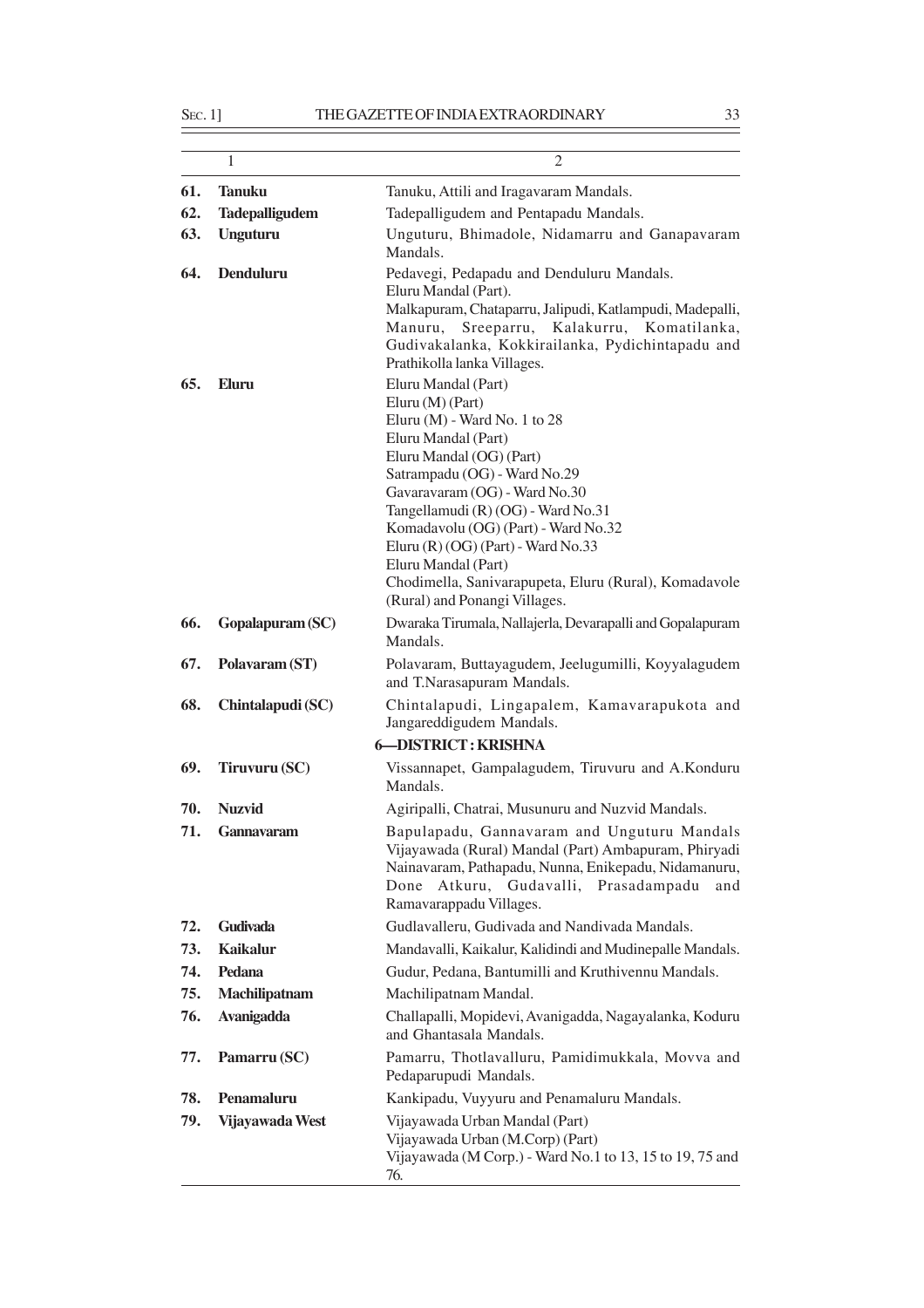|     | 1                  | $\overline{2}$                                                                                                                                                                                                                                                                                                          |
|-----|--------------------|-------------------------------------------------------------------------------------------------------------------------------------------------------------------------------------------------------------------------------------------------------------------------------------------------------------------------|
| 80. | Vijayawada Central | Vijayawada Urban Mandal (Part)<br>Vijayawada Urban (M.Corp) (Part)<br>Vijayawada (M Corp.)—Ward No.14, 20 to 31, 33 to 35,<br>42 to 44, 49, 77 and 78.                                                                                                                                                                  |
| 81. | Vijayawada East    | Vijayawada Urban Mandal (Part)<br>Vijayawada Urban (M.Corp) (Part)<br>Vijayawada (M Corp.) - Ward No. 32, 36 to 41, 45 to 48<br>and 50 to 74.                                                                                                                                                                           |
| 82. | <b>Mylavaram</b>   | Ibrahimpatnam, G.Konduru, Mylavaram and Reddigudem<br>Mandals.                                                                                                                                                                                                                                                          |
|     |                    | Vijayawada (Rural) Mandal (Part)                                                                                                                                                                                                                                                                                        |
|     |                    | Kotturu, Tadepalle, Vemavaram, Shabada, Paidurupadu,<br>Rayanapadu, Gollapudi and Jakkampudi Villages.                                                                                                                                                                                                                  |
| 83. | Nandigama (SC)     | Kanchikacherla, Chandarlapadu and Veerullapadu<br>Mandals.<br>Nandigama Mandal (Part)<br>Pedavaram, Thakkellapadu, Munagacherla, Latchapalem,<br>Adiviravulapadu, Chandapuram,<br>Lingalapadu,<br>Kethaveeruni Padu, Kanchela, Ithavaram, Ambarupeta,<br>Nandigama, Satyavaram, Pallagiri and Raghavapuram<br>Villages. |
| 84. | Jaggayyapeta       | Vatsavai, Jaggayyapeta and Penuganchiprolu Mandals<br>Nandigama Mandal (Part) Magallu, Konduru,<br>Ramireddipalle, Jonnalagadda, Konathamatmakuru,<br>Torragudipadu, Damuluru, Somavaram, Rudravaram and<br>Gollamudi Villages.                                                                                         |
|     |                    | 7-DISTRICT: GUNTUR                                                                                                                                                                                                                                                                                                      |
| 85. | Pedakurapadu       | Bellamkonda, Atchampet, Krosuru, Amaravathi and<br>Pedakurapadu Mandals.                                                                                                                                                                                                                                                |
| 86. | Tadikonda (SC)     | Tulluru, Tadikonda, Phirangipuram and Medikonduru<br>Mandals.                                                                                                                                                                                                                                                           |
| 87. | Mangalagiri        | Tadepalli, Mangalagiri and Duggirala Mandals.                                                                                                                                                                                                                                                                           |
| 88. | Ponnuru            | Ponnuru, Chebrolu and Pedakakani Mandals.                                                                                                                                                                                                                                                                               |
| 89. | Vemuru (SC)        | Vemuru, Kolluru, Tsunduru, Bhattiprolu and Amarthaluru<br>Mandals.                                                                                                                                                                                                                                                      |
| 90. | <b>Repalle</b>     | Nizampatnam, Nagaram, Cherukupalli and Repalle<br>Mandals.                                                                                                                                                                                                                                                              |
| 91. | <b>Tenali</b>      | Kollipara and Tenali Mandals.                                                                                                                                                                                                                                                                                           |
| 92. | <b>Bapatla</b>     | Bapatla, Pittalavanipalem and Karlapalem Mandals.                                                                                                                                                                                                                                                                       |
| 93. | Prathipadu (SC)    | Guntur Mandal (except M.Corp.)<br>Vatticherukuru, Prathipadu, Pedanandipadu and<br>Kakumanu Mandals.                                                                                                                                                                                                                    |
| 94. | <b>Guntur West</b> | Guntur Mandal (Part)<br>Guntur (M. Corp) (Part)<br>Guntur (M Corp.)—Ward No.1 to 6 and 24 to 28.                                                                                                                                                                                                                        |
| 95. | <b>Guntur East</b> | Guntur Mandal (Part)<br>Guntur (M. Corp) (Part)<br>Guntur (M Corp.) — Ward No.7 to 23.                                                                                                                                                                                                                                  |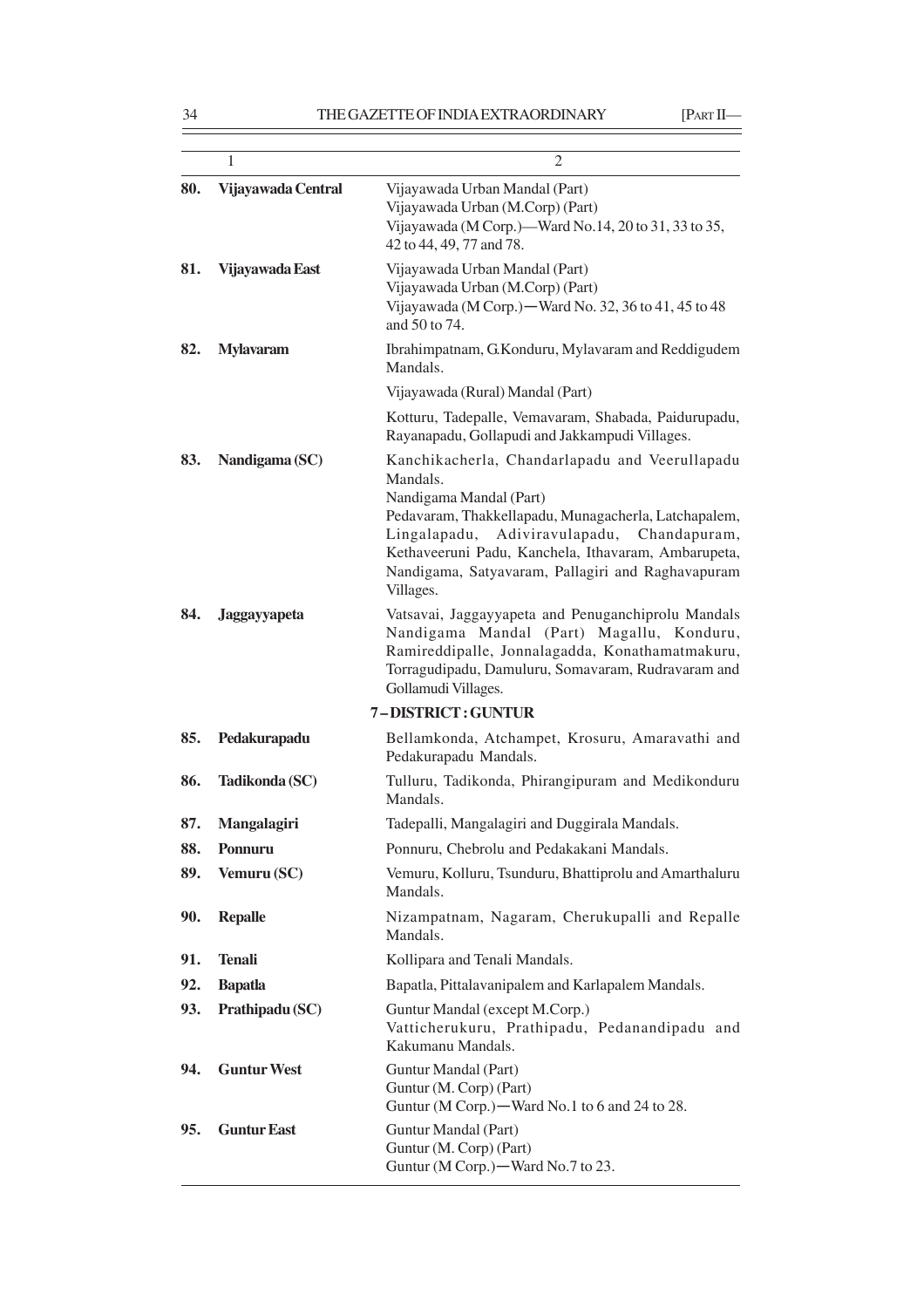|     | 1                           | $\overline{2}$                                                                                                                                                                                                                                          |
|-----|-----------------------------|---------------------------------------------------------------------------------------------------------------------------------------------------------------------------------------------------------------------------------------------------------|
| 96. | <b>Chilakaluripet</b>       | Nadendla, Chilakaluripet and Edlapadu Mandals.                                                                                                                                                                                                          |
| 97. | <b>Narasaraopet</b>         | Rompicherla and Narasaraopet Mandals.                                                                                                                                                                                                                   |
| 98. | Sattenapalle                | Sattenapalli, Rajupalem, Nekarikallu and Muppalla<br>Mandals.                                                                                                                                                                                           |
| 99. | <b>Vinukonda</b>            | Bollapalli, Vinukonda, Nuzendla, Savalyapuram and Ipur<br>Mandals.                                                                                                                                                                                      |
|     | 100. Gurajala               | Gurajala, Dachepalli, Piduguralla and Machavaram<br>Mandals.                                                                                                                                                                                            |
|     | 101. Macherla               | Macherla, Veldurthi, Durgi, Rentachintala and Karempudi<br>Mandals.                                                                                                                                                                                     |
|     |                             | 8-DISTRICT: PRAKASAM                                                                                                                                                                                                                                    |
|     | 102. Yerragondapalem (SC)   | Yarragondapalem and Pedda Araveedu, Pullalacheruvu,<br>Tripuranthakam, Dornala and Peda Araveedu Mandals.                                                                                                                                               |
|     | 103. Darsi                  | Donakonda, Kurichedu, Mundlamuru, Darsi and Thallur<br>Mandals.                                                                                                                                                                                         |
|     | 104. Parchur                | Yeddanapudi, Parchur, Karamchedu, Inkollu, Chinaganjam<br>and Martur Mandals.                                                                                                                                                                           |
|     | 105. Addanki                | J. Panguluru, Addanki, Santhamaguluru, Ballikurava and<br>Korisapadu Mandals.                                                                                                                                                                           |
|     | 106. Chirala                | Chirala and Vetapalem Mandals.                                                                                                                                                                                                                          |
|     | 107. Santhanuthalapadu (SC) | Naguluppalapadu, Maddipadu, Chimakurthi and<br>Santhanuthalapadu Mandals.                                                                                                                                                                               |
|     | 108. Ongole                 | Ongole and Kothapatnam Mandals.                                                                                                                                                                                                                         |
|     | 109. Kandukur               | Kandukur, Lingasamudram, Gudluru, Ulavapadu and<br>Volivetivaripalem Mandals.                                                                                                                                                                           |
|     | 110. Kondapi (SC)           | Singarayakonda, Kondapi, Tangutur, Jarugumalli,<br>Ponnaluru and Marripudi Mandals.                                                                                                                                                                     |
|     | 111. Markapuram             | Konakanamitla, Podili, Markapur and Tarlupadu Mandals.                                                                                                                                                                                                  |
|     | 112. Giddalur               | Bestavaripeta, Racherla, Giddalur, Komarolu, Cumbum and<br>Ardhaveedu Mandals.                                                                                                                                                                          |
|     | 113. Kanigiri               | Hanumanthunipadu, Chandrasekharapuram, Pamur,<br>Veligandla, Pedacherlopalle and Kanigiri Mandals.                                                                                                                                                      |
|     |                             | 9-DISTRICT: NELLORE                                                                                                                                                                                                                                     |
|     | 114. Kavali                 | Kavali, Bogole, Allur and Dagadarthi Mandals.                                                                                                                                                                                                           |
|     | 115. Atmakur                | Chejerla, Atmakur, Anumasamudrampeta, Marripadu,<br>Sangam and Ananthasagaram Mandals.                                                                                                                                                                  |
|     | 116. Kovur                  | Vidavalur, Kodavalur, Kovur, Buchireddipalem and<br>Indukurpet Mandals.                                                                                                                                                                                 |
|     | 117. Nellore City           | Nellore Mandal (Part)<br>Nellore Mandal (M+OG) (Part)<br>Nellore (M) – Ward No.1 to 15, 27, 28 and 31 to 44.                                                                                                                                            |
|     | 118. Nellore Rural          | Nellore Mandal (Part)<br>Golla Kandukur, Sajjapuram, Vellanti, Kandamur, Upputur,<br>South Mopur, Mogallapalem, Mattempadu, Amancherla,<br>Mannavarappadu, Mulumudi, Devarapalem, Pottepalem,<br>Akkacheruvupadu, Ogurupadu, Ambapuram, Donthali, Buja, |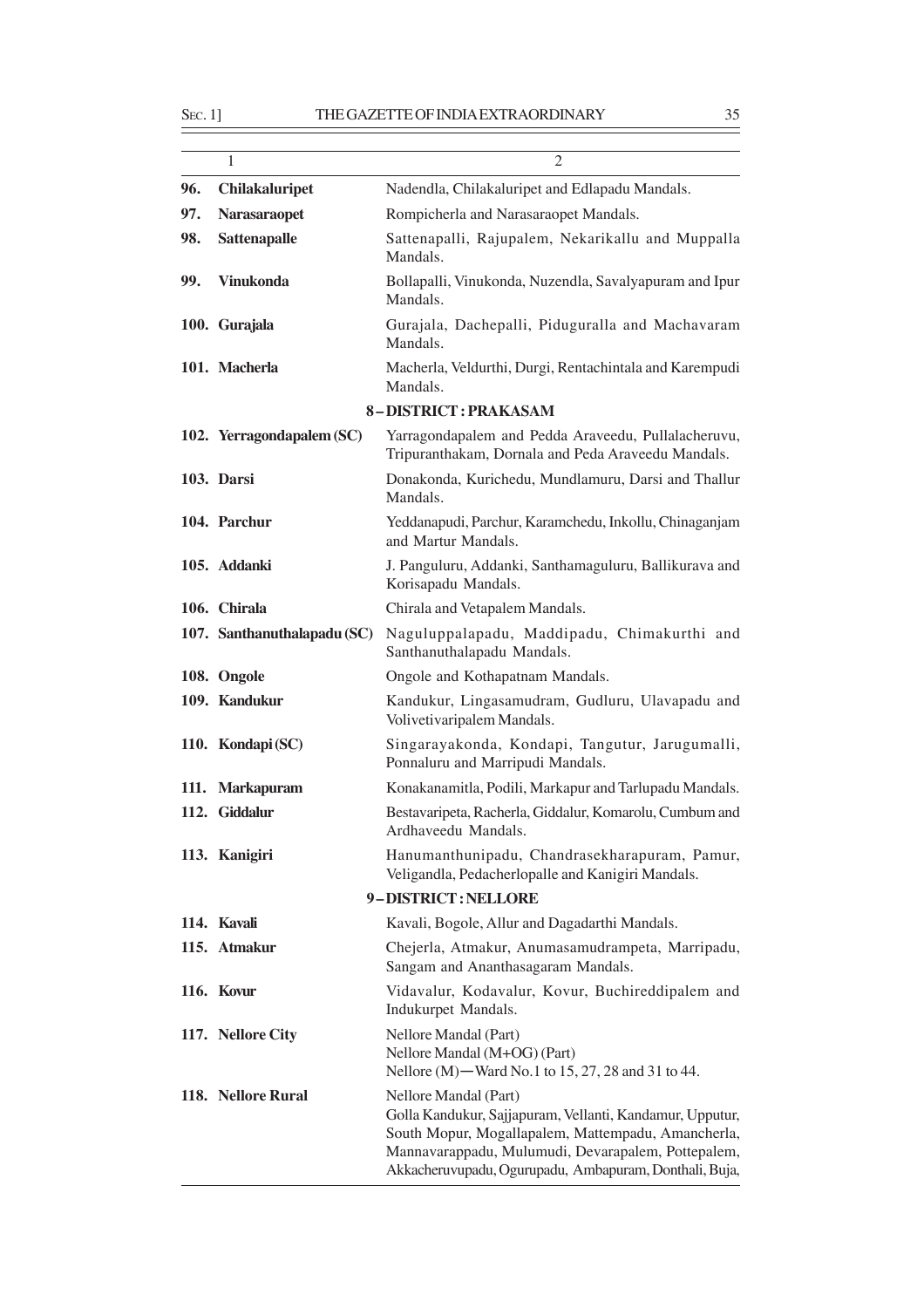| 1                     | 2                                                                                                                                                                                                                                              |
|-----------------------|------------------------------------------------------------------------------------------------------------------------------------------------------------------------------------------------------------------------------------------------|
|                       | Buja Nellore (Rural), Kallurpalle (Rural), Kanuparthipadu,<br>Allipuram (Rural), Gudipallipadu, Pedda, Cherukur,<br>Chintareddipalem, Visavaviletipadu, Gundlapalem,<br>Kakupalle-I, Kakupalle-II (Madaraja Gudur) and<br>Penubarthi Villages. |
|                       | Nellore Mandal (M+OG) (Part)                                                                                                                                                                                                                   |
|                       | Nellore $(M)$ —Ward No. 16 to 26, 29 and 30                                                                                                                                                                                                    |
|                       | Allipuram (OG) (Part) — Ward No. 45                                                                                                                                                                                                            |
|                       | Kallurpalle (OG) (Part) - Ward No. 46                                                                                                                                                                                                          |
|                       | Buja Buja Nellore (OG) (Part) - Ward No. 47                                                                                                                                                                                                    |
|                       | Nellore (Bit.1) (OG) - Ward No. 48.                                                                                                                                                                                                            |
| 119. Sarvepalli       | Podalakur, Thotapalligudur, Muthukur, Venkatachalam and<br>Manubolu Mandals.                                                                                                                                                                   |
| 120. Gudur $(SC)$     | Gudur, Chillakur, Kota, Vakadu and Chittamur Mandals.                                                                                                                                                                                          |
| 121. Sullurpeta (SC)  | Ojili, Naidupet, Pellakur, Doravarisatram, Sullurpeta and<br>Tada Mandals.                                                                                                                                                                     |
| 122. Venkatagiri      | Kaluvoya, Rapur, Sydapuram, Dakkili, Venkatagiri and                                                                                                                                                                                           |
|                       | Balayapalle Mandals.                                                                                                                                                                                                                           |
| 123. Udayagiri        | Jaladanki, Seetharamapuram, Udayagiri, Varikuntapadu,<br>Vinjamur, Duttalur, Kaligiri and Kondapuram Mandals.                                                                                                                                  |
|                       | 10-DISTRICT: KADAPA                                                                                                                                                                                                                            |
| 124. Badvel (SC)      | Kalasapadu, B.Kodur, Sri Avadhutha Kasinayana,<br>Porumamilla, Badvel, Gopavaram and Atlur Mandals.                                                                                                                                            |
| 125. Rajampet         | Sidhout, Vontimitta, Nandalur, Rajampet, Veeraballe and<br>T Sundupalle Mandals.                                                                                                                                                               |
| 126. Kadapa           | Kadapa Mandal.                                                                                                                                                                                                                                 |
| 127. Kodur (SC)       | Penagalur, Chitvel, Pullampeta, Obulavaripalle and Kodur<br>Mandals.                                                                                                                                                                           |
| 128. Rayachoti        | Sambepalle, Chinnamandem, Rayachoti, Galiveedu,<br>Lakkireddipalli and Ramapuram Mandals.                                                                                                                                                      |
| 129. Pulivendla       | Simhadripuram, Lingala, Thondur, Pulivendla, Vemula,<br>Vempalle and Chakrayapet Mandals.                                                                                                                                                      |
| 130. Kamalapuram      | Pendlimarri, Chinthakommadinne, Kamalapuram, Vallur,<br>Veerapunayunipalle and Chennur Mandals.                                                                                                                                                |
| 131. Jammalamadugu    | Peddamudium,<br>Mylavaram,<br>Kondapuram,<br>Jammalamadugu, Muddanur and Yerraguntla Mandals.                                                                                                                                                  |
| 132. Proddatur        | Rajupalem and Proddatur Mandals.                                                                                                                                                                                                               |
| 133. Mydukur          | Duvvur, S.Mydukur, Khajipet, Brahmamgarimattam and<br>Chapad Mandals.                                                                                                                                                                          |
|                       | 11-DISTRICT: KURNOOL                                                                                                                                                                                                                           |
| 134. Allagadda        | Sirvel, Allagadda, Dornipadu, Uyyalawada, Chagalamarri<br>and Rudravaram Mandals.                                                                                                                                                              |
| 135. Srisailam        | Srisailam, Atmakur, Velgode, Bandi Atmakur and<br>Mahanandi Mandals.                                                                                                                                                                           |
| 136. Nandikotkur (SC) | Nandikotkur, Pagidyala, J. Bungalow, Kothapalle,<br>Pamulapadu and Midthur Mandals.                                                                                                                                                            |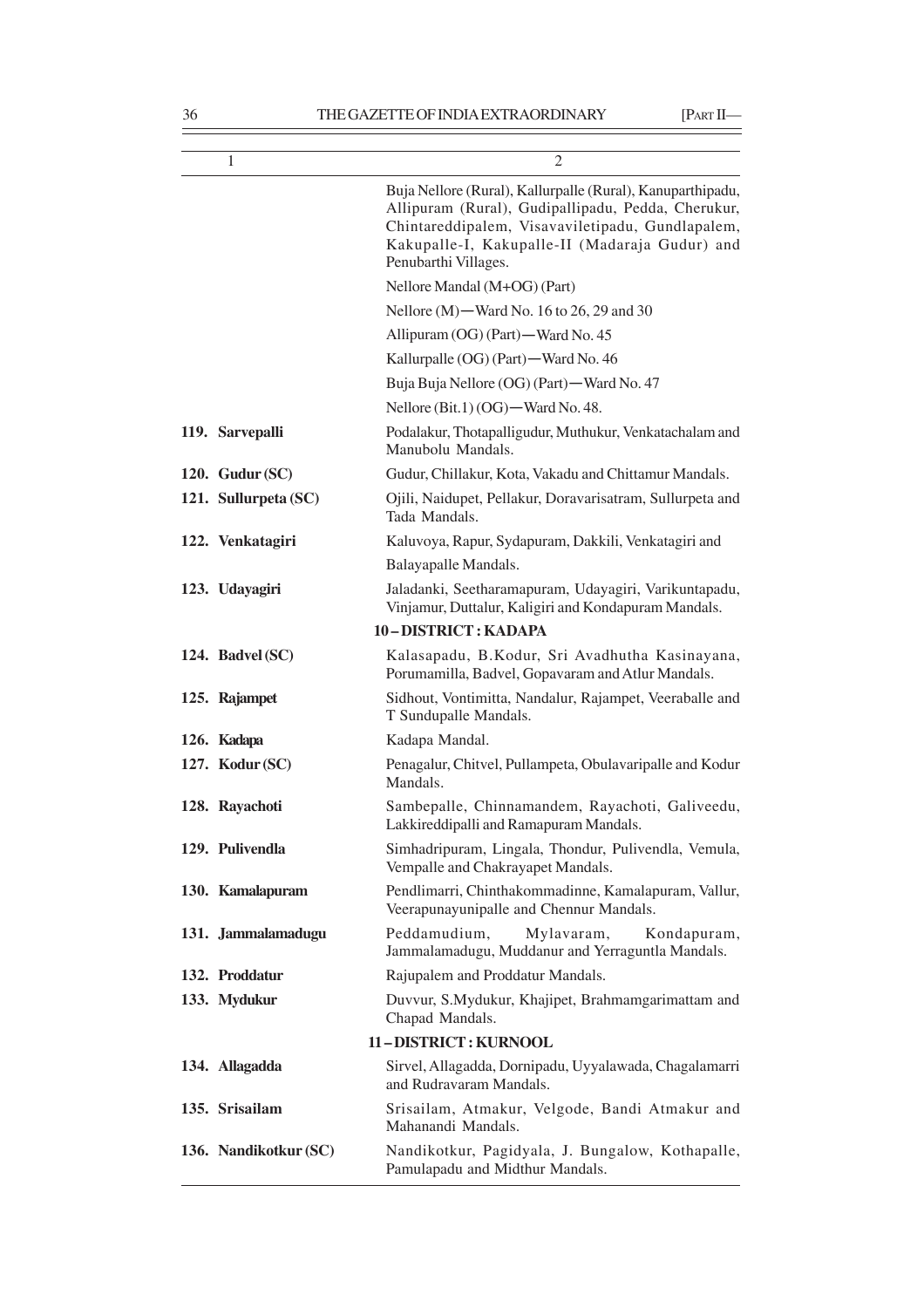| 1                     | 2                                                                                                                                                                                                                                                                                                                                                                          |
|-----------------------|----------------------------------------------------------------------------------------------------------------------------------------------------------------------------------------------------------------------------------------------------------------------------------------------------------------------------------------------------------------------------|
| 137. Kurnool          | Kurnool Mandal (Part)                                                                                                                                                                                                                                                                                                                                                      |
|                       | Kurnool (M Corp.) (Part)                                                                                                                                                                                                                                                                                                                                                   |
|                       | Kurnool (M Corp.) - Ward No.1 to 69.                                                                                                                                                                                                                                                                                                                                       |
| 138. Panyam           | Kallur, Orvakal, Panyam and Gadivemula Mandals.                                                                                                                                                                                                                                                                                                                            |
| 139. Nandyal          | Nandyal and Gospadu Mandals.                                                                                                                                                                                                                                                                                                                                               |
| 140. Banaganapalle    | Banaganapalle, Owk, Koilkuntla, Sanjamala and<br>Kolimigundla Mandals.                                                                                                                                                                                                                                                                                                     |
| 141. Dhone            | Bethamcherla, Dhone and Peapally Mandals.                                                                                                                                                                                                                                                                                                                                  |
| 142. Pattikonda       | Krishnagiri, Veldurthi, Pattikonda, Maddikera and Tuggali<br>Mandals.                                                                                                                                                                                                                                                                                                      |
| 143. Kodumur (SC)     | C.Belagal, Gudur and Kodumur Mandals.<br>Kurnool Mandal (Part) R.Kanthalapadu, Sunkesula,<br>Remata, Ulchala, Basavapuram, Edurur, G. Singavaram,<br>Nidzur, Munagalapadu, Mamidalapadu, Panchalingala,<br>E.Thandrapadu.<br>Gondiparla, Dinnedevarapadu, B.Thandrapadu, Pasupula,<br>Rudravaram, Noothanapalle, Devamada, Pudur,<br>Gargeyapuram and Diguvapadu Villages. |
| 144. Yemmiganur       | Nandavaram, Yemmiganur and Gonegandla Mandals.                                                                                                                                                                                                                                                                                                                             |
| 145. Mantralayam      | Peda Kadubur, Mantralayam, Kosigi and Kowthalam<br>Mandals.                                                                                                                                                                                                                                                                                                                |
| 146. Adoni            | Adoni Mandal.                                                                                                                                                                                                                                                                                                                                                              |
| 147. Alur             | Devanakonda, Holagunda, Halaharvi, Alur, Aspari and<br>Chippagiri Mandals.                                                                                                                                                                                                                                                                                                 |
|                       | 12-DISTRICT: ANANTAPUR                                                                                                                                                                                                                                                                                                                                                     |
| 148. Rayadurg         | D.Hirehal, Rayadurg, Kanekal, Bommanahal and<br>Gummagatta Mandals.                                                                                                                                                                                                                                                                                                        |
| 149. Uravakonda       | Vidapanakal, Vajrakarur, Uravakonda, Beluguppa and<br>Kudair Mandals.                                                                                                                                                                                                                                                                                                      |
| 150. Guntakal         | Guntakal, Gooty and Pamidi Mandals.                                                                                                                                                                                                                                                                                                                                        |
| 151. Tadpatri         | Peddavadugur, Yadiki, Tadpatri and Peddapappur<br>Mandals.                                                                                                                                                                                                                                                                                                                 |
| 152. Singanamala (SC) | Garladinne, Singanamala, Putlur, Yellanur, Narpala and<br>B.K. Samudram Mandals.                                                                                                                                                                                                                                                                                           |
| 153. Anantapur Urban  | Anantapur Mandal (Part)                                                                                                                                                                                                                                                                                                                                                    |
|                       | Anantapur (M+OG) (Part)                                                                                                                                                                                                                                                                                                                                                    |
|                       | Anantapur (M)-Ward No.1 to 28                                                                                                                                                                                                                                                                                                                                              |
|                       | Narayanapuram (OG)-Ward No. 29                                                                                                                                                                                                                                                                                                                                             |
|                       | Kakkalapalle (R) (OG) (Part) - Ward No. 30                                                                                                                                                                                                                                                                                                                                 |
|                       | Anantapur (R) (OG) - Ward No. 31.                                                                                                                                                                                                                                                                                                                                          |
| 154. Kalyandurg       | Brahmasamudram, Kalyandurg, Settur, Kundurpi and<br>Kambadur Mandals.                                                                                                                                                                                                                                                                                                      |
| 155. Raptadu          | Atmakur, Raptadu, Kanaganapalli, C. K. Palli and Ramagiri<br>Mandals, Anantapur Mandal (Part) Kodimi, Thaticherla,<br>Somanadoddi, Rachanapalle, Sajjalakalva, Kurugunta,<br>Gollapalle, Kamarupalle, Alamuru, Katiganikalva,                                                                                                                                              |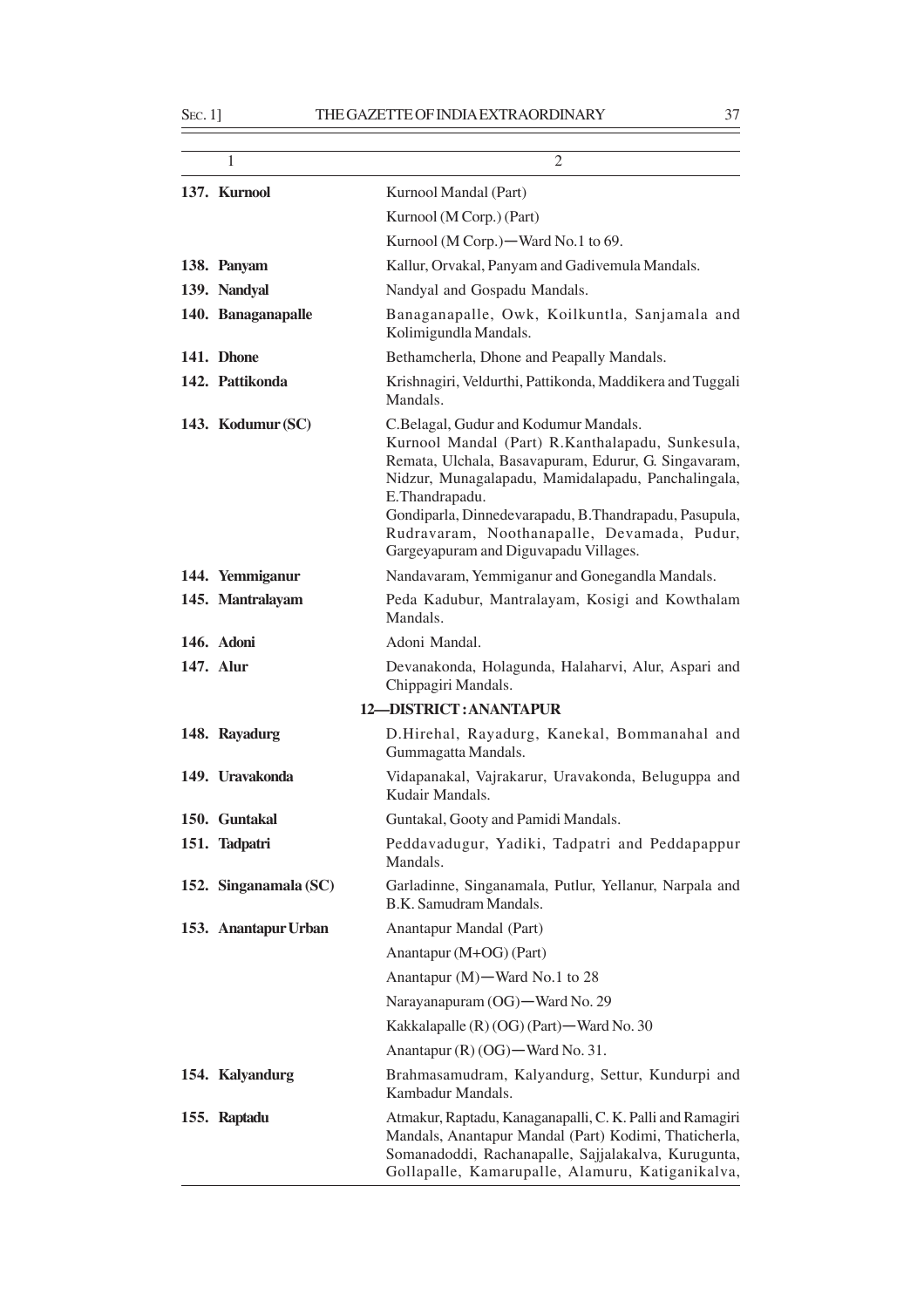| 1                      | 2                                                                                                                         |
|------------------------|---------------------------------------------------------------------------------------------------------------------------|
|                        | Kakkalapalle (Rural), Upparapalle, Itikalapalle, Jangalapalle,<br>Kandakur, Chiyyedu, Mannila and Papampet (CT) Villages. |
| 156. Madakasira (SC)   | Madakasira, Amarapuram, Gudibanda, Rolla and Agali<br>Mandals.                                                            |
| 157. Hindupur          | Hindupur, Lepakshi and Chilamathur Mandals.                                                                               |
| 158. Penukonda         | Parigi, Penukonda, Gorantla, Somandepalle and Roddam<br>Mandals.                                                          |
| 159. Puttaparthi       | Nallamada, Bukkapatnam, Kothacheruvu, Puttaparthi,<br>O. D. Cheruvu and Amadagur Mandals.                                 |
| 160. Dharmayaram       | Dharmavaram, Bathalapalle, Tadimarri and Mudigubba<br>Mandals.                                                            |
| 161. Kadiri            | Talupula, Nambulipulikunta, Gandlapenta, Kadiri,<br>Nallacheruvu and Tanakal Mandals.                                     |
|                        | <b>13-DISTRICT: CHITTOOR</b>                                                                                              |
| 162. Thamballapalle    | Mulakalacheruvu, Thamballapalle, Peddamandyam,<br>Kurabalakota, Peddathippasamudram and B.Kothakota<br>Mandals.           |
| 163. Pileru            | Gurramkonda, Kalakada, K. V. Palle, Pileru, Kalikiri and<br>Valmikipuram Mandals.                                         |
| 164. Madanapalle       | Madanapalle, Nimmanapalle and Ramasamudram Mandals.                                                                       |
| 165. Punganur          | Sodam, Somala, Chowdepalle, Punganur, Pulicherla and<br>Rompicherla Mandals.                                              |
| 166. Chandragiri       | Tirupati (Rural), Chandragiri, Pakala, Ramachandrapuram,<br>Chinnagottigallu and Yerravaripalem Mandals.                  |
|                        | Tirupati (Urban) Mandal (Part) Konkachennaiahgunta,<br>Mangalam and Chennayyagunta Villages.                              |
| 167. Tirupati          | Tirupati (Urban) Mandal (Part)                                                                                            |
|                        | Tirumala (CT)                                                                                                             |
|                        | Tirupati (NMA) (CT)                                                                                                       |
|                        | Akkarampalle (CT)                                                                                                         |
|                        | Tirupati (M+OG) (Part).                                                                                                   |
| 168. Srikalahasti      | Renigunta, Yerpedu, Srikalahasti and Thottambedu<br>Mandals.                                                              |
| 169. Satyavedu (SC)    | Narayanavanam, B. N. Kandriga, Varadaiahpalem,<br>K.V.B.Puram, Pitchatur, Satyavedu and Nagalapuram<br>Mandals.           |
| 170. Nagari            | Nindra, Vijayapuram, Nagari, Puttur and Vadamalapeta<br>Mandals.                                                          |
|                        | 171. Gangadhara Nellore (SC) Vedurukuppam, Karvetinagar, Penumuru, S. R. Puram,<br>G.D. Nellore and Palasamudram Mandals. |
| 172. Chittoor          | Chittoor and Gudipala Mandals.                                                                                            |
| 173. Puthalapattu (SC) | Puthalapattu, Irala, Thavanampalle, Bangarupalem and<br>Yadamari Mandals.                                                 |
| 174. Palamaner         | Gangavaram, Palamaner, Baireddipalle, V. Kota and<br>Peddapanjani Mandals.                                                |
| 175. Kuppam            | Santipuram, Gudupalle, Kuppam and Ramakuppam<br>Mandals.                                                                  |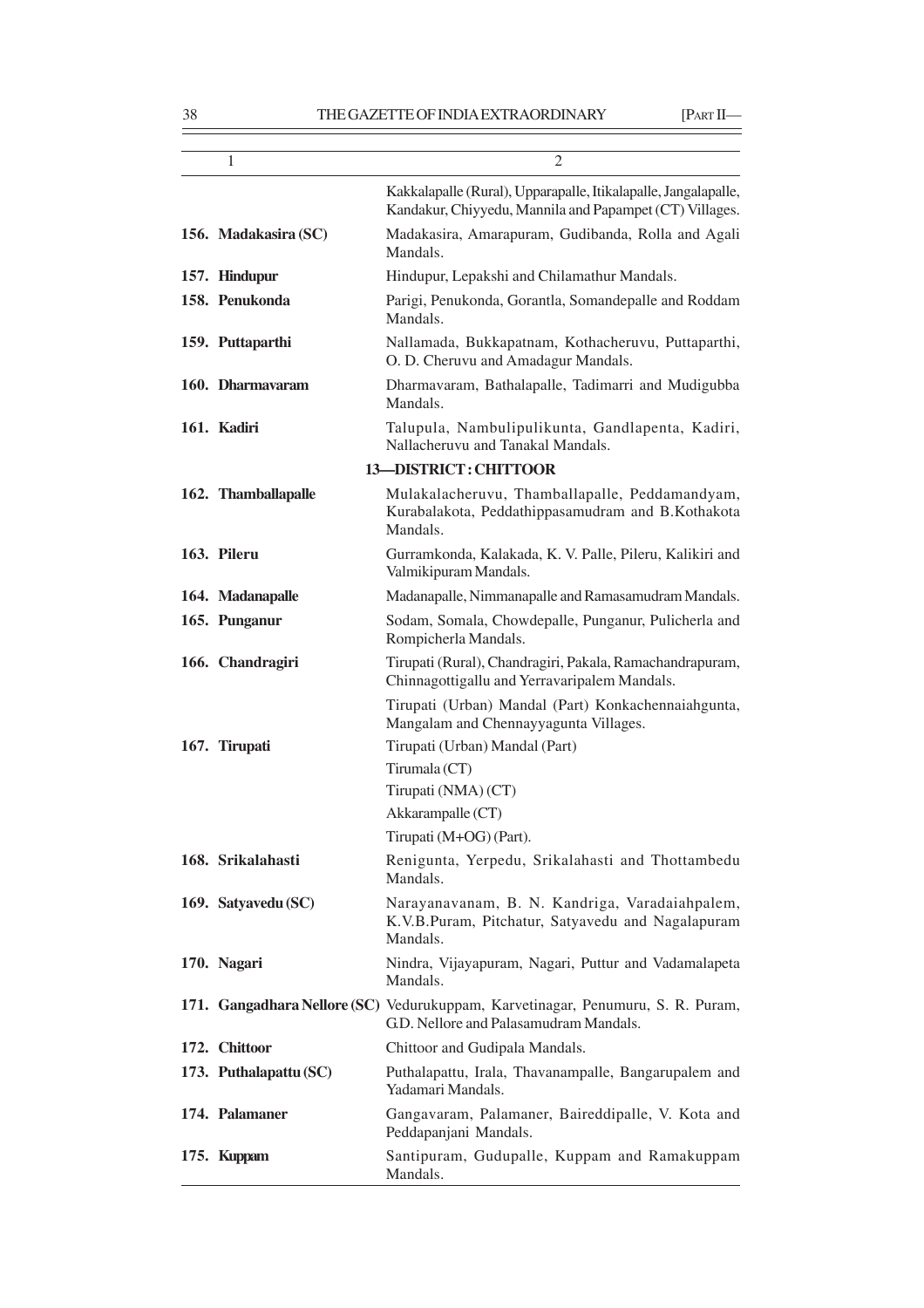**TABLE B – PARLIAMENTARY CONSTITUENCIES**

| Sl. No. and Name     | <b>Extent of Parliamentary Constituencies</b>                                                                                                       |
|----------------------|-----------------------------------------------------------------------------------------------------------------------------------------------------|
| 1                    | $\overline{2}$                                                                                                                                      |
| 1. ARAKU(ST)         | 10-Palakonda (ST), 11-Kurupam (ST), 12-Parvathipuram<br>(SC), 13-Salur (ST), 28-Araku Valley (ST), 29-Paderu (ST)<br>and 53-Rampachodovaram (ST).   |
| 2. SRIKAKULAM        | 1-Ichchapuram, 2-Palasa, 3-Tekkali, 4-Pathapatnam,<br>5-Srikakulam, 6-Amadalavalasa and 8-Narasannapeta.                                            |
| 3. VIZIANAGARAM      | 7-Etcherla, 9-Rajam (SC), 14-Bobbili, 15-Cheepurupalli,<br>16-Gajapathinagaram, 17-Nellimarla and 18-Vizianagaram.                                  |
| 4. VISAKHAPATNAM     | 19-Srungavarapukota, 20-Bhimli, 21-Visakhapatnam East,<br>22-Visakhapatnam South, 23-Visakhapatnam North,<br>24-Visakhapatnam West and 25-Gajuwaka. |
| 5. ANAKAPALLE        | 26-Chodavaram, 27-Madugula, 30-Anakapalle,<br>31-Pendurthi, 32-Yelamanchili, 33-Payakaraopet (SC) and<br>34-Narsipatnam.                            |
| 6. KAKINADA          | 35-Tuni, 36-Prathipadu, 37-Pithapuram, 38-Kakinada Rural,<br>39-Peddapuram, 41-Kakinada City and 52-Jaggampeta.                                     |
| 7. AMALAPURAM (SC)   | 43-Mummidivaram,<br>42-Ramachandrapuram,<br>44-Amalapuram (SC), 45-Razole (SC), 46-Gannavaram (SC),<br>47-Kothapeta and 47-Mandapeta.               |
| 8. RAJAHMUNDRY       | 40-Anaparthy, 49-Rajanagaram, 50-Rajahmundry City,<br>51-Rajahmundry Rural, 54-Kovvur (SC), 55-Nidadavole and<br>66-Gopalapuram (SC).               |
| 9. NARSAPURAM        | 56-Achanta, 57-Palacole, 58-Narsapuram, 59-Bhimavaram,<br>60-Undi, 61-Tanuku and 62-Tadepalligudem.                                                 |
| <b>10. ELURU</b>     | 63-Unguturu, 64-Denduluru, 65-Eluru, 67-Polavaram (ST),<br>68-Chintalapudi (SC), 70-Nuzvid and 73-Kaikalur.                                         |
| 11. MACHILIPATNAM    | 72-Gudivada,<br>74-Pedana,<br>71-Gannavaram,<br>75-Machilipatnam, 76-Avanigadda, 77-Pamarru (SC) and<br>78-Penamaluru.                              |
| 12. VIJAYAWADA       | 69-Tiruvuru (SC), 79-Vijayawada West, 80-Vijayawada<br>Central, 81-Vijayawada East, 82-Mylavaram, 83-Nandigama<br>(SC) and 84-Jaggayyapeta.         |
| 13. GUNTUR           | 86-Tadikonda (SC), 87-Mangalagiri, 88-Ponnuru, 91-Tenali,<br>93-Prathipadu (SC), 94-Guntur West and 95-Guntur East.                                 |
| 14. NARASARAOPET     | 85-Pedakurapadu, 96-Chilakaluripet, 97-Narasaraopet,<br>98-Sattenapalli, 99-Vinukonda, 100-Gurajala and<br>101-Macherla.                            |
| 15. BAPATLA (SC)     | 89-Vemuru (SC), 90-Repalle, 92-Bapatla, 104-Parchur,<br>105-Addanki, 106-Chirala and 107-Santhanuthalapadu (SC).                                    |
| 16. ONGOLE           | 102-Yerragondapalem (SC), 103-Darsi, 108-Ongole,<br>110- Kondapi (SC), 111-Markapuram, 112-Giddalur and<br>113- Kanigiri.                           |
| 17. NANDYAL          | 134-Allagadda, 135-Srisailam, 136-Nandikotkur (SC),<br>138-Panyam, 139-Nandyal, 140-Banaganapalle and<br>141-Dhone.                                 |
| 18. KURNOOL          | 137-Kurnool, 142-Pattikonda, 143-Kodumur (SC),<br>144-Yemmiganur, 145-Mantralayam, 146-Adoni and<br>147-Alur.                                       |
| <b>19. ANANTAPUR</b> | 148-Rayadurg, 149-Uravakonda, 150-Guntakal,<br>151-Tadpatri, 152-Singanamala (SC), 153-Anantapur Urban<br>and 154-Kalyandurg.                       |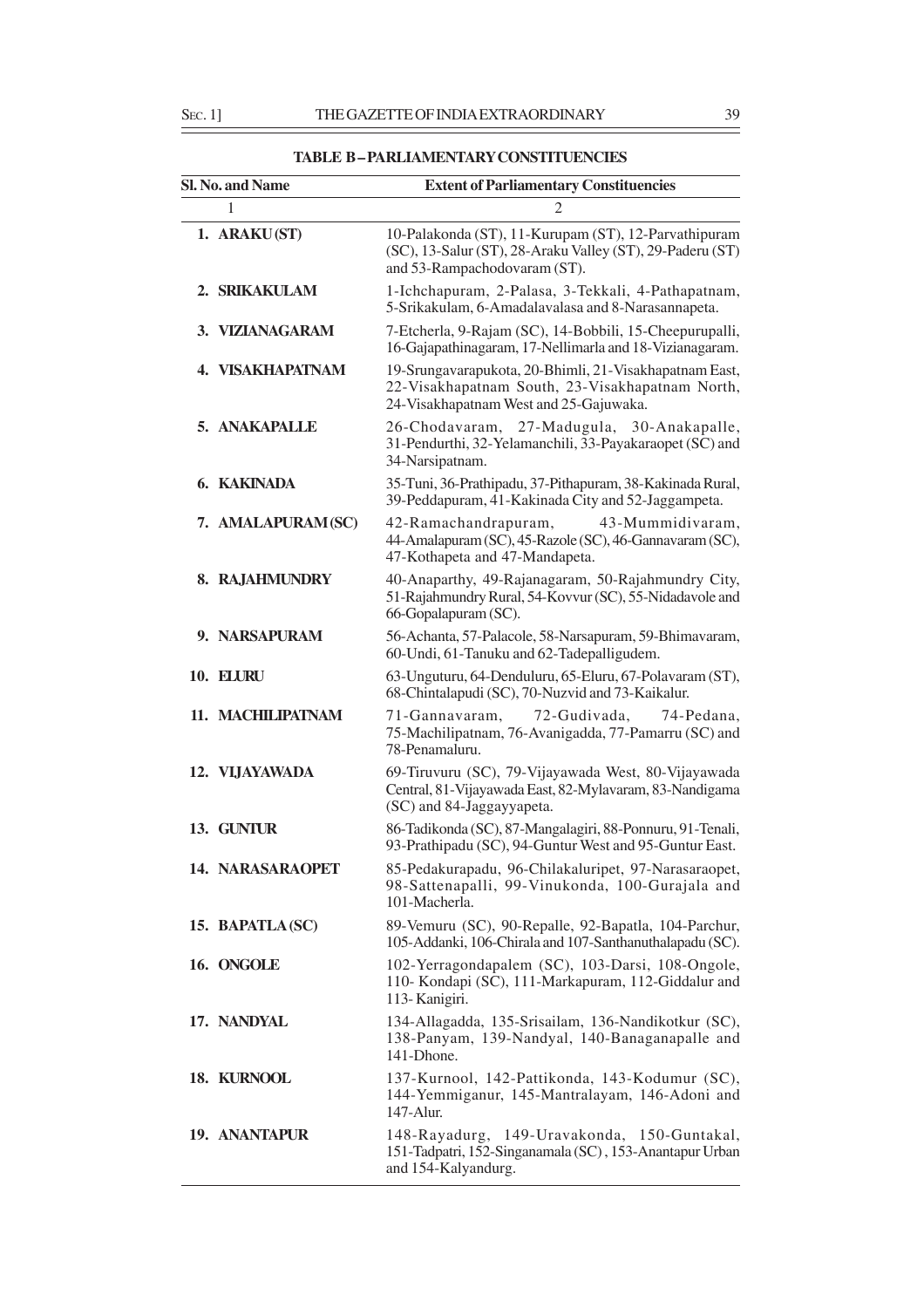|                   | $\mathcal{D}_{\mathcal{A}}$                                                                                                         |
|-------------------|-------------------------------------------------------------------------------------------------------------------------------------|
| 20. HINDUPUR      | 155-Raptadu, 156-Madakasira (SC), 157-Hindupur,<br>158- Penukonda, 159-Puttaparthi, 160-Dharmavaram and<br>161-Kadiri.              |
| 21. KADAPA        | 124-Badvel (SC), 126-Kadapa, 129-Pulivendla,<br>130-Kamalapuram, 131-Jammalamadugu, 132-Proddatur<br>and 133-Mydukur.               |
| 22. NELLORE       | 109-Kandukur, 114-Kavali, 115-Atmakur, 116-Kovur,<br>117-Nellore City, 118-Nellore Rural and 123-Udayagiri.                         |
| 23. TIRUPATI (SC) | 119-Sarvepalli, 120-Gudur (SC), 121-Sullurpeta (SC),<br>122-Venkatagiri, 167-Tirupati, 168-Srikalahasti and<br>169-Satyayedu (SC).  |
| 24. RAJAMPET      | 125-Rajampet, 127-Kodur (SC), 128-Rayachoti,<br>162-Thamballapalle, 163-Pileru, 164-Madanapalle and<br>165-Punganur.                |
| 25. CHITTOOR(SC)  | 166-Chandragiri, 170-Nagari, 171-Gangadhara Nellore (SC),<br>172- Chittoor, 173-Puthalapattu (SC), 174-Palamaner and<br>175-Kuppam. |

**NOTE:** Any reference in Table A to a CT, OG, Mandal and Villages or other territorial division shall be taken to mean the area comprised within that CT, OG, Mandal and Villages or other territorial division as on the 15th day of February, 2004. Further, any reference in Table – A, to wards in municipal areas shall be taken to mean the areas as defined in the Census of India 2001 Report.".

4. After Schedule XXVI, the following shall be inserted, namely:—

# "SCHEDULE - XXVII

# **TELANGANA**

| <b>TABLE A-ASSEMBLY CONSTITUENCIES</b> |
|----------------------------------------|
|                                        |

| Sl. No. & Name        |  | <b>Extent of Assembly Constituencies</b>                                                  |
|-----------------------|--|-------------------------------------------------------------------------------------------|
| 1                     |  | $\overline{c}$                                                                            |
|                       |  | 1-DISTRICT: ADILABAD                                                                      |
| 1. Sirpur             |  | Kouthala, Bejjur, Kagaznagar, Sirpur (T) and Dahegaon<br>Mandals.                         |
| 2. Chennur $SC$ )     |  | Jaipur, Chennur, Kotapalli and Mandamarri Mandals.                                        |
| 3. Bellampalli (SC)   |  | Kasipet, Tandur, Bellampalli, Bhimini, Nennal and<br>Vemanpalli Mandals.                  |
| 4. Mancherial         |  | Luxettipet, Mancherial and Dandepalli Mandals.                                            |
| 5. Asifabad (ST)      |  | Kerameri, Wankdi, Sirpur (U), Asifabad, Jainoor, Narnoor,<br>Tiryani and Rebbana Mandals. |
| 6. Khanapur (ST)      |  | Jannaram, Utnoor, Kaddam (Peddur), Khanapur and<br>Indervelly Mandals.                    |
| <b>Adilahad</b><br>7. |  | Adilabad, Jainath and Bela Mandals.                                                       |
| 8. Boath (ST)         |  | Tamsi, Talamadugu, Gudihathnoor, Ichoda, Bazarhathnoor,<br>Boath and Neradigonda Mandals. |
| 9. Nirmal             |  | Dilawarpur, Nirmal, Laxmanchanda, Mamda and<br>Sarangapur Mandals.                        |
| 10. Mudhole           |  | Kuntala, Kubeer, Bhainsa, Tanoor, Mudhole and<br>Lokeswaram Mandals.                      |
|                       |  | 2-DISTRICT: NIZAMABAD                                                                     |
| 11. Armur             |  | Nandipet, Armur and Makloor Mandals.                                                      |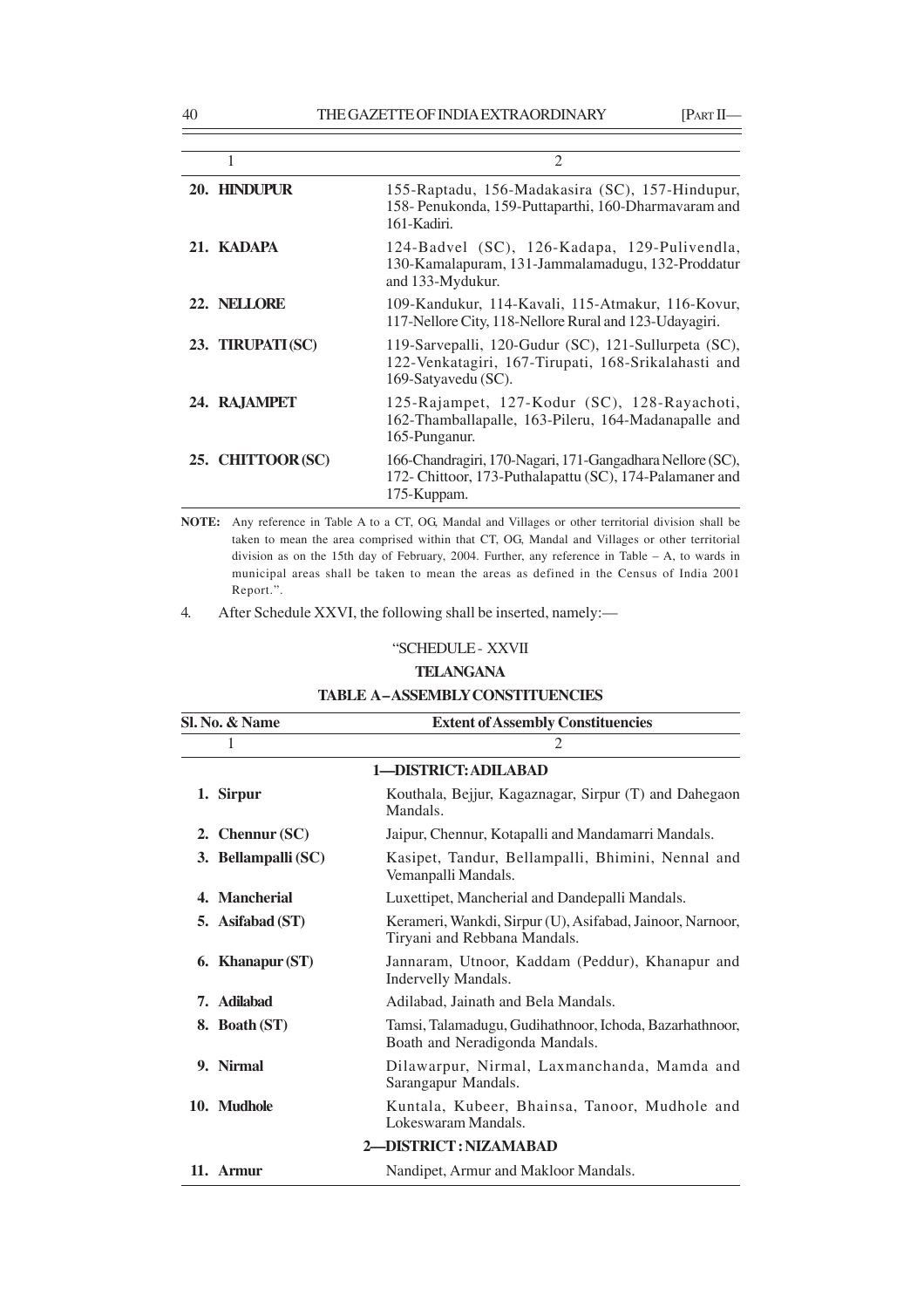12. Bodhan Ranjal, Navipet, Yedpalle and Bodhan Mandals. **13. Jukkal (SC)** Madnoor, Jukkal, Bichkunda, Pitlam and Nizamsagar Mandals. **14. Banswada** Birkoor, Varni, Banswada and Kotgiri Mandals. **15. Yellareddy** Yellareddy, Nagareddipet, Lingampet, Tadwai, Gandhari and Sadasivanagar Mandals. **16. Kamareddy** Machareddy, Domakonda Kamareddy and Bhiknoor Mandals. 17. Nizamabad Nizamabad (M). **(Urban) 18. Nizamabad** Jakranpalle and Sirkonda Mandals, Nizamabad Mandal **(Rural)** (Part), Nizamabad [except Nizamabad (M)], Dichpalle and Dharpalle Mandals. 19. Balkonda<br> **19. Balkonda** Balkonda, Mortad, Kammarpalle, Bheemgal and Velpur Mandals. **3—DISTRICT : KARIMNAGAR 20. Koratla** Ibrahimpatnam, Mallapur, Koratla and Metpalle Mandals. 21. **Jagtial** Raikal, Sarangapur and Jagtial Mandals. **22. Dharmapuri (SC)** Dharmapuri, Dharmaram, Gollapalle, Velgatoor and Pegadapalle Mandals. 23. Ramagundam Ramagundam Mandal. **24. Manthani** Kamanpur, Manthani, Kataram, Mahadevpur, Mutharam (Mahadevapur), Malharrao and Mutharam (Manthani) Mandals. **25. Peddapalle** Peddapalle, Julapalle, Eligaid, Sultanabad, Odela and Srirampur Mandals. **26. Karimnagar** Karimnagar Mandal. **27. Choppadandi (SC)** Gangadhara, Ramadugu, Choppadandi, Mallial, Kodimial and Boinpalle Mandals. **28. Vemulawada** Vemulawada, Konaraopeta, Chandurthi, Kathlapur and Medipalle Mandals. **29. Sircilla** Yellareddipet, Gambhiraopet, Mustabad and Sircilla Mandals. **30. Manakondur (SC)** Manakondur, Ellanthakunta, Bejjanki, Timmapur (LMD Colony) and Shankarapatnam Mandals. **31. Huzurabad** Veenavanka, Jammikunta, Huzurabad and Kamalapur Mandals. **32. Husnabad** Chigurumamidi, Koheda, Husnabad, Saidapur, Bheemadevarpalle and Elkathurthi Mandals. **4—DISTRICT: MEDAK 33. Siddipet** Siddipet, Chinnakodur and Nangnoor Mandals. 1 2

**34. Medak** Medak, Papannapet, Ramayampet and Shankarampet-R Mandals.

| 35. Narayankhed  | Kangti, Manoor, Narayankhed, Kalher and Shankarampet- |
|------------------|-------------------------------------------------------|
|                  | A Mandals.                                            |
| $26$ Andele (SC) | Tolemal Alledurgh Degode Deilsede Andele Dullsel and  |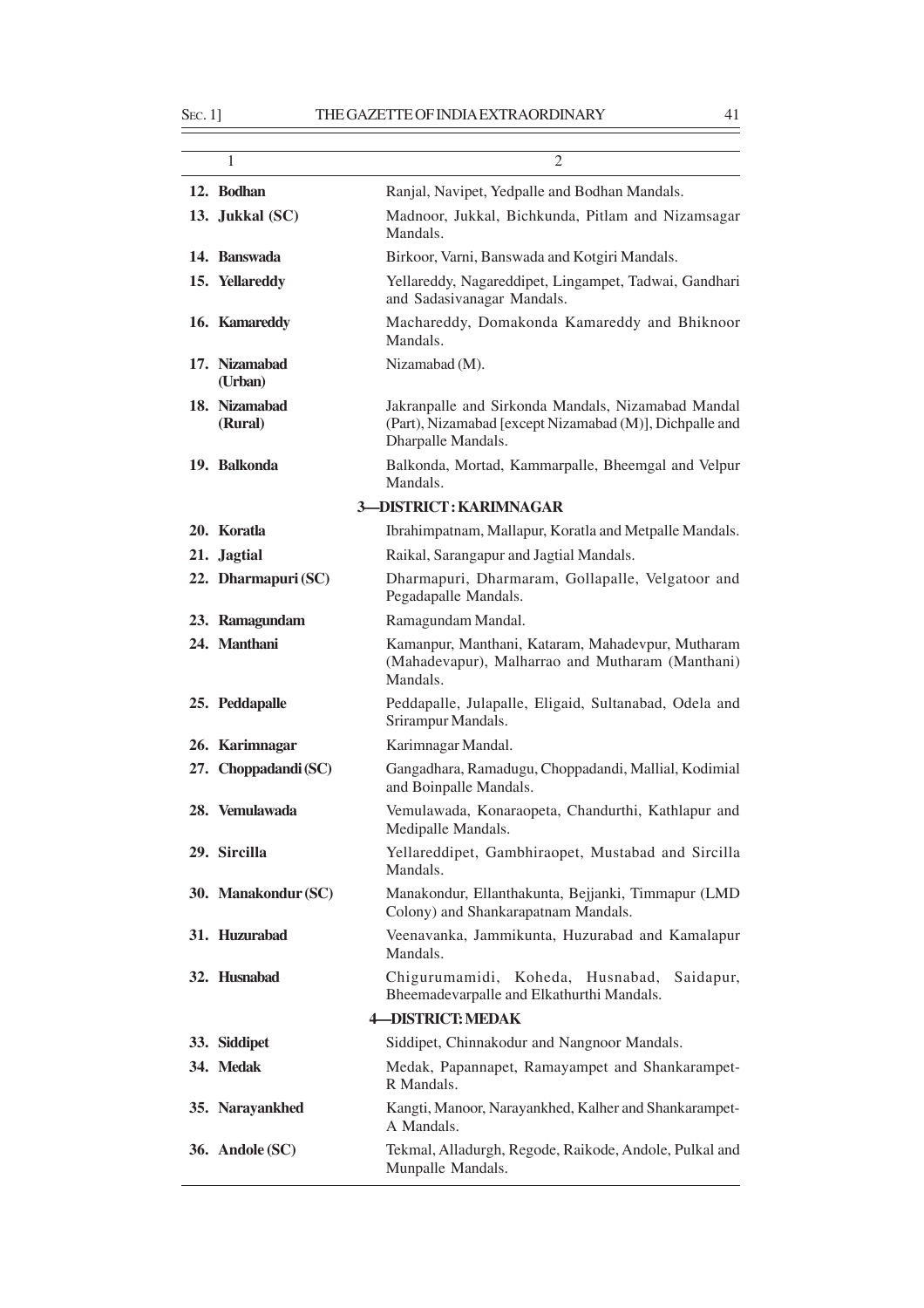# 42 THE GAZETTE OF INDIA EXTRAORDINARY [PART II—

| 1                     | $\overline{2}$                                                                                                                                                                                                                                                                                                                                                                                                                                                                                        |
|-----------------------|-------------------------------------------------------------------------------------------------------------------------------------------------------------------------------------------------------------------------------------------------------------------------------------------------------------------------------------------------------------------------------------------------------------------------------------------------------------------------------------------------------|
| 37. Narsapur          | Kowdipalle, Kulcharam, Narsapur, Hathnoora, Yeldurthy<br>and Shivampet Mandals.                                                                                                                                                                                                                                                                                                                                                                                                                       |
| 38. Zahirabad (SC)    | Zahirabad, Kohir, Nyalkal and Jharasangam Mandals.                                                                                                                                                                                                                                                                                                                                                                                                                                                    |
| 39. Sangareddy        | Sadasivpet, Kondapur and Sangareddy Mandals.                                                                                                                                                                                                                                                                                                                                                                                                                                                          |
| 40. Patancheru        | Jinnaram, Patancheru and Ramachandrapuram Mandals.                                                                                                                                                                                                                                                                                                                                                                                                                                                    |
| 41. Dubbak            | Mirdoddi, Doultabad, Chegunta, Dubbak and Toguta<br>Mandals.                                                                                                                                                                                                                                                                                                                                                                                                                                          |
| 42. Gajwel            | Tupran, Kondapak, Gajwel, Jagdevpur, Wargal and Mulug<br>Mandals.                                                                                                                                                                                                                                                                                                                                                                                                                                     |
|                       | <b>5-DISTRICT: RANGAREDDI</b>                                                                                                                                                                                                                                                                                                                                                                                                                                                                         |
| 43. Medchal           | Medchal, Shamirpet, Ghatkesar and Keesara (Rural)<br>Mandals.                                                                                                                                                                                                                                                                                                                                                                                                                                         |
| 44. Malkajgiri        | Malkajgiri Mandal.                                                                                                                                                                                                                                                                                                                                                                                                                                                                                    |
| 45. Quthbullapur      | Quthbullapur Mandal.                                                                                                                                                                                                                                                                                                                                                                                                                                                                                  |
| 46. Kukatpalle        | Hyderabad (M Corp.) (Part)<br>Hyderabad (M Corp.)-Ward No.24 (Part)<br>(Area in Balanagar Mandal)<br>Kukatpalle (M) (Part)<br>Kukatpalle (M)-Ward No. 5 to 16.                                                                                                                                                                                                                                                                                                                                        |
| 47. Uppal             | Uppal Municipality, Kapra Municipality.                                                                                                                                                                                                                                                                                                                                                                                                                                                               |
| 48. Ibrahimpatnam     | Hayathnagar, Ibrahimpatnam, Manchal and Yacharam<br>Mandals.                                                                                                                                                                                                                                                                                                                                                                                                                                          |
| 49. Lal Bahadur Nagar | Saroornagar Mandal (Part)<br>Gaddiannaram (CT),<br>Lal Bahadur Nagar (M+OG) (Part)<br>Lal Bahadur Nagar (M)-Ward No. 1 to 10.                                                                                                                                                                                                                                                                                                                                                                         |
| 50. Maheswaram        | Maheswaram and Kandukur Mandals.<br>Saroornagar Mandal (Part)<br>Medbowli, Almasguda, Badangpet, Chintalakunta,<br>Jalpalle, Mamidipalle, Kurmalguda and Nadargul (Rural)<br>Mandals.<br>Hyderabad (OG) (Part)<br>Balapur (OG) - Ward No. 36<br>Kothapet (OG)—Ward No. 37<br>Venkatapur (OG) - Ward No. 39<br>Mallapur (OG) - Ward No. 40<br>Lal Bahadur Nagar (M+OG) (Part)<br>Lal Bahadur Nagar (M)—Ward No. 11<br>Nadargul (OG) (Part)-Ward No. 12<br>Jillalguda (OG)—Ward No. 15<br>Meerpet (CT). |
| 51. Rajendranagar     | Rajendranagar and Shamshabad Mandals.                                                                                                                                                                                                                                                                                                                                                                                                                                                                 |
| 52. Seriling ampally  | Serilingampally Mandal<br>Balanagar Mandal (Part)<br>Kukatpally (M) (Part)<br>Kukatpally (M)-Ward No. 1 to 4.                                                                                                                                                                                                                                                                                                                                                                                         |
| 53. Chevella (SC)     | Nawabpet, Shankarpalle, Moinabad, Chevella and Shabad<br>Mandals.                                                                                                                                                                                                                                                                                                                                                                                                                                     |
| 54. Pargi             | Doma, Gandeed, Kulkacherla, Pargi and Pudur Mandals.                                                                                                                                                                                                                                                                                                                                                                                                                                                  |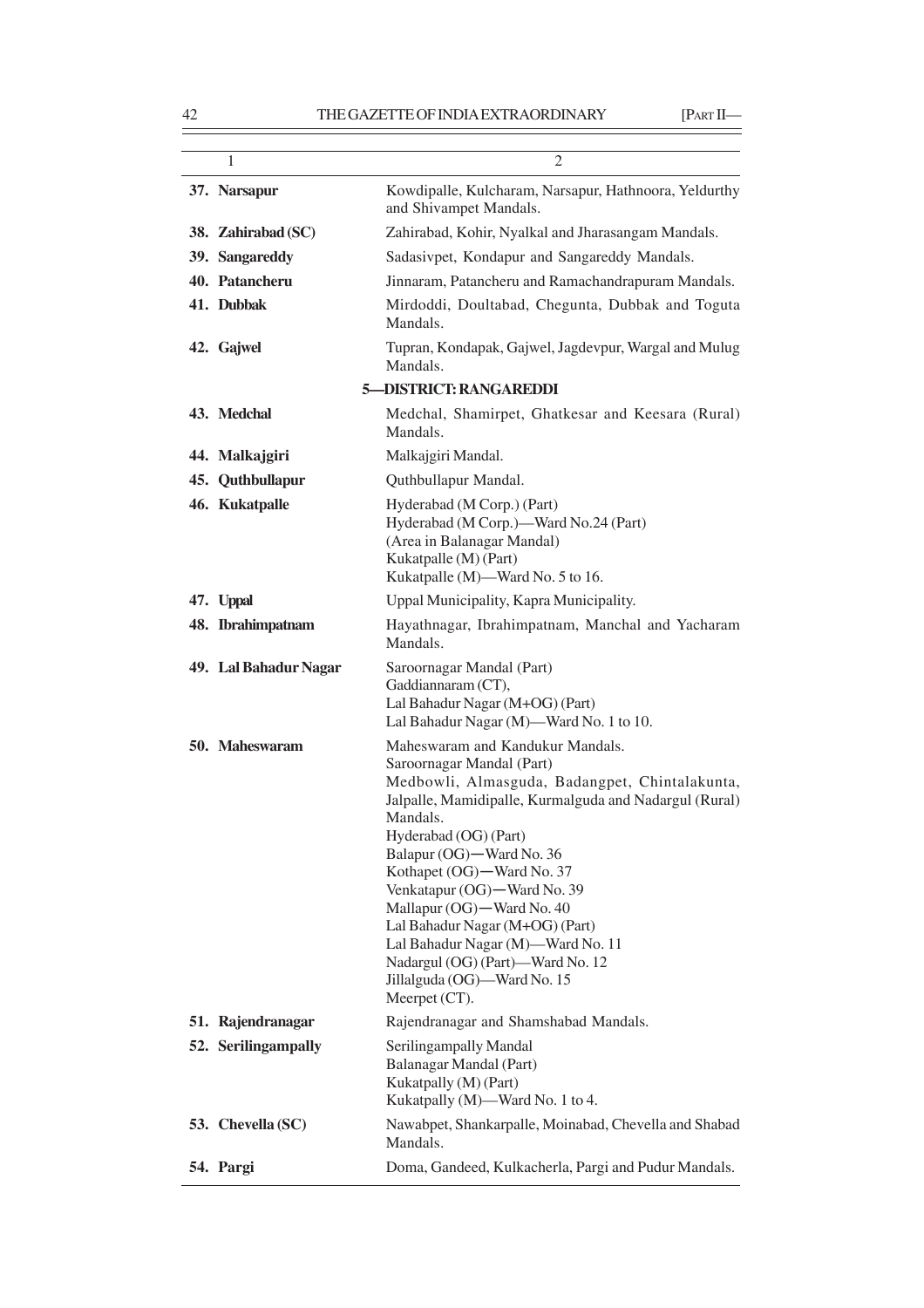| 1                  | $\overline{2}$                                                                                                                                                                              |
|--------------------|---------------------------------------------------------------------------------------------------------------------------------------------------------------------------------------------|
| 55. Vicarabad (SC) | Marpalle, Mominpet, Vikarabad, Dharur and Bantwaram<br>Mandals.                                                                                                                             |
| 56. Tandur         | Peddemul, Tandur, Basheerabad and Yalal Mandals.                                                                                                                                            |
|                    | <b>6-DISTRICT: HYDERABAD</b>                                                                                                                                                                |
| 57. Musheerabad    | Hyderabad (M Corp.+OG) (Part)<br>Hyderabad (M Corp.) (Part)<br>Ward No.1                                                                                                                    |
| 58. Malakpet       | Hyderabad (M Corp.+OG) (Part)                                                                                                                                                               |
|                    | Hyderabad (M Corp.) (Part)                                                                                                                                                                  |
|                    | Ward No.16                                                                                                                                                                                  |
|                    | Ward No.17 (Part)                                                                                                                                                                           |
|                    | Block No. 8 and 9.                                                                                                                                                                          |
| 59. Amberpet       | Hyderabad (M Corp.+OG) (Part)<br>Hyderabad (M Corp.) (Part)<br>Ward No. 2<br>Ward No. 3 (Part)<br>Block No. 1 to 4.                                                                         |
| 60. Khairatabad    | Hyderabad (M Corp.+OG) (Part)<br>Hyderabad (M Corp.) (Part)<br>Ward No.6<br>Ward No. 3 (Part)<br>Block No. 5 and 6<br>Ward No.8 (Part)<br>Block No. 2.<br>Ward No.5 (Part)<br>Block No. 10. |
| 61. Jubilee Hills  | Hyderabad (M Corp.+OG) (Part)<br>Hyderabad (M Corp.) (Part)<br>Ward No. 8 (Part)<br>Block No. 1, 3 and 4.                                                                                   |
| 62. Sanathnagar    | Hyderabad (M Corp.+OG) (Part)<br>Hyderabad (M Corp.) (Part)<br>Ward No.7, 24 (excluding the area in AC—46 Kukatpalle)<br>and 25 to 30.                                                      |
| 63. Nampally       | Hyderabad (M Corp.+OG) (Part)<br>Hyderabad (M Corp.) (Part)<br>Ward No. 10 to 12.                                                                                                           |
| 64. Karwan         | Hyderabad (M Corp.+OG) (Part)<br>Hyderabad (M Corp.) (Part)<br>Ward No. 9<br>Ward No. 13 (Part)<br>Block No. 3 to 6.                                                                        |
| 65. Goshamahal     | Hyderabad (M Corp.+OG) (Part)<br>Hyderabad (M Corp.) (Part)<br>Ward No. 4, 14 and 15<br>Ward No. 5 (Part)<br>Block No. 1 to 9<br>Ward No. 13 (Part)<br>Block No. 1 and 2.                   |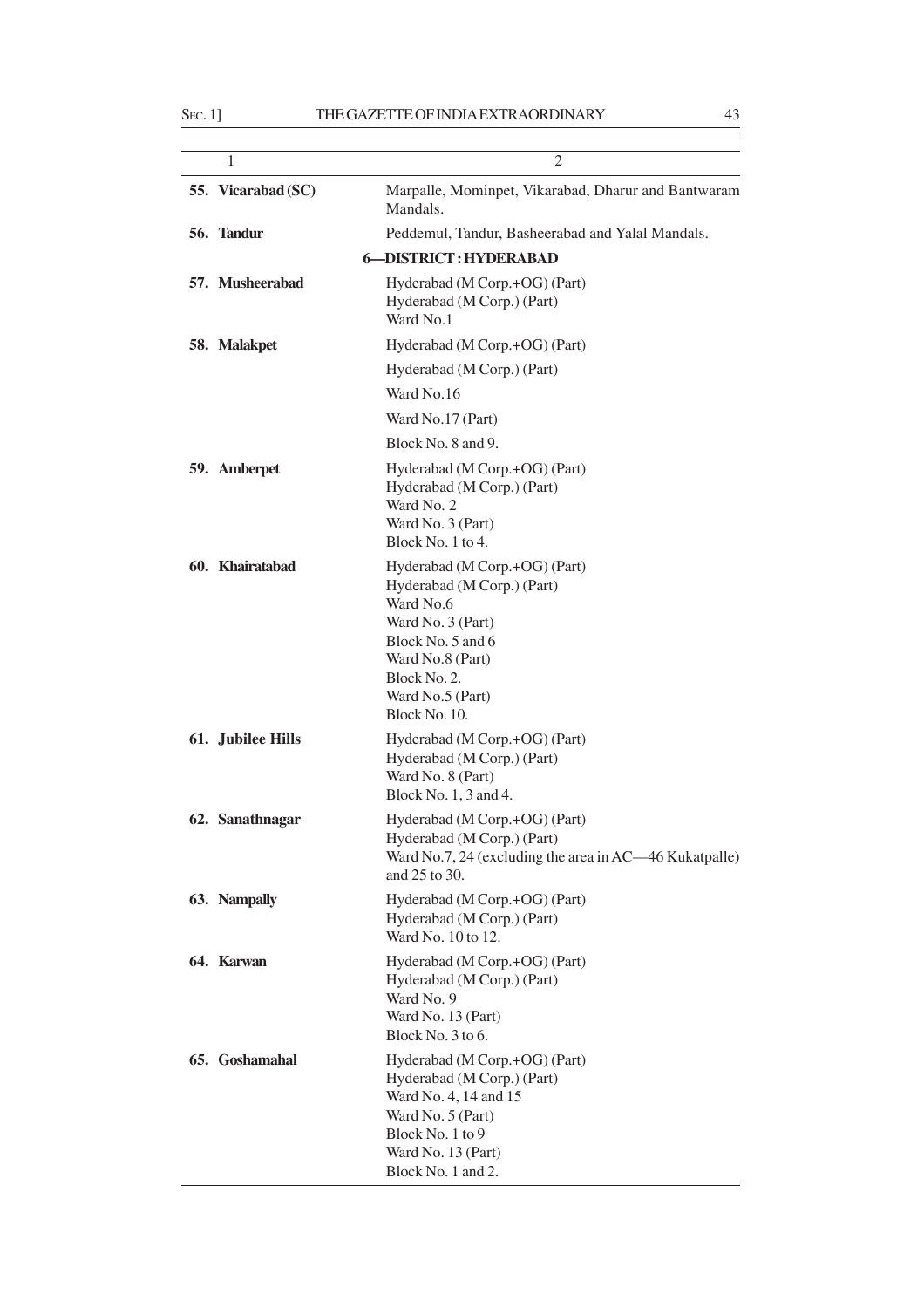| 1                                      | $\overline{2}$                                                                                                                                               |
|----------------------------------------|--------------------------------------------------------------------------------------------------------------------------------------------------------------|
| 66. Charminar                          | Hyderabad (M Corp.+OG) (Part)<br>Hyderabad (M Corp.) (Part)<br>Ward No. 20 to 23.                                                                            |
| 67. Chandrayangutta                    | Hyderabad (M Corp.+OG) (Part)<br>Hyderabad (M Corp.) (Part)<br>Ward No.18 (Part)<br>Block No. 1 to 3 and 8 to 14.                                            |
| 68. Yakutpura                          | Hyderabad (M Corp.+OG) (Part)<br>Hyderabad (M Corp.) (Part)<br>Ward No.17 (Part)<br>Block No. 1 to 7<br>Ward No.18 (Part)<br>Block No. 6 and 7.              |
| 69. Bahadurpura                        | Hyderabad (M Corp.+OG) (Part)<br>Hyderabad (M Corp.) (Part)<br>Ward No.18 (Part)<br>Block No. 4 and 5<br>Ward No.19.                                         |
| 70. Secunderabad                       | Hyderabad (M Corp.+OG) (Part)<br>Hyderabad (M Corp.) (Part)<br>Ward No. 33 (Part)<br>Block No. 4 to 7<br>Ward No. 34 and 35<br>Osmania University Area.      |
| <b>71.</b> Secunderabad<br>Cantt. (SC) | Hyderabad (M Corp.+OG) (Part)<br>Hyderabad (M Corp.) (Part)<br>Ward No. 31 and 32<br>Ward No. 33 (Part)<br>Block No.1 to 3<br>Secunderabad Cantonment Board. |
|                                        | 7-DISTRICT: MAHBUBNAGAR                                                                                                                                      |
| 72. Kodangal                           | Kodangal, Bomraspet, Kosgi, Doulathabad and Maddur<br>Mandals.                                                                                               |
| 73. Narayanpet                         | Koilkonda, Narayanpet, Damaragidda and Dhanwada<br>Mandals.                                                                                                  |
| 74. Mahbubnagar                        | Hanwada and Mahbubnagar Mandals.                                                                                                                             |
| 75. Jadcherla                          | Jadcherla, Nawabpet, Balanagar and Midjil Mandals.                                                                                                           |
| 76. Devarkadra                         | Bhoothpur, Addakal, Devarkadra, Chinna Chinta Kunta<br>and Kothakota Mandals.                                                                                |
| 77. Makthal                            | Makthal, Maganoor, Atmakur, Narva and Utkoor Mandals.                                                                                                        |
| 78. Wanaparthy                         | Wanaparthy, Pebbair, Gopalpeta, Peddamandadi and<br>Ghanpur Mandals.                                                                                         |
| 79. Gadwal                             | Gadwal, Dharur, Maldakal and Ghattu Mandals.                                                                                                                 |
| 80. Alampur (SC)                       | Ieez, Itikyal, Waddepalle, Manopad and Alampur Mandals.                                                                                                      |
| 81. Nagarkurnool                       | Nagarkurnool, Bijinapalle, Thimmajipet, Tadoor and<br>Telkapalle Mandals.                                                                                    |
| 82. Achampet (SC)                      | Balmoor, Lingal, Amrabad, Achampet, Uppununthala and<br>Vangoor Mandals.                                                                                     |
| 83. Kalwakurthy                        | Veldanda, Kalwakurthy, Talakondapalle, Amangal and<br>Madgul Mandals.                                                                                        |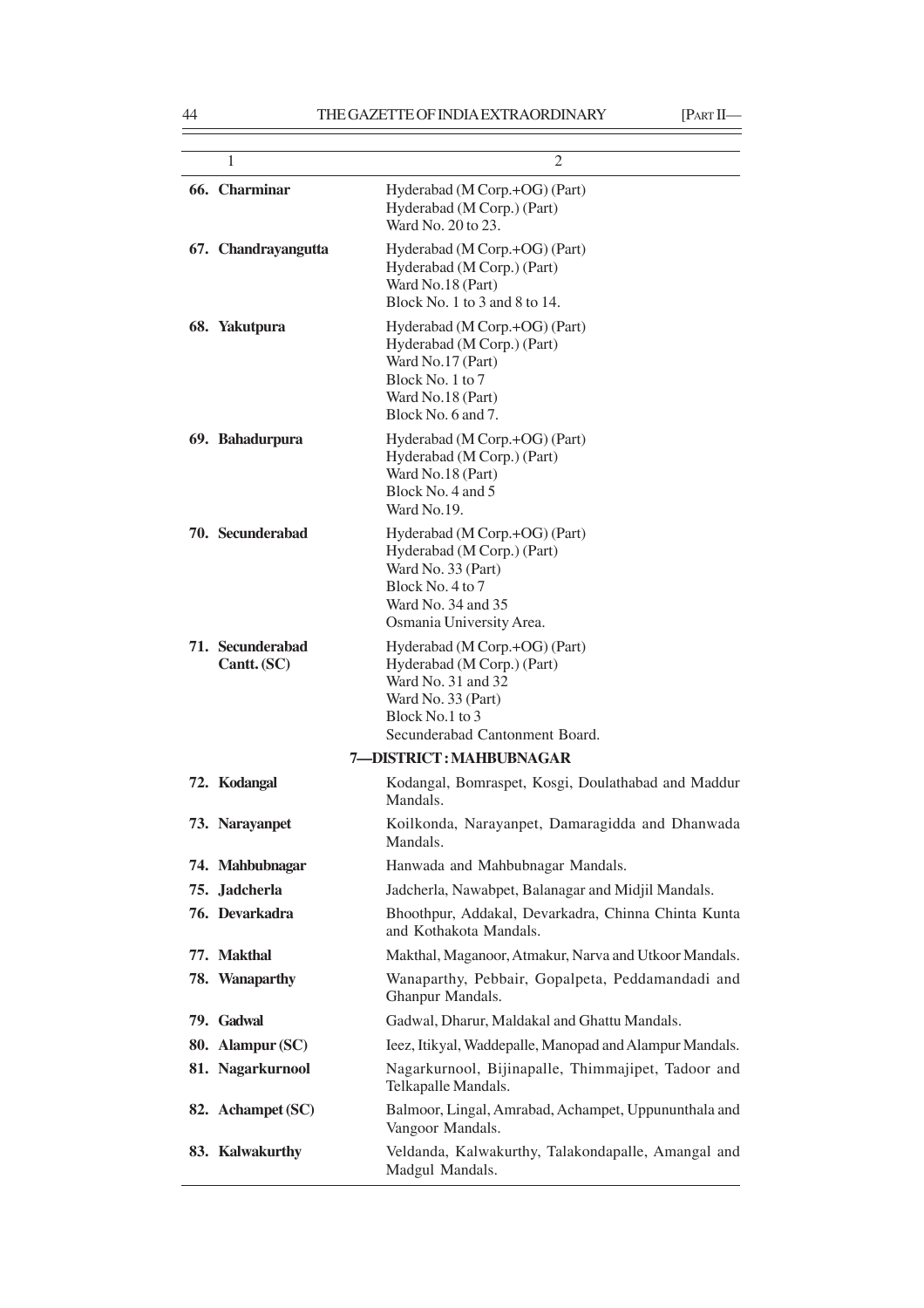$\equiv$ 

| 1                             | $\overline{c}$                                                                                                   |  |  |  |
|-------------------------------|------------------------------------------------------------------------------------------------------------------|--|--|--|
| 84. Shadnagar                 | Kondurg, Farooqnagar, Kothur and Keshampet Mandals.                                                              |  |  |  |
| 85. Kollapur                  | Veepangandla, Kollapur, Peddakothapalle, Kodair and<br>Pangal Mandals.                                           |  |  |  |
| <b>8-DISTRICT: NALGONDA</b>   |                                                                                                                  |  |  |  |
| 86. Devarakonda (ST)          | Chintapalle, Gundlapalle, Chandampet, Devarakonda and<br>Pedda Adisarlapalle Mandals.                            |  |  |  |
| 87. Nagarjuna Sagar           | Gurrampode, Nidamanur, Peddavoora, Anumula and<br>Thripuraram Mandals.                                           |  |  |  |
| 88. Miryalaguda               | Vemulapalle, Miryalaguda and Damercherla Mandals.                                                                |  |  |  |
| 89. Huzurnagar                | Neredcherla, Garidepalle, Huzurnagar, Mattampalli and<br>Mellachervu Mandals.                                    |  |  |  |
| 90. Kodad                     | Mothey, Nadigudem, Munagala, Chilkur and Kodad<br>Mandals.                                                       |  |  |  |
| 91. Suryapet                  | Atmakur (S), Suryapet, Chivvemla and Penpahad Mandals.                                                           |  |  |  |
| 92. Nalgonda                  | Thipparthi, Nalgonda and Kangal Mandals.                                                                         |  |  |  |
| 93. Munugode                  | Munugode, Narayanapur, Marriguda, Nampalle, Chandur<br>and Choutuppal Mandals.                                   |  |  |  |
| 94. Bhongir                   | Bhongir, Bibinagar, Valigonda and Pochampalle Mandals.                                                           |  |  |  |
| 95. Nakrekal (SC)             | Ramannapeta, Chityala, Kattangoor, Nakrekal, Kethepalle<br>and Narketpalle Mandals.                              |  |  |  |
| 96. Thungathurthi (SC)        | Thirumalagiri, Thungathurthi, Nuthankal, Jajireddigudem,<br>Sali Gouraram and Mothkur Mandals.                   |  |  |  |
| 97. Alair                     | M.Turkapalle, Rajapet, Yadagirigutta, Alair, Gundala,<br>Atmakur (M) and Bommalaramaram Mandals.                 |  |  |  |
|                               | 9-DISTRICT: WARANGAL                                                                                             |  |  |  |
| 98. Jangaon                   | Cherial, Maddur, Bachannapet, Narmetta and Jangaon<br>Mandals.                                                   |  |  |  |
| 99. Ghanpur<br>(Station) (SC) | Ghanpur (Station), Dharmasagar, Raghunathpalle,<br>Zaffergadh, and Lingalaghanpur Mandals.                       |  |  |  |
| 100. Palakurthi               | Palakurthi, Devaruppula, Kodakandla, Raiparthy and<br>Thorrur Mandals.                                           |  |  |  |
| 101. Dornakal (ST)            | Narsimhulapet, Maripeda, Kuravi and Dornakal Mandals.                                                            |  |  |  |
| 102. Mahabubabad (ST)         | Gudur, Nellikudur, Kesamudram and Mahabubabad<br>Mandals.                                                        |  |  |  |
| 103. Narsampet                | Narsampet, Khanapur, Chennaraopet, Duggondi,<br>Nekkonda and Nallabelly Mandals.                                 |  |  |  |
| 104. Parkal                   | Parkal, Atmakur, Sangam and Geesugonda Mandals.                                                                  |  |  |  |
| 105. Warangal West            | Warangal Mandal (Part)<br>Warangal (M Corp.) (Part)<br>Warangal (M Corp.) - Ward No. 1 to 7, 15, 21 and 23 to 25 |  |  |  |
| 106. Warangal East            | Warangal Mandal (Part)<br>Warangal (M Corp.) (Part)<br>Warangal (M Corp.) - Ward No. 8 to 14, 16 to 20 and 22.   |  |  |  |
| 107. Waradhanapet (SC)        | Hasanparthy, Hanamkonda, Parvathagiri and Wardhanna<br>Pet Mandals.                                              |  |  |  |
| 108. Bhupalpalle              | Mogullapalle, Chityal, Bhupalpalle, Ghanpur (Mulug),<br>Regonda and Shayampet Mandals.                           |  |  |  |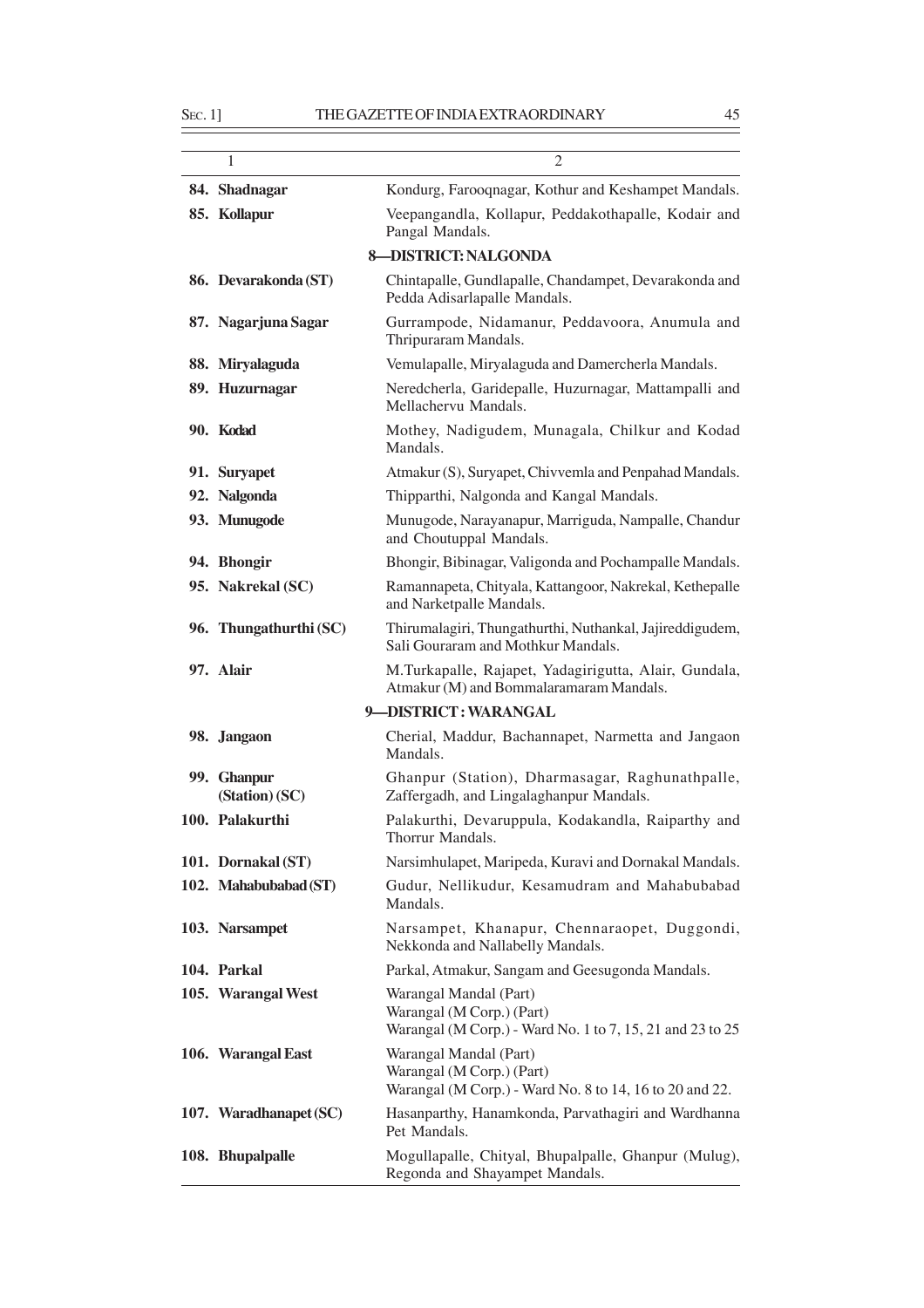| 1                      | $\overline{c}$                                                                                           |
|------------------------|----------------------------------------------------------------------------------------------------------|
| 109. Mulug $(ST)$      | Venkatapur, Eturnagaram, Mangapet, Tadvai, Kothaguda,<br>Govindaraopet and Mulug Mandals.                |
|                        | <b>10-DISTRICT: KHAMMAM</b>                                                                              |
| 110. Pinapaka (ST)     | Pinapaka, Manuguru, Gundala, Burgampahad and<br>Aswapuram Mandals.                                       |
| 111. Yellandu (ST)     | Kamepalle, Yellandu, Bayyaram, Tekulapalle and Garla<br>Mandals.                                         |
| 112. Khammam           | Khammam Mandal.                                                                                          |
| 113. Palair            | Thirumalayapalem, Kusumanchi, Khammam Rural and<br>Nelakondapalle Mandals.                               |
| 114. Madhira (SC)      | Mudigonda, Chinthakani, Bonakal, Madhira and<br>Yerrupalem Mandals.                                      |
| 115. Wyra $(ST)$       | Enkuru, Konijerla, Singareni, Julurpadu and Wyra<br>Mandals.                                             |
| 116. Sathupalle (SC)   | Sathupalle, Penuballi, Kallur, Tallada and Vemsoor Mandals.                                              |
| 117. Kothagudem        | Kothagudem and Palwancha Mandals.                                                                        |
| 118. Aswaraopeta (ST)  | Mulikalapalle, Velairpadu, Kukunoor, Chandrugonda,<br>Aswaraopeta and Dammapeta Mandals.                 |
| 119. Bhadrachalam (ST) | Wazeed, Venkatapuram, Cherla, Dummugudem,<br>Bhadrachalam, Kunavaram, Chintur and V.R. Puram<br>Mandals. |
|                        |                                                                                                          |

| <b>Serial No. and Name</b> | <b>Extent of Parliamentary Constituencies</b>                                                                                   |  |
|----------------------------|---------------------------------------------------------------------------------------------------------------------------------|--|
| 1                          | 2                                                                                                                               |  |
| 1. ADILABAD (ST)           | 1-Sirpur, 5-Asifabad (ST), 6-Khanapur (ST), 7-Adilabad,<br>8-Boath (ST), 9-Nirmal and 10-Mudhole.                               |  |
| 2. PEDDAPALLE (SC)         | 2 Chennur (SC), 3 Bellampalle (SC), 4 Mancherial,<br>22 Dharmapuri (SC), 23 Ramagundam, 24 Manthani and<br>25 Peddapalle.       |  |
| 3. KARIMNAGAR              | 26-Karimnagar, 27-Choppadandi (SC), 28-Vemulawada,<br>29-Sircilla, 30-Manakondur (SC), 31-Huzurabad and<br>32-Husnabad.         |  |
| 4. NIZAMABAD               | 1-Armur, 2- Bodhan, 3-Nizamabad (Urban), 4- Nizamabad<br>(Rural), 5 -Balkonda, 6 -Koratla and 7-Jagtial.                        |  |
| <b>5. ZAHIRABAD</b>        | 13 Jukkal (SC), 14 Banswada, 15 Yellareddy, 16 Kamareddy,<br>35 Narayankhed, 36 Andole (SC) and 38 Zahirabad (SC).              |  |
| 6. MEDAK                   | 8-Siddipet, 9-Medak, 10-Narsapur, 11-Sangareddy,<br>12-Patancheru, 13-Dubbak and 14-Gajwel.                                     |  |
| 7. MALKAJGIRI              | 15-Medchal, 16-Malkajgiri, 17-Qutbullapur, 18-Kukatpalle,<br>19-Uppal, 20-Lal Bahadur Nagar and 21-Secunderabad<br>Cantt. (SC). |  |
| <b>SECUNDERABAD</b><br>8.  | 57 Musheerabad, 59 Amberpet, 60 Khairatabad, 61 Jubilee<br>Hills, 62 Sanathnagar, 63 Nampally and 70 Secunderabad.              |  |
| 9. HYDERABAD               | 22-Malakpet, 23-Karwan, 24-Goshamahal, 25-Charminar,<br>26-Chandrayangutta, 27-Yakutpura and 28-Bahadurpura.                    |  |
| 10. CHEVELLA               | 29-Maheswaram, 30-Rajendranagar, 31-Serilingampally,<br>32-Chevella (SC), 33-Pargi, 34-Vicarabad (SC) and<br>35-Tandur.         |  |

# **TABLE B – PARLIAMENTARY CONSTITUENCIES**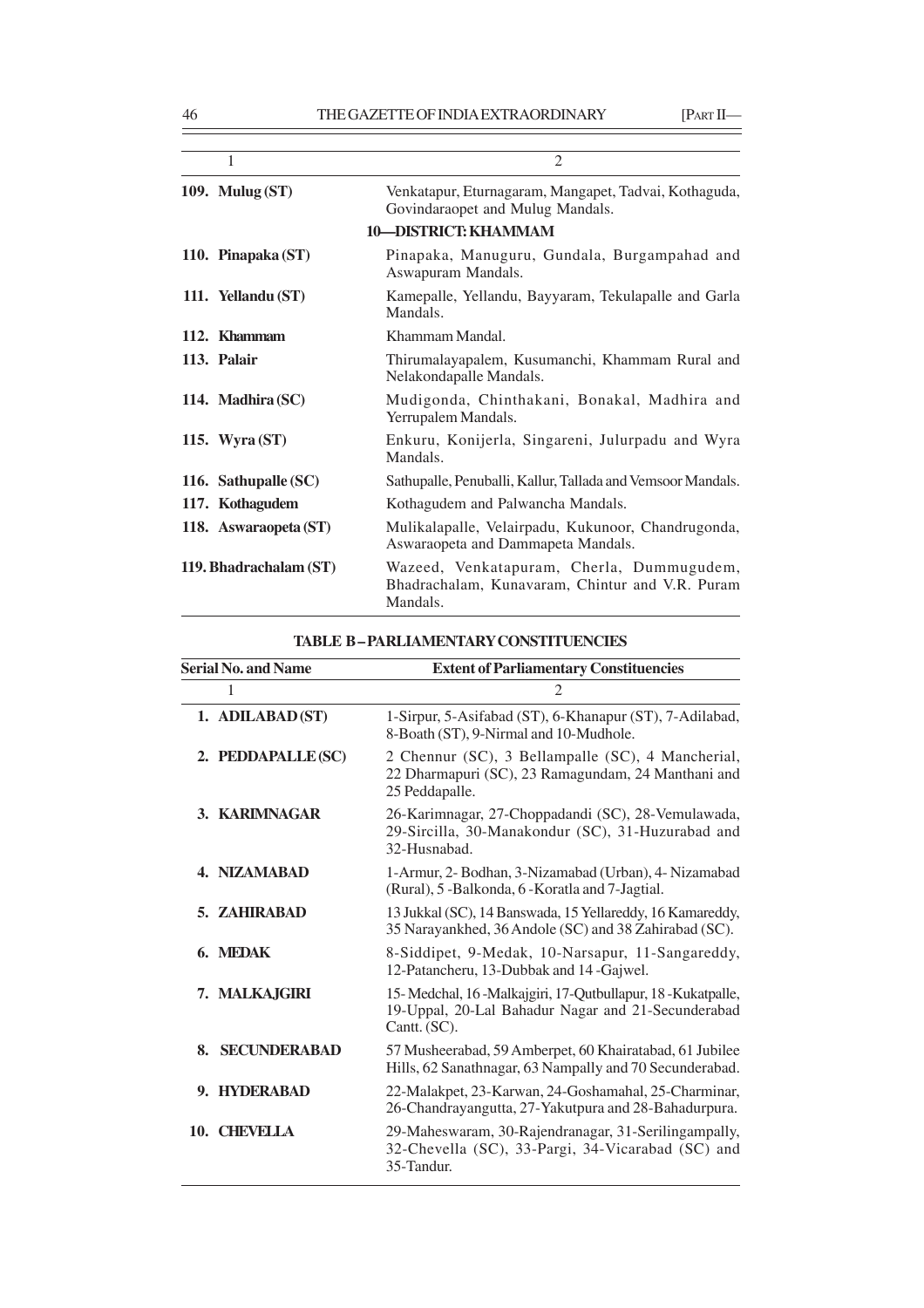|                      | $\overline{2}$                                                                                                                                |  |
|----------------------|-----------------------------------------------------------------------------------------------------------------------------------------------|--|
| 11. MAHBUBNAGAR      | 36-Kodangal, 37- Narayanpet, 38-Mahbubnagar,<br>39-Jadcherla, 40 -Devarkadra, 41 -Makthal and<br>42- Shadnagar.                               |  |
| 12. NAGARKURNOOL(SC) | 78 Wanaparthy, 79 Gadwal, 80 Alampur (SC),<br>81 Nagarkurnool, 82 Achampet (SC), 83 Kalwakurthy and<br>85 Kollapur.                           |  |
| 13. NALGONDA         | 43-Devarakonda(ST), 44-Nagarjuna<br>Sagar,<br>45-Miryalaguda, 46-Huzurnagar, 47-Kodad, 48-Suryapet<br>and 49-Nalgonda.                        |  |
| 14. BHONGIR          | 48 Ibrahimpatnam, 93 Munugode, 94 Bhongir,<br>95 Nakrekal (SC), 96 Thungathurthi (SC), 97 Alair and<br>98 Jangoan.                            |  |
| 15. WARANGAL(SC)     | 50-Ghanpur (Station) (SC), 51-Palakurthi, 52-Parkal,<br>53-Warangal West, 54-Warangal East, 55-Wardhannapet<br>(SC) and 56-Bhupalpalle.       |  |
| 16. MAHABUBABAD (ST) | 101 Dornakal (ST), 102 Mahabubabad (ST), 103 Narsampet,<br>109 Mulug (ST), 110 Pinapaka (ST), 111 Yellandu (ST) and<br>119 Bhadrachalam (ST). |  |
| 17. KHAMMAM          | 57-Khammam, 58-Palair, 59-Madhira (SC), 60-Wyra (ST),<br>61 - Sathupalle (SC), 62 - Kothagudem and 63 - Aswaraopeta<br>$(ST)$ .               |  |

**NOTE:** Any reference in Table A to a CT, OG, Mandal and Villages or other territorial division shall be taken to mean the area comprised within that CT, OG, Mandal and Villages or other territorial division as on the 15th day of February, 2004. Further, any reference in Table – A, to wards in municipal areas shall be taken to mean the areas as defined in the Census of India 2001 Report.".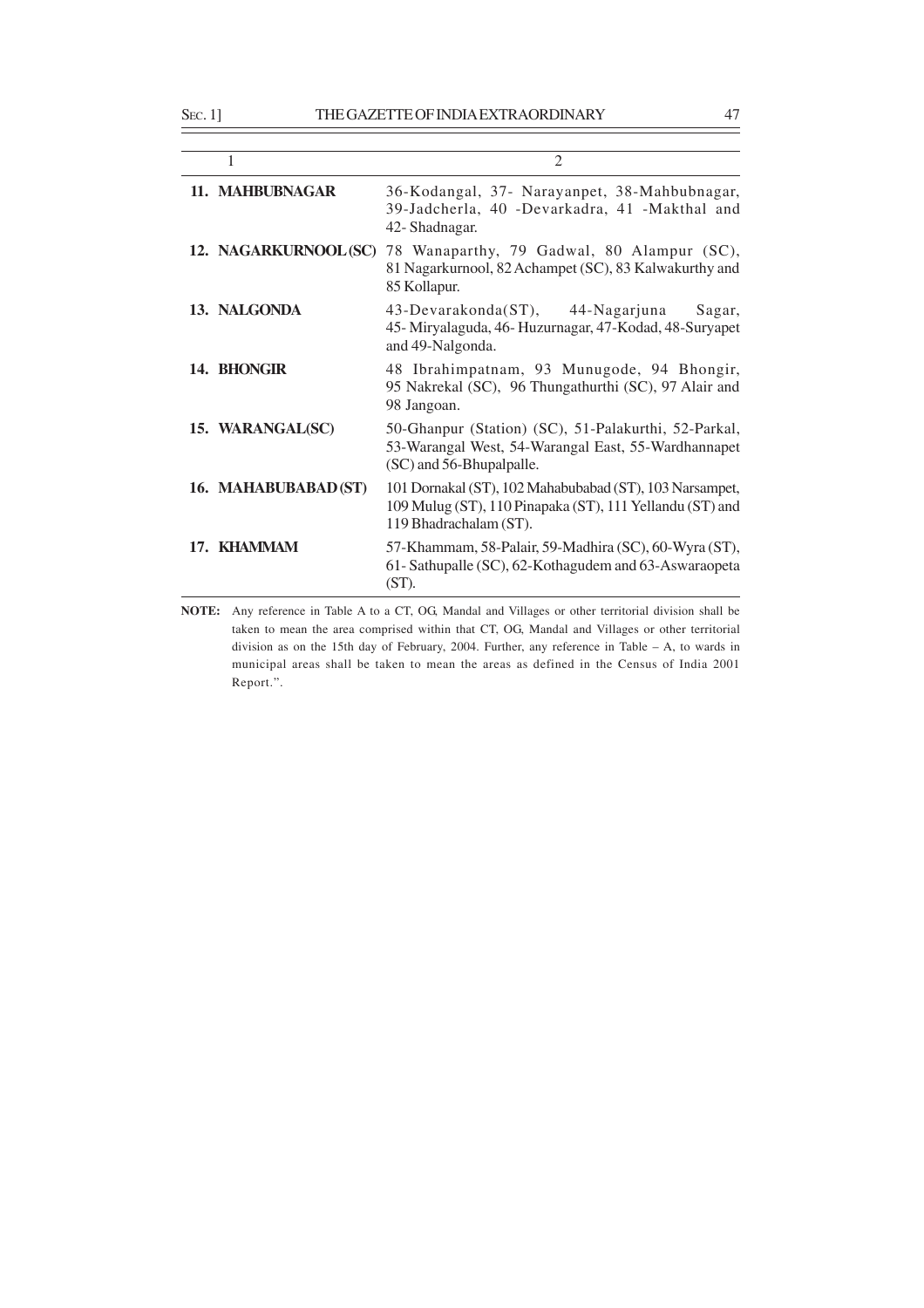### THE THIRD SCHEDULE

(*See* section 24)

### PART I

# MODIFICATION IN THE DELIMITATION OF COUNCIL CONSTITUENCIES

# (ANDHRA PRADESH) ORDER, 2006

For the Table appended to the Delimitation of Council Constituencies (Andhra Pradesh) Order, 2006, the following Table shall be substituted, namely:––

|--|

|              | Name of Constituency                     | Extent of<br>Constituency | Number of<br>seats |  |
|--------------|------------------------------------------|---------------------------|--------------------|--|
|              | <b>Local Authorities' Constituencies</b> |                           |                    |  |
|              |                                          |                           |                    |  |
| $\mathbf{1}$ | Srikakulam Local Authorities             | Srikakulam                | 1                  |  |
| 2.           | Vizianagaram Local Authorities           | Vizianagaram              | 1                  |  |
| 3.           | Visakhapatnam Local Authorities          | Visakhapatnam             | 2                  |  |
| 4.           | East Godavari Local Authorities          | East Godavari             | $\overline{2}$     |  |
| 5.           | West Godavari Local Authorities          | West Godavari             | $\overline{2}$     |  |
| 6.           | Krishna Local Authorities                | Krishna                   | $\overline{2}$     |  |
| 7.           | <b>Guntur Local Authorities</b>          | Guntur                    | 2                  |  |
|              | 8. Prakasam Local Authorities            | Prakasam                  | 1                  |  |
| 9.           | Nellore Local Authorities                | <b>Nellore</b>            | 1                  |  |
| 10.          | <b>Chittoor Local Authorities</b>        | Chittoor                  | $\overline{2}$     |  |
|              | 11. Kadapa Local Authorities             | Kadapa                    | 1                  |  |
|              | 12. Anantapur Local Authorities          | Anantapur                 | $\overline{c}$     |  |
|              | 13. Kurnool Local Authorities            | Kurnool                   | 1                  |  |
|              | Graduates' Constituencies                |                           |                    |  |
| 1.           | Srikakulam-Vizianagaram-                 | Srikakulam, Vizianagaram, | 1                  |  |
|              | Visakhapatnam Graduate                   | Visakhapatnam             |                    |  |

| 1. Srikakulam-Vizianagaram-<br>Visakhapatnam Graduate | Srikakulam, Vizianagaram,<br>Visakhapatnam |  |
|-------------------------------------------------------|--------------------------------------------|--|
|                                                       |                                            |  |
| 2. East-West Godavari Graduates                       | East-West Godavari                         |  |
| 3. Krishna-Guntur Graduates                           | Krishna-Guntur                             |  |
| 4. Prakasam-Nellore-Chittoor Graduates                | Prakasam-Nellore-Chittor                   |  |
| 5. Kadapa-Anantapur-Kurnool Graduates                 | Kadapa-Anantapur-Kurnool                   |  |
|                                                       |                                            |  |

### Teacher's Constituencies

| 1. Srikakulam-Vizianagaram-<br>Visakhapatnam Teachers | Srikakulam, Vizianagaram,<br>Visakhapatnam |        |  |
|-------------------------------------------------------|--------------------------------------------|--------|--|
| 2. East-West Godavari Teachers                        | East-West Godavari                         | 1.     |  |
| 3. Krishna-Guntur Teachers                            | Krishna-Guntur                             | L      |  |
| 4. Prakasam-Nellore-Chittoor Teachers                 | Prakasam-Nellore-Chittoor                  | 1      |  |
| 5. Kadapa-Anantapur-Kurnool Teachers                  | Kadapa-Anantapur-Kurnool                   | $1"$ . |  |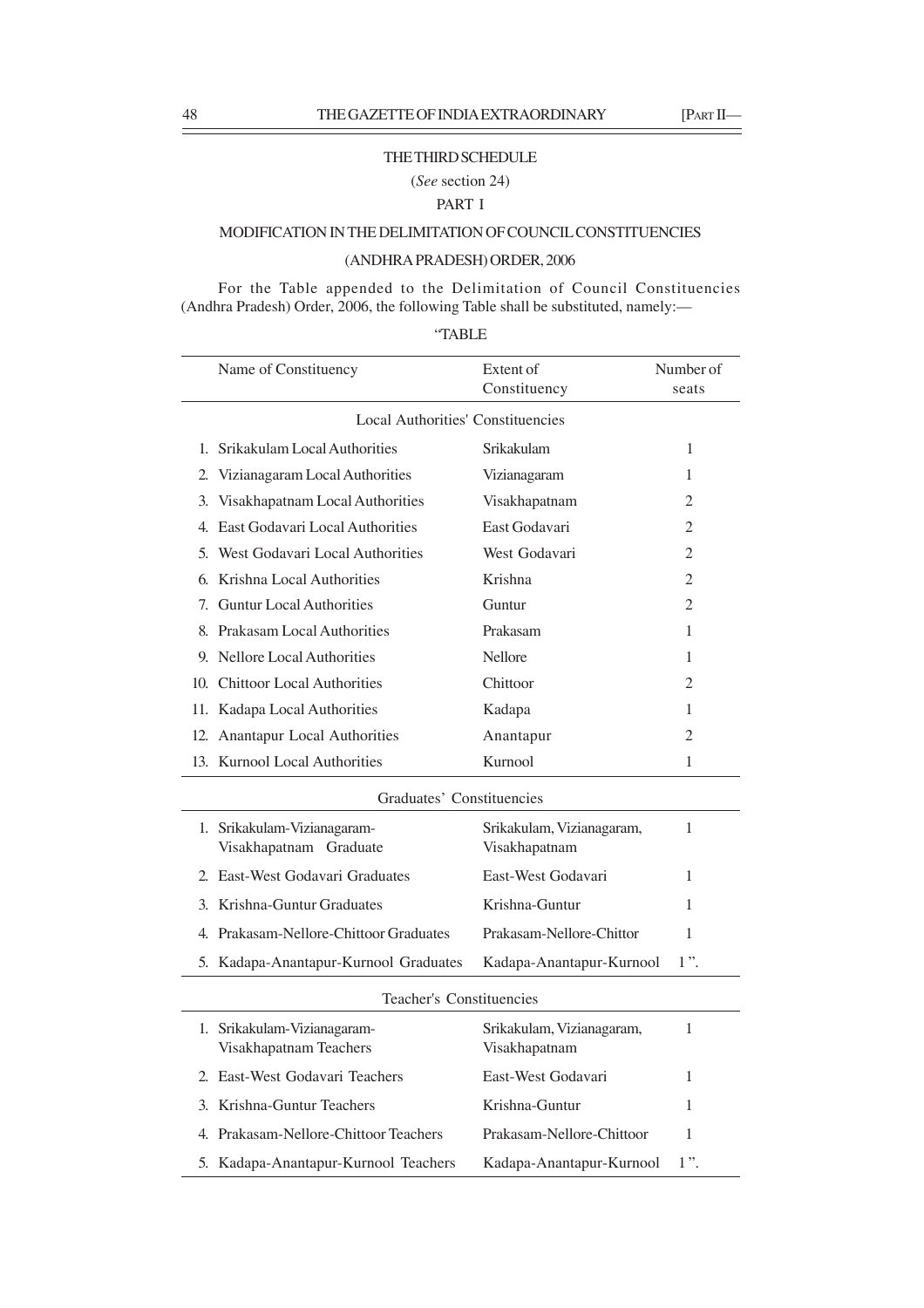SEC. 1] THE GAZETTE OF INDIA EXTRAORDINARY 49

### PART II

1. This Order may be called the Delimitation of Council Constituencies (Telangana) Order, 2014.

2. The costituencies into which the State of Telangana shall be divided for the purpose of elections to the Legislative Council of the State from (*a*) the local authorities' constituencies, (*b*) the graduates' constituencies, and (*c*) the teachers' constituencies in the said State, the extent of each such constituency and the number of seats allotted to each such constituency shall be as shown in the following Table:—

|    | <b>TABLE</b>                             |                     |                |  |  |
|----|------------------------------------------|---------------------|----------------|--|--|
|    | Name of Constituency                     | Extent of           | Number of      |  |  |
|    |                                          | Constituency        | seats          |  |  |
|    | <b>Local Authorities' Constituencies</b> |                     |                |  |  |
|    | 1. Mahbubnagar Local Authorities         | Mahbubnagar         | 1              |  |  |
| 2. | Ranga Reddy Local Authorities            | Ranga Reddy         | 1              |  |  |
| 3. | <b>Hyderabad Local Authorities</b>       | Hyderabad           | $\overline{2}$ |  |  |
| 4. | <b>Medak Local Authorities</b>           | Medak               | 1              |  |  |
| 5. | Nizamabad Local Authorities              | Nizamabad           | 1              |  |  |
| 6. | <b>Adilabad Local Authorities</b>        | Adilabad            | 1              |  |  |
| 7. | Karimnagar Local Authorities             | Karimnagar          | 1              |  |  |
| 8. | Warangal Local Authorities               | Warangal            | 1              |  |  |
| 9. | Khammam Local Authorities                | Khammam             | 1              |  |  |
|    | 10. Nalgonda Local Authorities           | Nalgonda            | 1              |  |  |
|    | Graduates' Constituencies                |                     |                |  |  |
|    | 1. Mahbubnagar-Ranga Reddy-              | Mahbubnagar-Ranga   | 1              |  |  |
|    | <b>Hyderabad Graduates</b>               | Reddy Hyderabad     |                |  |  |
|    | 2. Medak-Nizamabad-Adilabad-             | Medak-Nizamabad-    | 1              |  |  |
|    | Karimnagar Graduates                     | Adilabad-Karimnagar |                |  |  |
|    | 3. Warangal-Khammam-                     | Warangal-Khammam-   | $\mathbf{1}$   |  |  |
|    | Nalgonda Graduates                       | Nalgonda            |                |  |  |
|    | Teacher's Constituencies                 |                     |                |  |  |
|    | 1. Mahbubnagar-Ranga Reddy-              | Mahbubnagar-Ranga   | $\mathbf{1}$   |  |  |
|    | Hyderabad Teachers                       | Reddy Hyderabad     |                |  |  |
|    | 2. Medak-Nizamabad-Adilabad-             | Medak-Nizamabad-    | 1              |  |  |
|    | Karimnagar Teachers                      | Adilabad-Karimnagar |                |  |  |
|    | 3. Warangal-Khammam-                     | Warangal-Khammam-   | $\mathbf{1}$   |  |  |
|    | Nalgonda Teachers                        | Nalgonda            |                |  |  |
|    |                                          |                     |                |  |  |

# THE FOURTH SCHEDULE

[*See* section 22(*2*)]

List of members of the Legislative Council of successor States of Andhra Pradesh and Telangana :—

Legislative Council of Andhra Pradesh:

Members of Local Authorities Constituencies:

(1) Ilapuram Venkaiah, (2) Pothula Rama Rao, (3) D.V. Suryanarayana Raju, (4) Narayana Reddy Chadipiralla, (5) Boddu Bhaskara Ramarao, (6) Angara Ramamohan, (7) Dr. Desai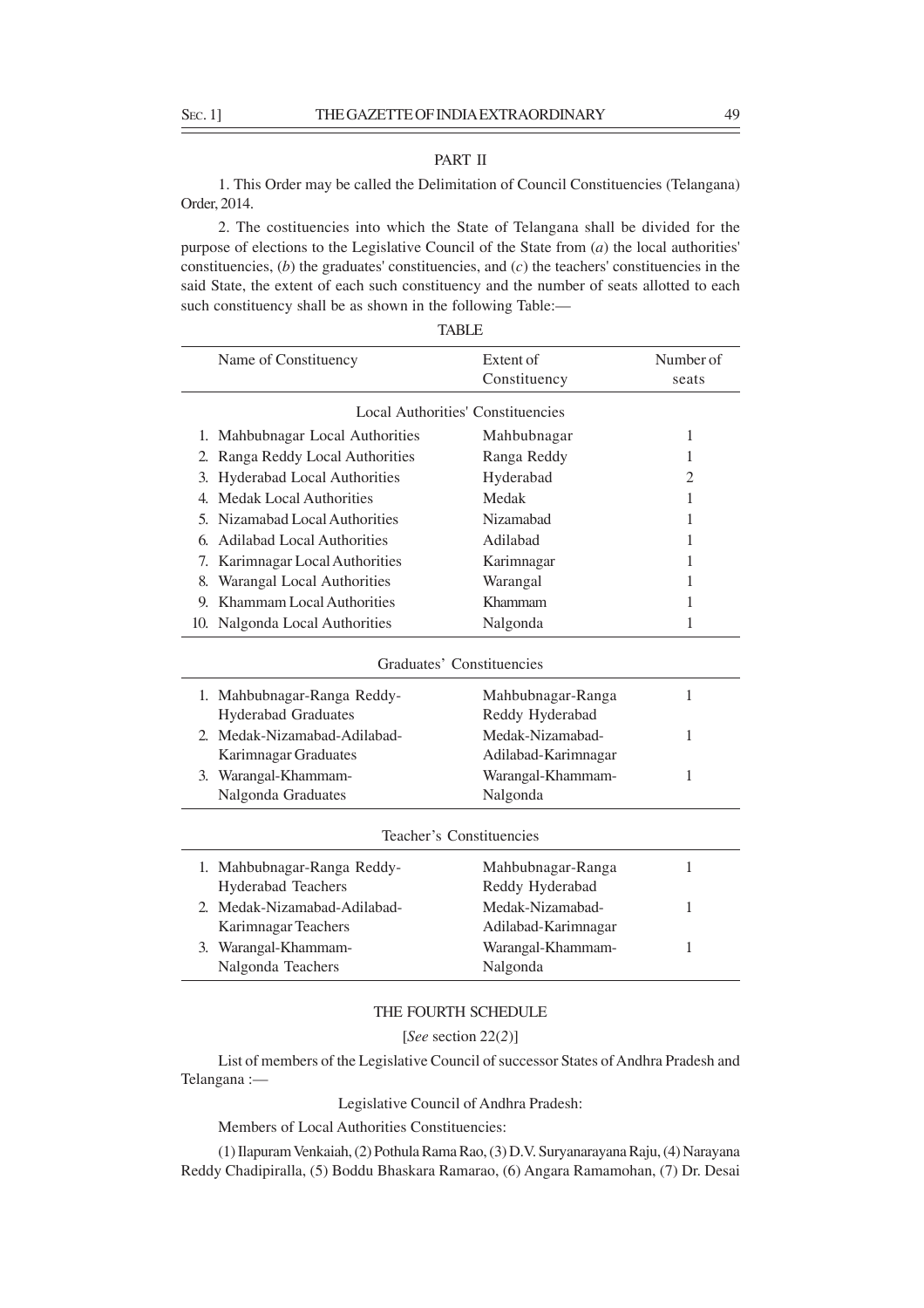Thippa Reddy, M.S., (8) Meka Seshu Babu, (9) Peerukatla Viswa Prasada Rao, (10) Narayana Reddy Vakati, (11) Mettu Govinda Reddy.

Members of Graduates' Constituencies:

(1) Boddu Nageswara Rao, (2) Kalidindi Ravi Kiran Varma, (3) M.V.S. Sarma, (4) Yandapalli Srinivasulu Reddy, (5) Dr. Geyanand M.

Members of Teachers' Constituencies.

(1) Gade Srinivasulu Naidu, (2) K.V.V. Satyanarayana Raju, (3) K.S. Lakshmana Rao, (4) Balasubrahmanyam Vitapu, (5) Bachala Pullaiah.

Nominated Members.

(1) Jupudi Prabhakar Rao, (2) Balashali Indira, (3) Dr. A. Chakrapani, (4) R. Reddeppa Reddy, (5) Shaik Hussain.

Members elected from Legislative Assembly Constituencies.

(1) K. Veerabhadra Swamy, (2) A. Lakshmi Siva Kumari, (3) R. Padma Raju, (4) Paladugu Venkata Rao, (5) Mohammad Jani, (6) N. Rajakumari, (7) Y. Ramakrishnudu, (8) S. Basava Punnaiah, (9) A. Appa Rao, (10) P.J. Chandrasekhara Rao, (11) B. Changal Rayudu, (12) P. Samanthakamani, (13) C. Ramachandraiah, (14) S.V. Satish Kumar Reddy, (15) G.Thippe Swamy, (16) M.Sudhakar Babu.

Legislative Council of Telangana:

Members of Local Authorities Constituencies.

(1) Nethi Vidya Sagar, (2) V. Bhoopal Reddy, (3) Arikala Narsa Reddy, (4) Potla Nageswar Rao, (5) T. Bhanu Prasad Rao, (6) S. Jagadeeshwar Reddy, (7) Sri M.S. Prabhakar Rao, (8) Sri Patnam Narender Reddy, (9) Syed Aminul Hasan Jafri.

Members of Graduates' Constituencies:

(1) Dr. K. Nageshwar, (2) Kapilavai Dileep Kumar, (3) K. Swamy Goud.

Members of Teachers' Constituencies.

(1) Pathuri Sudhakar Reddy, (2) Poola Ravinder, (3) Katepally Janardhan Reddy.

Nominated Members.

(1) D. Rajeshwar Rao, (2) Farooq Hussain, (3) B. Venkata Rao.

Elected by Members of Legislative Assembly

(1) K.R. Amos, (2) Mohammad Ali Shabbir, (3) K. Yadava Reddy, (4) V. Gangadhar Goud, (5) T. Santosh Kumar, (6) N. Rajalingam, (7) D. Srinivas, (8) M. Ranga Reddy, (9) P. Sudhakar Reddy, (10) B. Lakshmi Narayana, (11) Mohammad Saleem, (12) B. Venkateswarlu, (13) Peer Shabbir Ahmed, (14) Mohammad Mahmood Ali, (15) Syed Altaf Hyder Razvi.

#### THE FIFTH SCHEDULE

### (*See* section 28)

In the Constitution (Scheduled Castes) Order, 1950,––

(*1*) in paragraph 2, for the figures "XXIV", the figures "XXV" shall be substituted;

(*2*) in the Schedule,––

(*a*) in PART I relating to Andhra Pradesh, item number 9, shall be omitted;

(*b*) after Part XXIV, the following Part shall be inserted, namely:––

# "PART XXV.––Telangana

- 1. Adi Andhra
- 2. Adi Dravida

3. Anamuk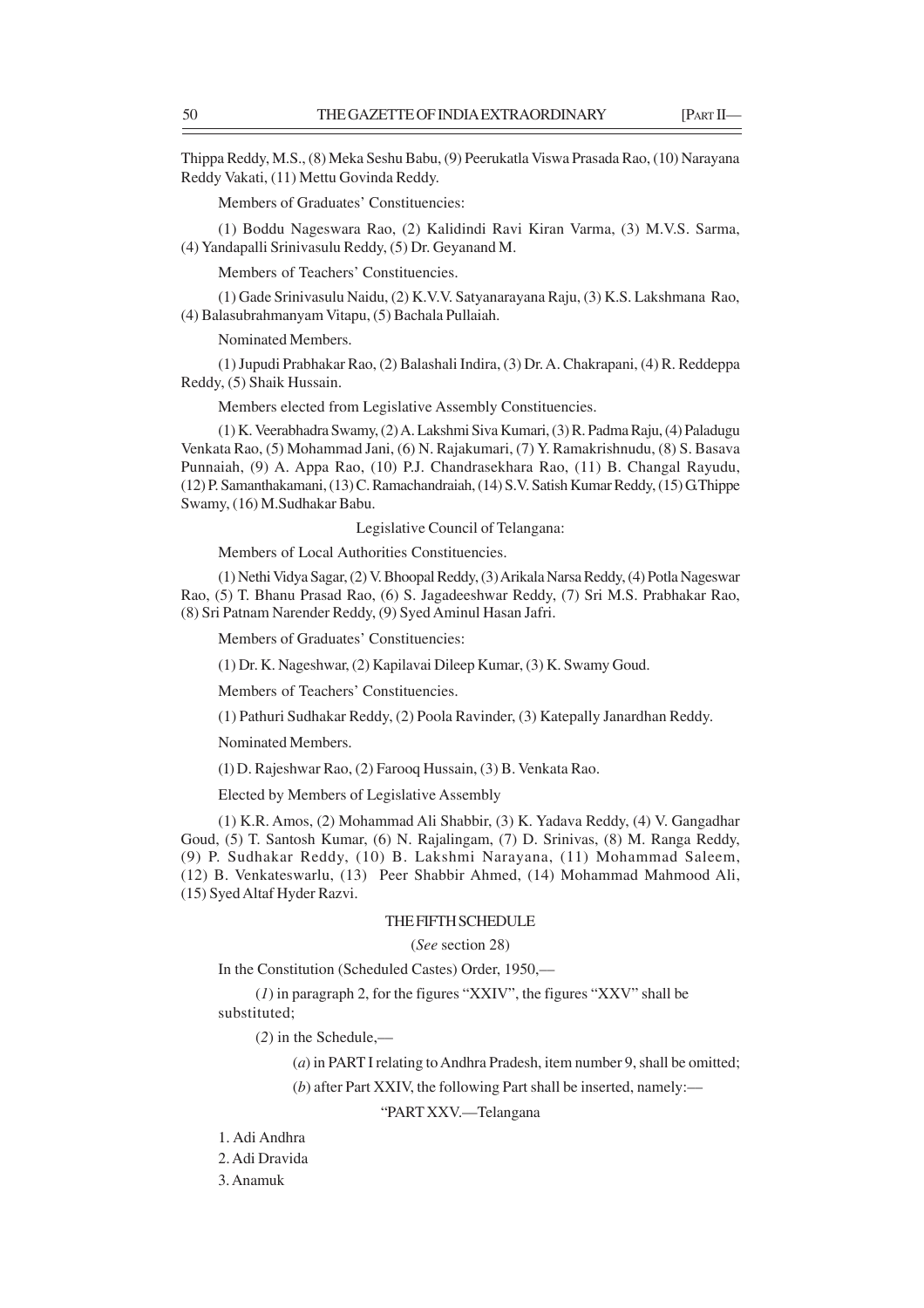# 4. Aray Mala

- 5. Arundhatiya
- 6. Arwa Mala
- 7. Bariki
- 8. Bavuri
- 9. Beda (Budga) Jangam
- 10. Bindla
- 11. Byagara, Byagari
- 12. Chachati
- 13. Chalavadi
- 14. Chamar, Mochi, Muchi, Chamar-Ravidas, Chamar-Rohidas
- 15. Chambhar
- 16. Chandala
- 17. Dakkal, Dokkalwar
- 18. Dandasi
- 19. Dhor
- 20. Dom, Dombara, Paidi, Pano
- 21. Ellamalawar, Yellammalawandlu
- 22. Ghasi, Haddi, Relli, Chanchandi
- 23. Godari
- 24. Gosangi
- 25. Holeya
- 26. Holeya Dasari
- 27. Jaggali
- 28. Jambuvulu
- 29. Kolupulvandlu, Pambada, Pambanda, Pambala
- 30. Madasi Kuruva, Madari Kuruva
- 31. Madiga
- 32. Madiga Dasu, Mashteen
- 33. Mahar
- 34. Mala, Mala Ayawaru
- 35. Mala Dasari
- 36. Mala Dasu
- 37. Mala Hannai
- 38. Malajangam
- 39. Mala Masti
- 40. Mala Sale, Nethani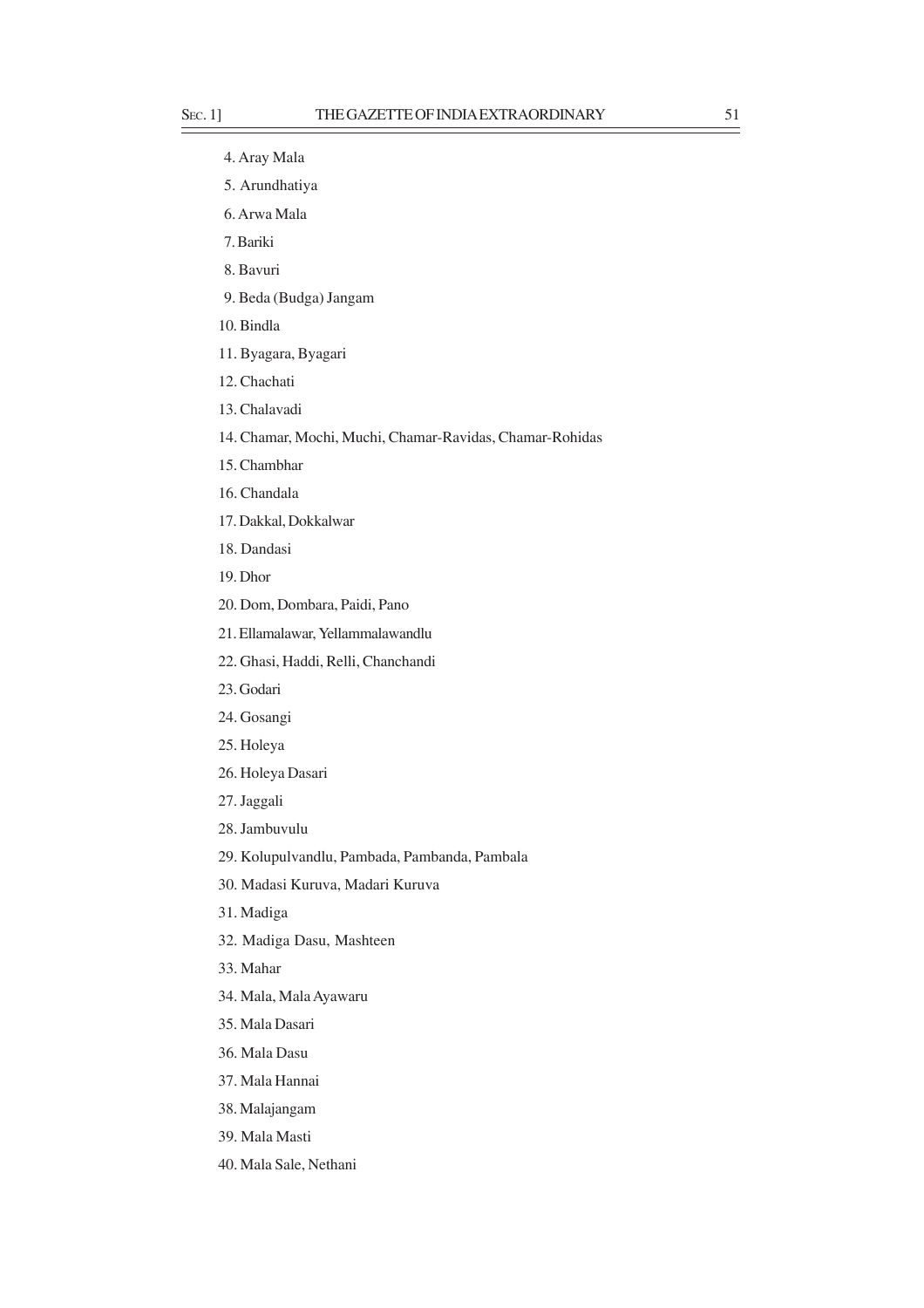- 41. Mala Sanyasi
- 42. Mang
- 43. Mang Garodi
- 44. Manne
- 45. Mashti
- 46. Matangi
- 47. Mehtar
- 48. Mitha Ayyalvar
- 49. Mundala
- 50. Paky, Moti, Thoti
- 51. Pamidi
- 52. Panchama, Pariah
- 53. Relli
- 54. Samagara
- 55. Samban
- 56. Sapru
- 57. Sindhollu, Chindollu
- 58. Yatala
- 59. Valluvan.".

### THE SIXTH SCHEDULE

# (*See* section 29)

# AMENDMENTS TO THE CONSTITUTION (SCHEDULED TRIBES) ORDER, 1950

In the Constitution (Scheduled Tribes) Order, 1950,––

(*1*) in paragraph 2, for the figures "XXII", the figures "XXIII" shall be substituted;

(*2*) in the Schedule,––

*(a)* in PART I relating to Andhra Pradesh,––

(*i*) in item number 20, the brackets and words "(excluding Adilabad, Hyderabad, Karimnagar, Khammam, Mahbubnagar, Medak, Nalgonda, Nizamabad and Warangal districts)" shall be omitted;

(*ii*) item number 30 and the entries relating thereto shall be omitted;

*(b)* after Part XXIV, the following Part shall be inserted, namely:-

"PART XXV.––Telangana

- 1. Andh, Sadhu Andh
- 2. Bagata
- 3. Bhil
- 4. Chenchu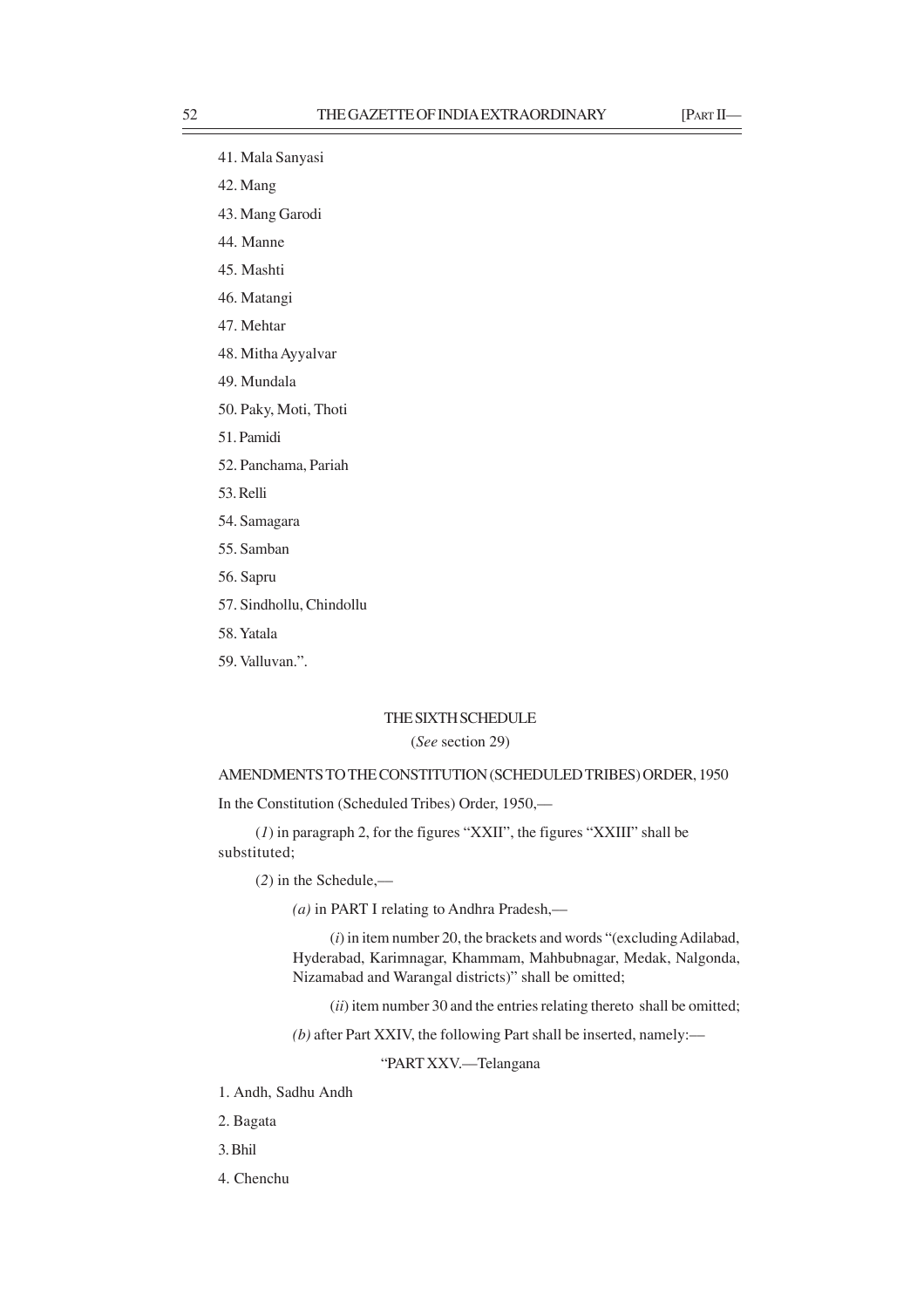5. Gadabas, Bodo Gadaba, Gutob Gadaba, Kallayi Gadaba, Parangi Gadaba, Kathera Gadaba, Kapu Gadaba

- 6. Gond, Naikpod, Rajgond, Koitur
- 7. Goudu (in the Agency tracts)
- 8. Hill Reddis
- 9. Jatapus
- 10. Kammara
- 11. Kattunayakan
- 12. Kolam, Kolawar
- 13. Konda Dhoras, Kubi
- 14. Konda Kapus
- 15. Kondareddis

16. Kondhs, Kodi, Kodhu, Desaya Kondhs, Dongria Kondhs, Kuttiya Kondhs, Tikiria Kondhs, Yenity Kondhs, Kuvinga

17. Kotia, Bentho Oriya, Bartika, Dulia, Holya, Sanrona, Sidhopaiko

18. Koya, Doli Koya, Gutta Koya, Kammara Koya, Musara Koya, Oddi Koya, Pattidi Koya, Rajah, Rasha Koya, Lingadhari Koya (ordinary), Kottu Koya, Bhine Koya, Rajkoya

- 19. Kulia
- 20. Manna Dhora
- 21. Mukha Dhora, Nooka Dhora
- 22. Nayaks (in the Agency tracts)
- 23. Pardhan
- 24. Poria, Parangiperia
- 25. Reddi Dhoras
- 26. Rona, Rena
- 27. Savaras, Kapu Savaras, Maliya Savaras, Khutto Savaras
- 28. Sugalis, Lambadis, Banjara

29. Thoti (in Adilabad, Hyderabad, Karimnagar, Khammam, Mahbubnagar, Medak, Nalgonda, Nizamabad and Warangal districts)

30. Yenadis, Chella Yenadi, Kappala Yenadi, Manchi Yenadi, Reddi Yenadi

31. Yerukulas, Koracha, Dabba Yerukula, Kunchapuri Yerukula, Uppu Yerukula

32. Nakkala, Kurvikaran.".

### THE SEVENTH SCHEDULE

(*See* section 52)

### LIST OF FUNDS

A. *Provident Funds, Pension Funds, Insurance Funds*

- 1. Contributory Provident Fund Work-charged 50% N.R.S.
- 2. All India Serivce Provident Fund.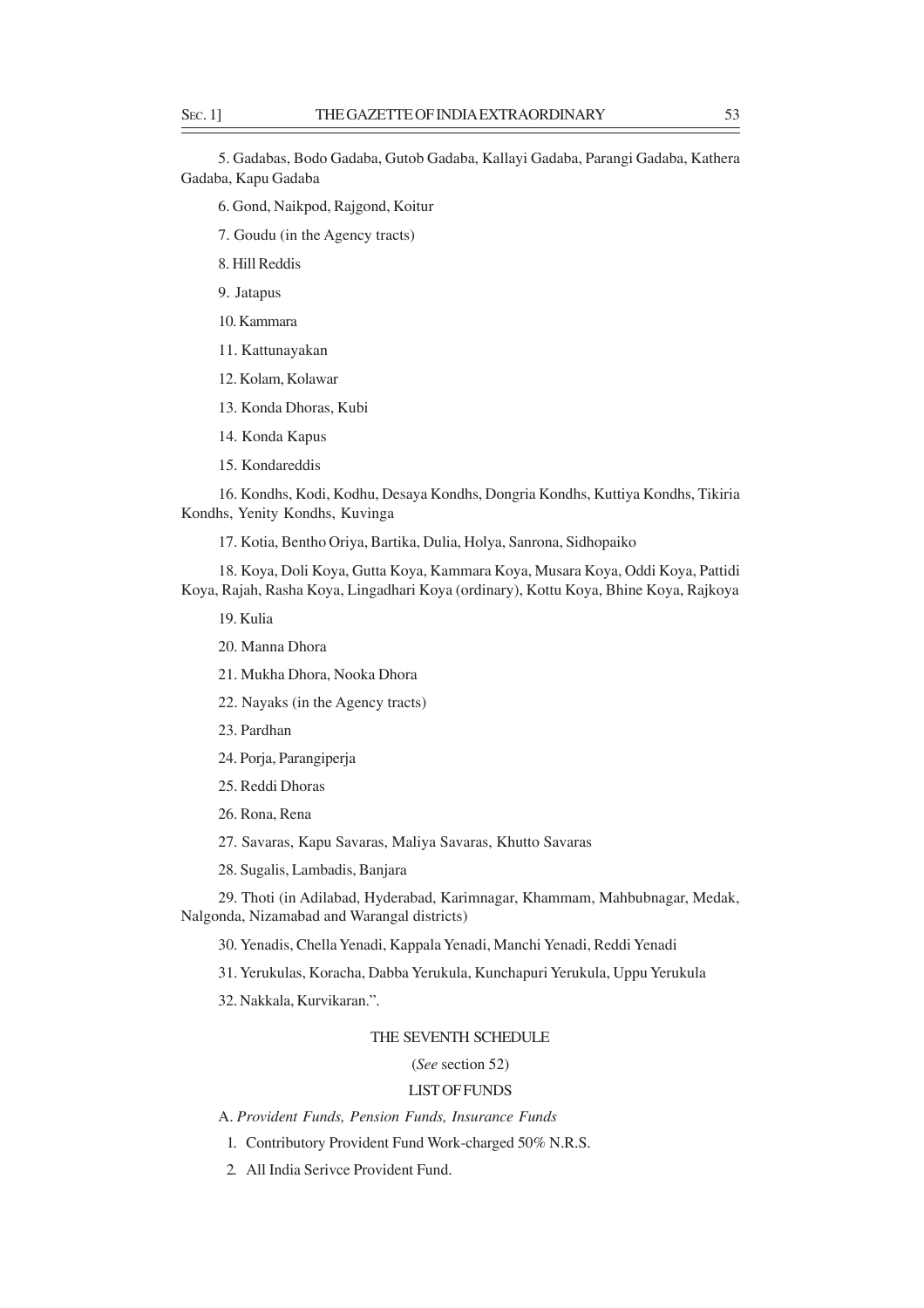- 3. Deposits of Zilla Praja Parishads out of Provident Fund contribution.
- 4. General Provident Fund (Regular).
- 5. Andhra Pradesh Class IV Govt. Servants Family Pension Fund.
- 6. Andhra Pradesh State Employees Family Benefit Fund.
- 7. Andhra Pradesh State Government Life Insurance Fund.
- 8. Compulsory Savings Scheme.
- 9. 50% D.A., GP.F.N.R.S.
- 10. G.P.F. Class-IV.
- 11. G.P.F. Work Charged 50% N.R.S.
- 12. C.P.F. work-charged Establishment.
- 13. Electricity Department Provident Fund.
- 14. ICS Provident Fund.
- 15. Compulsory Savings Scheme for University Employees.
- 16. Postal Insurance and Life Annuity Fund.
- 17. Central Government Employees Group Insurance Scheme.
- 18. I.A.S. Group Insurance.
- 19. *Andhra Pradesh State Government Employees Contributory Pension Scheme—*
	- (i) Employees Contribution
	- (ii) Government Contribution.
- 20. *Andhra Pradesh Aided Educational Institution Employees Contributory Pension Scheme—*
	- (i) Employees Contribution
	- (ii) Government Contribution
- 21. Group Insurance for Panchayat Raj Employees
- 22. Group Insurance Market Committee
- 23. State Government Employees Group Janata Personal Accident Policy
- 24. Employees Welfare Fund (Andhra Pradesh State)
- B. *Sinking Fund, Guarantee Resumption Fund, Reserve Funds*
- 25. Sinking Fund —Investment Account
- 26. Guarantee Redemption Fund—Investment Account
- 27. *Depreciation Reserve Fund—Government Commercial Departments and Undertakings—*
	- (i) Alcohol Factory, Narayanaguda
	- (ii) Alcohol Factory, Kamareddy
	- (iii) Andhra Pradesh Text Book Press
	- (iv) Government Distillery, Chagallu
	- (v) Government Ceramic Factory, Gudur
	- (vi) Government Block Glass Factory, Gudur.
- 28. *Industrial Development Funds—*
	- (i) Reserve Fund for Protection of Sugar Industries
	- (ii) Sericulture Development Fund.
- 29. Electricity Development Funds—Special Reserve Fund—Electricity.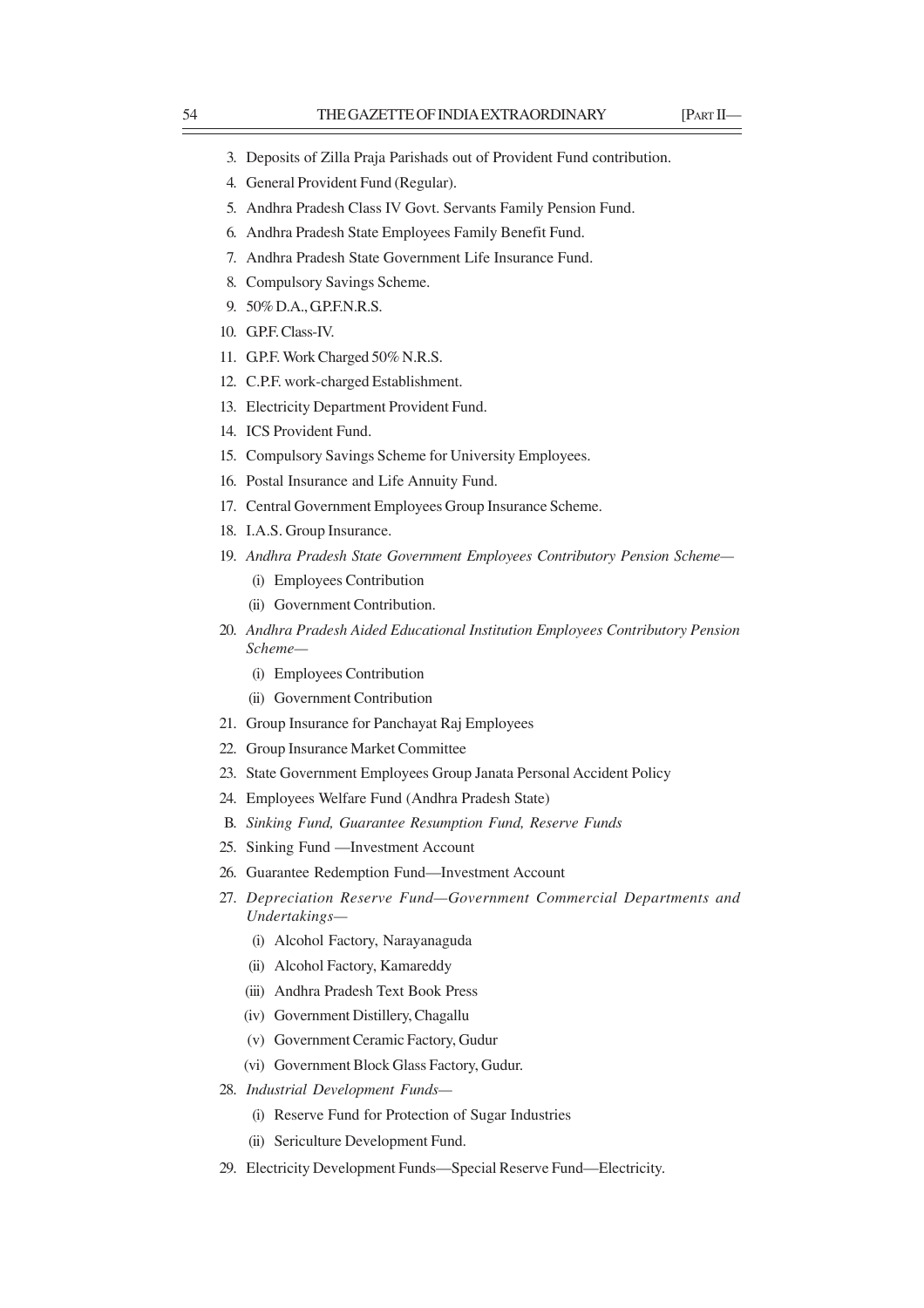- 30. *Other Development and Welfare Fund—*
	- (i) Funds for Development Schemes
	- (ii) Industrial Plantation Fund
	- (iii) Andhra Pradesh State Distilleries
	- (iv) Andhra Pradesh Distilleries Pollution Control
- 31. Depreciation Reserve Fund of Government Press
- 32. Depreciation Reserve Fund of Water Works
- 33. State Development Subsidy Fund for Small and Marginal Formers
- 34. Industrial Research and Development Fund—Main Account
- 35. Industrial Research and Development Fund—Investment Account
- 36. Funds for Development Schemes—Investment Account
- 37. Andhra Pradesh Distilleries and Brewaries
- 38. Amount with RBI in GRF Current Account
- 39. Security Adjustment Reserve—Investment Account
- C. *Other Funds*
- 40. Development Funds for Educational Purposes
- 41. K.G. and Pennar Drainage Cess Fund
- 42. C.M. Relief Fund
- 43. Municipal Environmental Scheme Fund
- 44. Zilla Praja Parishad Funds
- 45. Subvensions from Central Road Fund
- 46. Deposits of Police Funds
- 47. Deposits of Andhra Pradesh Social Welfare Fund
- 48. Development of Mineral Resources and Technology Upgradation Fund
- 49. Village Panchayat Funds
- 50. Mandala Praja Parishad Funds
- 51. Market Committee Funds
- 52. Thrift Fund cum Savings and Security Schemes for Weavers
- 53. State Agriculture Credit Stabilisation Fund
- 54. *Andhra Pradesh State Government Employees Contributory Pension Scheme*
	- (i) Employees Contribution
	- (ii) Government Contribution
- 55. *Deposits on Employees Welfare Fund and Matching contribution equivalent to the interest earned on the Employees Welfare Fund*
	- (i) Loans to Government Employees
	- (ii) Loans to Panchayat Raj Employees
	- (iii) Loans to Municipal Corporation/Municipal Employees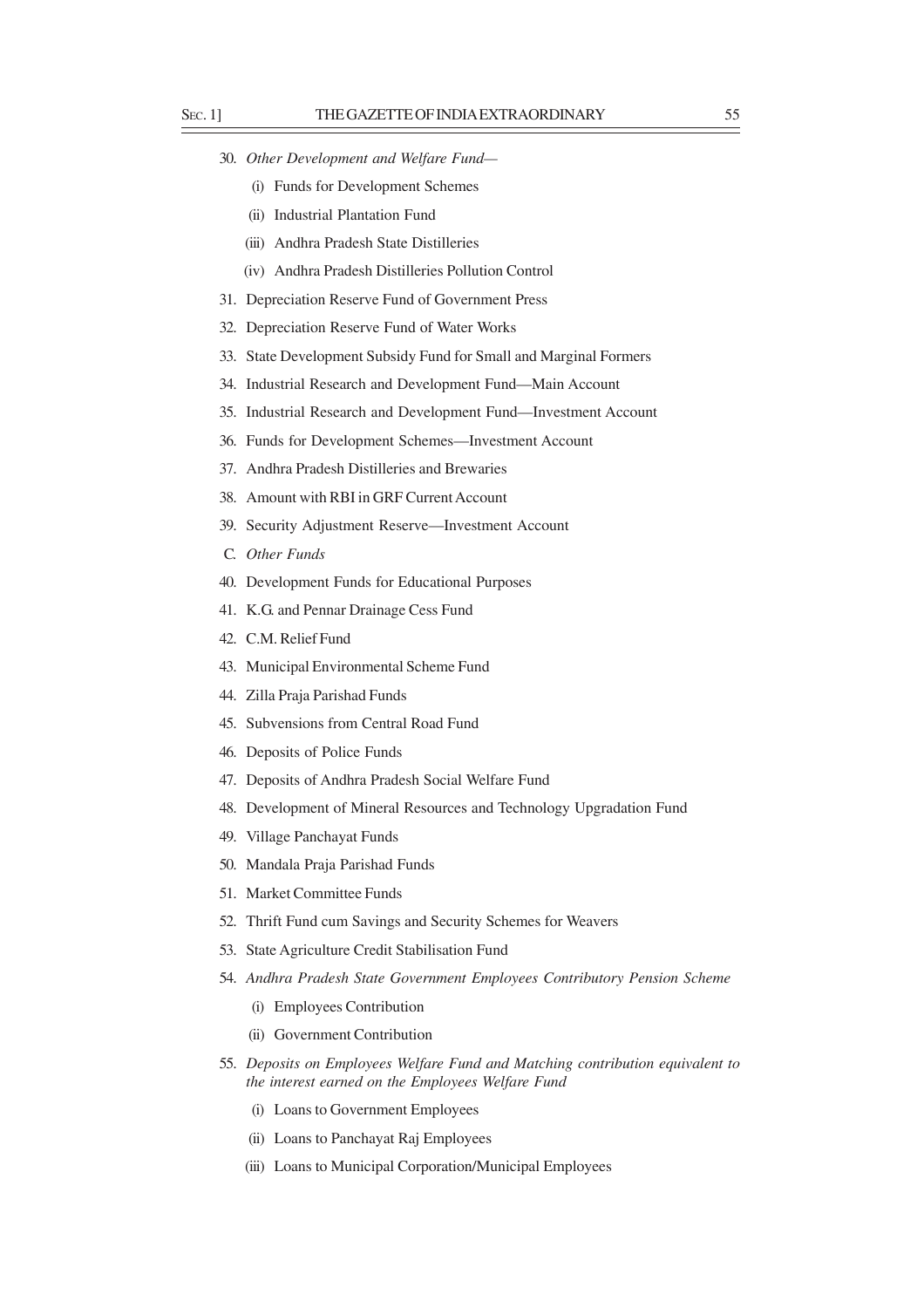- (iv) Remuneration to the employees working in the Employees Welfare Fund and other connected expenditure like Stationery, Stamps, Contingent items, etc.
- 56. Deposits of Andhra Pradesh Building and Other Construction Workers Welfare Board.
- 57. Natural Calamities Unspent Margin Money Fund
- 58. Development Funds for Agricultural Purposes
- 59. Zamindari Abolition Fund
- 60. *Ethyl Alcohol Storage Facilities Fund—*
	- (i) Andhra Pradesh Government Power Alcohol Factory, Bodhan
	- (ii) Andhra Pradesh Government Power Alcohol Factory, Chagallu
- 61. Security Adjustment Reserve
- 62. Andhra Pradesh Crop Insurance Fund
- 63. Andhra Pradesh Comprehensive Crop Insurance Scheme
- 64. Religious Charitable Endowment Funds
- 65. *Depreciation Reserve Fund of Hydro—Thermal Electricity Schemes*
	- (i) Depreciation Reserve Fund of Hydro—Thermal Electricity Schemes
	- (ii) Machkund
	- (iii) Tungabhadra
- 66. State Renewal Fund
- 67. Andhra Pradesh Rural Development Fund
- 68. Corpus Fund for upgradation of public libraries
- 69. General Reserve Funds of Government Commercial Departments/Undertakings.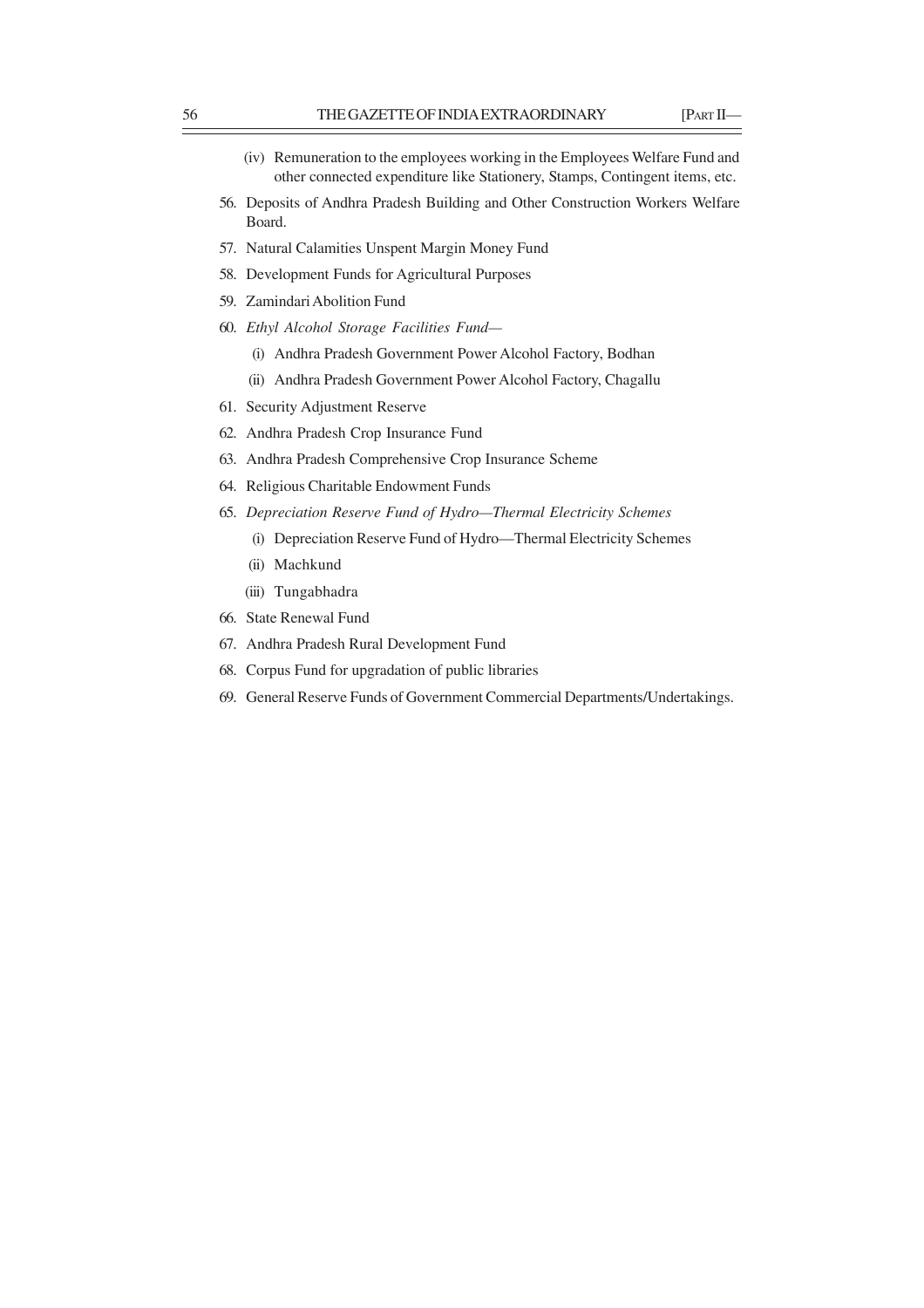### THE EIGHTH SCHEDULE

### (*See* section 59)

### APPORTIONMENT OF LIABILITY IN RESPECT OF PENSIONS

1. Subject to the adjustments mentioned in paragraph 3, each of the successor States shall, in respect of pensions granted before the appointed day by the existing State of Andhra Pradesh, pay the pensions drawn in its treasuries.

2. Subject to the said adjustments, the liability in respect of pensions of officers serving in connection with the affairs of the existing State of Andhra Pradesh who retire or proceed on leave preparatory to retirement before the appointed day, but whose claims for pensions are outstanding immediately before that day, shall be the liability of the State of Andhra Pradesh.

3. There shall be computed, in respect of the period commencing on the appointed day and ending on such date after the appointed day, as may be fixed by the Central Government and in respect of each subsequent financial year, the total payments made to the two successor States in respect of pensions referred to in paragraphs 1 and 2. The total representing the liability of the existing State of Andhra Pradesh in respect of pensions and other retirement benefits shall be apportioned between the successor States on the basis of population ratio and any successor State paying more than its due share shall be reimbursed the excess amount by the other successor State paying less.

4. The liability of the existing State of Andhra Pradesh in respect of pension rolls granted before the appointed day and drawn in any area outside the territories of the existing State shall be the liability of the State of Andhra Pradesh subject to adjustments to be made in accordance with paragraph 3 as if such pensions had been drawn in any treasury in the State of Andhra Pradesh under paragraph 1.

5. (1) The liability in respect of the pension of any officer serving immediately before the appointed day in connection with the affairs of the existing State of Andhra Pradesh and retiring on or after that day, shall be that of the successor State granting him the pension and other retirement benefits; but the portion of the pension and other retirement benefits attributable to the service of any such officer before the appointed day in connection with the affairs of the existing State of Andhra Pradesh shall be allocated between the successor States on the basis of population ratio, and the Government granting the pension shall be entitled to receive from the other successor State its share of the liability.

(2) If any such officer was serving after the appointed day in connection with the affairs of more than one successor State other than the one granting the pension shall reimburse to the Government by which the pension is granted an amount which bears to the portion of the pension attributable to his service after the appointed day the same ratio as the period of his qualifying service after the appointed day under the reimbursing State bears to the total qualifying service of such officer after the appointed day reckoned for the purposes of pension.

6. Any reference in this Schedule to a pension shall be construed as including a reference to the commuted value of the pension.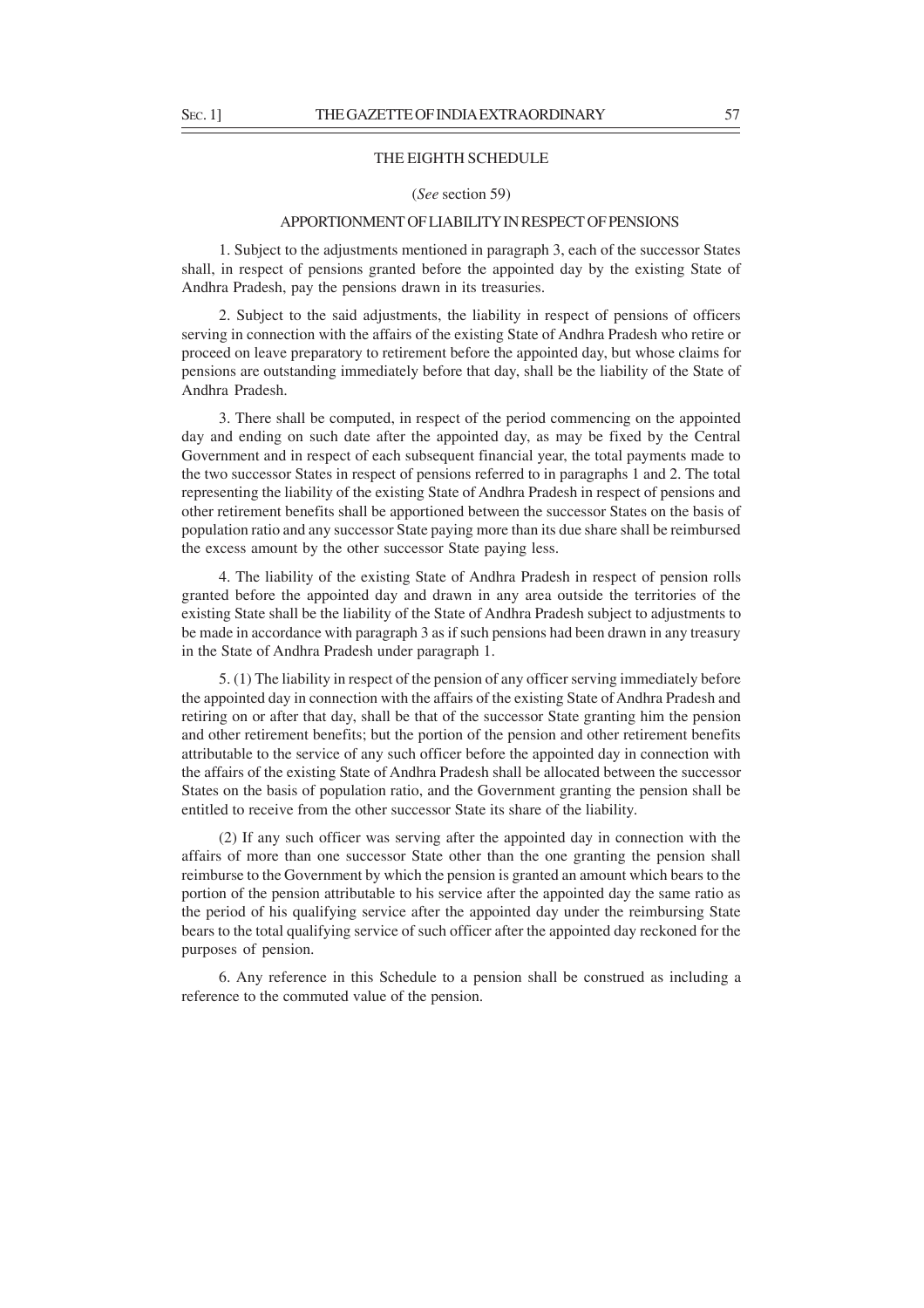# THE NINTH SCHEDULE

# (*See* sections 68 and 71)

# LIST OF GOVERNMENT COMPANIES AND CORPORATIONS

| Sl.<br>N <sub>0</sub> . | Name of Government Company                                                            | Address                                                                                     |
|-------------------------|---------------------------------------------------------------------------------------|---------------------------------------------------------------------------------------------|
| (1)                     | (2)                                                                                   | (3)                                                                                         |
|                         | 1. Andhra Pradesh State Seeds Development Corporation<br>Ltd.,                        | S-10-193, 2nd Floor,<br>HACA Bhavan, Opp.<br>Public Gardens,<br>Hyderabad-500004.           |
|                         | 2. Andhra Pradesh State Agro Industrial Development<br>Corporation Ltd.,              | 504, Hermitage Office<br>Complex, Hill Fort Road,<br>Hyderabad-500 004.                     |
|                         | 3. Andhra Pradesh State Warehousing Corporation.,                                     | Warehousing Sadan,<br>2nd Floor, Behind<br>Gandhi Bhavan,<br>Nampally,<br>Hyderabad-500001. |
|                         | 4. Andhra Pradesh State Civil Supplies Corporation Ltd.,                              | 6-3-655/1/A, Civil<br>Supplies Bhavan,<br>Somajiguda,<br>Hyderabad-500 082.                 |
|                         | 5. Andhra Pradesh Genco,                                                              | Vidyut Soudha,<br>Khairathabad,<br>Hyderabad-500004.                                        |
|                         | 6. Andhra Pradesh Transco,                                                            | Vidyut Soudha,<br>Khairathabad,<br>Hyderabad-500 004.                                       |
|                         | 7. Singareni Collieries Company Ltd.,                                                 | Singareni Bhavan,<br>Macharmanzil, Redhills,<br>Hyderabad-500 004.                          |
|                         | 8. NREDCAP                                                                            | Pisgha Complex,<br>Nampally,<br>Hyderabad-500 001.                                          |
|                         | 9. Andhra Pradesh Forest Development Corporation Ltd.,                                | UNI Building, 3rd Floor,<br>A.C.Guards,<br>Hyderabad-500004.                                |
|                         | 10. Andhra Pradesh State Film and Television Theatre<br>Development Corporation Ltd., | 10-2-1, FDC Complex,<br>A.C.Guards,<br>Hyderabad-500004.                                    |
|                         | 11. Andhra Pradesh Medical Services Infrastructure<br>Development Corporation,        | APMSIDC Building,<br>DM and HS Campus,<br>Sulthan Bazar,<br>Hyderabad-500 095.              |
|                         | 12. Andhra Pradesh State Police Housing Corporation Ltd.,                             | DIG Office, Saifabad,<br>Hyderabad-500 004.                                                 |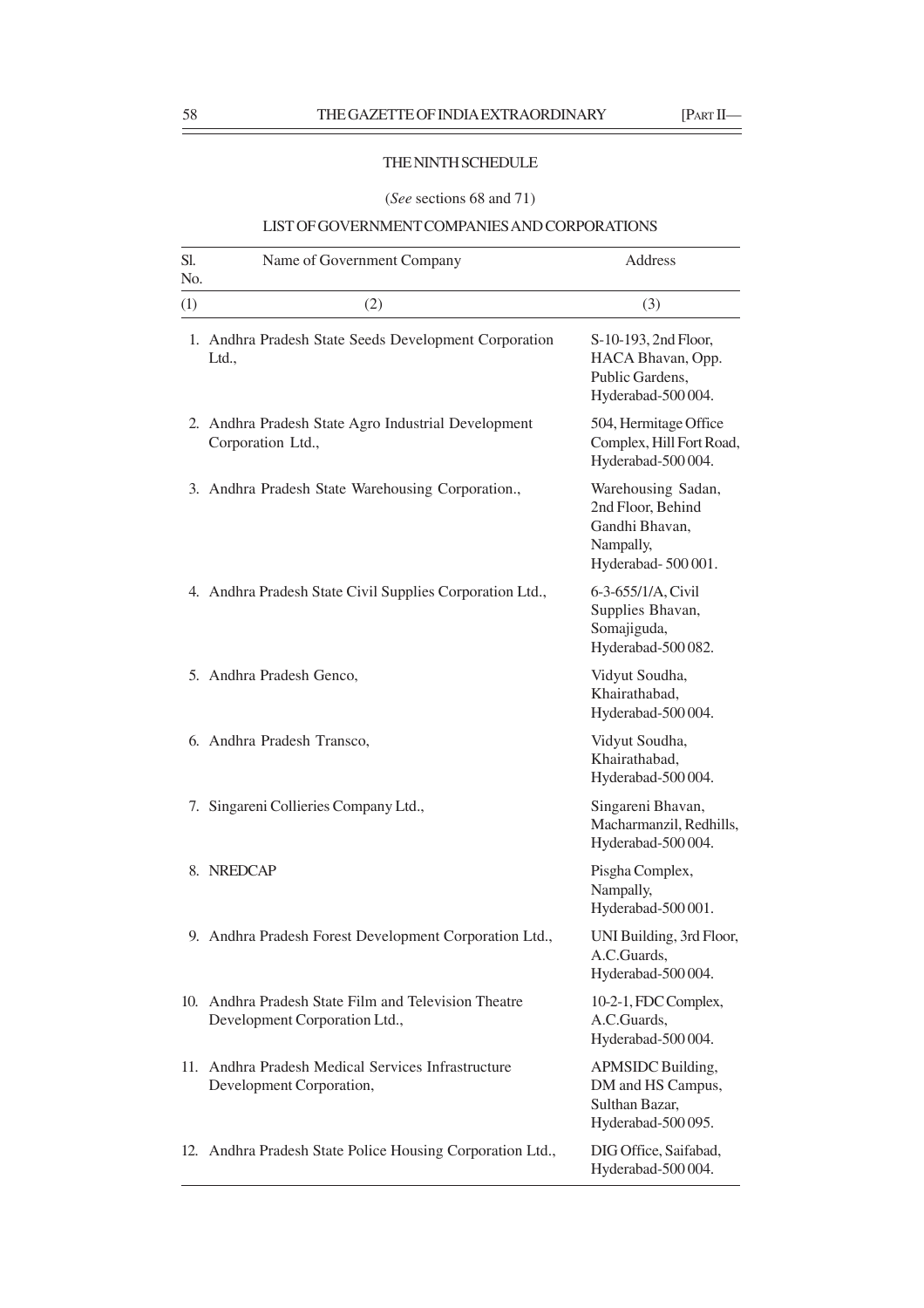| (1) | (2)                                                                           | (3)                                                                                                            |
|-----|-------------------------------------------------------------------------------|----------------------------------------------------------------------------------------------------------------|
|     | 13. Andhra Pradesh State Housing Corporation Ltd.,                            | 3-6-184, Street No.17,<br>Urdu Hall Lane,<br>Himayat Nagar,<br>Hyderabad.                                      |
|     | 14. Andhra Pradesh Housing Board,                                             | Gruhakalpa, M.J.Road,<br>Nampally,<br>Hyderabad-500 028.                                                       |
|     | 15. Andhra Pradesh Technologies Services Ltd.,                                | B.R.K. Buildings, Tank<br>Bund Road,<br>Hyderabad.                                                             |
|     | 16. Andhra Pradesh Mineral Development Corporation Ltd.,                      | Rear Block, 3rd Floor,<br>HMWSSB Premises,<br>Khairathabad,<br>Hyderabad-500004.                               |
|     | 17. Andhra Pradesh Industrial Infrastructure Corporation Ltd.,                | 5-9-58/B, 6th Floor,<br>Prishrama Bhavan,<br>Basheerbagh,<br>Hyderabad-500004.                                 |
|     | 18. Andhra Pradesh Industrial Development Corporation Ltd.,                   | 5-9-58/B, 6th Floor,<br>Prishrama Bhavan,<br>Basheerbagh,<br>Hyderabad-500 004.                                |
|     | 19. Andhra Pradesh State Finance Corporation,                                 | 5-9-194, Chirag Ali<br>Lane, Abids,<br>Hyderabad-500 001.                                                      |
|     | 20. Leather Industries Development Corporation of<br>Andhra Pradesh (LIDCAP), | 5-77/27, Darga Hussaini<br>Shaw Ali, Golkonda<br>Post,<br>Hyderabad-500008.                                    |
|     | 21. Andhra Pradesh Handicraft Development Corporation Ltd.,                   | Hasthakala Bhavan,<br>Musheerabad X Roads,<br>Hyderabad.                                                       |
| 22. | Andhra Pradesh State Trade Promotion Corporation Ltd.<br>(APTPC).,            | 6-10-74, Fathe Maidhan<br>Road, Shakar Bhavan,<br>Hyderabad-500 004.                                           |
| 23. | Andhra Pradesh State Irrigation Development<br>Corporation Ltd.,              | 8-2-674/2/B, Road<br>No.13, Banjara Hills,<br>Hyderabad-500034.                                                |
|     | 24. Andhra Pradesh State Minorities Finance Corporation Ltd.,                 | 5th Floor, A.P. State Haj<br>House, Opp. Public<br>Gardens, Nampally,<br>Hyderabad-500 001.                    |
|     | 25. Andhra Pradesh Beverages Corporation Ltd.,                                | 4th Floor, Prohibition<br>and Excise Complex, 9<br>and 10 Eastern,<br>M.J.Road, Nampally,<br>Hyderabad-500001. |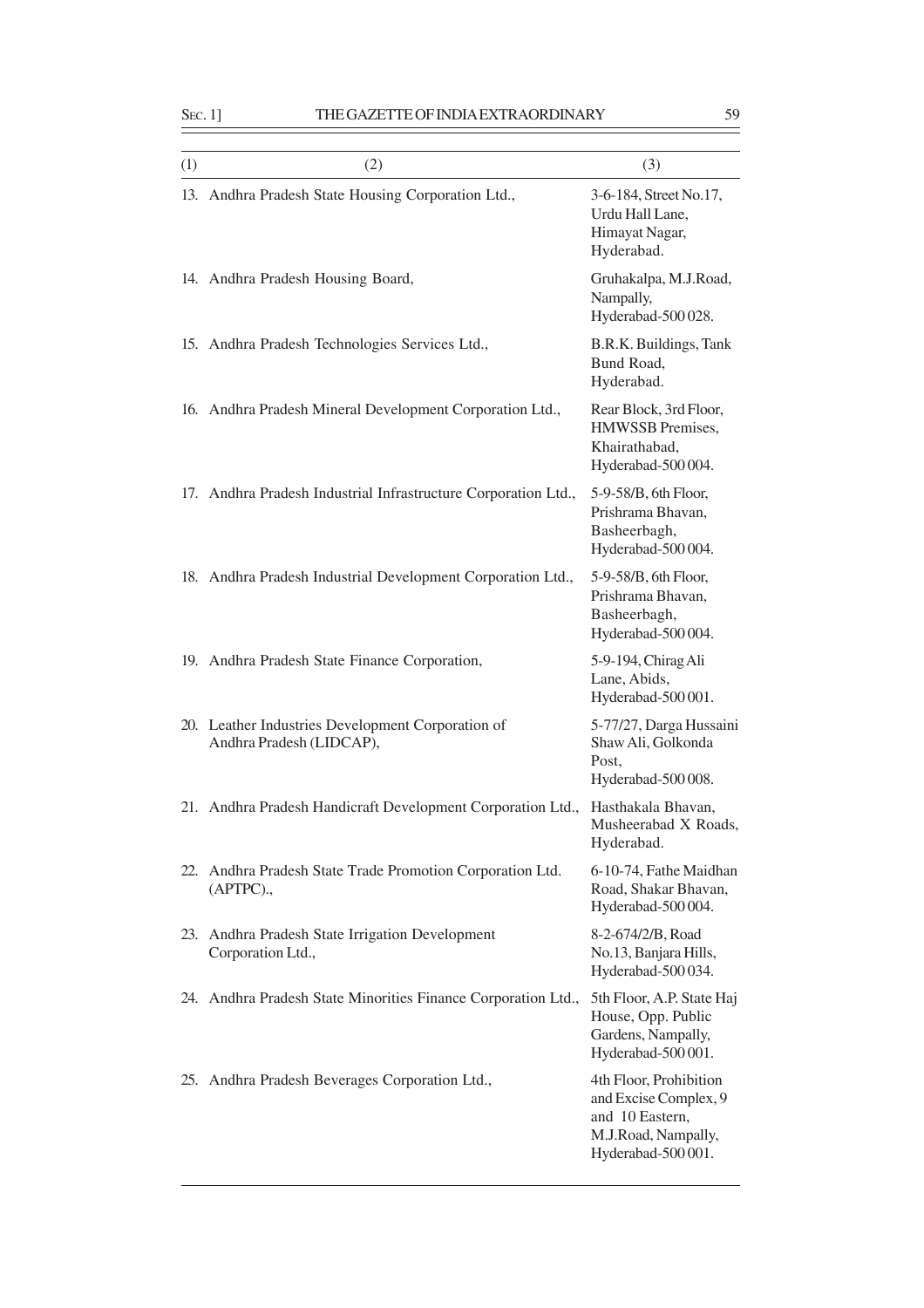| (1) | (2)                                                                                             | (3)                                                                                                           |
|-----|-------------------------------------------------------------------------------------------------|---------------------------------------------------------------------------------------------------------------|
|     | 26. Andhra Pradesh State Road Transport Corporation,                                            | Bus Bhavan,<br>Musheerabad X Roads,<br>Hyderabad.                                                             |
|     | 27. Andhra Pradesh Foods,                                                                       | IDA, Nacharam,<br>Hyderabad-500076.                                                                           |
| 28. | Andhra Pradesh State Tourism Development<br>Corporation Ltd.,                                   | 3-5-891, A.P. Tourism<br>House, Himayath<br>Nagar, Hyderabad.                                                 |
|     | 29. Andhra Pradesh Rajiv Swagruha Corporation Ltd.,                                             | A-06, Sahabhavan,<br>Bandlaguda, GSI (Post),<br>Hyderabad-500068.                                             |
|     | 30. Eastern Power Distribution Corporation Ltd.,                                                | Corporate Office, Near<br>Guruwar Junction,<br>P and T<br>Seethammadhara<br>Colony,<br>Vishakapatnam-530013.  |
|     | 31. Southern Power Distribution Corporation Ltd.,                                               | $# 1 - 13 - 65/A,$<br>Srinivasapuram,<br>Tirupati-517503.                                                     |
|     | 32. Central Power Distribution Corporation Ltd.,                                                | 6-1-50, Corporate<br>Office, Mint<br>Compound,<br>Hyderabad-500063.                                           |
|     | 33. Northern Power Distribution Corporation Ltd.,                                               | 1-1-478, Chaitniyapuri<br>Colony, Near RES<br>Petrol Pump, Warangal.                                          |
|     | 34. Andhra Pradesh Heavy Machinery and Engineering Ltd.,                                        | Regd. Office and Factory,<br>Kondapally-521228.<br>Krishna District.                                          |
| 35. | Vizag Apparel Park for Export Ltd.,                                                             | C-Block, 4th Floor, BRK<br>Bhavan, Hyderabad-<br>500063.                                                      |
|     | 36. Andhra Pradesh State Christian (Minorities)<br>Finance Corporation,                         | 6-2-41, Flat No. 102,<br>Moghal Emami<br>Mansion, Opp. Shadan<br>College, Khairathabad,<br>Hyderabad-500 004. |
|     | 37. Hyderabad Metro Rail Ltd.,                                                                  | Metro Rail Bhavan,<br>Saifabad,<br>Hyderabad-500 004.                                                         |
| 38. | Andhra Pradesh Urban Finance Infrastructure<br>Development Corporation Ltd.,                    | 2nd Floor, E and PH<br>Complex, Kashana<br>Building, AC Guards,<br>Hyderabad.                                 |
|     | 39. Infrastructure Development Corporation of Andhra Pradesh 10-2-1, 3rd Floor, FDC<br>(INCAP), | Complex, AC Guards,<br>Hyderabad-500 028.                                                                     |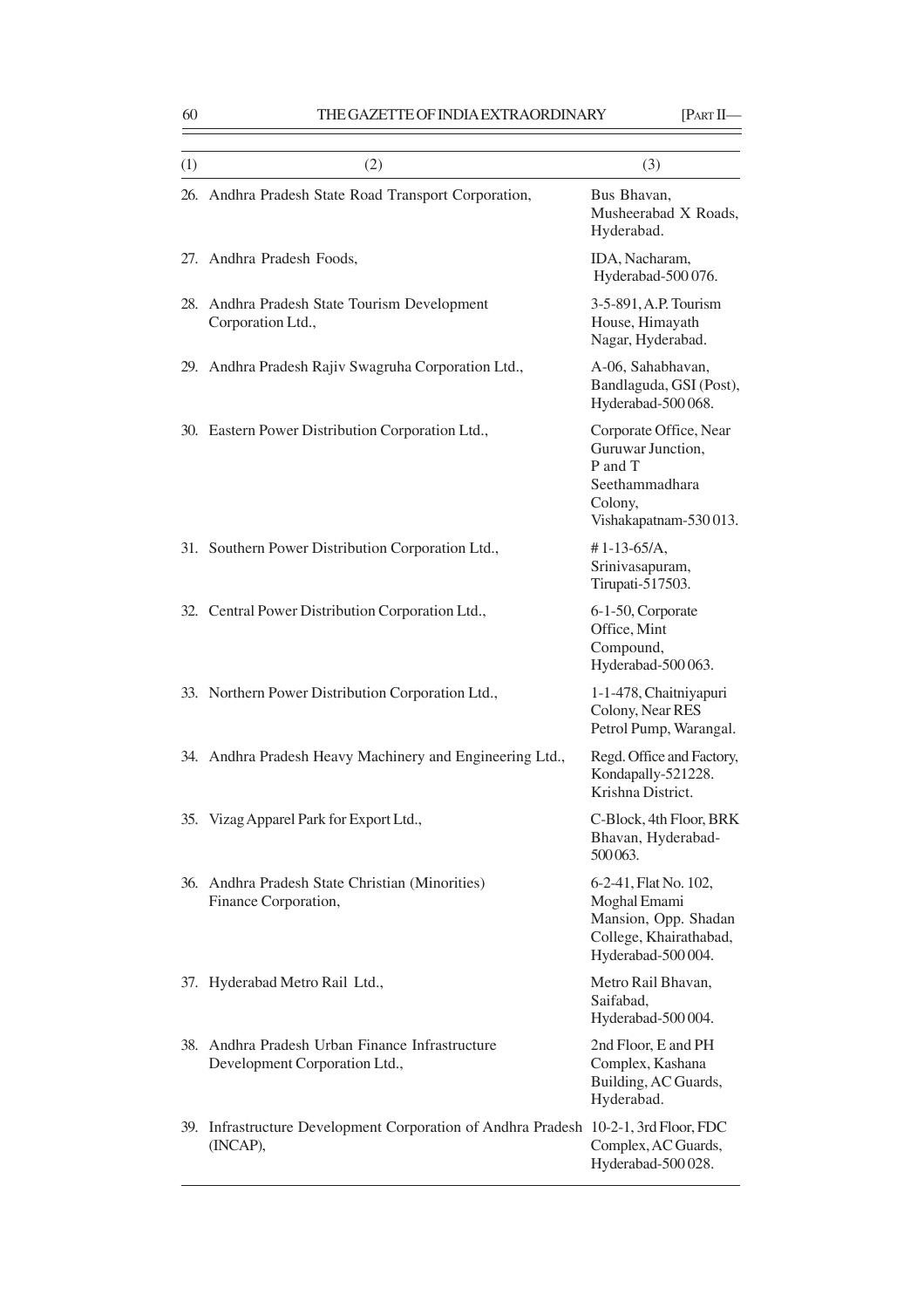| (1) | (2)                                                                     | (3)                                                                                                              |
|-----|-------------------------------------------------------------------------|------------------------------------------------------------------------------------------------------------------|
| 40. | Overseas Manpower Company of Andhra Pradesh Ltd.<br>(OMCAP),            | ITI Mallepally Campus,<br>Vijayanagar Colony,<br>Hyderabad-500 057.                                              |
|     | 41. Andhra Pradesh Power Finance Corporation Ltd.,                      | L-Block, 4th Floor,<br>Andhra Pradesh<br>Secretariat, Hyderabad.                                                 |
|     | 42. Andhra Pradesh Roads Development Corporation,                       | R and B Office, Beside<br>Mahaveer, AC Guards,<br>Hyderabad-500 057.                                             |
|     | 43. Andhra Pradesh Tribal Power Company Ltd. (TRIPCO),                  | 4th Floor, Damodharam<br>Sanjivaiah<br>Sankeshamma Bhavan,<br>Masab Tank,<br>Hyderabad.                          |
|     | 44. Andhra Pradesh Tribal Mining Company Ltd. (TRIMCO),                 | 4th Floor, Damodharam<br>Sanjivaiah<br>Sankeshamma Bhavan,<br>Masab Tank,<br>Hyderabad.                          |
|     | 45. Andhra Pradesh Cooperative Oil seeds<br>Growers Federation Limited. | Parishrama Bhavan,<br>9th Floor, Hyderabad.                                                                      |
|     | 46. Andhra Pradesh Marketing Federation Ltd.                            | Haka Bhavan, Hill Fort<br>Road, Hyderabad.                                                                       |
|     | 47. Deccan Infrastructure and Land Holdings Ltd.                        | C/o Andhra Pradesh<br>Housing Board,<br>Ground Floor,<br>Gruha Kalpa, MJ road,<br>Nampally,<br>Hyderabad-500001. |
|     | 48. Andhra Pradesh Aviation Corporation Ltd.                            | II Floor, Container,<br>Floride Station, Air<br>Corporation Complex,<br>Begumpet 16.                             |
| 49. | Andhra Pradesh Gas Infrastructure<br>Corporation (P) Ltd.               | 5-9-58/B, Parishrama<br>Bhavan, II Floor,<br>Fathe Maidan Road,<br>Basheerbagh,<br>Hyderabad-14.                 |
|     | 50. Andhra Pradesh Gas Distribution<br>Corporation Ltd.                 | 5-9-58/B, Parishrama<br>Bhavan, II Floor, Fathe<br>Maidan Road,<br>Basheerbagh,<br>Hyderabad-14.                 |
|     | 51. Andhra Pradesh Khadi and Village<br>Industries Board (APKVIB).      | Mehadipatnam Road,<br>Masab Tank,<br>Humayun Nagar,<br>Hyderabad.                                                |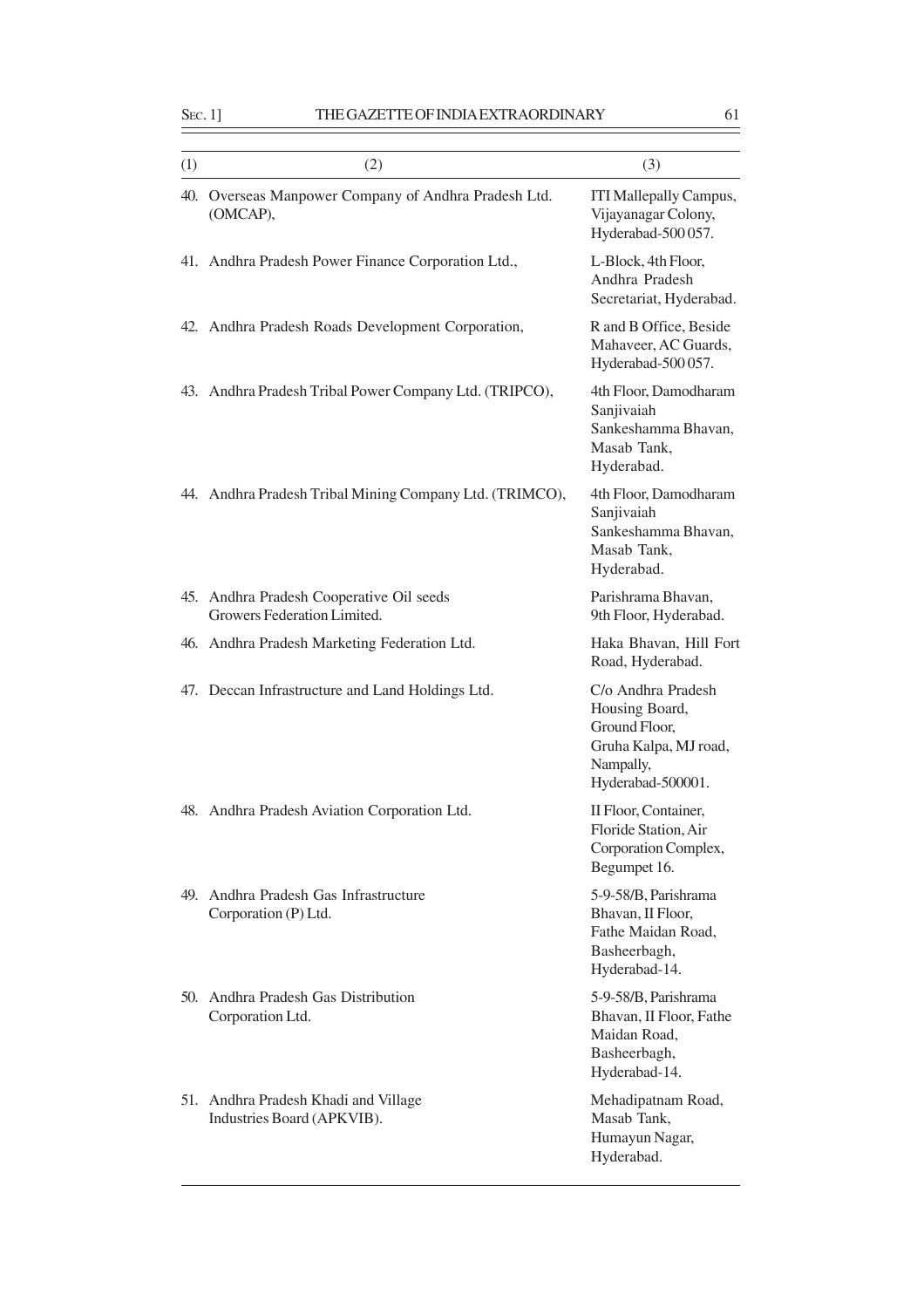| (1) | (2)                                                                                                                                                                     | (3)                                                                                                         |
|-----|-------------------------------------------------------------------------------------------------------------------------------------------------------------------------|-------------------------------------------------------------------------------------------------------------|
| 52. | Andhra Pradesh State Handloom<br>Weavers Co-operative Society Ltd. (APCO)                                                                                               | Road No. 16, Industrial<br>Development Area,<br>Chinthal, Hyderabad-55.                                     |
| 53. | Andhra Pradesh Textile Development<br>Corporation (APTEX).                                                                                                              | 4th Floor, BRKR<br>Bhavan, C Block,<br>Tankbundroad,<br>Saifabad, Hyderabad-4.                              |
|     | 54. Nizam Sugars Ltd. (NSL).                                                                                                                                            | 6-3-570/1, 201, Diamond<br><b>Block, Rockdale</b><br>Compound, Somajiguda,<br>Errammanjil,<br>Hyderabad-82. |
|     | 55. Andhra Pradesh Food Processing<br>Society (APFPS).                                                                                                                  | 1st Floor, BRKR<br>Bhavan,<br>Tank Bund Road,<br>Hyderabad-63.                                              |
|     | 56. Krishnapatnam International Leather<br>Complex Pvt. Ltd. (KPILC)                                                                                                    | 5th Floor, Parishrama<br>Bhavan, Basheerbagh,<br>Hyderabad-4.                                               |
|     | 57. Andhra Pradesh State Federation of<br>Co-operative Sugar Factories Ltd. (APSFCSC).                                                                                  | Chirag Ali Lane,<br>Hyderabad-500001.                                                                       |
|     | 58. Textile Park, Pasha Mailaram                                                                                                                                        | Pasha Mailaram,<br>Medak District.                                                                          |
|     | 59. Andhra Pradesh Women's Co-operative<br>Finance Corporation Ltd.                                                                                                     | Door No. 1335/H, Road<br>No. 45, Jubilee Hills,<br>Hyderabad-500033.                                        |
|     | 60. Andhra Pradesh Vikalangula<br>Co-operative Corporation                                                                                                              | AP Vikalangula<br>Sankshema Bhavan,<br>Nalgonda X Roads,<br>Malkpet.                                        |
|     | 61. Andhra Pradesh Water Resources<br>Development Corporation                                                                                                           | IV Floor, Jalasoudha<br>Building Erram Manzil,<br>Hyderabad.                                                |
|     | 62. Andhra Pradesh State Property Tax Board<br>(APSPTB), Hyderabad.                                                                                                     | AC Guards, Masabtank,<br>Hyderabad.                                                                         |
|     | 63. Andhra Pradesh Toddy Tappers Cooperative<br>Finance Corporation Ltd. (AP Geetha Paarisharamika<br>Sahakara Arthika Samkhsema Samstha), Narayanagunda,<br>Hyderabad. | 3-5-1089, Beside<br>Deepak Cinema Theater,<br>Narayanguda,<br>Hyderabad-29.                                 |
|     | 64. Society for Employment, Promotion and<br>Training in Twin Cities (SETWIN).                                                                                          | Azmath Jah Palace,<br>Purani Haveli,<br>Hyderabad-500002.                                                   |
| 65. | Sports Authority of Andhra Pradesh<br>(SAAP)                                                                                                                            | Lal Bahadur Stadium,<br>Hyderabad-500001.<br>AP. INDIA.                                                     |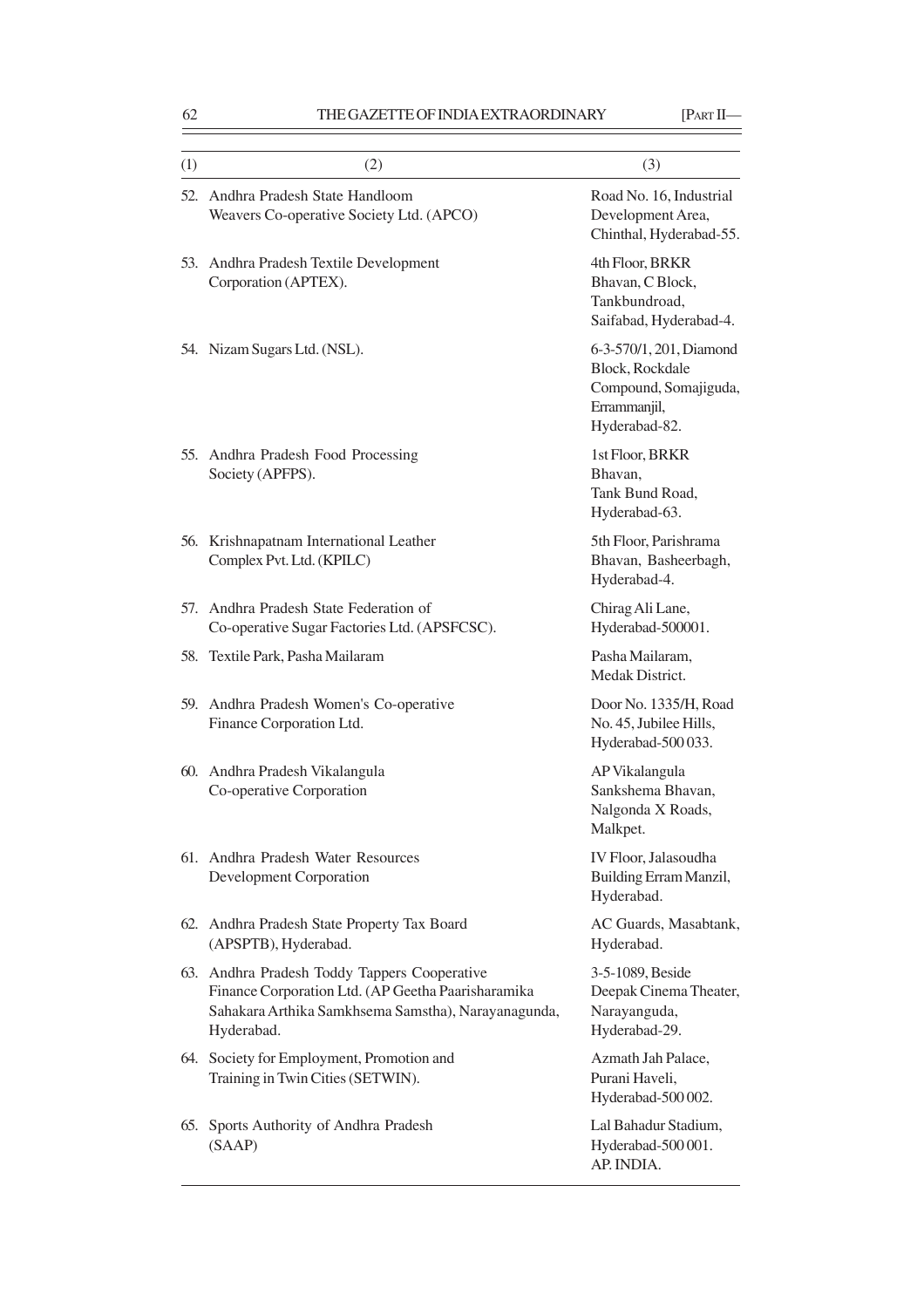| (1) | (2)                                                                                                    | (3)                                                                                                                |
|-----|--------------------------------------------------------------------------------------------------------|--------------------------------------------------------------------------------------------------------------------|
|     | 66. Andhra Pradesh Society for Training and<br>Employment Promotion (APSTEP) to be<br>added            | Director of Youth<br>Services and MD,<br><b>APSTEP.</b><br>Behind Boats Club,<br>Secunderabad.                     |
| 67. | State Institute of Hotel Management<br>Catering Technology, Tirupathi                                  | Near SV Zoo Park,<br><b>Beside AP Tourism</b><br>Transport, Peler village,<br>Tirupathi,<br>Chittoor Distt. 517507 |
|     | 68. State Institute of Hotel Management<br>Catering Technology, Medak                                  | Kohir X road,<br>Kaveri Village,<br>Medak Distt. 502321                                                            |
|     | 69. Andhra Pradesh Meat Development<br>Corporation, Hyderabad                                          | 10-2-289/129,<br>Shanthinagar,<br>Hyderabad-28                                                                     |
|     | 70. Andhra Pradesh Dairy Development<br>Corporation, Hyderabad                                         | Vijaya Bhavan, Lalapet,<br>Hyderabad-17                                                                            |
|     | 71. AP Sheep and Goat Develoment<br>Cooperative Federation, Hyd.                                       | Managing Director,<br>10-2-289/127 Shanthi-<br>nagar, Masabtank,<br>Hyderabad-28                                   |
| 72. | Andhra Pradesh State Fishermen<br>Cooperative Societies Federation, Hyd.                               | Managing Director, O/o<br>Commissioner of<br>Fisheries, 4th lance,<br>Shanthinagar, Mathsya<br>Bhavan, Hyderabad.  |
|     | 73. Andhra Pradesh Dairy Development<br>Cooperative Federation, Ltd., Hyderabad.                       | Vijaya Bhavan, Lalapet,<br>Hyderabad-17                                                                            |
|     | 74. Andhra Pradesh State Veternary Council,<br>Hyderabad.                                              | H.No. 2-289/124, Road,<br>No. 4, Shanthi Nagar,<br>Hyderabad-50028.                                                |
|     | 75. Andhra Pradesh Girijan Co-operative<br>Corporation                                                 | Telugu Sakshema<br>Bhavan, Masab Tank,<br>Hyderabad-28                                                             |
|     | 76. Andhra Pradesh State ST Co-operative<br>Finance Corporation (Tricor)                               | Managing Director,<br>1st Floor, D.S.S.<br>Bhavan, Masab Tank,<br>Hyderabad.                                       |
|     | 77. Andhra Pradesh Education and Welfare<br><b>Infrastructure Development Corporation</b><br>(APEWIDC) | 4th Floor, Rajiv Vidya<br>Mission Building,<br>SCERT Compound,<br>Hyderabad-500001                                 |
|     | 78. Andhra Pradesh Scheduled Castes<br>Co-operative Finance Corporation                                | VC and MD<br>Damodaram<br>Sanjeevayya<br>Samkshema Bhavan,<br>5th Floor, Masab Tank,<br>Hyderabad-28               |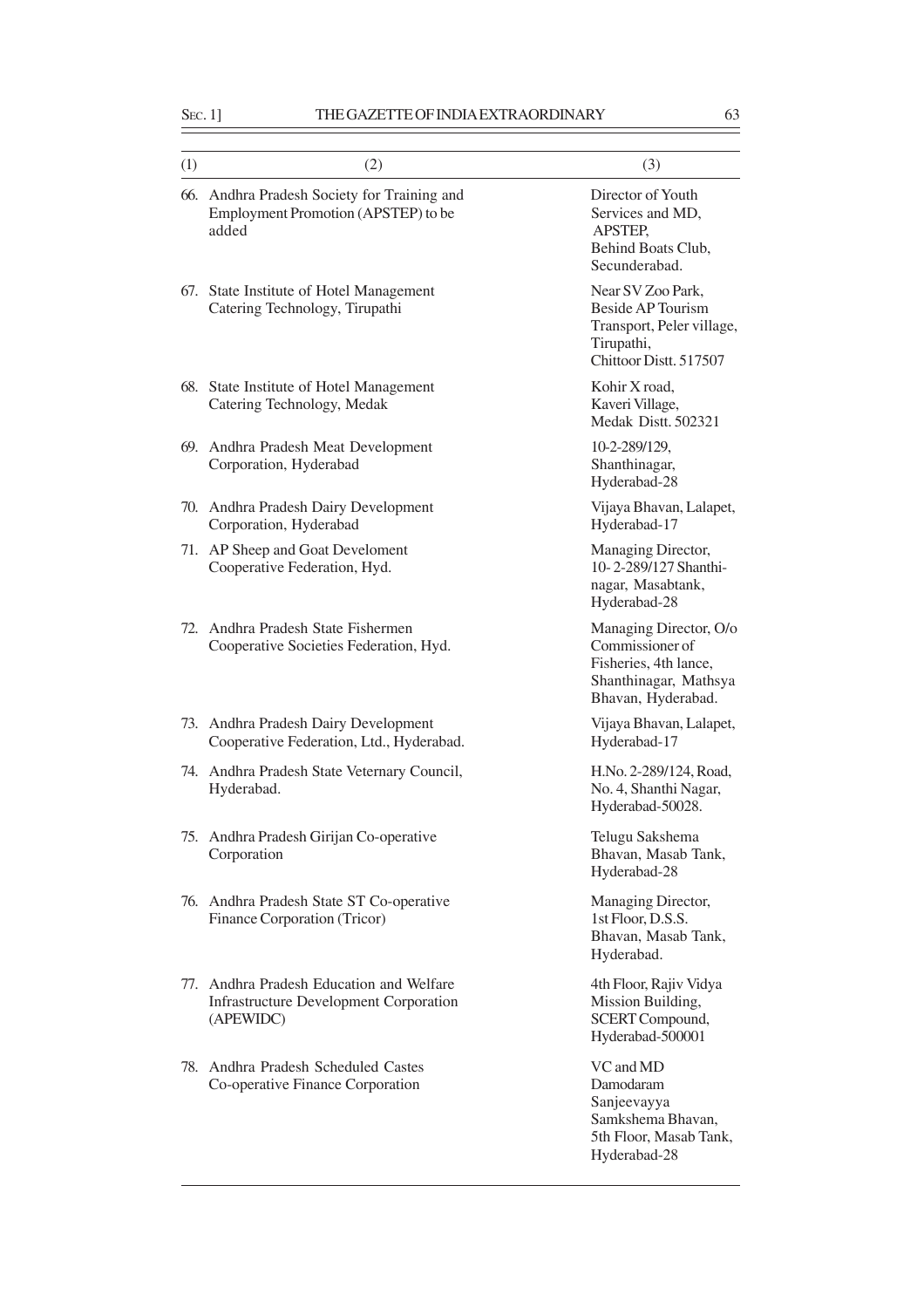| (1) | (2)                                                                         | (3)                                               |
|-----|-----------------------------------------------------------------------------|---------------------------------------------------|
|     | 79. Andhra Pradesh Backward Classes<br>Co-operative Finance Corporation     | Sakshema Bhavan,<br>Masab Tank,                   |
|     |                                                                             | Hyderabad                                         |
|     | 80. Andhra Pradesh Washermen                                                | Samkshema Bhavan,                                 |
|     | Co-operative Societies Federation Ltd.                                      | Masab Tank,<br>Hyderabad-28                       |
|     | 81. Andhra Pradesh Nayee Brahmana<br>Co-operative Societies Federation Ltd. | Samkshema Bhavan,<br>Masab Tank,<br>Hyderabad-28  |
|     | 82. Andhra Pradesh Sagar<br>Co-operative Societies Federation Ltd.          | Samkshema Bhavan,<br>Masab Tank,<br>Hyderabad-28  |
| 83. | Andhra Pradesh Valmiki<br>Co-operative Societies Federation Ltd.            | Samkshema Bhavan,<br>Masab Tank,<br>Hyderabad-28  |
|     | 84. Andhra Pradesh Balija<br>Co-operative Societies Federation Ltd.         | Samkshema Bhavan,<br>Masab Tank,<br>Hyderabad-28  |
| 85. | Andhra Pradesh Batraja<br>Co-operative Societies Federation Ltd.            | Samkshema Bhavan,<br>Masab Tank,<br>Hyderabad-28  |
| 86. | Andhra Pradesh Medara<br>Co-operative Societies Federation Ltd.             | Samkshema Bhavan,<br>Masab Tank,<br>Hyderabad-28  |
| 87. | Andhra Pradesh Kummari<br>Co-operative Societies Federation Ltd.            | Samkshema Bhavan,<br>Masab Tank,<br>Hyderabad-28  |
| 88. | Andhra Pradesh Vishwabrahmana<br>Co-operative Societies Federation Ltd.     | Samkshema Bhavan,<br>Masab Tank,<br>Hyderabad-28  |
| 89. | Andhra Pradesh Taddy Tappers<br>Co-operative Societies Federation Ltd.      | Samkshema Bhavan,<br>Masab Tank,<br>Hyderabad-28. |

# THE TENTH SCHEDULE

# (*See* section 75)

# CONTINUANCE OF FACILITIES IN CERTAIN STATE INSTITUTIONS

# **List of Training Institutions/Centres**

- 1. Andhra Pradesh State Co-operative Union, Hyderabad.
- 2. Andhra Pradesh Study Circle for Backward Classes, Visakhapatnam.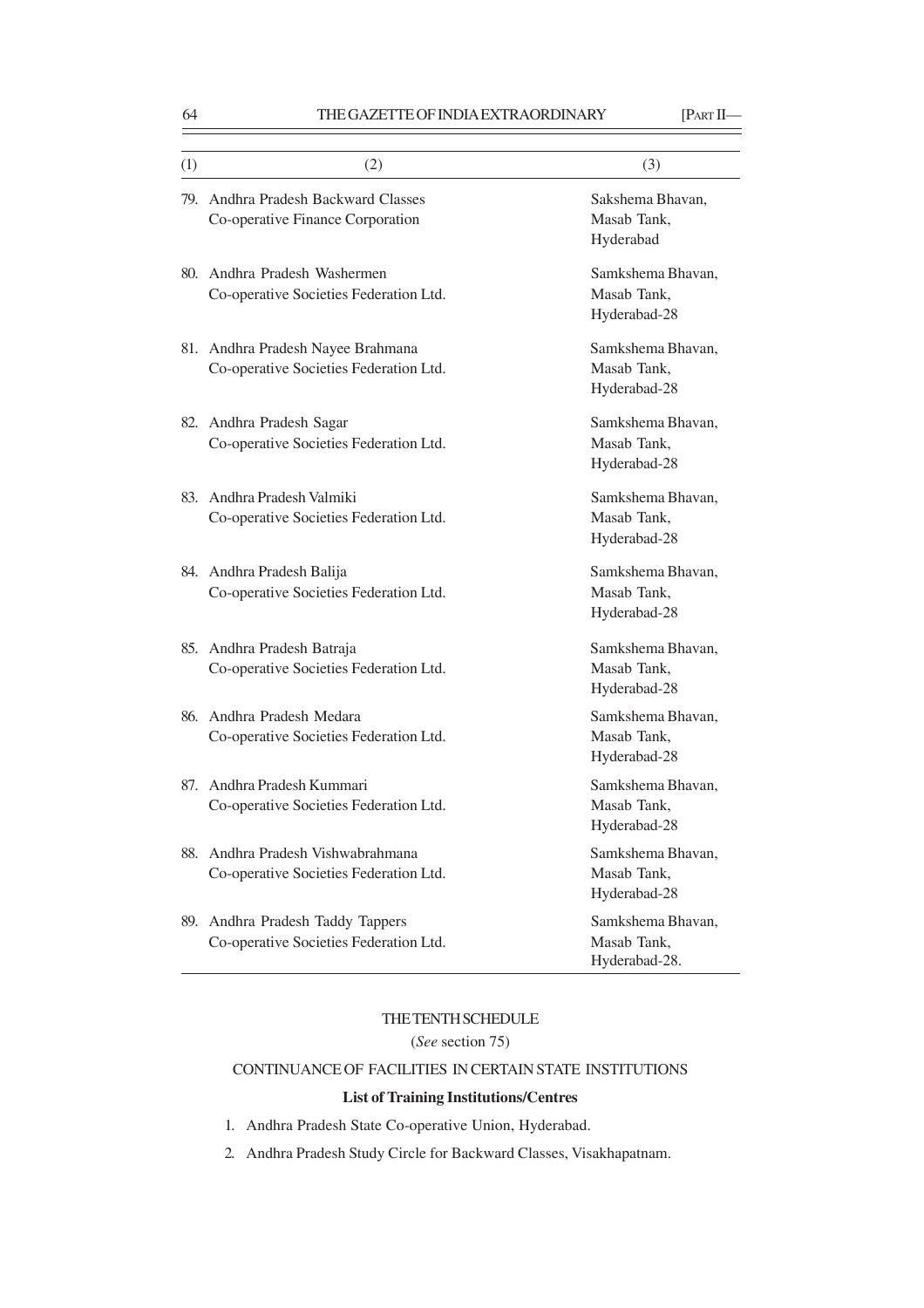- 3. Environment Protection Training and Research Institute, Hyderabad.
- 4. Andhra Pradesh Forest Academy, Rangareddy District.
- 5. Andhra Pradesh State Council of Science and Technology (APCOST), Hyderabad.
- 6. Dr.MCR Human Resource Development Institute of Andhra Pradesh, Hyderabad.
- 7. Centre for Good Governance, Hyderabad.
- 8. State Institute of Health and Family Welfare, Vengalrao Nagar, Hyderabad.
- 9. State Board of Technical Education and Training, Hyderabad.
- 10. Andhra Pradesh Police Academy, Hyderabad.
- 11. Water and Land Management, Training and Research Institute, Hyderabad.
- 12. AMR Andhra Pradesh Academy of Rural Development, Hyderabad.
- 13. Sriramananada Theertha Training and Research Institute.
- 14. Andhra Pradesh Prohibition and Excise Academy.
- 15. State Institute of Educational Technology, Hyderabad.
- 16. State Council of Educational Research and Training, Hyderabad.
- 17. Andhra Pradesh Study Circle, Hyderabad.
- 18. Tribal Culture and Research Institute, Sankshema Bhavan, Masab Tank, Hyderabad.
- 19. Board of Intermediate Education, Hyderabad.
- 20. Andhra Pradesh State Seeds Certification Agency, Hyderabad.
- 21. Andhra Pradesh Live Stock Development Agency, Hyderabad.
- 22. Centre for Forest and Natural Resource Management Studies (CEFNARM), Rangareddi District.
- 23. Andhra Pradesh Press Academy, Hyderabad.
- 24. AIDS Control Society, Hyderabad.
- 25. Andhra Pradesh Medical and Aromatic Plants Board, Hyderabad.
- 26. Andhra Pradesh Para Medical Board, Hyderabad.
- 27. Andhra Pradesh State Council of Higher Education, Hyderabad.
- 28. Forensic Science Laboratory, Hyderabad.
- 29. State Level Police Recruitment Board.
- 30. Society for Andhra Pradesh Network (SAPNET) , Hyderabad.
- 31. Andhra Pradesh Engineering Research Labs, Hyderabad.
- 32. Andhra Pradesh Urdu Academy, Hyderabad.
- 33. Andhra Pradesh Urban Services for the Poor, Hyderabad.
- 34. Mission for Elimination of Poverty in Municipal Areas (MEPMA), Hyderabad.
- 35. Andhra Pradesh Rural Livelihoods Project (P.M.U) , Hyderabad.
- 36. Water Conservation Mission.
- 37. Society for Elimination of Rural Poverty, Hyderabad.
- 38. Employment Generation and Marketing Mission, Hyderabad.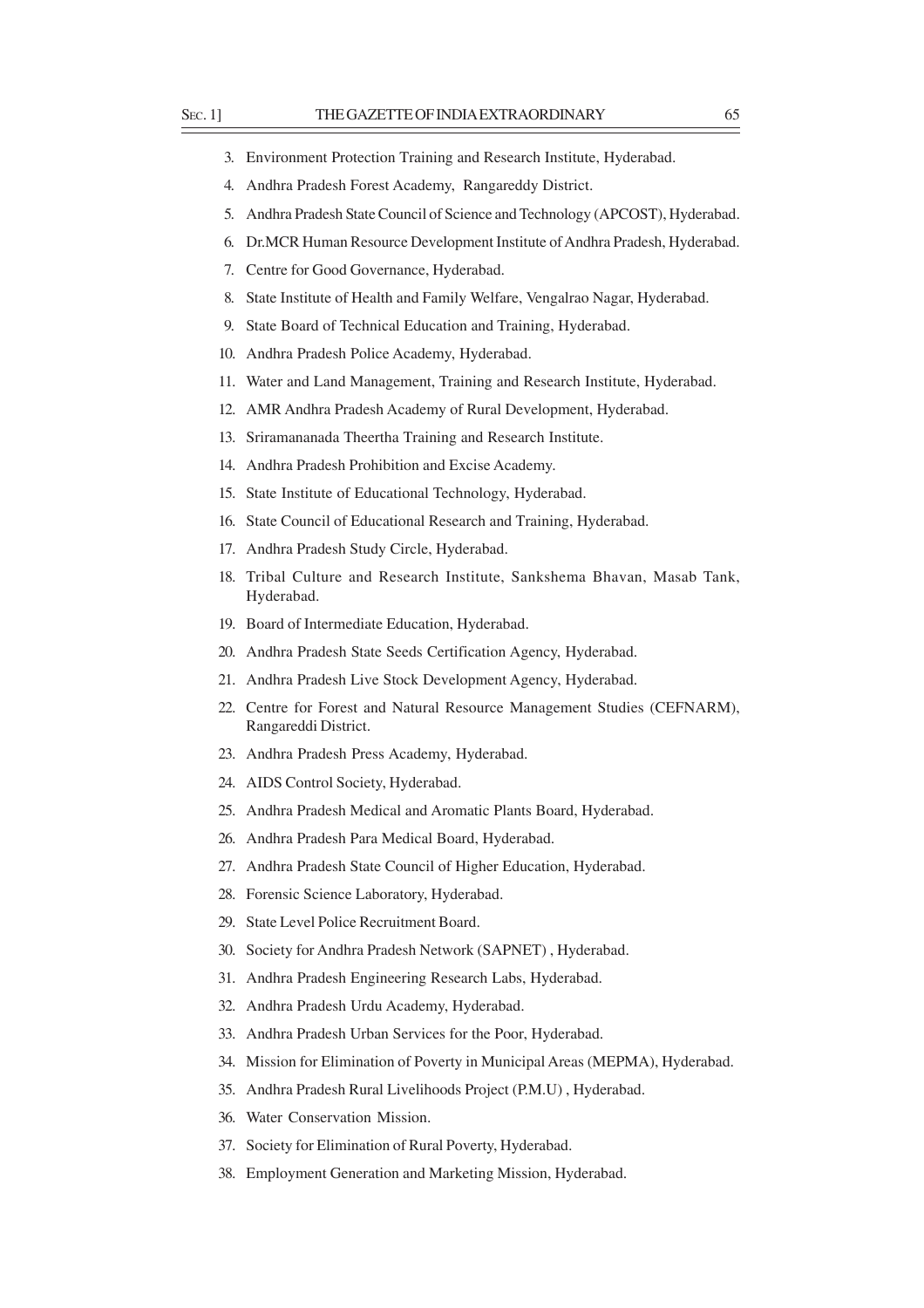- 39. Andhra Pradesh State Remote Sensing Applications Centre, Hyderabad.
- 40. Andhra Pradesh Open School Society, Hyderabad.
- 41. A.P.R.E.I. Society, Hyderabad.
- 42. Andhra Pradesh Social Welfare Residential Educational Institutions Society (A.P.S.W.R.E.I.) , Hyderabad.
- 43. State Agriculture Management and Extention Training Institute (SAMETI) Hyderabad.
- 44. Soil Conservation Training Centre, Hyderabad.
- 45. State Management Institute for Livestock Development in Andhra Pradesh, Hyderabad (SMILDA), Hyderabad.
- 46. State Animal Husbandry Training Centre, East Godavari.
- 47. State Institute for Fisheries Technologies (SIFT), Kakinada.
- 48. Mahatma Jyothiba Phule Andhra Pradesh Backward Classes Welfare Residential Educational Institutions Society, Hyderabad.
- 49. Andhra Pradesh Commission for Backward Classes, Hyderabad.
- 50. Hindi Academy, Hyderabad.
- 51. Telugu Academy, Hyderabad.
- 52. Sanskrit Academy, Hyderabad.
- 53. Oriental Manuscripts Library and Research Institute, Hyderabad.
- 54. Andhra Pradesh State Archives and Research Institute, Hyderabad.
- 55. Rajiv Gandhi University of Knowledge Technologies, Hyderabad.
- 56. Jawaharlal Nehru Architecture and Fine Arts University, Hyderabad.
- 57. Sri Padmavathi Mahila University, Tirupati.
- 58. Dravidian University, Kuppam.
- 59. Telugu University, Hyderabad.
- 60. Dr. B.R. Ambedkar Open University, Hyderabad.
- 61. RVM (SSA) Authority, Hyderabad.
- 62. Andhra Pradesh Government Text Book Press, Hyderabad.
- 63. State Central Library, Hyderabad.
- 64. Andhra Pradesh Pollution Control Board, Hyderabad.
- 65. Andhra Pradesh State Bio-Diversity Board, Hyderabad.
- 66. Andhra Pradesh National Green Corps, Secundrabad.
- 67. Directorate of Institute of Preventive Medicine, Hyderabad.
- 68. Institute for Electronic Governance (IEG) AP Society for Knowledge Networks, Hyderabad.
- 69. National Institute of Urban Management (NIUM), Hyderabad.
- 70. Andhra Pradesh State Wakf Board, Hyderabad.
- 71. The Survey Commissioner of Wakfs, Hyderabad.
- 72. Centre for Educational Development of Minorities, Hyderabad.
- 73. Dairatul Maarif, OU Hyderabad.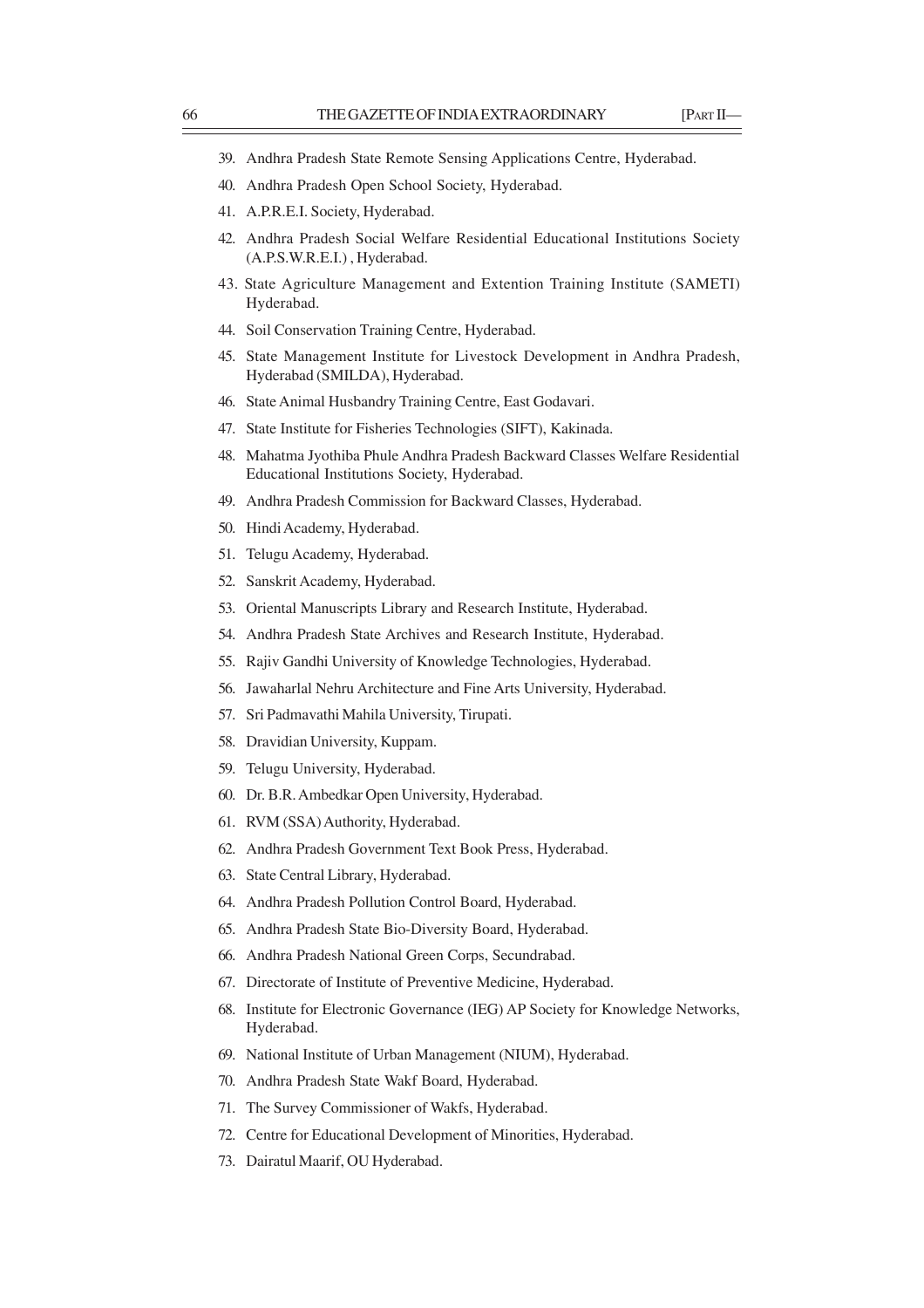- 75. Andhra Pradesh State Development Planning Society, Hyderabad.
- 76. Extention Training Centre, Rajendranagar.
- 77. Extention Training Centre, Hasanparthy.
- 78. Extention Training Centre, Bapatla.
- 79. Extention Training Centre, Samalkot.
- 80. Extention Training Centre, Srikalahasthi.
- 81. Rajiv Education and Employment Mission in Andhra Pradesh (REEMAP), Hyderabad.
- 82. Society for Rural Development Services, Hyderabad.
- 83. Society for Social Audit, Accountability and Transparency, Hyderabad.
- 84. Streenidhi Credit Cooperative Federation Ltd., Hyderabad.
- 85. Andhra Pradesh Survey Training Academy, Hyderbad.
- 86. The Ambedkar Research and Training Institute for Scheduled Castes, Hyderabad.
- 87. Andhra Pradesh State Commission for Scheduled Castes and Scheduled Tribes, Hyderabad.
- 88. Victoria Memorial Home (Residential School), Hyderabad.
- 89. APTW Residential Education Institutions Society (Gurukulam), Hyderabad.
- 90. DR. YSR Study Circle for Scheduled Tribes (PETC), Secunderabad.
- 91. Andhra Pradesh Women's Commission, Secunderabad.
- 92. Andhra Pradesh State Social Welfare Advisory Board, Hyderabad.
- 93. State Commission for Protection of Child Rights, Secunderabad.
- 94. The Training Centre for Teachers of Visually Handicapped, Secunderabad.
- 95. Study Circle for Disabled Andhra Pradesh, Hyderabad.
- 96. APSRTC Employees THRIFT and Credit Cooperative Society Ltd., Hyderabad.
- 97. Truck Operators Highway Amenities Society (TOHAS), Hyderabad.
- 98. National Cadet Corps Directorate, Secunderabad.
- 99. Shilparamam Arts Crafts Cultural Society, Madhapur, Hyderabad.
- 100. Dr. YSR National Institute of Tourism and Hospitality Management, Hyderabad.
- 101. State Institute of Correctional Administration, Chanchalguda, Hyderabad.
- 102. Andhra Pradesh Fire Services and Civil Defence Training Institute, Hyderabad.
- 103. Sri Pragada Kotaiah Memorial Indian Institute of Handloom Technology (SPKMIIHT), Nellore.
- 104. Telugu Chenetha Parishramika Shikshna Kendram, Ananthapur.
- 105. Weavers Training Centre, Karimnagar (WTC), Karim Nagar.
- 106. Powerloom Service Centre, Sircilla, Karimnagar.
- 107. Khadi Gramodyoga Maha Vidyalaya, Hyderabad.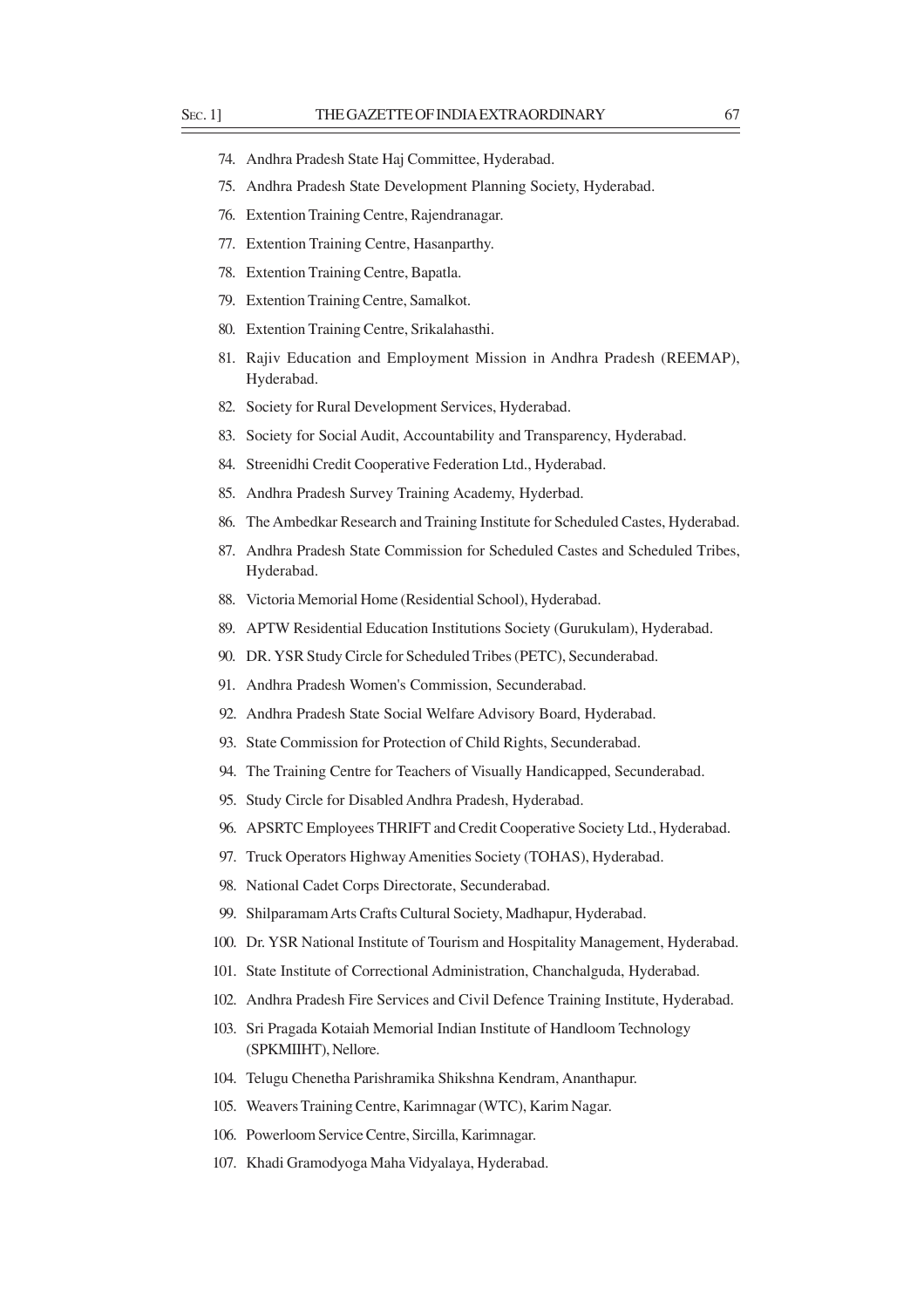# THE ELEVENTH SCHEDULE

### [*See* section 85(7)(e)]

Principles governing the functioning of the River Management Boards.

1. The operation protocol notified by the Ministry of Water Resources with respect to water resources arrived at based on appropriate dependability criteria after the adjudication by the Krishna Water Disputes Tribunal shall be binding on both the successor States.

2. In the event of conflicting demand of water for irrigation and power, the requirement of water for irrigation shall take precedence.

3. In the event of conflicting demand of water for irrigation and drinking water, the requirement of water for drinking water purpose shall take precedence.

4. The allocations made by the River Water Tribunals with regard to various projects on Godavari and Krishna Rivers or for the regions of the existing State of Andhra Pradesh, in respect of assured water shall remain the same.

5. Allocations, if any, to be made on excess flows by any Tribunal in future shall be binding on both the State of Telangana and the successor State of Andhra Pradesh.

6. While the successor State Governments shall be responsible for managing natural calamities, the Boards shall advise the two State Governments on the management of disaster or drought or flood in the rivers of Krishna and Godavari, particularly in reference to the release of water for the management and mitigation of the natural calamities. The Boards shall have the full authority to get their orders implemented by the two successor State Governments promptly and effectively in respect of operation of the head works of the dams, reservoirs or head works of canals and works appurtenant thereto including the hydel power projects, as notified by the Central Government, on Krishna and Godavari Rivers.

7. No new projects based on water resources arrived at based on appropriate dependability criteria on Godavari or Krishna rivers can be taken up by the State of Telangana or the State of Andhra Pradesh without obtaining sanction from the Apex Council on River water resources. All such proposals shall be first appraised and technically cleared by the respective Board, before sanction by the said Apex Council.

8. Execution of ongoing projects and future new projects on Godavari and Krishna rivers shall be the responsibility of the State Government concerned where the project is located.

9. In case of non-implementation of the decision by either of the States, the defaulting State shall bear the responsibility and shall face financial and other penalties imposed by the Central Government.

10. The following irrigation projects which are under construction shall be completed as per the plan notified by the existing State of Andhra Pradesh and the water sharing arrangement shall continue as such:—

- *(i)* Handri Niva
- *(ii)* Telugu Ganga
- *(iii)* Galeru Nagiri
- *(iv)* Venegondu
- *(v)* Kalvakurthi
- *(vi)* Nettempadu.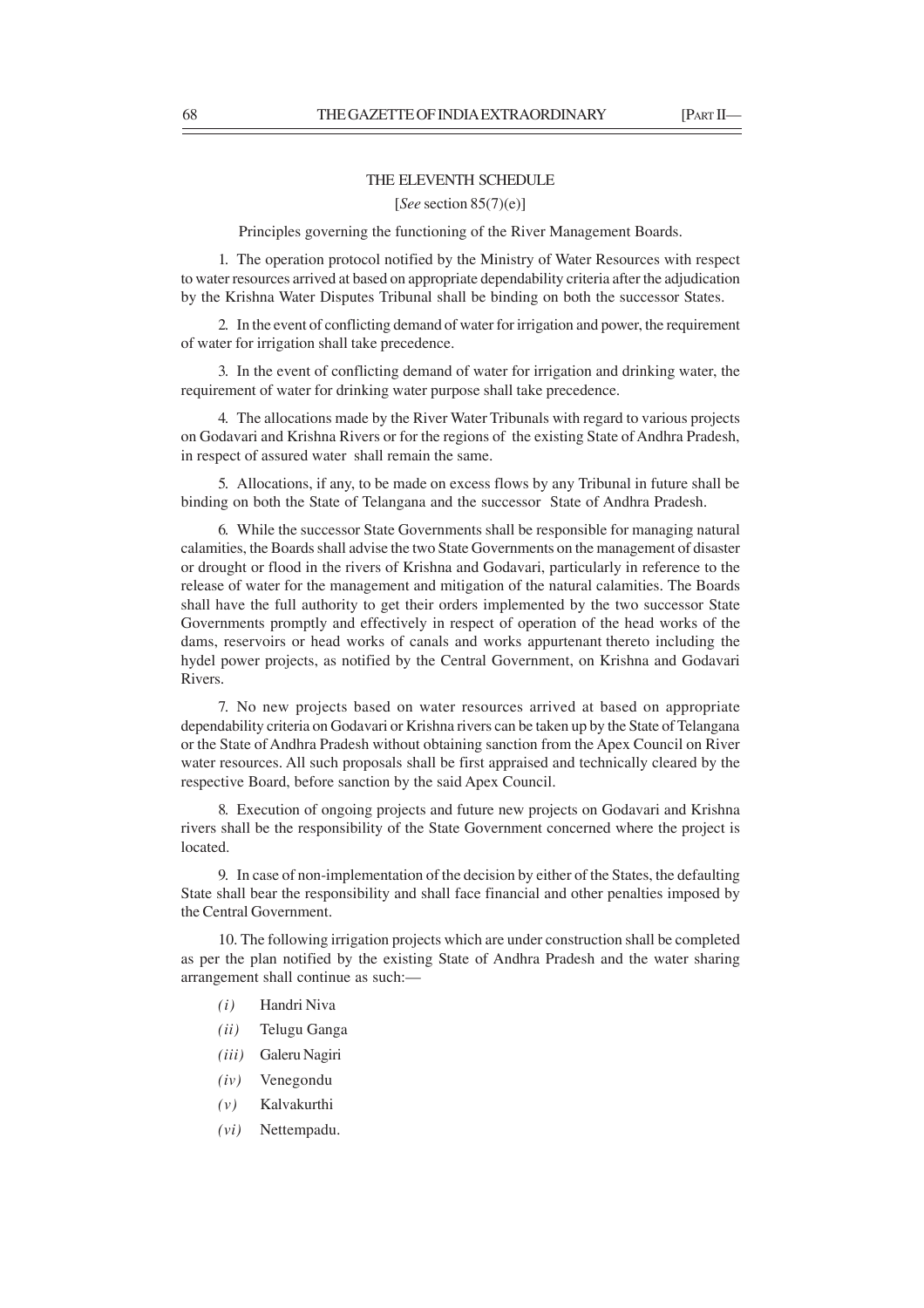#### THE TWELFTH SCHEDULE

(*See* section 92)

### **A. Coal**

1. Of the total equity of Singareni Collieries Company Ltd. (SCCL), 51% shall be with the Government of Telangana and 49% with the Government of India.

2. Existing coal linkages of SCCL shall continue without any change.

3. New linkages shall be allotted to the successor States as per the New Coal Distribution Policy by Government of India.

4. End use plants of the allocated coal blocks shall continue with coal from the block to be supplied in proportion to their respective capacities.

### **B. Oil and Gas**

1. Allocation of natural gas will continue to be done as per the policies and guidelines issued by the Government of India from time to time.

2. The royalties payable on domestic onshore production of oil and gas shall accrue to the State in which such production takes place.

#### **C. Power**

1. Units of APGENCO shall be divided based on geographical location of power plants.

2. Existing Power Purchase Agreements (PPAs) with respective DISCOMS shall continue for both on-going projects and projects under construction.

3. The existing Andhra Pradesh Electricity Regulatory Commission (APERC) shall function as a joint regulatory body for a period not exceeding six months within which time separate SERCs will be formed in the successor States.

4. The existing State Load Despatch Centre (SLDC) shall function for both successor States for a period not exceeding two years within which time separate SLDC shall be set up for each successor State. During this period, the existing SLDC shall function under the direct administration and control of the Southern RLDC at Bengaluru.

5. Transmission lines of APTRANSCO of 132 KV and higher voltage cutting across the successor States shall be deemed as Inter-State Transmission System (ISTS) lines. The transmission lines falling within the territory of each successor State shall be transferred to the respective State Transmission Utilities. The maintenance of ISTS lines shall also be done by successor States in their respective jurisdictions.

6. The power of the Central Generating Stations will be allotted in such ratio to the State of Telangana and the State of Andhra Pradesh based on the actual energy consumption of the last 5 years of the relevant DISCOMS in the respective successor State.

7. For a period of ten years, the successor State that has a deficit of electricity shall have the first right of refusal for the purchase of surplus power from the other successor State.

8. The districts of Anantapur and Kurnool which fall within the jurisdiction of the AP Central Power Distribution Company Ltd. will now be reassigned to the AP South Power Distribution Company Ltd.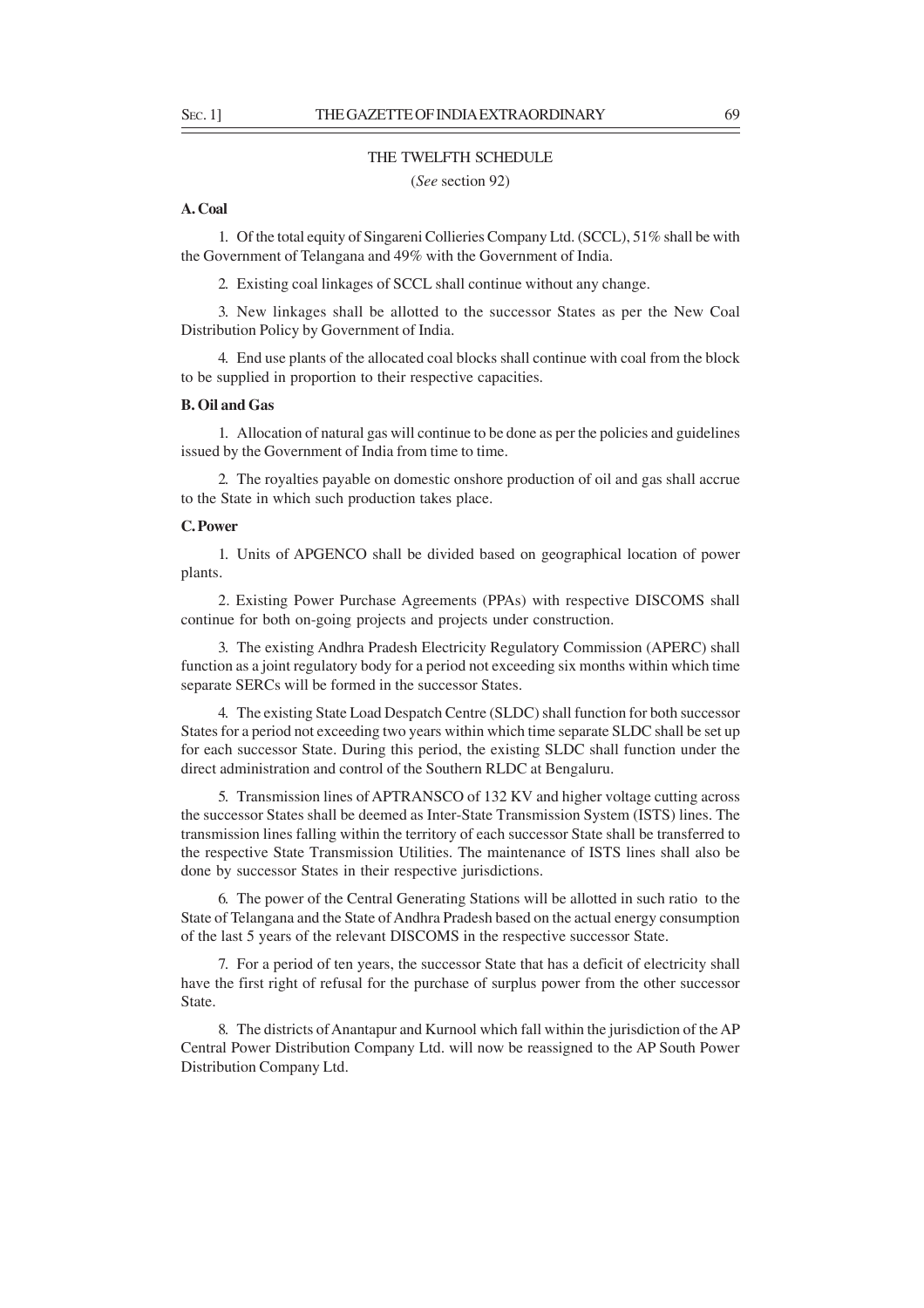#### THE THIRTEENTH SCHEDULE

(*See* section 93)

### **Education**

- 1. The Government of India shall take steps to establish institutions of national importance in the 12th and 13th Plan periods in the successor State of Andhra Pradesh. This would include one IIT, one NIT, one IIM, one IISER, one Central University, one Petroleum University, one Agricultural University and one IIIT.
- 2. The Government of India shall establish one AIIMS-type Super-Specialty Hospitalcum-Teaching Institution in the successor State of Andhra Pradesh.
- 3. The Government of India shall establish a Tribal University each in the State of Andhra Pradesh and in the State of Telangana.
- 4. A Horticulture University shall be established in the successor State of Telangana.
- 5. The Government of India shall establish the National Institute of Disaster Management in the successor State of Andhra Pradesh.

### **Infrastructure**

- 1. The Government of India shall develop a new major port at Duggirajupatnam in the successor State of Andhra Pradesh to be completed in phases with Phase I by end-2018;
- 2. SAIL shall examine, within six months from the appointed day, the feasibility of establishing an integrated steel plant in Khammam district of the successor State of Telangana;
- 3. SAIL shall, within six months from the appointed day, examine the feasibility of establishing an integrated Steel Plant in YSR District of the successor State of Andhra Pradesh;
- 4. IOC or HPCL shall, within six months from the appointed day, examine the feasibility of establishing a greenfield crude oil refinery and petrochemical complex in the successor State of Andhra Pradesh and take an expeditious decision thereon;
- 5. The Government of India shall, within six months from the appointed day, examine the feasibility of establishing a Vizag-Chennai industrial corridor along the lines of Delhi-Mumbai Industrial Corridor and take within such period an expeditious decision thereon;
- 6. The Government of India shall, within six months from the appointed day, examine the feasibility of expanding the existing Visakhapatnam, Vijayawada and Tirupati airports to international standards and take an expeditious decision thereon;
- 7. NTPC shall establish a 4000 MW power facility in the successor State of Telangana after establishing necessary coal linkages;
- 8. Indian Railways shall, within six months from the appointed day, examine establishing a new railway zone in the successor State of Andhra Pradesh and take an expeditious decision thereon;
- 9. NHAI shall take necessary steps to improve road connectivity in the backward regions of the successor State of Telangana;
- 10. The Indian Railways shall, within six months from the appointed day, examine the feasibility of establishing a Rail Coach Factory in the successor State of Telangana and improve rail connectivity in the State and take an expeditious decision thereon;